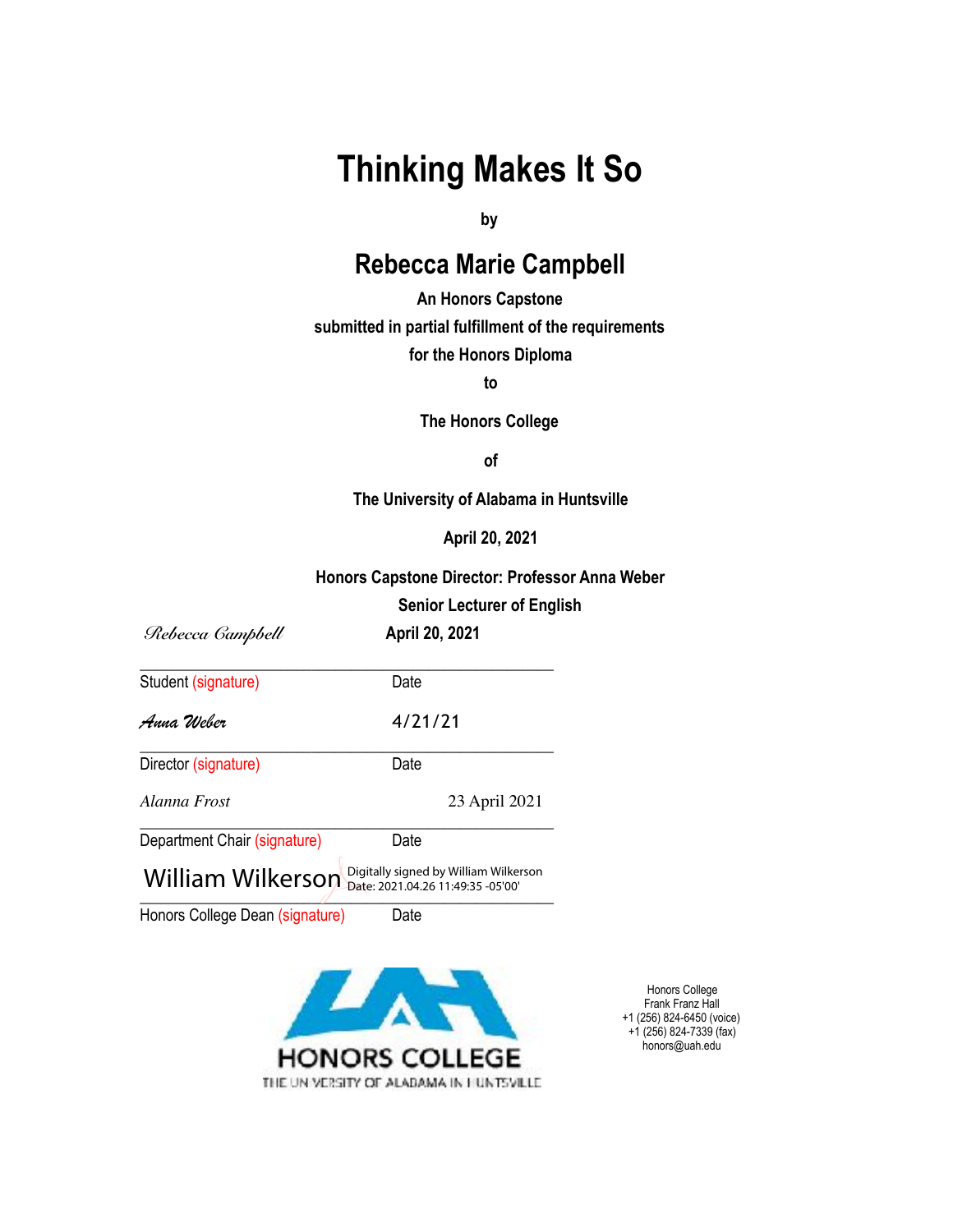#### **Honors Thesis Copyright Permission**

### **This form must be signed by the student and submitted as a bound part of the thesis.**

In presenting this thesis in partial fulfillment of the requirements for Honors Diploma or Certificate from The University of Alabama in Huntsville, I agree that the Library of this University shall make it freely available for inspection. I further agree that permission for extensive copying for scholarly purposes may be granted by my advisor or, in his/her absence, by the Chair of the Department, Director of the Program, or the Dean of the Honors College. It is also understood that due recognition shall be given to me and to The University of Alabama in Huntsville in any scholarly use which may be made of any material in this thesis.

\_Rebecca Campbell\_\_\_\_\_\_\_\_\_\_

Student Name (printed)

*\_\_Rebecca Campbell\_\_\_\_\_\_*\_\_\_

Student Signature

\_April 20, 2021\_\_\_\_\_

Date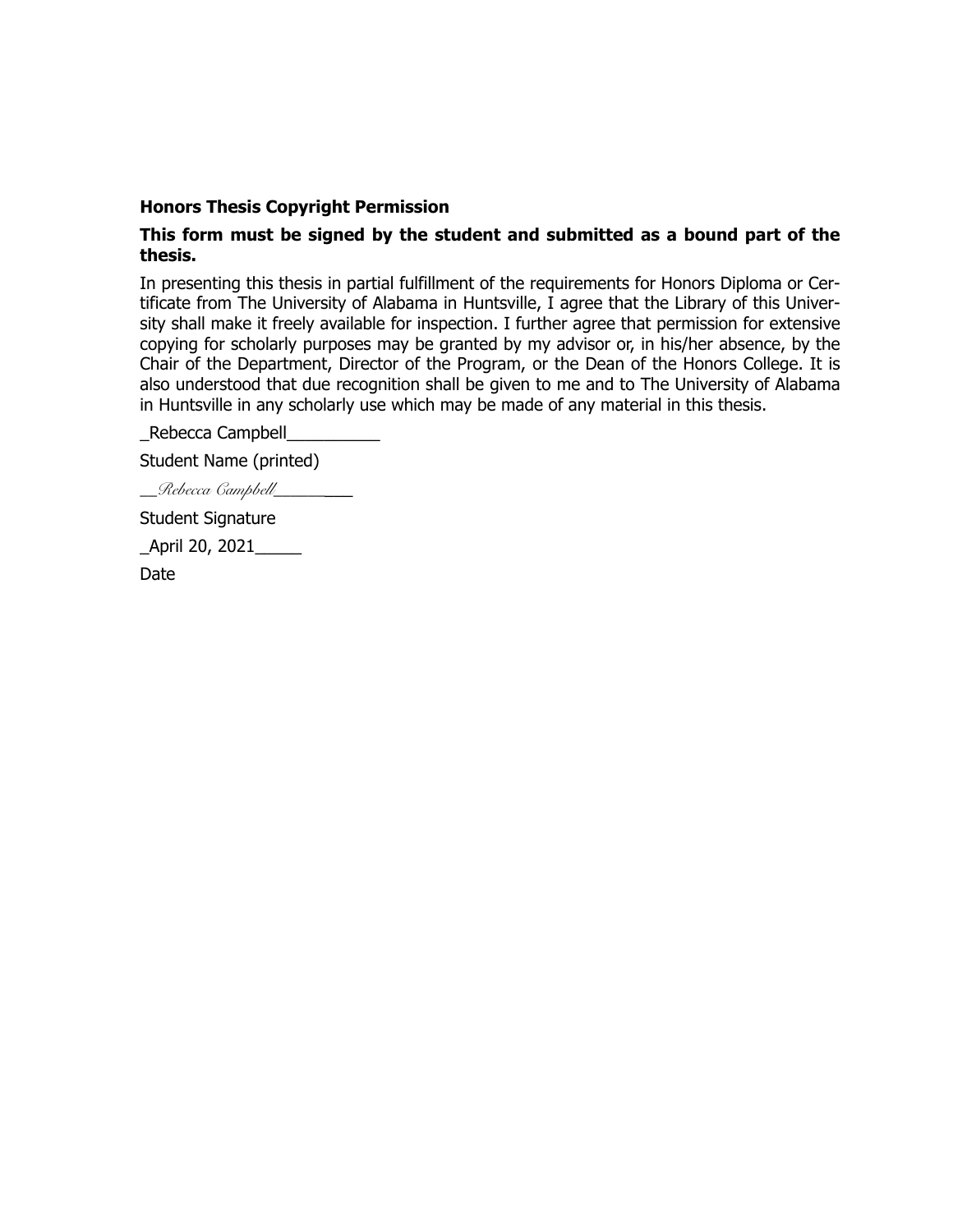Thinking Makes It So

Rebecca Campbell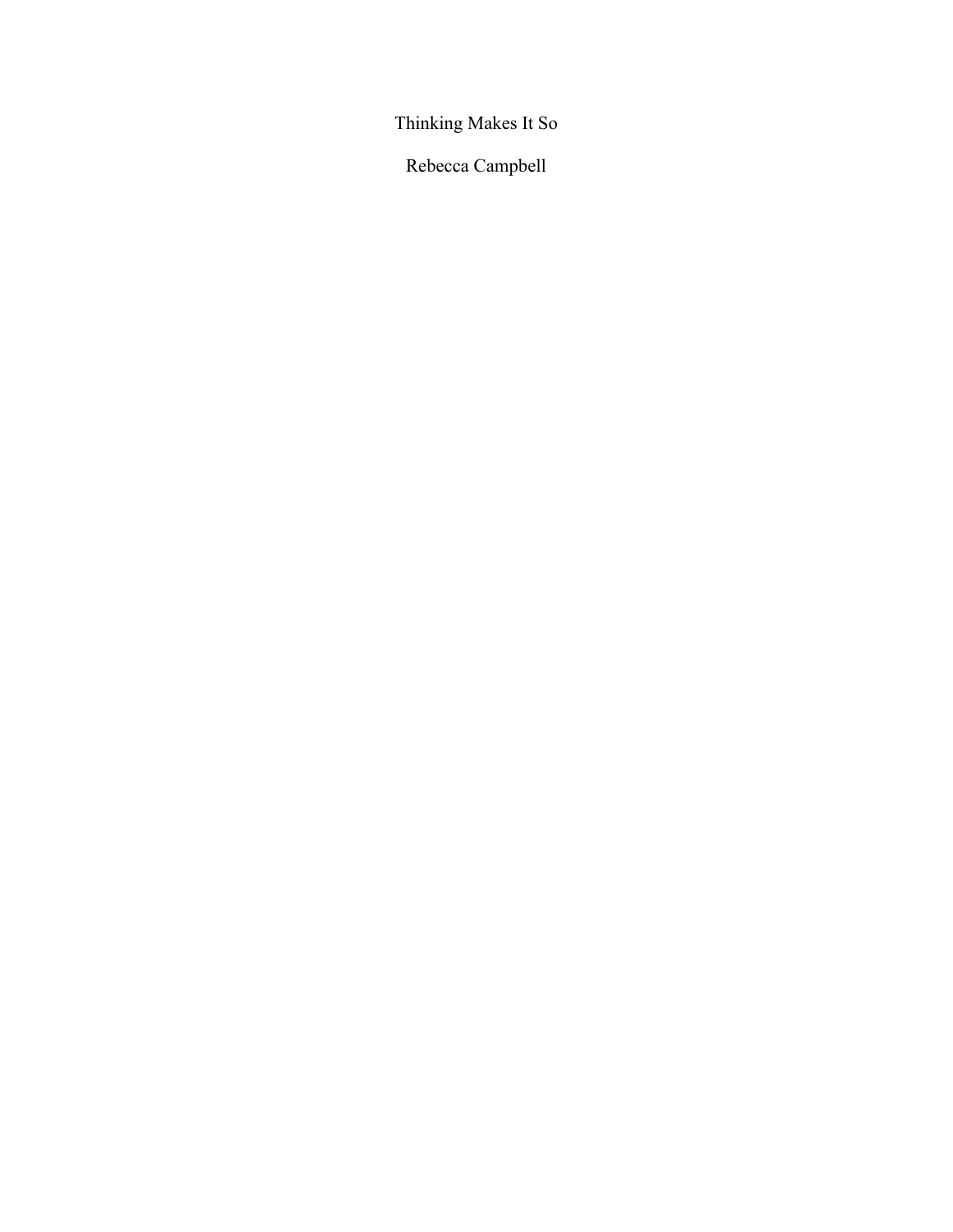#### Chapter One

God is dead. At least, he better be- otherwise, Avery Wang was screwed. Avery prided himself in being the one person in his god-forsaken (joke intended) private Christian preparatory school who saw the world for how it really was. Just like every other student in 2nd to 12th grade, Avery's parents had shipped him off to be indoctrinated 24/7, rather than just part time. The only difference was, Avery saw things for how they were, and the other students didn't.

He scoffed to himself as he saw the other students wander like sheep throughout the day, wide smiles on their faces, naively accepting anything they were told by their teachers and church leaders. How they simply frolicked through their days, blissfully unaware of the lies they gorged themselves on and framed their whole lives around. If they only knew the truth, they would be as skeptical and analytical as Avery. They would see lies and hypocrisy of it all. They would-

The bell rang, signifying the end of the lunch period. Avery sighed and his spirit sank even lower. He threw away the crusts of his sandwiches and shuffled in a crowd of laughing students to his next class- science, if it could be considered that.

A mere two years ago, science used to be Avery's favorite class. Because of his vested interest, he bought some books to do extra, out of class reading. That was when he first realized the discrepancies between what he was learning in school and what some of the other books were saying. Topics like evolution and geology were very different from the two perspectives. Perplexed, he brought them to his science teacher, Mr. Lemonwest, in hopes of a simple explanation. What he received, however, was the complete opposite. His teacher called the principal and they had a private discussion, before telling Avery that the books he had bought contradicted God's word. "And", they told him, "if it is not of the Lord, it is of the devil". So,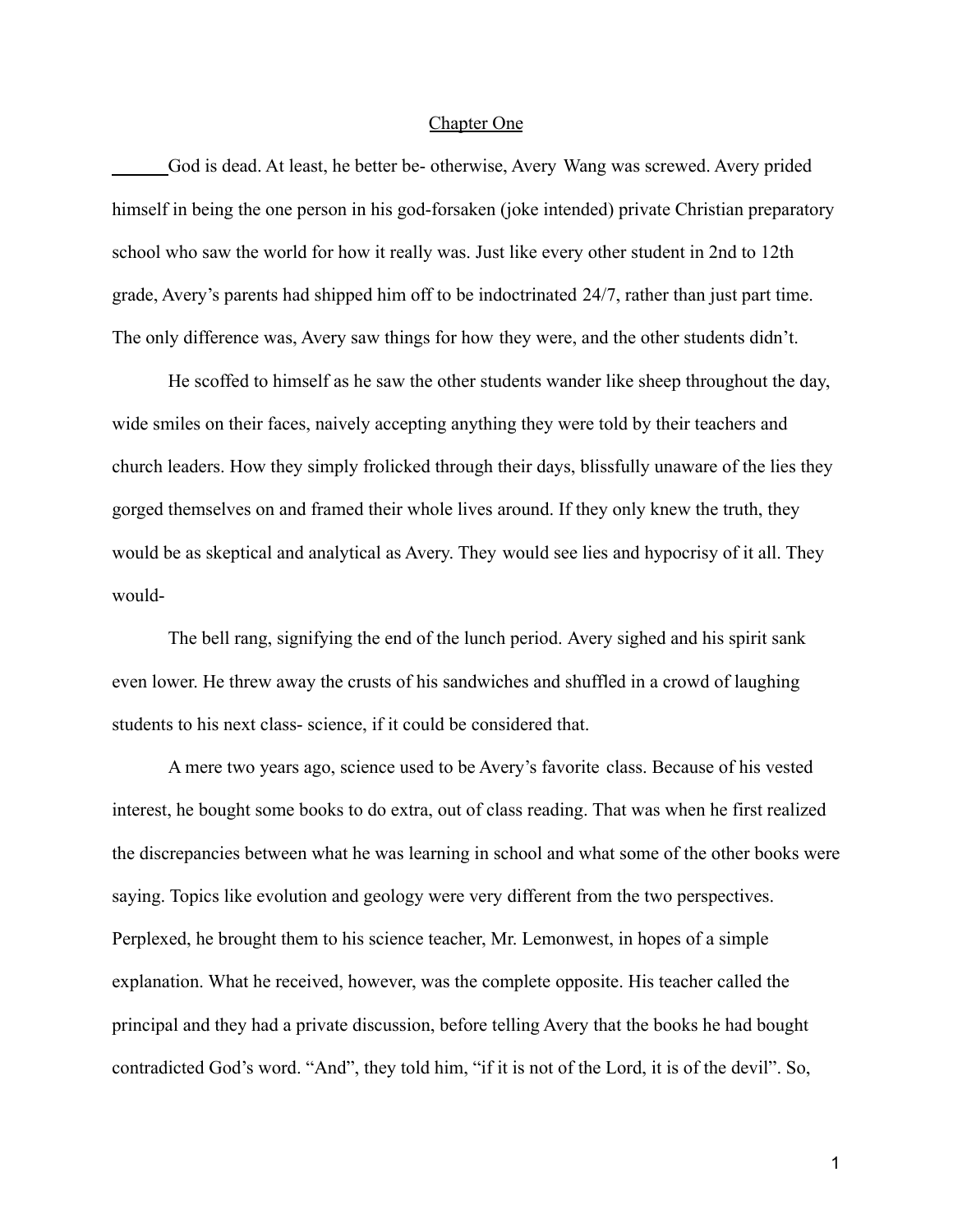under that reasoning, they encouraged Avery that it was God's will to give up the books and try reading selections from the school library instead.

Avery did not do that.

Curiosity spurred on by the reaction of his superiors, Avery made it a point to seek out scientific books from both purely scientific perspectives, and also those with a religious bias. Thus began Avery's research. After weeks of late nights, rainbows of sticky notes, strange images of Darwin and layers of sediment echoing in his dreams, Avery finally concluded that the evidence was overwhelmingly on science's side. In fact, it almost seemed to Avery that the religiously-minded scientific books were less informational and more defensive, whereas unbiased texts simply stated what research has proven and what it hasn't.

Avery approached his teacher again, this time, prepared to defend his argument. To his surprise, however, he did not get one. The balding man stood quietly as Avery explained what he had done and what it led him to believe. When he finished, the teacher simply said, "Let us pray," and bowed his head.

"Dear God," he began, "We come humbly to you to ask for your guidance. It is obvious that your beloved son, Avery, is struggling with his faith. Lead me to be a wise speaker on your behalf, and please be with Avery as he is in his time of need, and remind him of your holy presence in everything. Amen." Mr. Lemonwest raised his head and smiled benevolently at a very confused Avery.

"Riddle me this, Avery," the all-knowing teacher waggled his finger, "where does ultimate truth come from?"

"Uhm… God?" Avery guessed.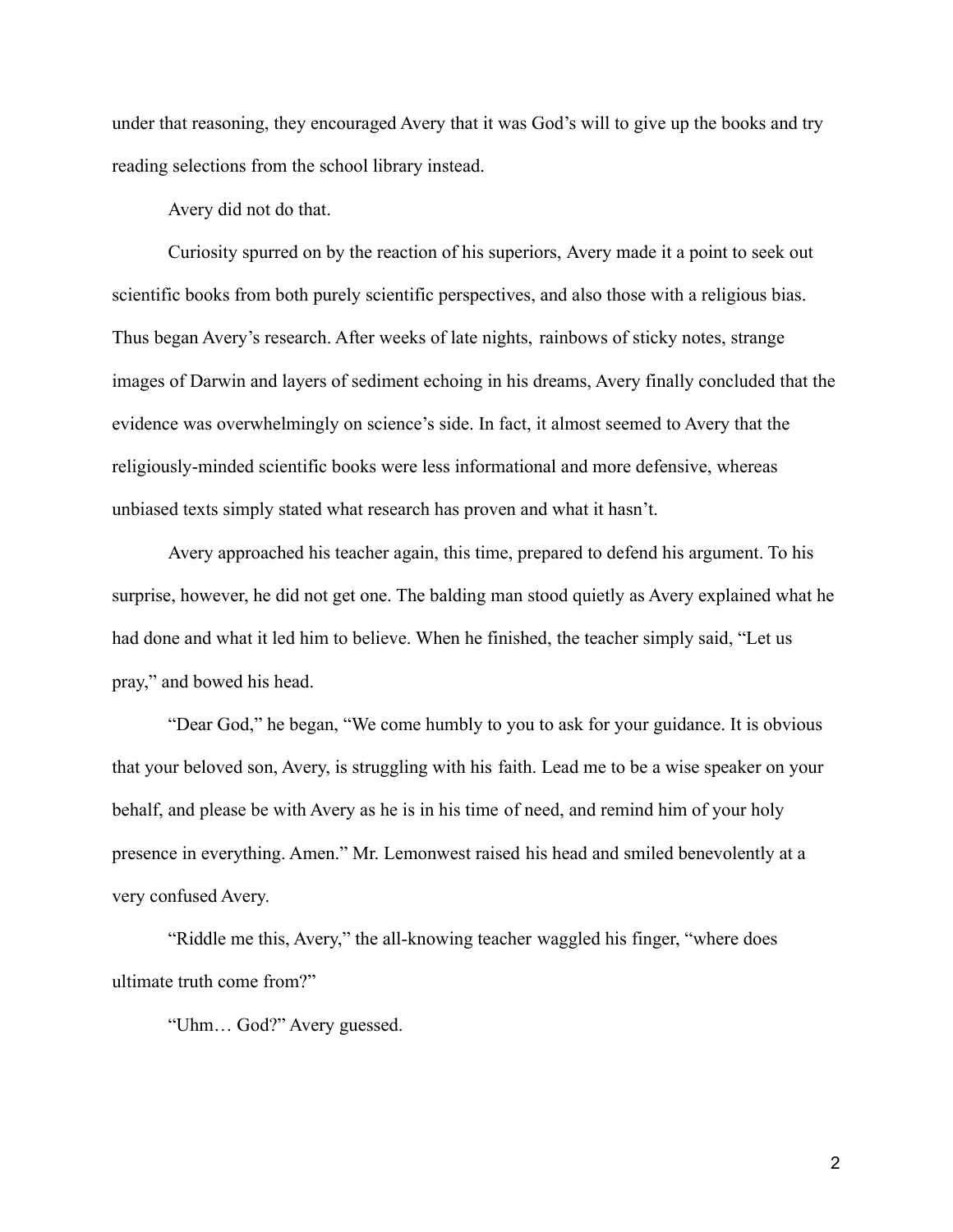Mr. Lemonwest's eyes lit up. "Yes! And what *document* do we have today that tells us what God thinks?"

Avery let out a sigh he hoped wasn't too audible, and deadpanned, "the Bible?" slowly realizing that his arguments were not going to be taken seriously.

"Ex-*actly*." Mr Lemonwest beamed, satisfied. "So, whenever you begin to feel pulled all different ways and the truth gets muddied up by the world, you always have the Bible to check your facts against." The teacher bent down slightly, so that he was eye level with Avery. "Look for God, Avery. Look for God and he'll reveal himself to you."

Avery answered through clenched teeth, "Yes, sir."

In his defense, Avery did look. He looked high and low for signs of God. He read and fact checked all types of literature, hoping that God would one day show up in his dormitory, and confirm to Avery that there was nothing to worry about, that he was real, and that Avery and his family were on the right track to end up with him in heaven forever. Apparently, though, God was busy. After more months of his research and pondering, Avery realized that perhaps it wasn't that he wasn't looking hard enough or didn't have enough faith, maybe God just wasn't there. It was a tough pill to swallow.

After all, following God gave everyone's life an inherent, meaningful value. You could be sure that God did have a plan for your life, (and afterlife!) whether you had it figured out or not. Without the faith that an omnipotent deity was watching over you and had your personal interests in mind, the overwhelming meaninglessness of the Universe could be an unsavory shock to anyone's emotional well-being.

So, Avery did what any teenager would do, and moped through a good few weeks completely awash with nihilism, complete with a soulless stare and dark music playlist. After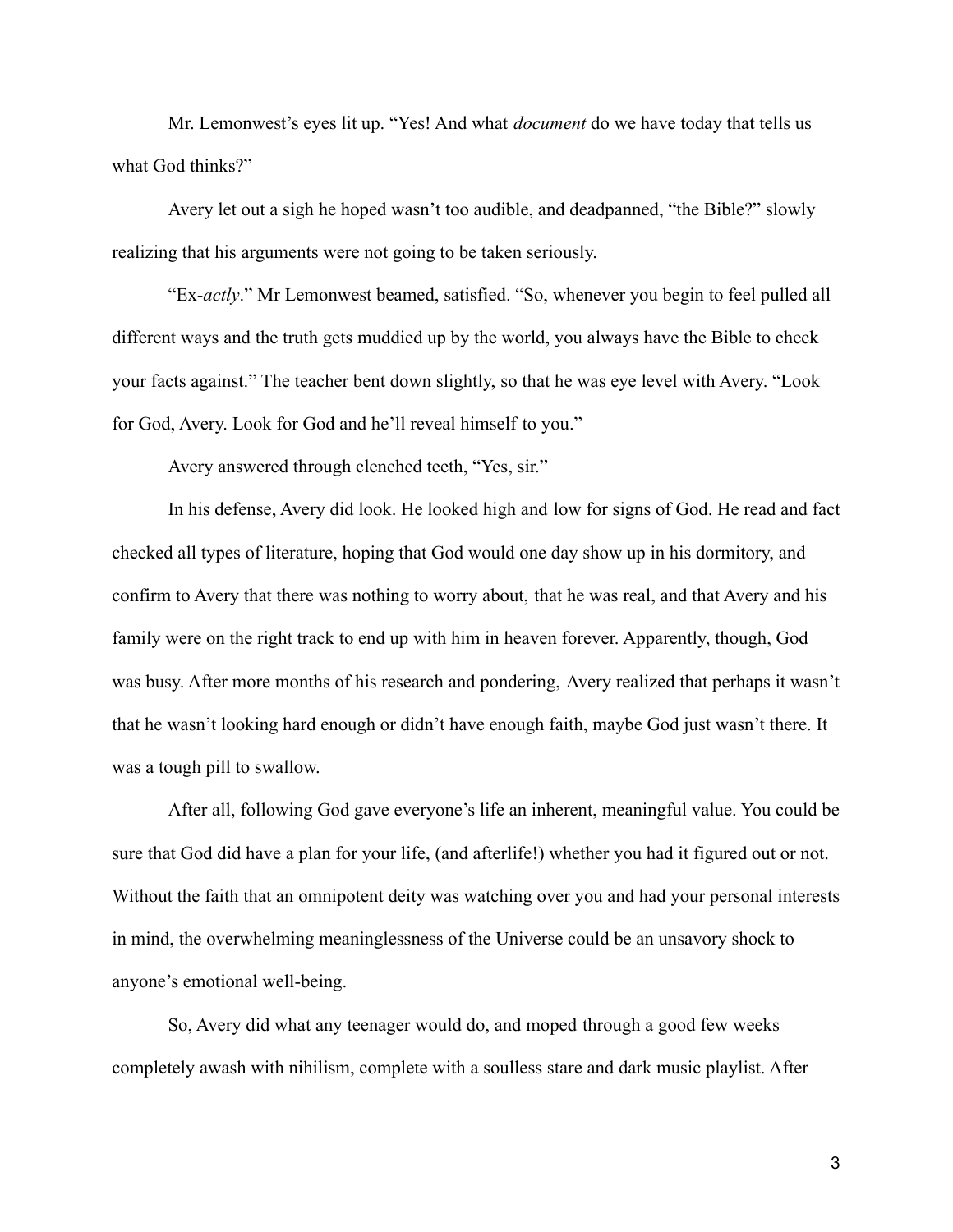giving it some time, however, he came around to the idea that the only thing that was even more pointless than there being no God is giving up on everything because of its pointlessness. And thus a new mission was born- sharing what he learned with others. The constraints of religion no longer held him back, and so he set out to break others from them as well.

On this particular afternoon, Avery had an appointment as a tutor. He glared at the gothic chapel he passed on his walk. Or, as he called it in his head, the crap-el. The nickname didn't faze the imposing steeple, although it's dramatic height made Avery feel it was looking down on him, all-knowingly. He got a similar sense from many other buildings around campus. Large, imposing, all-knowing, judgemental. He chalked it up to the gothic architecture, trying to make every observer feel small and dumb. Avery much more appreciated the library, stuffed to the brim with books, and smelling of must and coffee.

As he walked in, he considered the fact that the team of tutors the school recruited were students with the highest grades in a class. Avery theorized that this way of selection was highly flawed- most students who did well just sort of "got it" and rarely practised, which makes for bad tutors. He tried his best, though, because he enjoyed spending time with the younger students and helping them learn. His favorite young student, a boy named Leo, was very inquisitive and always gave Avery a run for his money.

"So what number do you think goes here?" Avery asked Leo.

"Uh, nine?" Leo suggested, as he squirmed in his seat.

Avery laughed. "No, Leo, you can't just guess a random number. C'mon, look. It's eighteen divided by six. What number is that?"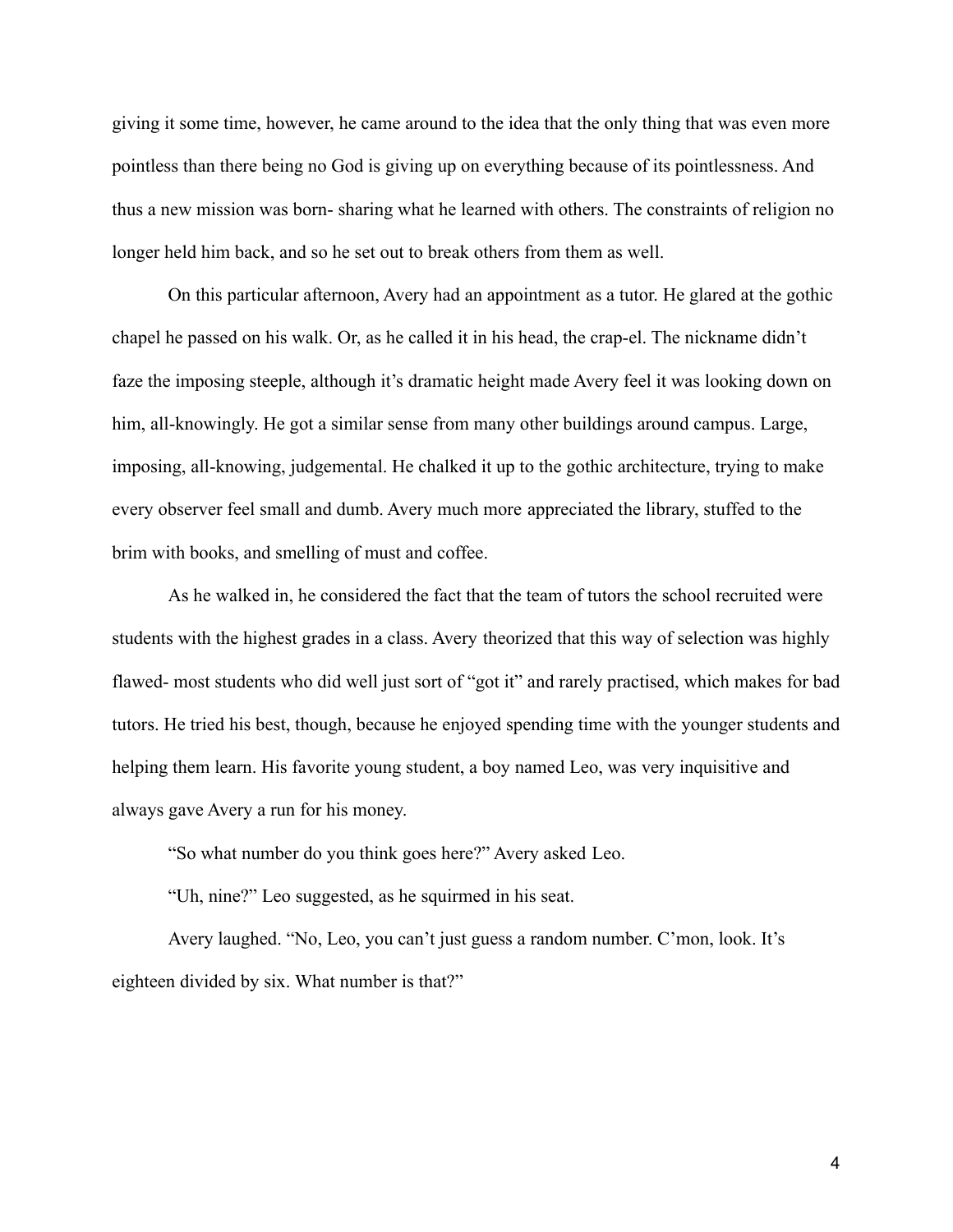Leo pulled a calculator out of his backpack and tried to begin typing numbers in, but Avery pulled it away. "You need to know this, Leo. You won't be able to use a calculator on your test."

Leo huffed. "Why is that a rule?" he whined, "it's not fair!"

"Well, in life you're going to need to know how to do things like compare prices, and do your taxes, not to mention whatever math skills you might need for a job, and you won't-"

"What, I won't have a calculator then?" Leo guessed, a precarious eyebrow raised. "Yeah, it's not like I'll have a small, convenient device with me at all times where I can do things like calculate numbers or search on google, or call my mom, or play pokemon... oh wait," Leo paused for dramatic effect, "EVERYONE HAS ONE OF THOSE!!"

Avery hung his head in defeat, but also to hide his laughter. When he looked up, Leo had his arms crossed and "checkmate" practically written across his forehead.

"To be honest, I totally agree with you," Avery sympathised, "but look at it this way- if you fail fifth grade because you don't know how to divide, I really doubt your mom is going to want to buy you a phone for Christmas." Leo's face fell. "It's okay, though, because that's what I'm here for. All you need is practice, and I'll be here to help. Let's go ahead and get started. Do you know what six times two is?"

Before long, almost all of the tutoring session had passed. Leo just had one more question before they parted ways- "Why do numbers work?"

"What do you mean?" Avery asked for clarification.

"I dunno, like how come two is two and how come one plus one always equals two?"

Avery looked in the distance for a bit, as he tried to think of an answer. "It's… hard to say," he began, "It's not like science or something, where there is something else happening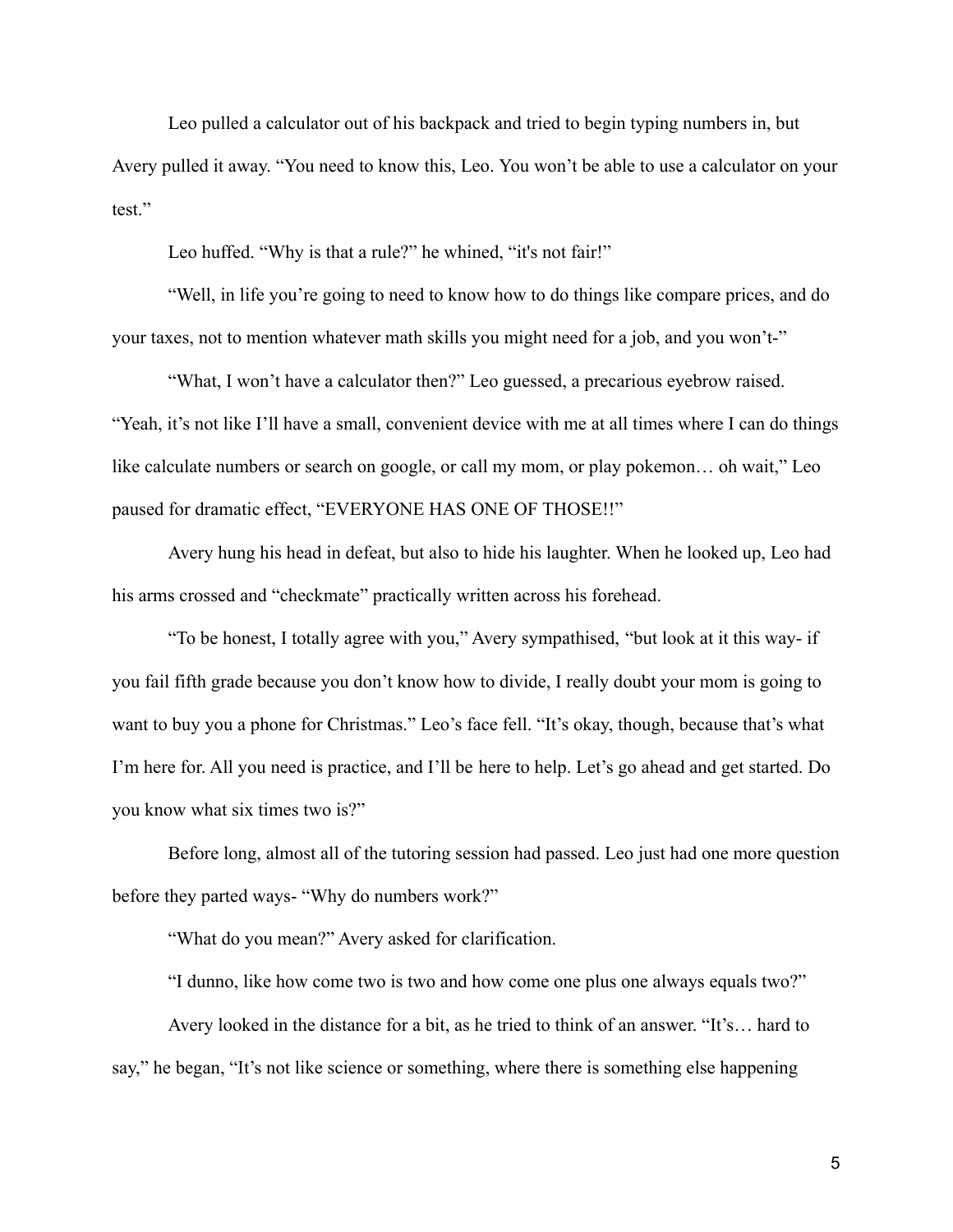under the surface. They're just sort of like… laws of the universe. They're just always there and they always work."

Leo wasn't very happy with this answer, but he quipped, "I guess that's just the way God made them," and smiled at Avery.

"Well, I don't know about that," Avery said.

"Of course he did! God created everything!"

"Oh yeah?" It was Avery's turn to challenge the boy. "Then who created God?"

Leo looked at Avery as if he were stupid. "That question doesn't even make sense. God is just God. He's the one that made everything."

"Where did God come from, then? Is he an alien from another planet?"

Leo just laughed at his tutor. "You're funny, Avery. See you next week."

Avery shook his head as Leo skipped away. He admired his spunk and liked his attitude of challenging everything. It made him sad to see Leo resign himself to the beliefs of everyone else around him.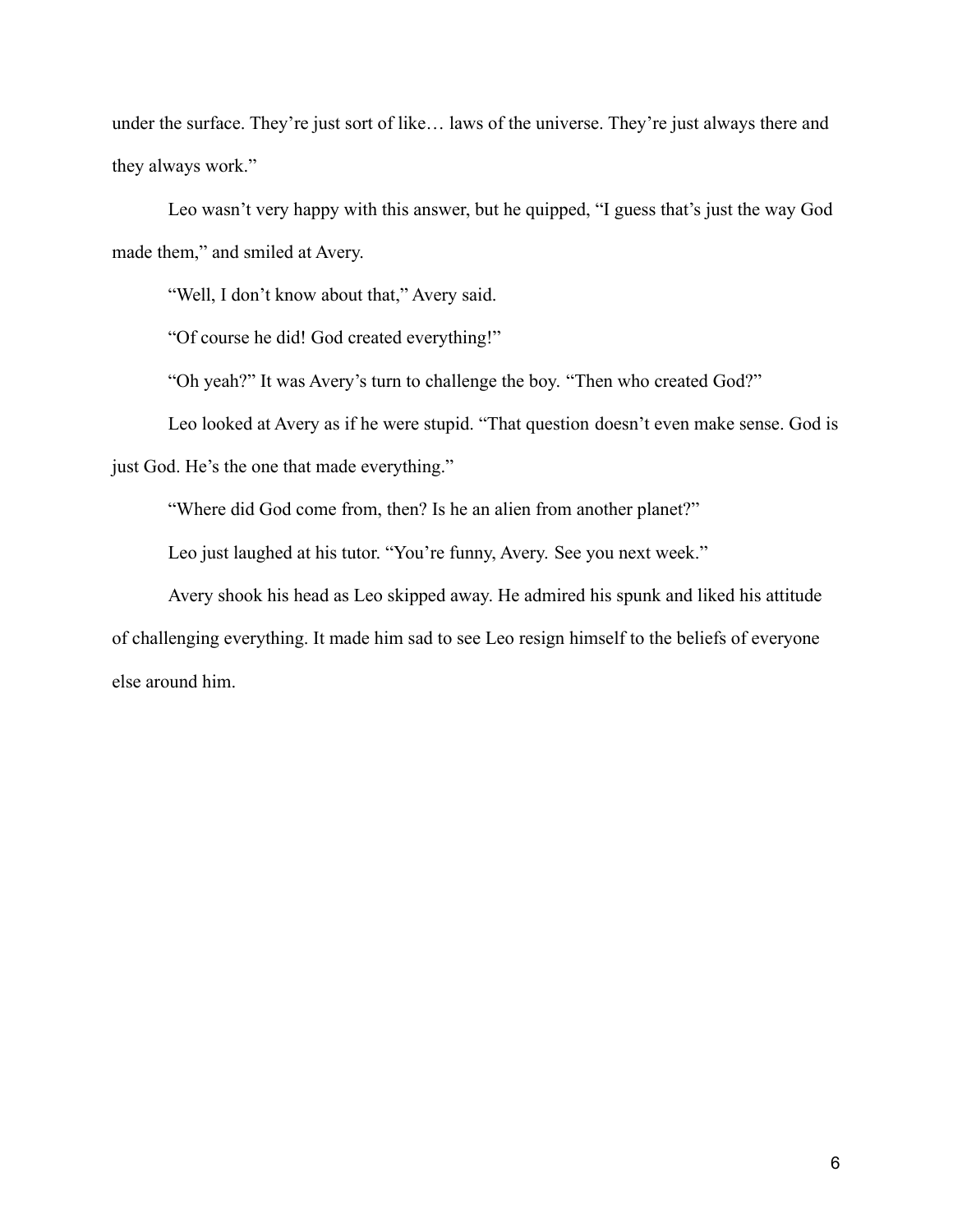#### Chapter Two

Catherine Mellark always woke up at 7 am. This was partly from habit, but also because her bed was placed right across from the window, so every morning, the sun rose from its slumber and landed right into Catherine's sleepy eyes. When she awoke, she softly padded to the bathroom, and peered into the mirror, tucking her thick stripe of gray hair under the dark brown. When she glanced up, she saw a new addition to the bathroom- a sticky note on the mirror that read "You are fearfully and wonderfully made". Catherine forced her lips upward to give her reflection a half-hearted smile, and untucked the gray, forcing down her inner critique of the genetic fluke.

As she walked over to her friends' table for breakfast, one of the more outgoing group members, Hannah, called out to her. "Look, Catherine, they have pancakes today!" Catherine beamed. Everyone knew pancakes were Catherine's favorite, especially alongside her usual cup of tea and a small bowl of fresh fruit. Catherine got her breakfast and sat down with her friends, who were tittering about whatever happened to be the latest exciting gossip.

"You guys know our new track coach?" Sylvia asked.

"The hot one or the fat one?" Hannah threw back. Sylvia hit her on the arm.

"Hannah!" she exclaimed, disapprovingly. Then, with a change of heart and a self-indulgent smile, "the fat one."

Hannah laughed, and Catherine asked, "What about her?"

Sylvia leaned in and continued in a low voice, "I heard she got fired from her last job because she slept with a teacher."

"Really?" Catherine was aghast.

Sylvia raised a mischievous eyebrow. "I wonder which teacher she'll sleep with here."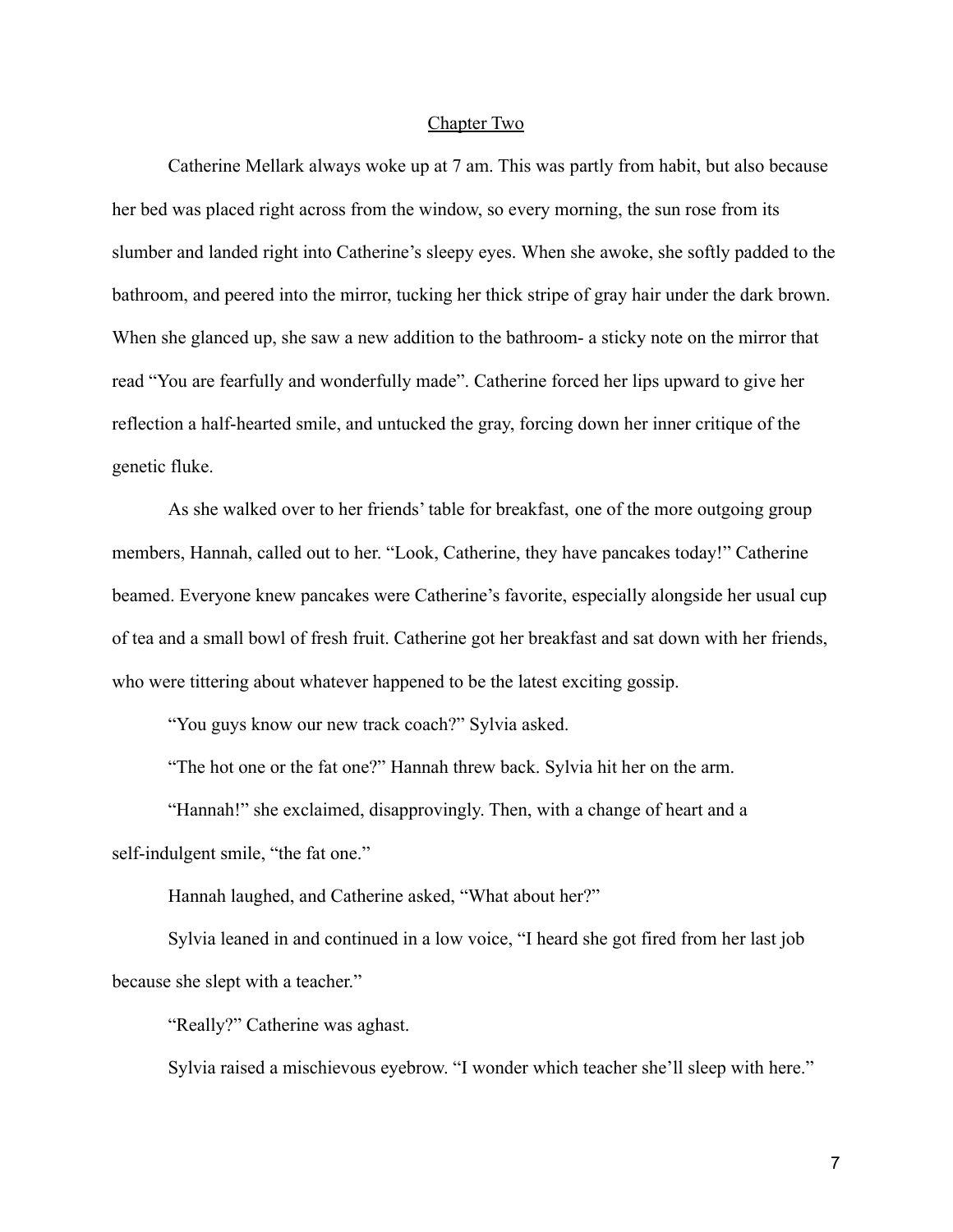Hannah gasped and said, "Ooh, maybe Mr. Clarke."

Sylvia laughed. "You think she's super into old men?"

"Maybe it's like a sugar daddy situation," added Catherine. "I can't imagine really wanting to be a high school track coach when they grow up- maybe that's just how she gets in."

The trio laughed. "I mean, it would make more sense if she was sleeping with him for money rather than pleasure." Sylvia mused.

Hannah and Catherine both wrinkled their noses. "Sylvia, do me a favor and NEVER mention the word 'pleasure' in reference to Mr. Clarke ever again," Hannah demanded.

"Are you sure?" Sylvia teased, "You don't want to imagine being with Mr. Clarke-*William* - and wrapping your arms around his thin, wrinkly body…" Catherine checked her watch and began to collect her things.

"Trust me, I hate to interrupt," Catherine said, "But I better head to class."

Hannah stood up immediately. "Well, I don't hate to interrupt, and I think we all should go to class."

"Okay, okay, I get the message," Sylvia said. "I'll see you guys later."

Catherine admired all the buildings on her way to class, like she did every day. They were all so beautiful and intricate, like they jumped out of a fairy tale. Her favorite was the chapel, with its colorful stained-glass windows and steeple pointing to the heavens.

The morning passed fairly uneventfully for Catherine. She always ended up getting called on in class, because she was one of the few people who both did the reading and assignments, and could come up with and articulate her own thoughts on any subject at hand.

"So, class, what would you say the *theme* of The Great Gatsby is?" Mrs. Gentry, the eccentric, bird-like English teacher, asked the class. "Anyone?" she chirped, as she walked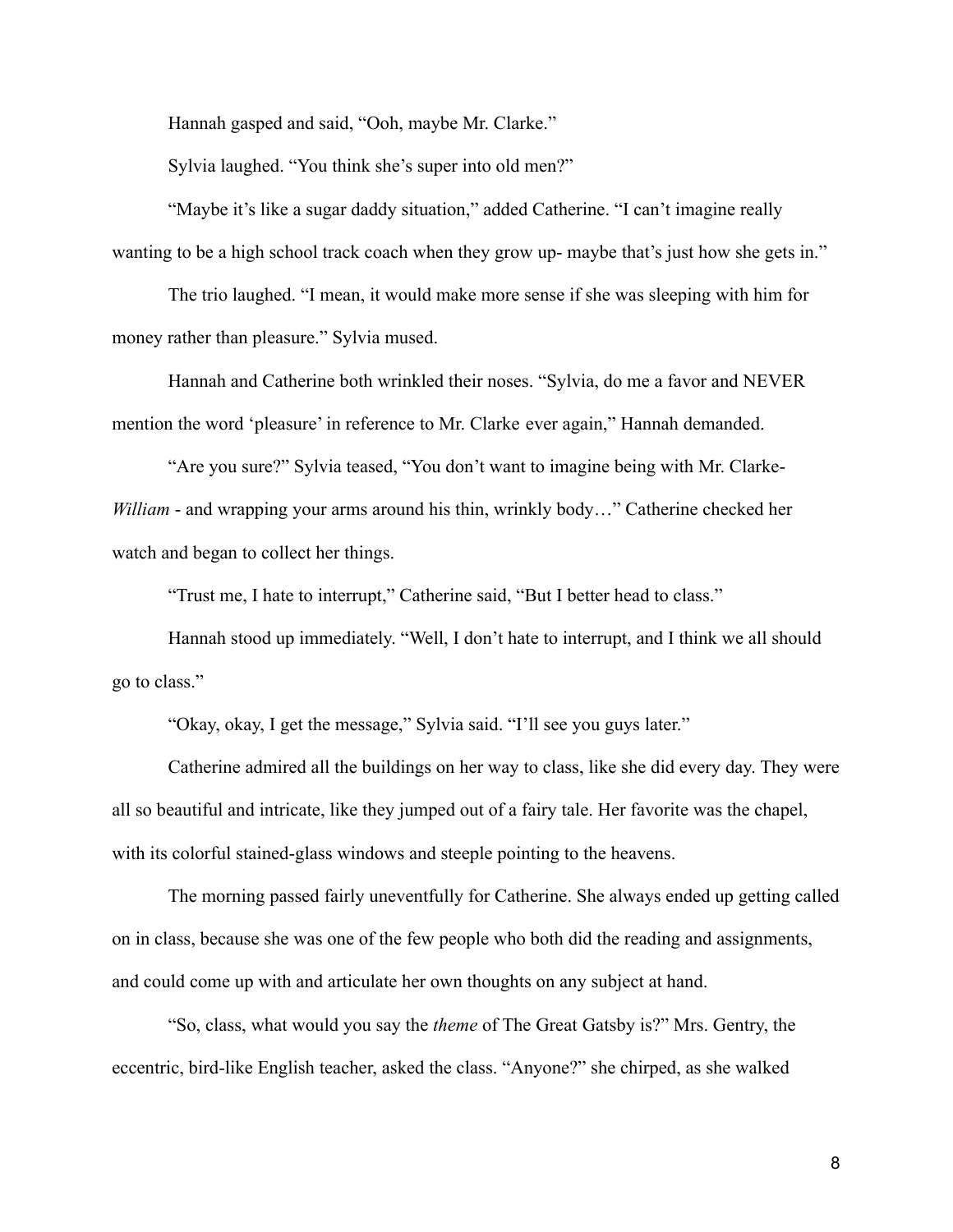slowly around the classroom, making eye contact with every reluctant student in her class. "Maria! Why don't you tell us what you think."

The slumped girl glanced up and mumbled, "The American Dream."

Mrs. Gentry would not be satisfied so easily. "Okay, well, I'm glad you read an analysis for this book online. Does anyone have any original thoughts and can back them up with the text?" She was greeted with silence. After a few more moments of uncomfortable peering, Catherine had had enough of the torture, and raised her hand slowly. Mrs. Gentry was ecstatic.

"*Thank you*, Catherine!! What would you say the theme is?"

"Well, I think it's about hope. Nick says that Gatsby is the single most hopeful person he's ever met, and I think all through the book, Nick and Gatsby kind of have this hope that everything will work out, and it culminated until the end when Gatsby dies, then Nick loses all his faith and hope in the people in New York, and I guess people in general." When she finished talking, she noticed that all but two other students were paying attention to what she was saying. She didn't know if it would be better or worse if everyone had their eyes on her.

Mrs. Gentry thanked her and went on, talking about other themes, and the role of hope in the book, and Catherine put her head down to take notes through the rest of the class.

At lunch time, both the girls' school and the boys' school were allowed to leave school grounds, so Catherine met up with her boyfriend, Samuel. They found a picnic table and began to unpack their lunches.

"Oh hey, my mom mailed me some cookies and gave me strict instructions to give you some," Samuel said, with his signature lopsided smile, as he handed her a baggie with a few, mostly smushed chocolate chip cookies.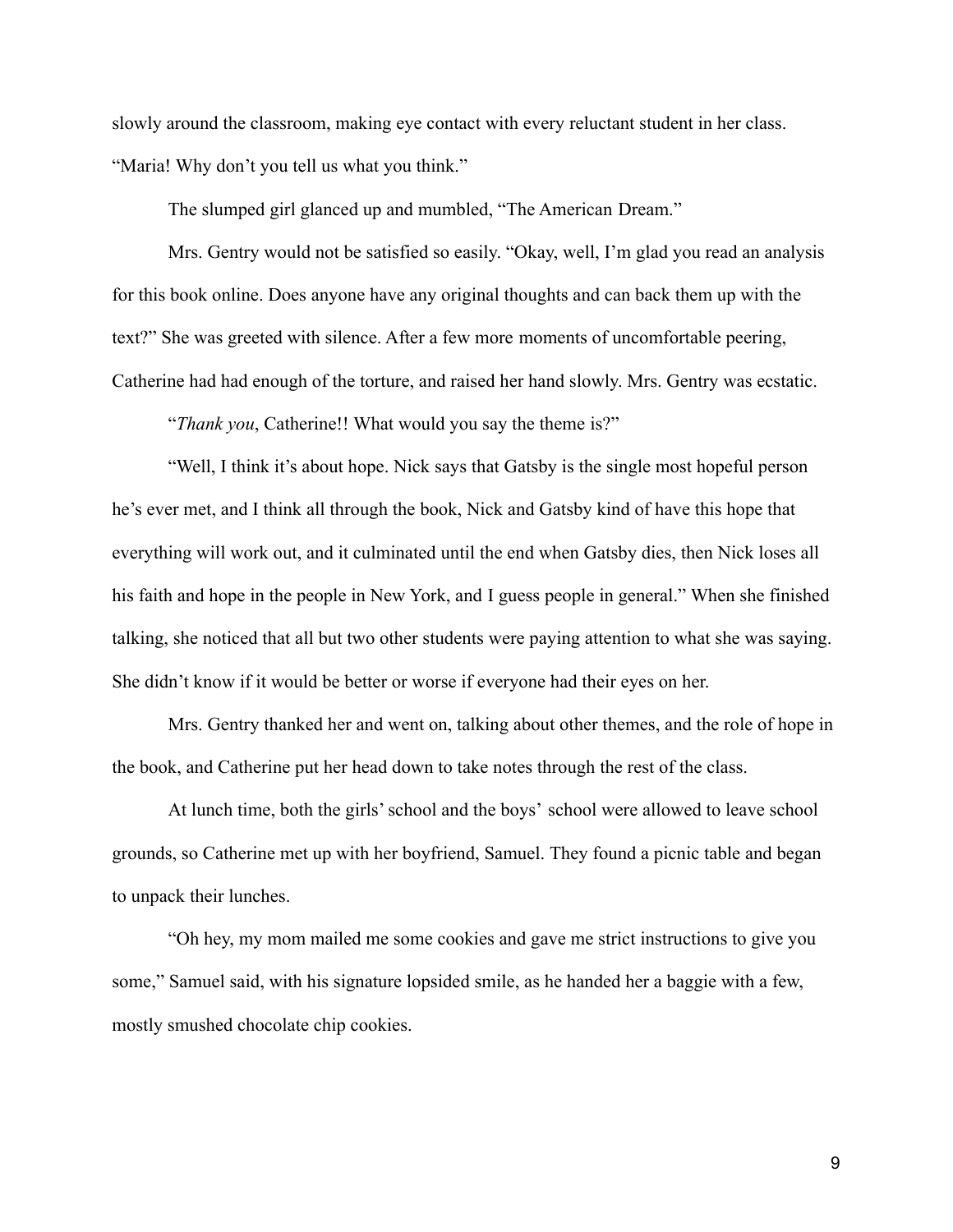"Aw, that's so sweet! Tell your mom I said thanks!" Catherine exclaimed. "How's your day so far?"

"Awesome!" Samuel said, eyeing Catherine's strawberries, "In second block, my teacher let us out early, so I went to the gym and just played basketball with David. What about you?"

Catherine groaned. "It's so annoying that I always have to talk in class. No one ever knows what's going on."

"Well, that's just because you're so smart, babe. You have to carry the rest of the school with your wit and intelligence." Then, deciding he couldn't help himself, asked, "Are you going to eat your strawberries?"

Catherine handed them over. "Thanks, Sam."

"Oh hey," Samuel suddenly remembered, "do you still want to study in your room tonight?"

"Yeah!" Catherine agreed. "Feel free to come over whenever."

Later that night, Samuel and Catherine were sitting in Catherine's bed together, the intent to do homework dissolving into the night.

"You know, as much as you wanted a roommate you were best friends with, I have to admit I enjoy that we don't have someone else here all the time," Samuel mused, with Catherine's legs in his lap.

Catherine laughed. "Yeah, which is good considering how weird she ended up being. I don't even know where she is most of the time."

"Well, like I said," Samuel smirked, as his voice dropped and he leaned in close, "I'm not complaining."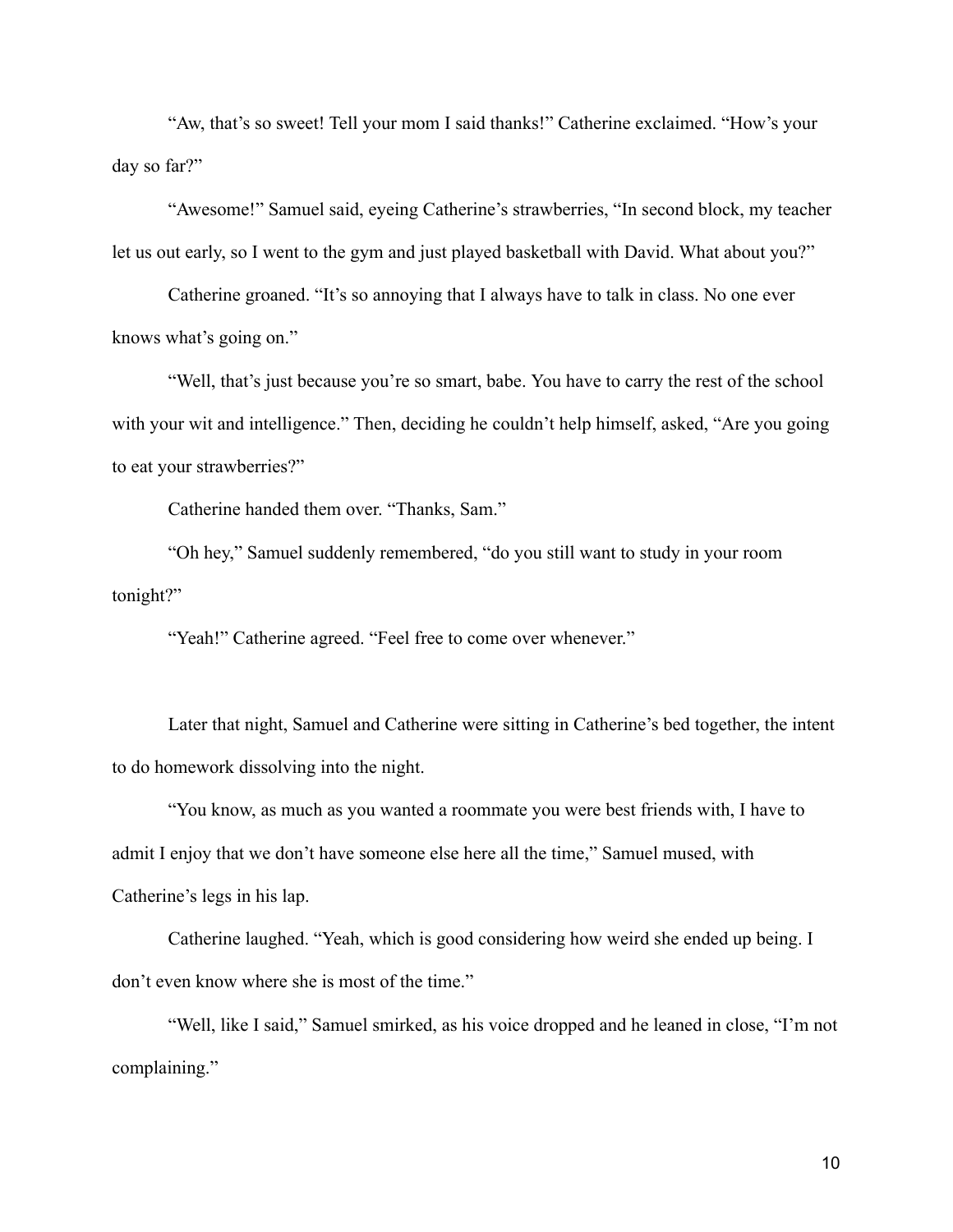Catherine smiled and leaned in to bridge the distance between them. Their lips met, and Samuel put his hand behind Catherine's head and pulled her even closer. When they broke away, Samuel couldn't help the large grin on his face.

"What?" Catherine asked, feeling the effects of his infectious smile.

Samuel bit his lip and looked down. "I still get butterflies every time we kiss." He looked back up at Catherine. "Don't you?"

"Of course," Catherine agreed, chuckling as she kissed him again.

At this, Samuel playfully pushed Catherine onto her back on the bed. She laughed and he laid down next to her. They continued to kiss, snuggled up together, until Catherine pulled away and put her head on Samuels chest. She sighed contentedly. Samuel placed his hand on her side.

After a few minutes of silence, Catherine worked up the courage to say what she'd been thinking about for a while. "I'm excited for when we get married," she told Samuel, blushing as she spoke.

Samuel smiled at the top of her head. "Why's that?" Then, quickly, "I mean, I am too, of course, but why do you mention it?"

"Um," Catherine blushed harder. "You know, because once we're married we can share everything with each other." After a pause, she continued, "we can be intimate together."

Samuel considered this for a moment, and then said, "Well, you know, we don't necessarily have to wait."

Catherine shifted sideways, to get a better look at Samuel's face. "What do you mean?" she asked.

"I don't know," Samuel shrugged, and looked into the distance. "I was just thinking… you want to marry me, right?"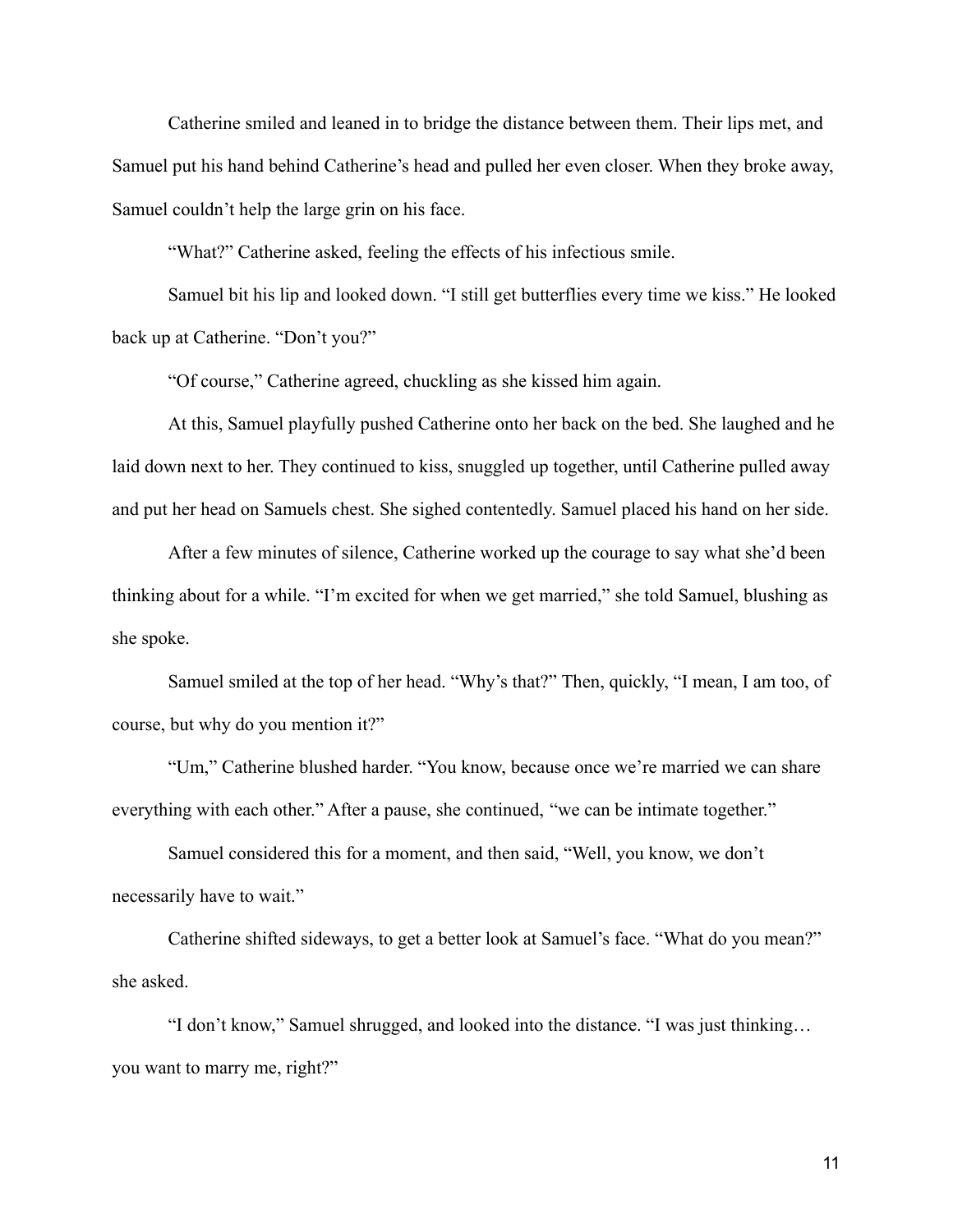Catherine sat up a little. "Of course I do," she said.

"Well, I want to marry you, too," Samuel replied. "So, if you think about it, is there really much difference between the two of us *doing stuff* now versus later? I mean what would it really change, doing it right before the wedding versus right after, you know?"

Catherine was silent. Samuel continued, "plus, I mean, sometimes when we're together and we're kissing… you just make it difficult for me to want to wait." Catherine still didn't say anything. "Anyway, just think about it," Samuel said. "Besides, it would be lots of fun." He smiled.

The next morning, before getting breakfast, Catherine called her mom.

"Hi Sweetie!" she said when she picked up. "How are you?"

Upon hearing her mother's voice, Catherine let a breath she didn't even realize she was holding. She smiled. "I'm good."

"How is your second year going? Do you have much homework yet?" Catherine's mother peppered her with questions.

"Yeah, I have a lot of homework, but other than that everything is good."

Catherine's mom let out a satisfied sigh. "That makes me so happy to hear. You know, around this time last year was when you called me crying and saying you wanted to go home. Catherine and her mom both chuckled at the memory. "But what did I tell you? I told you that you'll have a much better education there, much more focused on the right things, not like that public school you used to go to. I said it was just growing pains, and that God was there, holding your hand along the way. That it would get better with time." They both reflected on this. "Now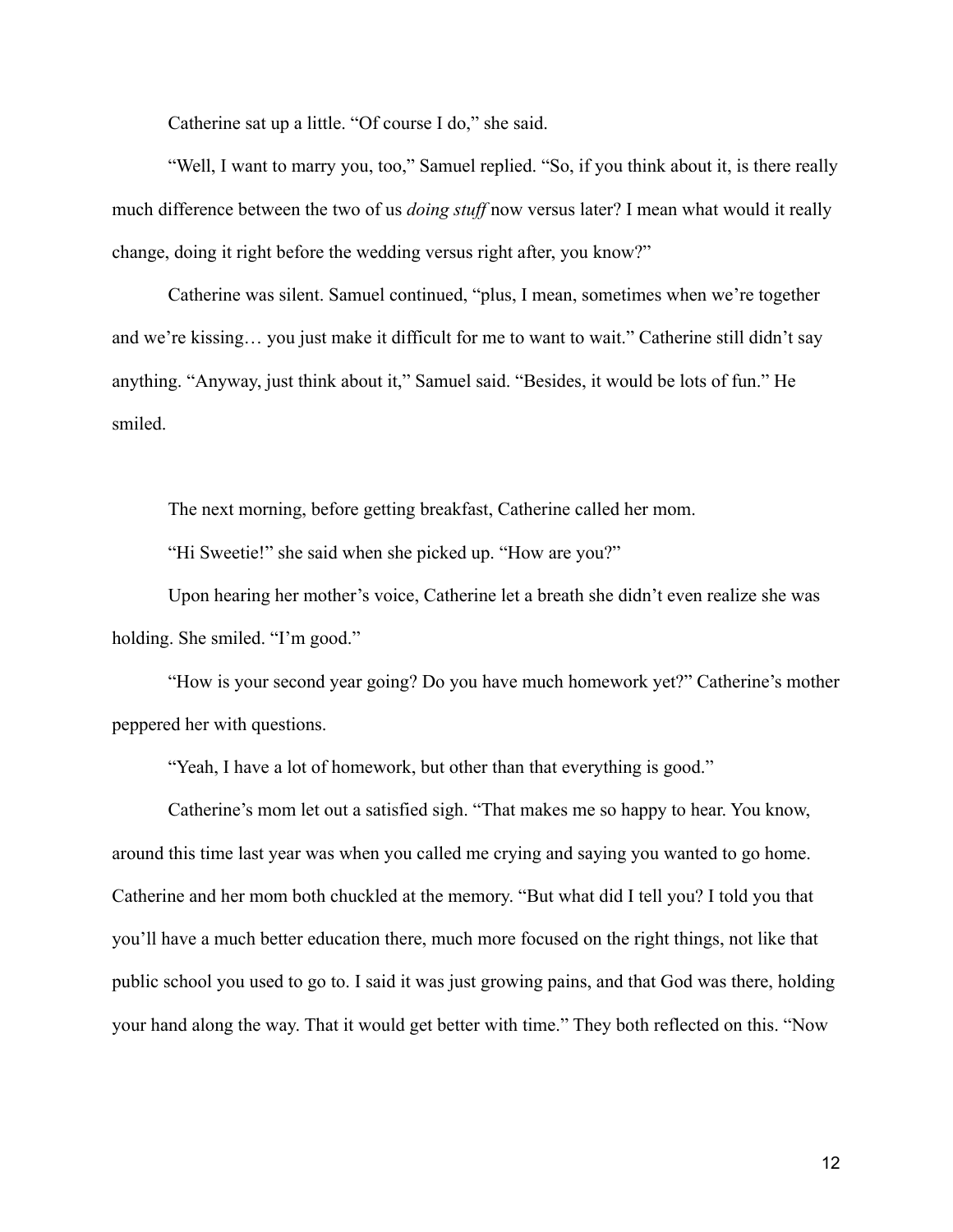look at you," Catherine's mom continued, tearfully. "You're totally adjusted, with a bunch of great friends, and *Samuel*. They've really been a blessing, haven't they?"

"Yeah, they have," Catherine agreed. There was a moment of silence. "So, um, Mom, I realized the other day that you never actually gave me the Talk." Catherine forced a fake laugh.

"The talk?" Catherine's mom asked. Then, after a beat, "Ohh, the *Talk*." She laughed. "I guess you're right. I gave you a book though!"

"Oh, yeah, that's true, I forgot about that."

Another moment of silence passed. "So what makes you bring this up?"

Catherine racked her brain. "Oh, Hannah and Sylvia were just talking and joking about theirs, and it made me realize I didn't have one."

"Well… do you want one?" Catherine's mom asked. "Do you have any questions? You know, it's much better to ask me than to look it up on the internet."

Catherine's cheeks burned. "I guess… I don't know. What is it *like*?" she asked, timidly.

"Hmm, okay." Catherine's mom replied, as she considered. "It's sort of like eating food when you're hungry, or scratching an itch." She thought for a moment, then added, "It feels better for men, though."

"Really?" Catherine asked.

"Yeah, it's just much easier for them to reach orgasm. On the other hand, if they get aroused and don't reach orgasm, it's really uncomfortable for them, almost like it's painful, because of the swelling. Once they get aroused, they really need to orgasm."

Catherine almost regretted asking. Her mother continued, "That's why it's important to be careful around boys. You don't want to put yourself in a compromising position." There was an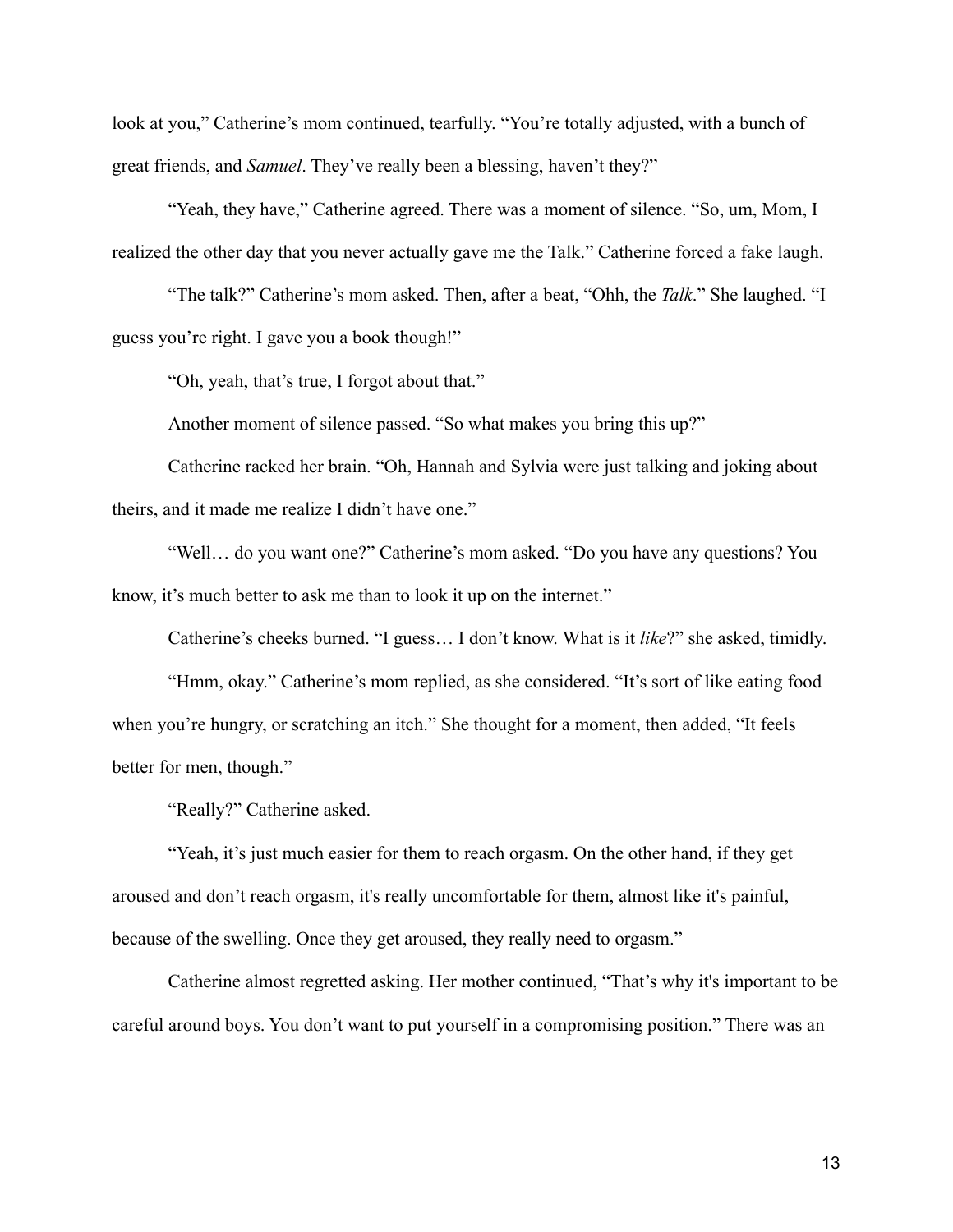awkward silence. "Not that you'd ever do that, though. I know you're walking with the Lord." She smiled on the other side of the phone. "I'm so proud of you."

After a day that went by similar to the previous one, a little after 6:00 pm, Catherine walked into the lobby of the church for the mid-week evening service. She saw where students from both schools were grouped up, talking and laughing. She looked around until she spotted Samuel and her friends from afar. She watched Samuel deal out cards, his curly hair flopping around on the top of his head. She saw Sylvia trying to sneak a look at David's cards, and heard Hannah's laughter ring out as she realized what was happening. Catherine couldn't contain her huge grin. She walked over, and was immediately welcomed in and was dealt her pile of cards.

An hour or so later, the doors of the worship center were opened and the students rushed in. As the music played, Catherine and her friends searched for empty chairs. Eventually, she got a seat nestled between Samuel and Hannah, and Sylvia was already making friends with the stranger sitting next to her. The student pastor, Pastor Mike, walked up to the stage and thanked the musicians. He was a man fairly recently hired by the church, which the older and more perceptive students could easily tell made him especially eager to prove himself, which was accentuated by the clothes he wore- the trendy street clothes looked out of place on the 40 year old man with thinning hair.

"Good evening, everyone! How is everybody doing tonight?" Apparently unsatisfied with the scattered clapping and occasional "woo" he received, he asked again. "That's all you got?! C'mon, how are ya'll DOING tonight?" The fuller applause and screams were, apparently, an acceptable answer.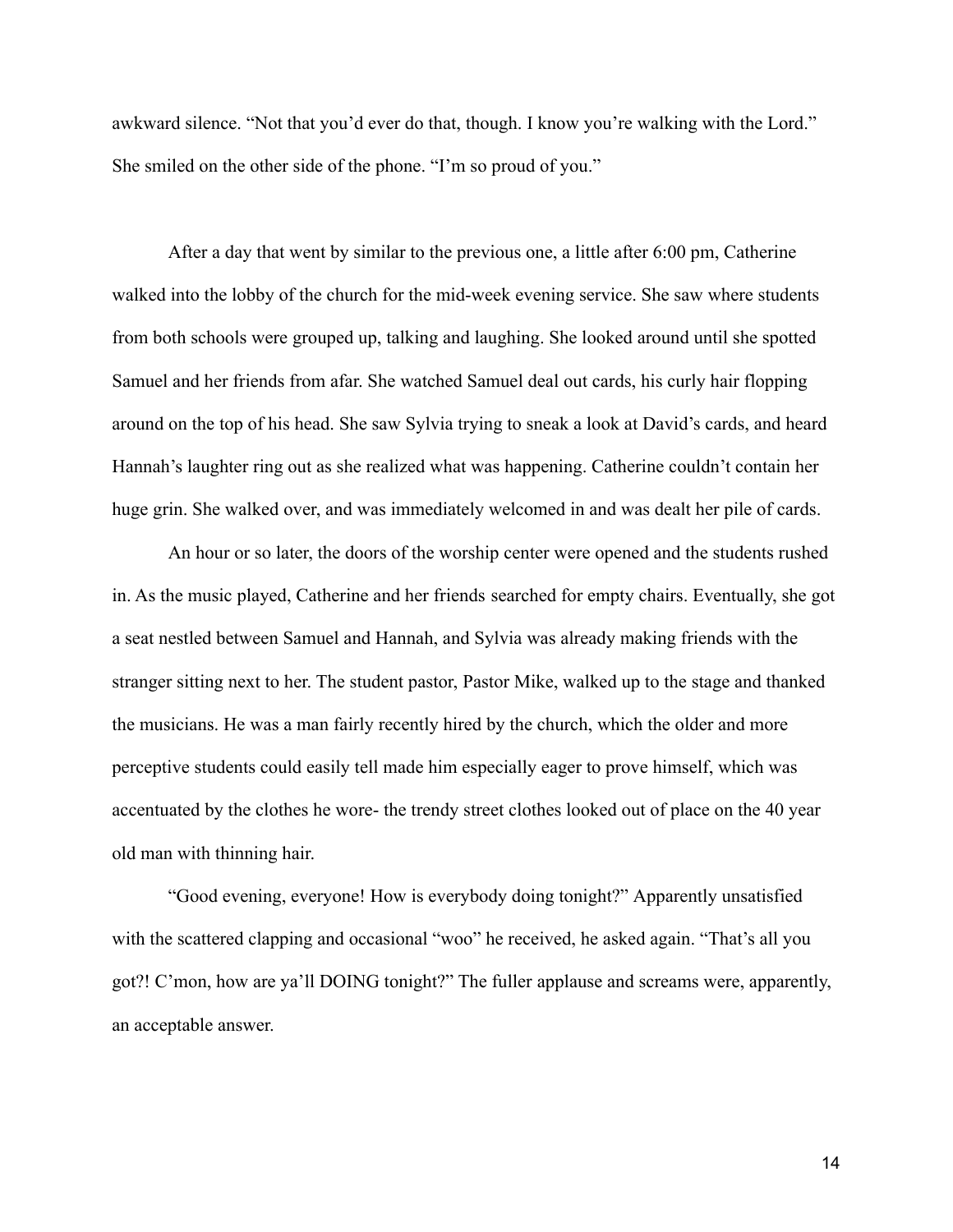"Alright gang, so I know Wednesday nights are super social and fun, a lot of you use this time to hang out with your friends and visit with them. And that's great! We really love that, we want that for you guys. But God has really just put this burden on my heart, and I wanted to talk to you all about it.

"These Wednesday night services need to be about more than just catching up on what Susie said to Bryan last week. They're for you to catch up with what Jesus is saying to you. If you have accepted Jesus into your heart, then you have a line connecting you to God. Jesus is the most important friend of all. He will guide you when you are lost, and show you which direction to take. And if you don't have Jesus in your heart, well, maybe tonight's the night. Bow your heads with me."

As the pastor began his prayer about how to accept Jesus into your life, Catherine stared at her shoes. She had accepted Christ as a child, the same as most people she knew. She wasn't sure she felt a relationship with God that was as close as what Pastor Mike had, but she had a lot of other things going on in her life. These weren't conscious thoughts, but she didn't really feel like confronting her religion and changing up her life, but this made her feel guilty, of course, so she typically just avoided thinking about it.

After the prayer was over, Pastor Mike invited those who made a decision to find an adult in the back to talk about it, and the band began to play music once more, the students now singing and clapping with even more fervor.

When the service was over, people began slowly trickling out of the worship center, still buzzing with the transformational energy of the service, but most often also turning conversations back to the subjects they were on earlier in the night. Samuel, however, would have none of it. He turned to Catherine.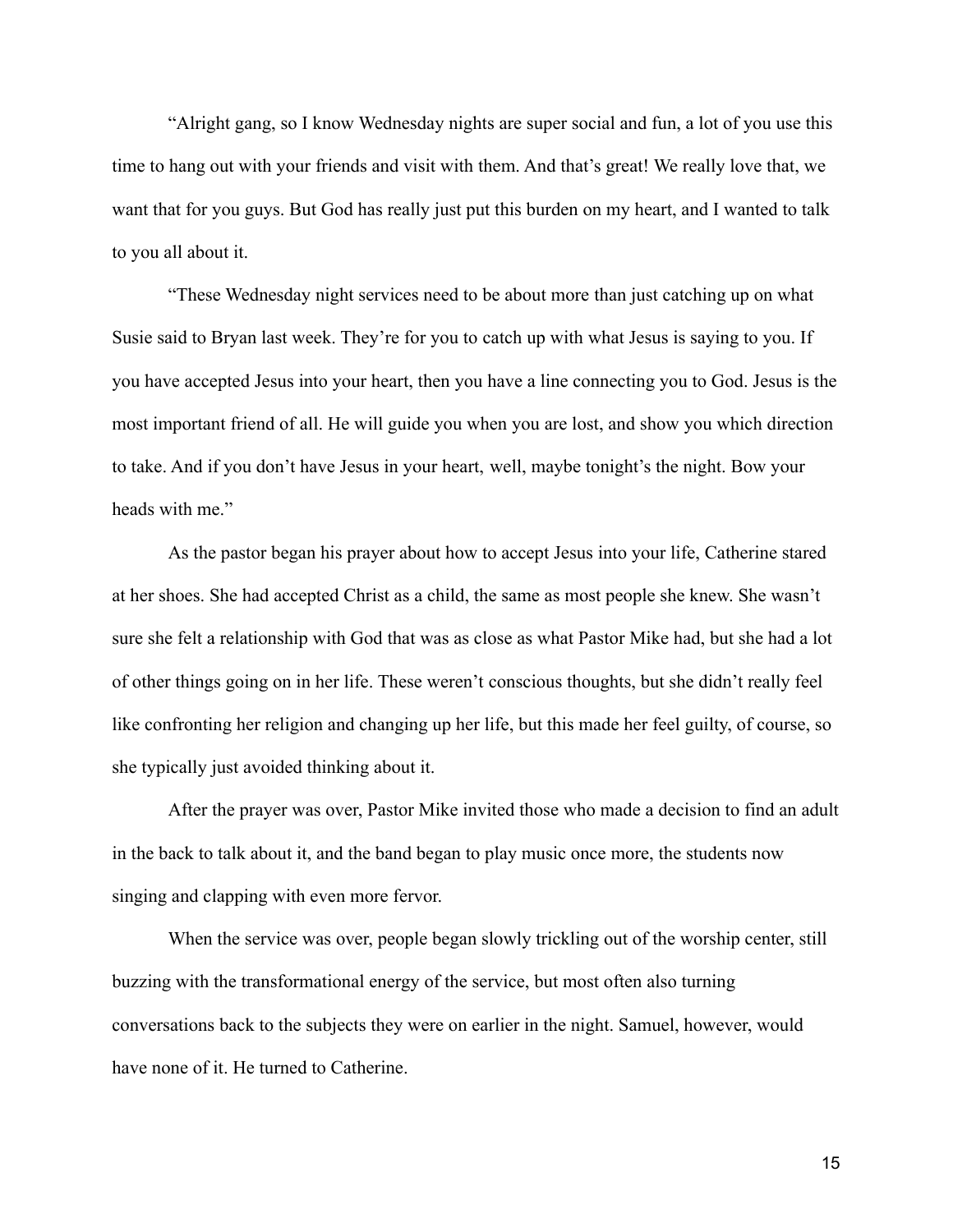"What did you think of the message?" He asked, with his large, handsome grin that Catherine could never help but to smile back to.

"Yeah, it was good!", she said, shifting her eyes, as not to meet his, "I think it was super true."

"That's exactly what I thought! I really want to live that out every day. You know what I should do? I should start my own bible study group!"

Catherine's stomach sank a bit, as she realized she would likely be much more involved in this group than she wanted to be. Samuel went on.

"It would be such a great way to get people together, because it could be like a fun, social thing, but then we would also study the Bible! And it would be a great way to reach out to people who haven't accepted Jesus into their hearts," he rattled on, then exclaimed, "Babe, I'm a genius!" and kissed Catherine on the forehead as she laughed.

Before long, Samuel had spread the word amongst their friends, and everyone couldn't wait for the first meeting.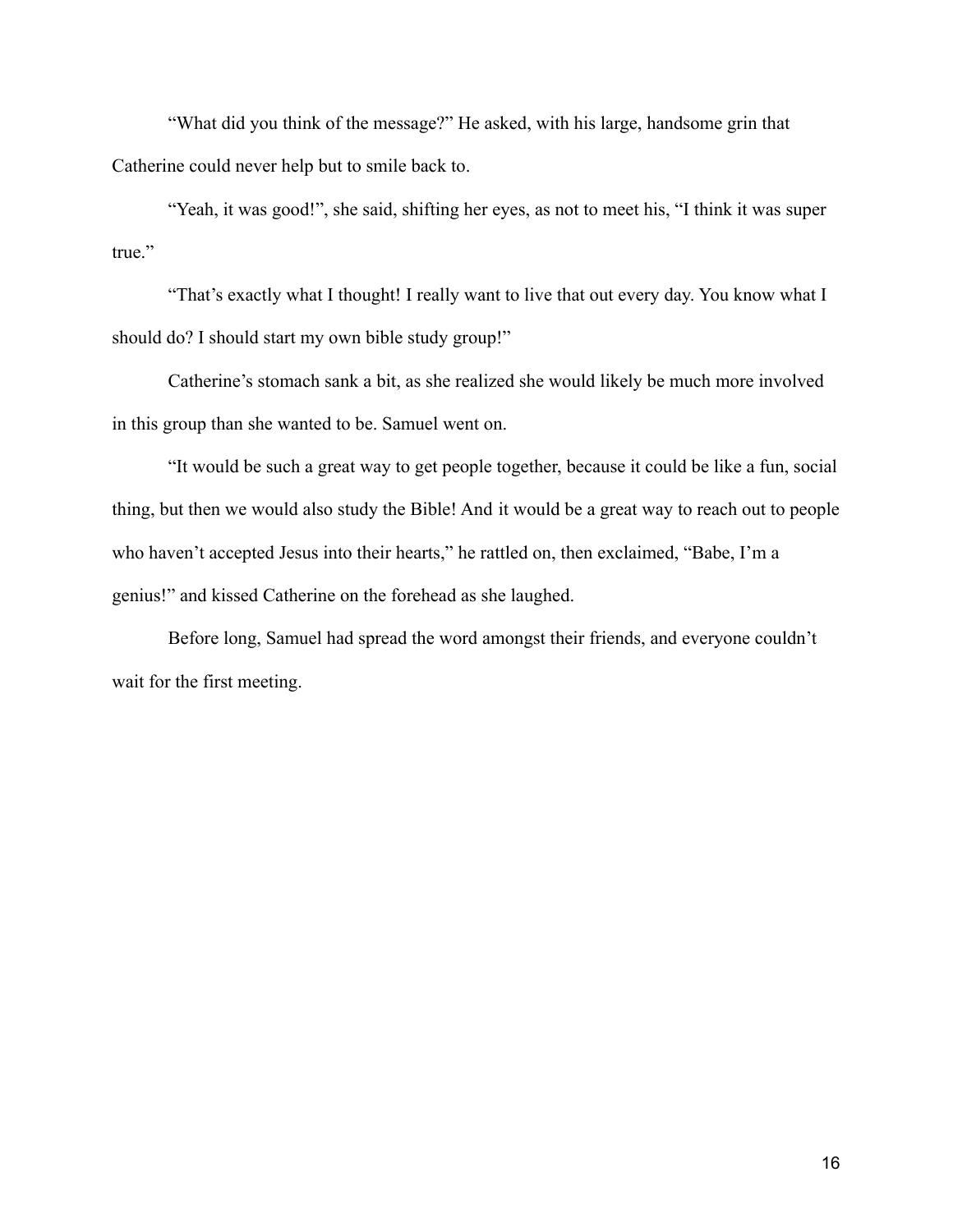#### Chapter Three

Much to Catherine's secret dismay, once the ever-charismatic Samuel told their friends about his idea for the bible study, everyone was completely on board and planning was immediately underway. Everyone exchanged ideas about where it should be held, what food to offer, how to get the word out to as many people as they could, and most importantly, what scripture would be taught.

Hannah suggested just getting a pre-planned bible study kit and following along, but Samuel disagreed. He thought that it would be more impactful if they took turns picking things to speak about and presenting them to their peers. That way, he reasoned, we could talk about things that actually affect our day to day lives and how we can use the Bible to gain perspective on it. Eventually, Hannah agreed.

One by one, each of the issues was worked through and solved: the Bible study would be held in a multi purpose room on the boys' side of school, David was in charge of food (with plans to ask a dean to fund a few boxes of pizza to get students to come out), and the friends designed a couple of posters with compelling slogans like, "Got Jesus?" and "FREE PIZZA!!!" to be hung up around both campuses. The first date of the bible study was set to be the following Thursday evening.

Catherine lay awake that night, anxious. She felt like a fraud. It made her feel so guilty that her boyfriend and her best friends were all so excited and really enthusiastic about the bible study, and the prospect of becoming closer to God and leading others with them, while Catherine honestly just wanted a break from God for a while. Or did she? Her feelings were so conflictedit's not like she hated God, she just didn't want to have to think or worry about him for a bit. But isn't that worse than hating God? She thought of the bible verse, "Because you are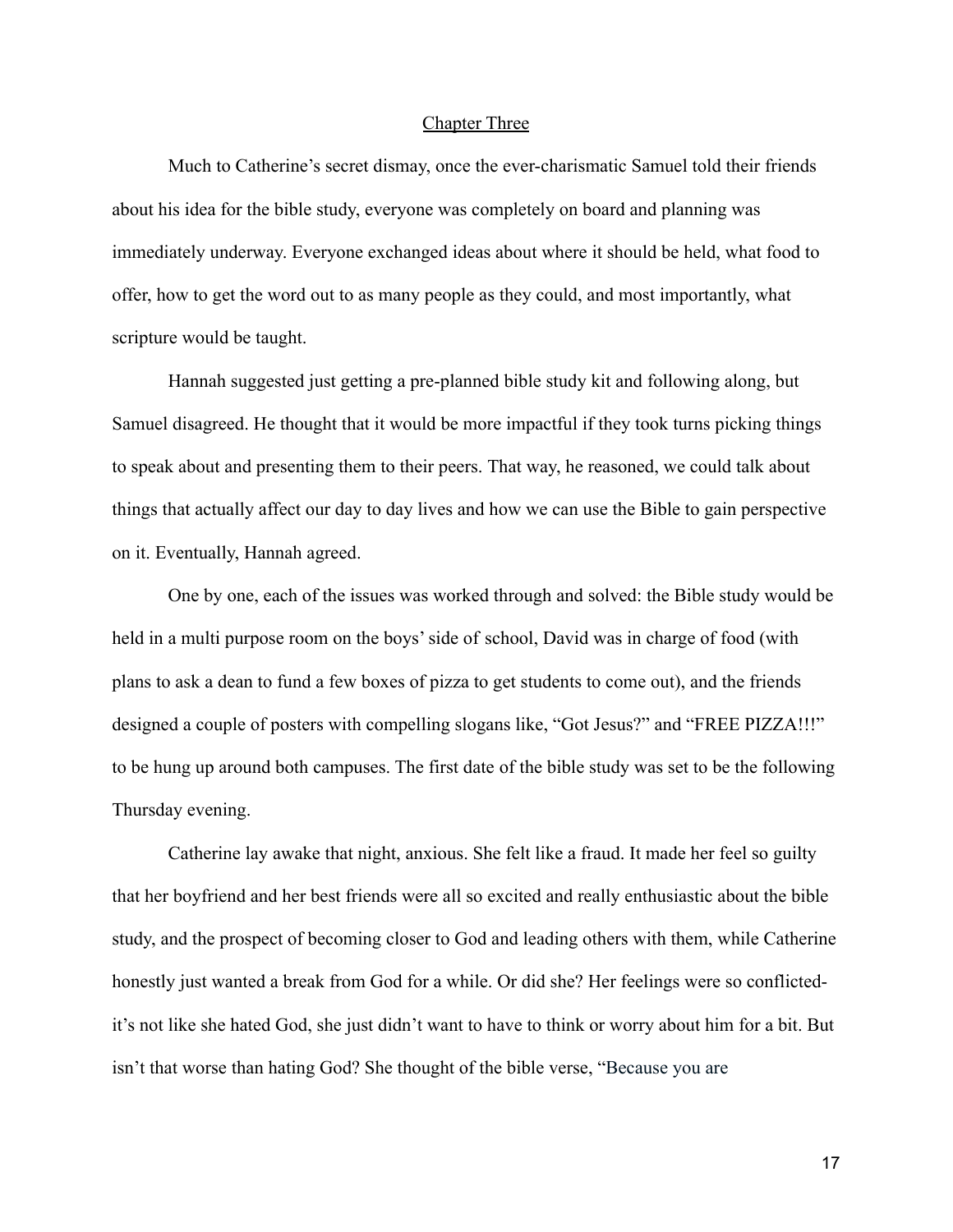lukewarm--neither hot nor cold--I am about to spit you out of my mouth." Catherine tossed and turned. Finally, she was so exhausted that all she could do was promise herself she would talk to Samuel about how she felt. Maybe he would have some answers.

As good of a plan that was, it naturally was unable to happen. In the following days, Samuel and her friends were always all together, and always excitedly discussing details for the bible study. What kind of pizzas should we get? What about drinks? We should make a schedule of who is preparing the message for each week. Maybe we should ask some of our favorite teachers to speak! We should invite Oprah to speak. No, we should invite Tom Brady to speak. We should get back on track. Should we have a theme? What about decorations? What should I wear?

Catherine's body felt heavy. She loved all of her friends so much, and she was happy that they were all excited and smiling, but she also felt out of place. She wanted to feel what everyone around her was feeling, but she was just on another wavelength. The worst part was that she wasn't sure her friends would understand if she tried to explain how she felt. Feeling lonely is always sad, but she was sure that feeling lonely while surrounded by your best friends has to be one of the most gut wrenching feelings to exist.

Before she knew it, the day had arrived. Catherine spent all afternoon helping with the setup- moving chairs, putting up streamers, listening to Samuel's message over and over (and over) again, and then getting ready with Hannah and Sylvia. She tried her best to feed off of the excitement of the people around her, but it was slowly crashing as she stood by herself while people arrived, slowly but surely filling up all the seats. Catherine stood near the back of the room, regretting her sundress and holding a cup of sweet tea, trying to look some combination of busy and disinterested.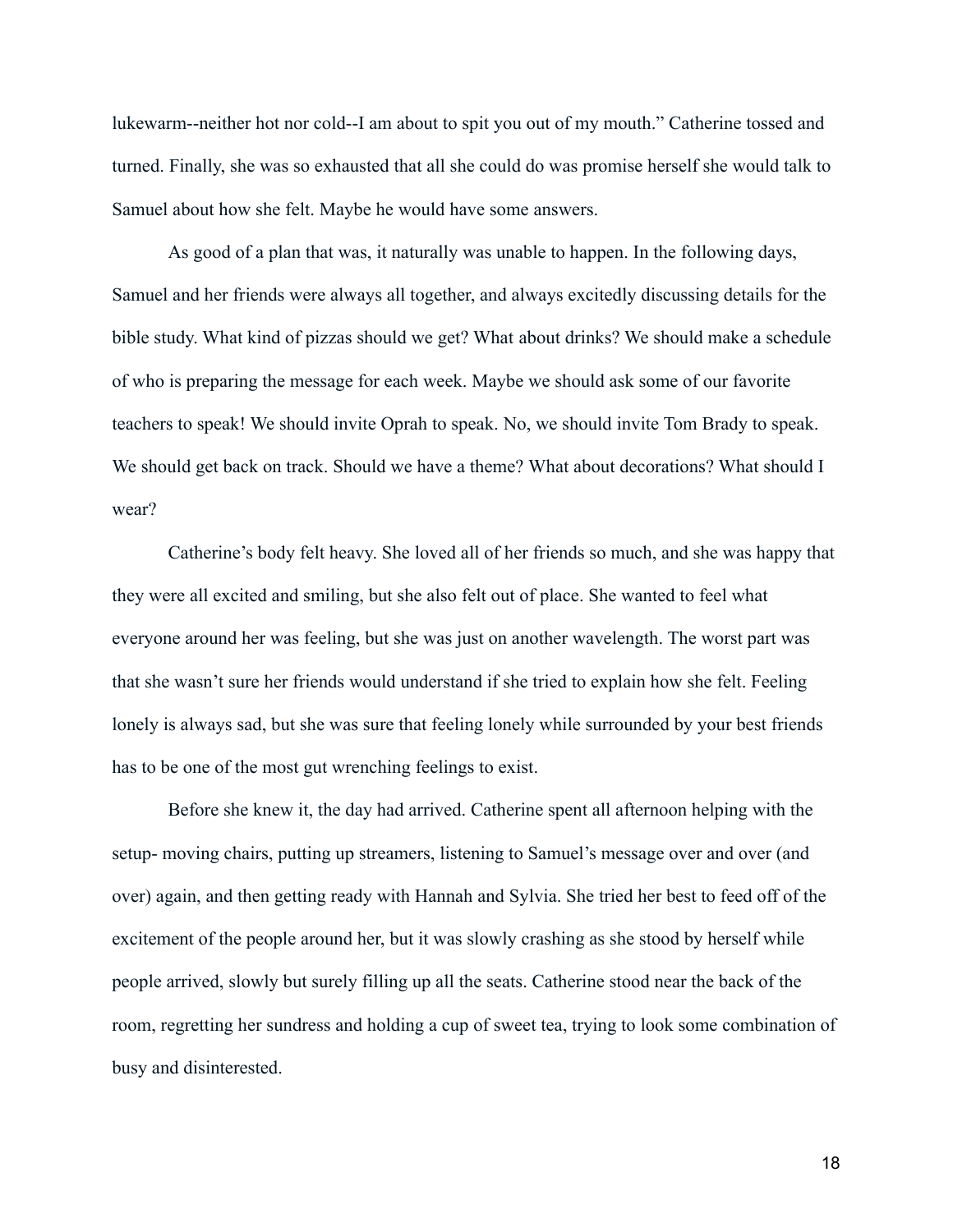"So, no friends, either?"

Catherine turned around. She saw an attractive asian boy wearing a sympathetic smile. "No- I mean, yes… well, I-"

"It's okay," he interrupted her. "Believe me, of all people, I understand being on your own." Taken aback by this personal statement, Catherine didn't know what to say. "My name is Avery," he said, offering his hand.

Catherine shook it. "I'm Catherine. And I do have friends."

Avery laughed. "Sure. Nice to meet you, Catherine-with-friends." There was an awkward lull, so he spoke up again. "Look at all these people," he said, gesturing to the room. "Isn't it all so stupid?"

"What do you mean?" Catherine asked, her guard going up already.

Avery stared out to the seats filled with chattering students. "All of these sheep. They just go about their lives, day in, day out, with all their little routines and all of their friends and all the stupid gossip. They never just take a break from it all and think! Have you ever read *Fahrenheit 451*?"

Trying to dodge his assertions, Catherine half heartedly chuckled and said, "Well if you think that, you'll enjoy the sermon tonight, it's about-"

"Oh, Jesus, don't even get me started on the sermon," Avery laughed, "If you'll excuse the irony."

Catherine's face began to warm. "What do you mean?"

"Honestly, the reason I'm here is just to laugh at the circus. I mean, first of all, all these kids just accept things as true because their mommies and daddies said so? Like, come on. Have they even questioned, even a little bit, whether the Bible is true and God is real?" Avery looked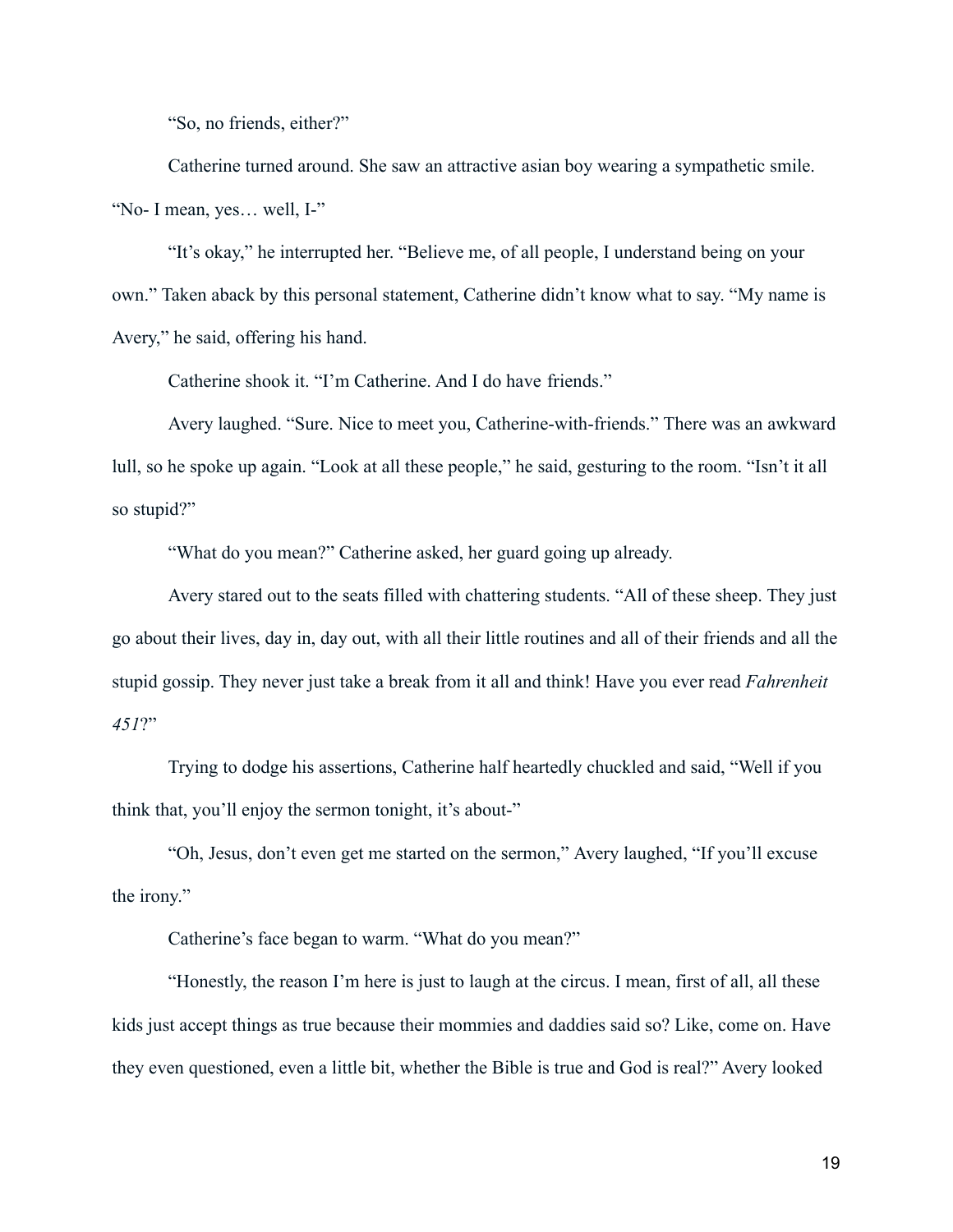out at the students as he spoke, his voice unabashedly growing more insistent and repulsed with every word. "Yet they base their entire lives and- they believe- their eternities! On this," he gestured flamboyantly, "religion! Without even stopping for a second to think."

Catherine's stomach tightened. She did not trust this boy in the least, but at the same time, she felt almost comforted by his words. They felt familiar to her thoughts and somewhere inside of her, she was almost encouraged by the fact that he seemed to understand how she felt about God.

Avery glanced at Catherine, and continued filling the tense space between them with his diatribe.

"Plus, who even started this bible study?" Catherine whipped her head around to stare at him, which Avery noticed, and doubled down. "They're the worst of all! It's one thing to have all the adults at this god damn school forcing this stuff down our throats, but to hear it from our peers? And besides, who do they think they are? It's so narcissistic to assume that you know so much more about *God* and *Jesus* than everyone else that YOU deserve to be the one to tell everybody else about it. You know? What idiots." Avery turned and glanced at Catherine expectantly.

"Well, you know what?" she began, anger coursing through her body and seeping from her words. "At least they're doing something positive. And trying to help and connect with others." She almost walked away after that, but decided to stay and really speak her mind. "And you know what else? It makes complete sense why you have no friends. Everyone else here is just minding their own business and having a *nice time* and there is literally no reason for you to judge them so harshly for doing nothing wrong. Maybe you're just jealous because you have no one to just talk to about nothing. At this rate, you never will." Catherine spun on her heel and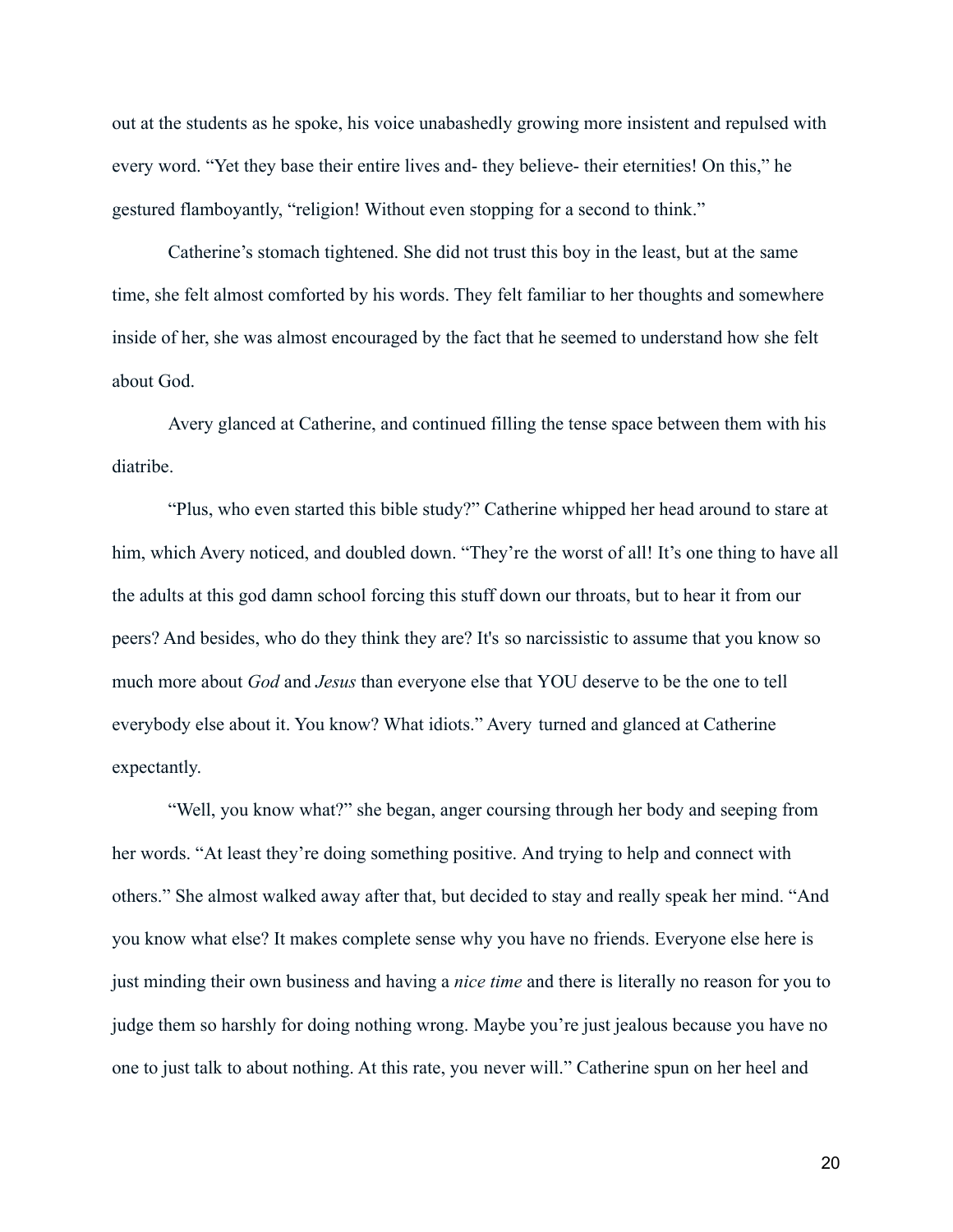walked up to the very front row of chairs and sat next to her friends, where they had saved her a seat and asked her where she had been. Catherine felt immediately relieved and secure in their presence. Avery watched her go.

As Samuel walked up and stood in front of the room, prepared to speak, Catherine's thoughts were still racing. She could not believe the nerve of someone to say things like that! Just because she happened to be standing alone for one minute, Avery had assumed that she had no friends, and on top of that, assumed that she, like him apparently, thought that she was above everyone else, and that they were all brainless algae because they... what? Were religious? Were talking to their friends? Watch TV? What a ridiculous and outrageously offensive way to think about other people. As thoughts flew around in her head, Catherine slowly realized something. This is what not believing in God was like. This is who she would become, if her faith slipped- a rude, judgemental person who scoffed at everyone around them. Catherine vowed to speak to Samuel that night. She refused to become that person.

The bible study was a huge success. Plenty of people came out to see what it was about, and Samuel more than delivered. He was a great public speaker- the perfect mixture of passionate and articulate. Catherine couldn't help but beam with pride while he spoke, and afterwards, when people asked him questions or congratulated him on a job well done. Catherine helped Hannah and Sylvia take down the decorations and put the chairs back where they belonged, then they headed back to their rooms while Catherine waited for Samuel to finish greeting his adoring fans. He gave her a wide, full-toothed grin when he saw her.

"So, what did you think?" he asked.

"I think it was amazing," Catherine returned his cheesy smile. "What do you say we go celebrate?"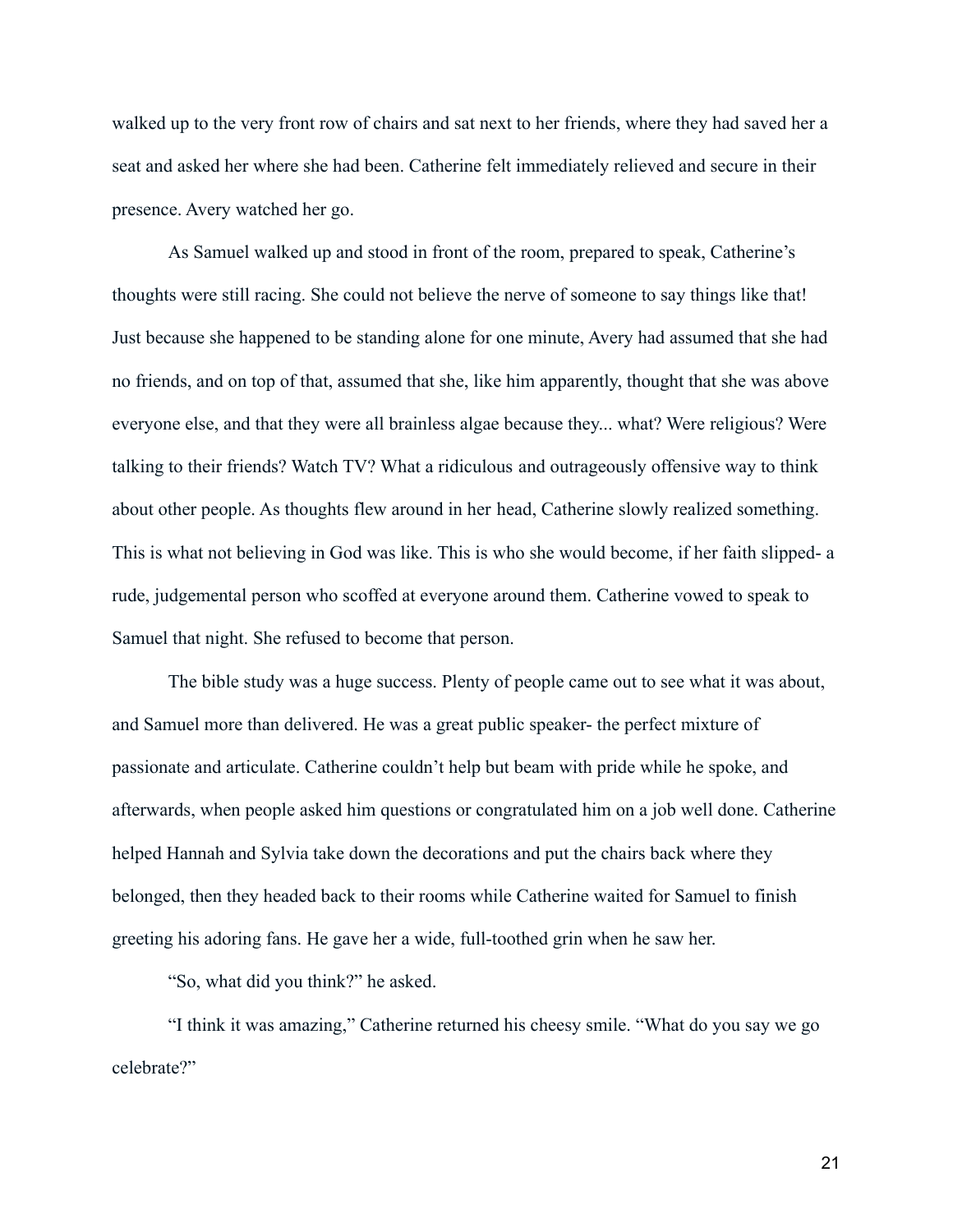"Sounds good! But only if it's ice cream."

Catherine agreed. "I think we can make that happen."

A few minutes later, the two were seated at a booth in Dairy Queen, Catherine drinking a strawberry milkshake, and Samuel, after a change of heart, munching on the chicken tenders and french fries he ended up getting with his hot fudge sundae. After a few minutes of comfortable silence, Samuel spoke up and asked Catherine if she thought there was anything he could have improved on with his speaking. She said no, and after a few more minutes, she asked him if they were planning on decorating and having food every time. He said no. A few more minutes of silence passed as Catherine was trying to muster up the courage to talk to Samuel about her lapse in faith.

"Hey… Samuel?" she began, softly. Samuel furrowed a brow and asked what was up. Catherine took a deep breath."I've, um… lately, I think I have sort of been… struggling with… my faith," she looked down at her milkshake to avoid eye contact. "And I don't know what to  $do.$ "

Samuel let out a sigh of relief. "That's all? You scared me! I thought you had cancer or were breaking up with me!" he exclaimed. Catherine looked up at him, tearfully. "What have you been feeling?" he asked, more seriously this time.

Catherine took a deep breath. "I don't know… I mean, it's hard to describe, I guess. I guess I just feel like I'm not as… *into* everything as you and David and Hannah and Sylvia? Like I don't really feel that same excitement and energy about God as you all do.

"But you do believe in God, right?" Samuel asked, concerned.

There was a pause that was long enough that Samuel shifted uncomfortably. "I mean, yeah, I guess I believe in him, but I just don't feel like I have any sort of personal connection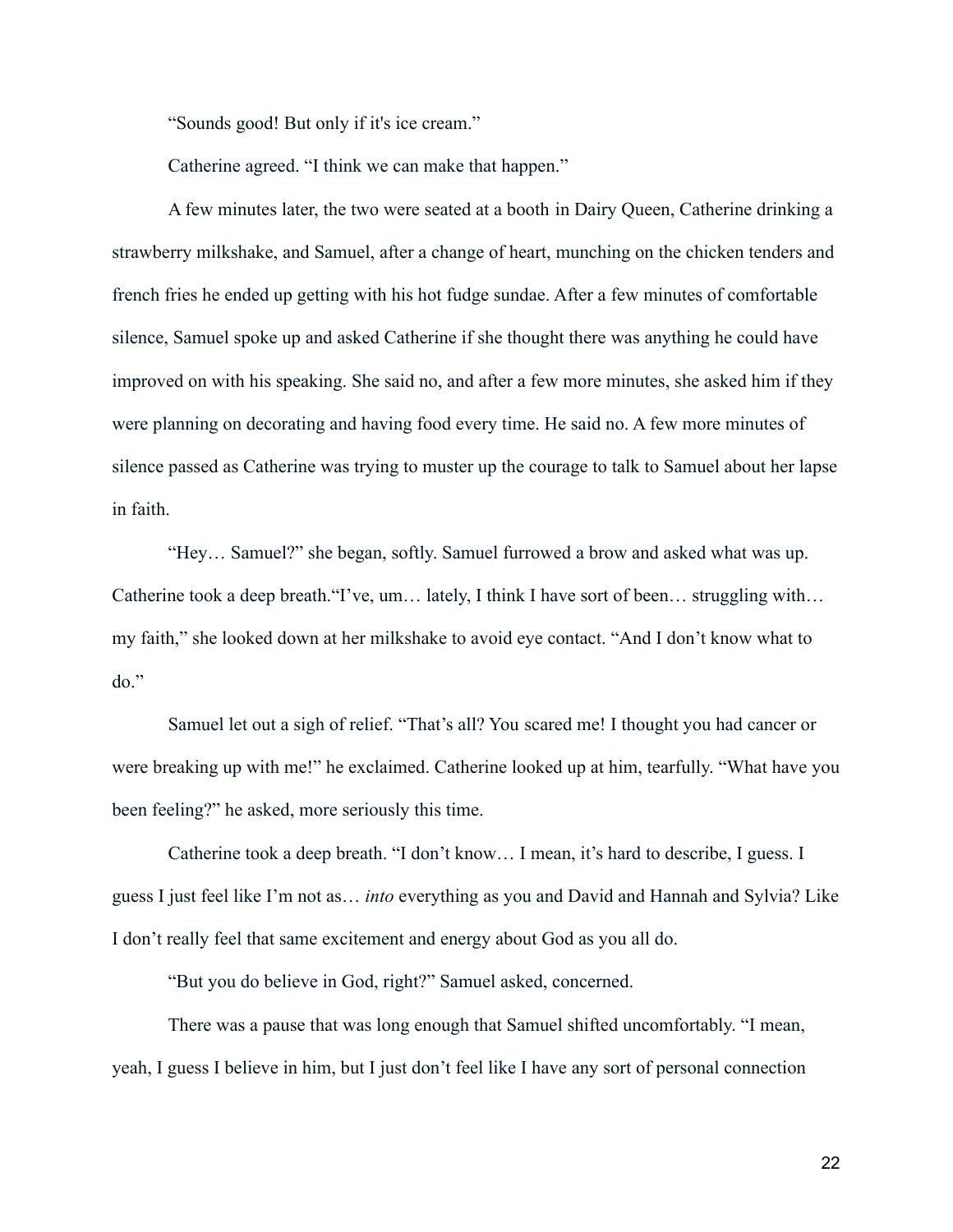with him, you know? Like I assume he's just like… watching over me all the time or whatever, but I don't see signs of him wherever I go, and I don't feel him speaking to me or anything.

Samuel nodded understandingly. "I know what you're saying."

"You do?" Catherine looked up at him with hope in her eyes. "Please tell me I'm not going to hell forever," she said through a wry smile, only half joking.

"No!" Samuel assured her. "If we went to hell for questioning our faith here and there, we would all be going there." Catherine relaxed slightly. "Look, I think your main issue is that you assume that faith and belief are just passive things. You don't see or feel God, so you start to wonder if he exists, right?" Catherine nodded sheepishly. "That's okay! It's perfectly understandable to do that with most things, but God isn't like most things. Sometimes, you have to have faith without being able to see Him. That's why it's called faith! Otherwise, everyone would be a Christian, right? Is this making sense? You don't have to feel God for him to really be there." Samuel looked at Catherine for a response.

"I guess it's just sort of hard to accept that something is true without being able to observe it in any way," she said softly.

"Well, how about this," Samuel said, as he held one of her hands. "Let's pray about it." They both closed their eyes and bowed their heads. "Dear Lord, I know that you see Catherine struggling with her faith, and I know that you love her- even more than I or her friends or her parents ever could. So, I humbly ask that you will help her where she is falling short. Show her your greatness and your mercy, Lord. Show her signs of your love, and open her eyes and her heart to receive you. Amen." Samuel looked up to see a few tears fall from Catherine's eyes. "Hey, it's okay," he said, and he moved to sit next to her and give her a hug. "Everything's going to be okay."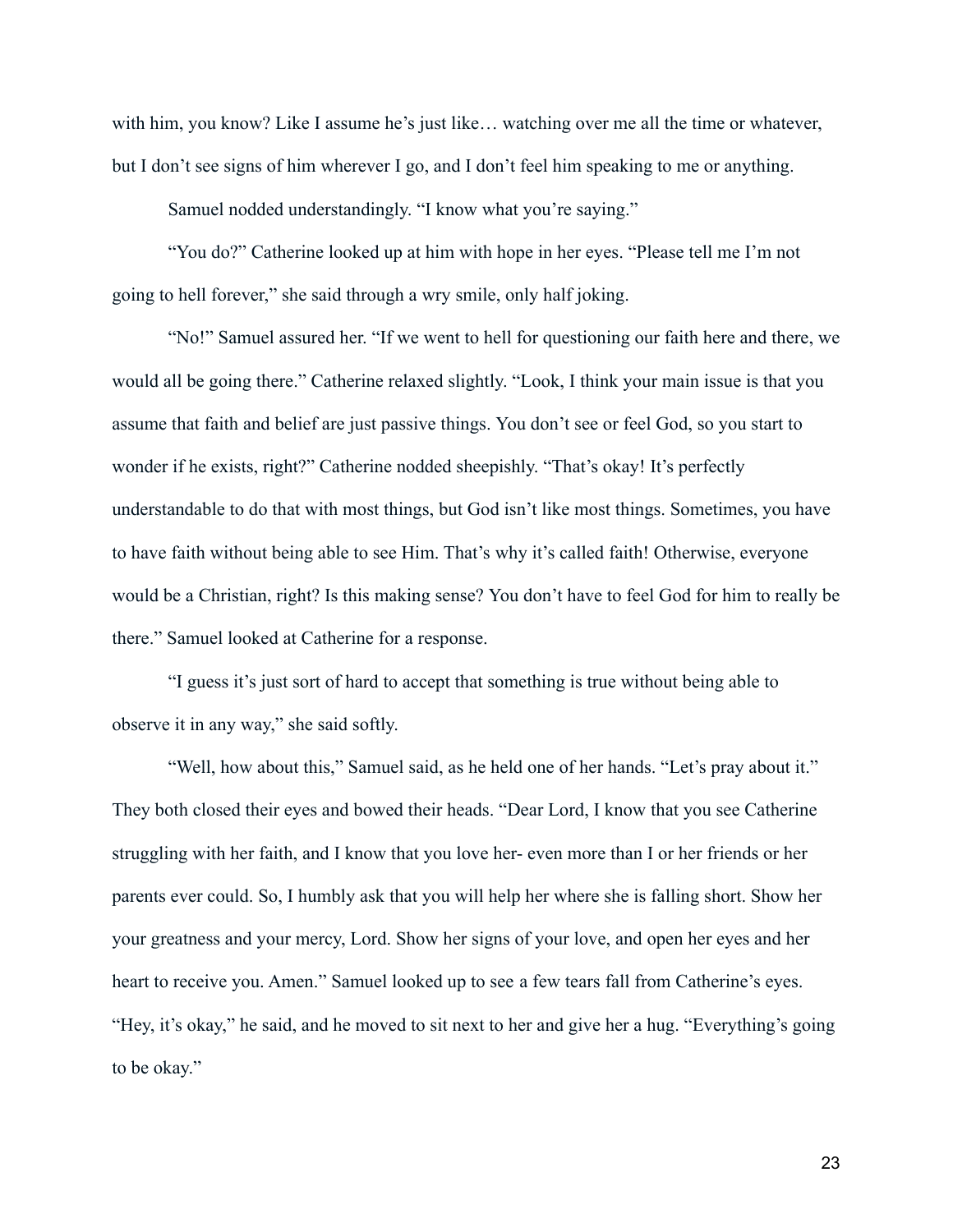#### Chapter Four

After the night she spoke with Samuel, Catherine felt a huge weight lift from her shoulders and there was a new spring of optimism in every step she took. Every time she looked around, she saw God smiling at her. The leaves on the trees turning into a symphony of colors! Rain that stopped just as soon as Catherine was about to step outside! She and Sylvia wore the same T-shirt at the same time! It seemed that Samuel was right- once she opened her eyes, God was all around her, and she could feel his presence.

Catherine also started spending more time in the Bible. She added on 30 minutes to her morning routine to just pray and spend time in God's word. Every morning, she rubbed her thumb across the inscription of her name on the front cover. The bible was given to her before she left for school, by her tearful mother and stoic father. There was a note written inside that read, "To Catherine. *For I know the plans I have for you, declares the Lord. Plans to prosper you and not to harm you, plans to give you hope and a future.* Jeremiah 29:11" Catherine smiled sadly. She might not have always been the best Christian, but she knew that if she focused on what God had in store for her, she would be okay.

She also began to really pay attention and take to heart what Pastor Mike had to say, (skinny jeans and all), and she could feel it transforming her life. She felt more at peace with her relationship with God, and she felt more in tune with his will for her life.

She began to be able to share the joy of the bible study with her friends, and even helped them prepare what they would speak about. She felt that her relationships with everyone in her life grew even stronger, which she thanked God for every day. Sometimes she even thought to herself that if she had known how much better her life would be after submitting fully and wholeheartedly to God, she would have done it a lot sooner!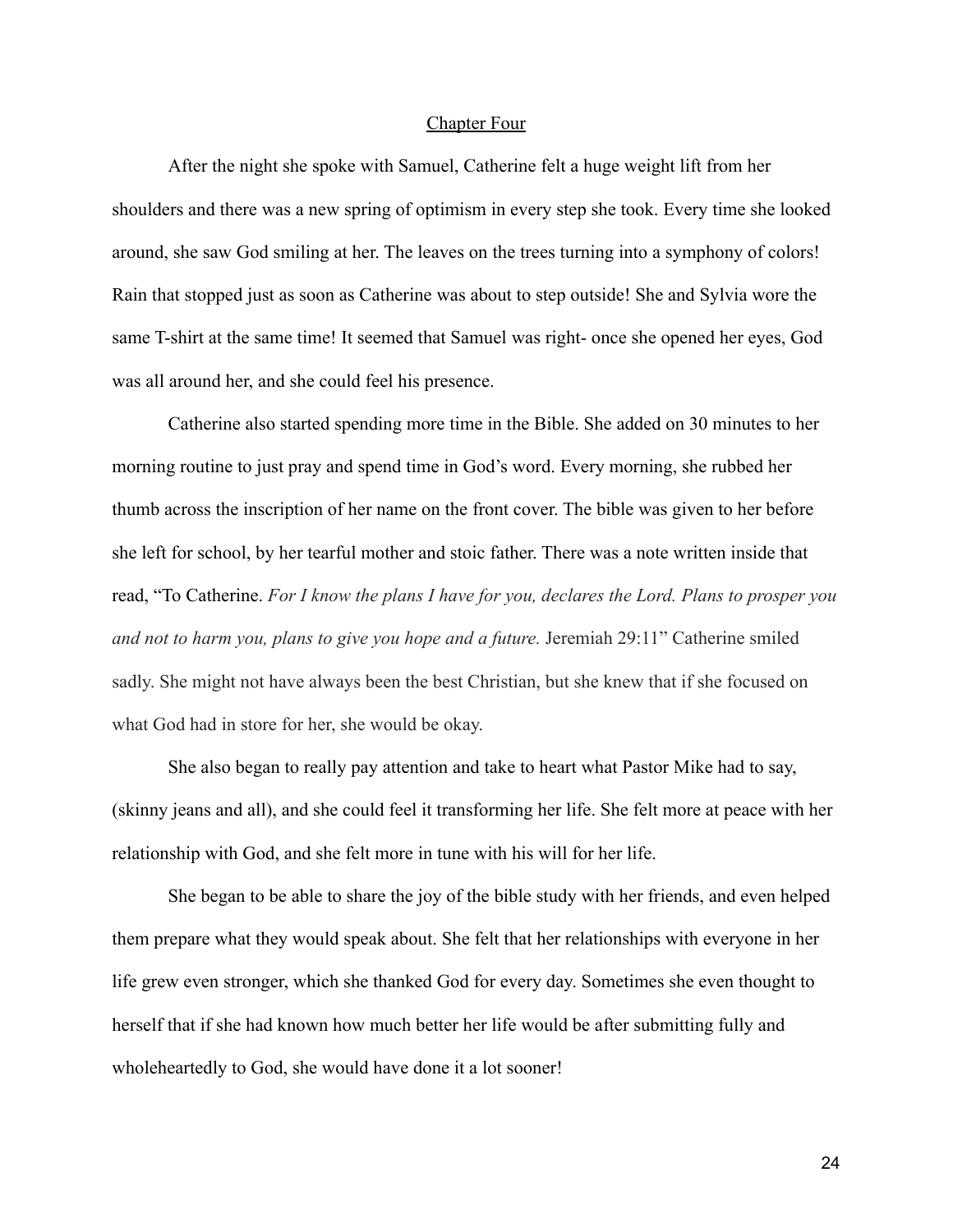Before long, Samuel even asked Catherine if she would like to speak about her struggles and triumph with her faith at bible study. Catherine was hesitant at first.

"Oh, I don't know...:" she said with a soft chuckle.

"Come on, you'd be great!" Samuel insisted.

Catherine insisted otherwise. "I mean, I've just never really been great at public speaking. You're much better at it than I am."

"*Catherine*," he persisted with a smile, "You think God cares about how good of a public speaker you are? Of course not! You'd be sharing your story to bring glory to God- that's all."

Catherine couldn't help but imitate Samuel's infectious grin. "Fine," she said, "As long as you take me to get ice cream afterwards."

Samuel pumped a fist in the air. "Yes! That's my girl!"

Later, however, Catherine found that, like most things, once she was away from Samuel and contemplating the situation on her own, she grew doubtful. Not only was she still nervous about speaking in front of so many people, she barely knew what she would say. Sure, she had her story about how she was unsure about God and her relationship with him, and then how she turned it around for the better, but that's sort of… it. She made a mental note to look through all of her quiet time notes to see if there were any she could speak about.

After a few days (and late nights) of coffee runs and frantically flipping through the Bible, the day of the bible study arrived at last. Catherine opened her eyes for the first time that day and began to get nervous. She tried to push her racing thoughts and worries out of her mind and just focus on the rest of her day, but she couldn't help but feel her racing heart even as she simply sat in class and took notes.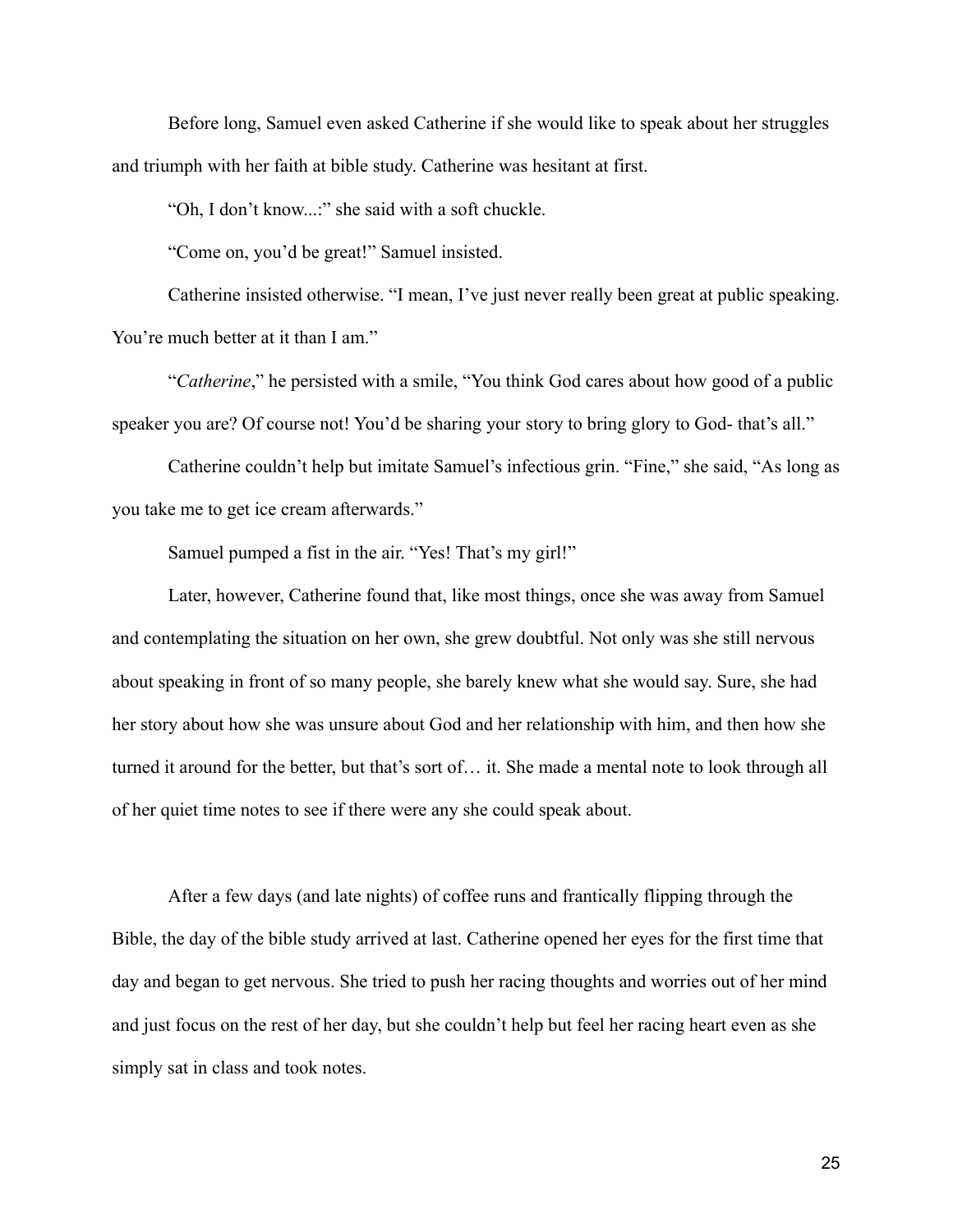Hannah must have noticed Catherine's anxiety, because she told Catherine she was praying for her, and while Catherine appreciated the thought, it did not help much. The minutes of the day dragged by at a snail's pace, until finally, *finally*, classes were over and Catherine and her friends had nothing before them but the bible study.

Catherine tried to distract herself by helping with everything else needed in the bible study- she moved chairs, set up tables, meticulously arranged food and drinks, hung up decorations, and then promptly changed her outfit five times. All the while, her friends nervously watched on. Hannah and Sylvia whispered between themselves that it was time for Samuel to work his magic. As soon as people began to arrive, which put Catherine on the brink of a panic attack, Samuel went to speak to her.

"So, it's no secret to everyone that you're very nervous." Catherine stopped pacing to look at him with concern. "It's okay! I just wanted to pray over you."

Catherine gave him a smirk. "Hannah did that this morning. I don't think it worked." Samuel laughed.

"Get over here," he grinned and held out his hand, which Catherine reluctantly accepted. He closed his eyes and began to speak to God. "Dear Lord, I want to thank you for Catherine. She is my best friend, besides David, and she means so much to me. But I know she means even more to you. God, you have watched Catherine, as I have, transform from someone in a lost and hopeless place into one of joy and blessings. I only ask now that you instill in her the bravery that can only come from having the truth in this world and culture of lies. There are many people out there, preaching things that are not of the Bible and of you, Lord, but what Catherine has to say tonight is not like what others are saying. It is a story of transformation, and the light and joy that only faith in you can give. Help Catherine to truly feel that and share it with others tonight,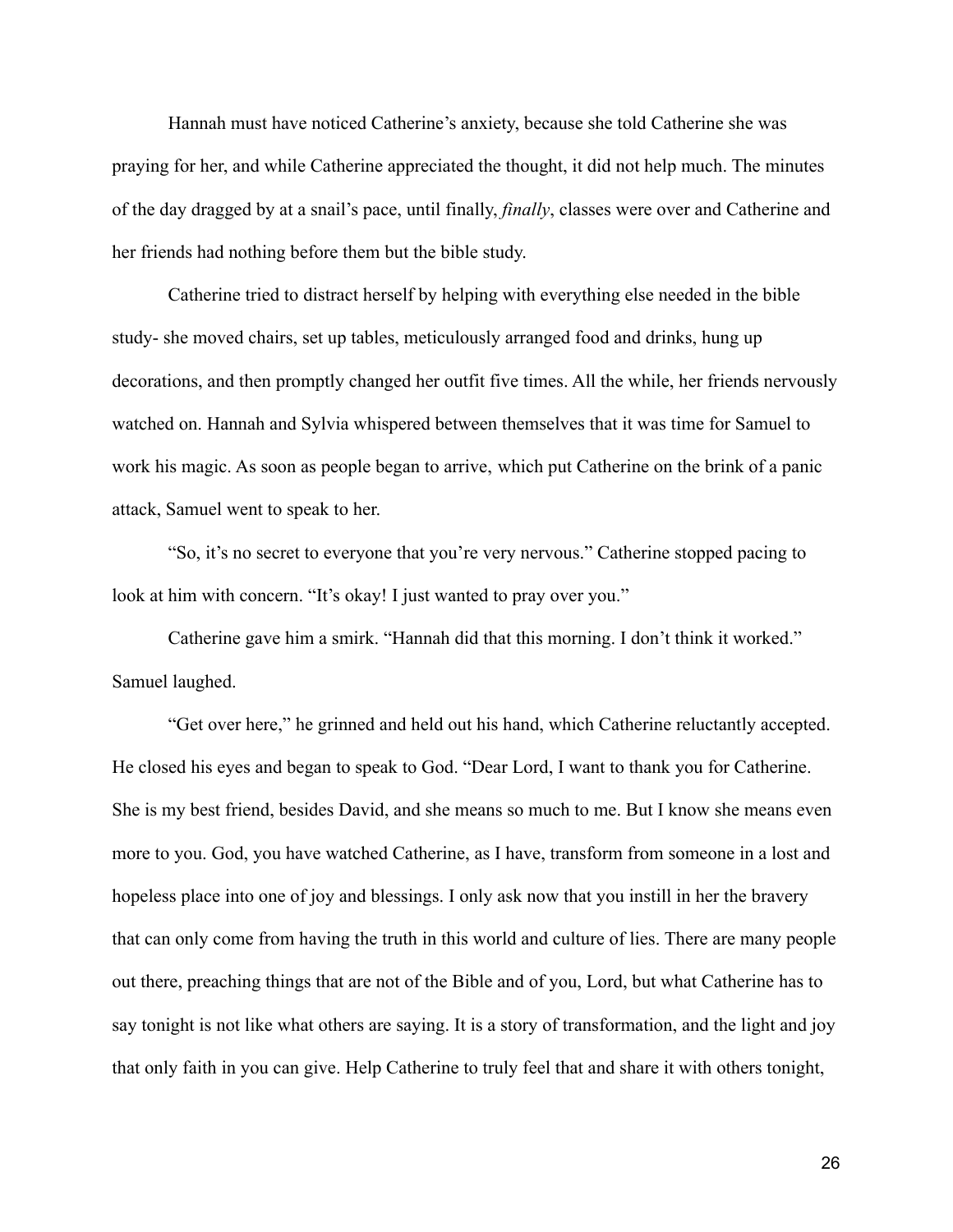so that we may lead others to you. Amen." Samuel raised his head and was pleased to see Catherine smiling and looking much more calm than before.

"Thank you," was all she could manage, before she went in for a huge hug. After the hug, Samuel stood up and looked at Catherine.

"Alright, are you ready for this?" he asked. Catherine smiled and nodded yes. Samuel went up to the front of the stage to quiet the crowd and introduce Catherine.

"Good afternoon, everyone! I hope you all have had a great week so far, and it's about to get even better! We have a very special person leading bible study today, Catherine. Some of you may know her as my girlfriend, but I have also had the pleasure of knowing her as a sister in Christ. She has an amazing testimony tonight, but I don't want to do all the talking! Catherine, come on up."

Catherine felt her cheeks warm as she walked in front of the students and Samuel walked back to his seat. She cleared her throat and began unsteadily. "A, um… a few weeks ago, I was sitting out where all of you are right now, but I was really doubting all of this religion stuff." She got a few chuckles, and with the beginning over with, the momentum was on Catherine's side, and she began to gain confidence in her words. "I kept telling myself that it wasn't that I hated God, or didn't want to be a Christian anymore, I just didn't really feel that connection that I felt like everyone around me had. I didn't have the same *feeling* everyone else did. But I didn't say anything for a really long time, because I was afraid that everyone would judge me, or tell me to just go figure it out on my own, or kick me out of the church or something." That statement got laughter. The students liked Catherine.

"But I'm so glad that I finally did talk to someone. I learned that having a relationship with God isn't really about all the stuff that you might think it is. It's not about rules or feeling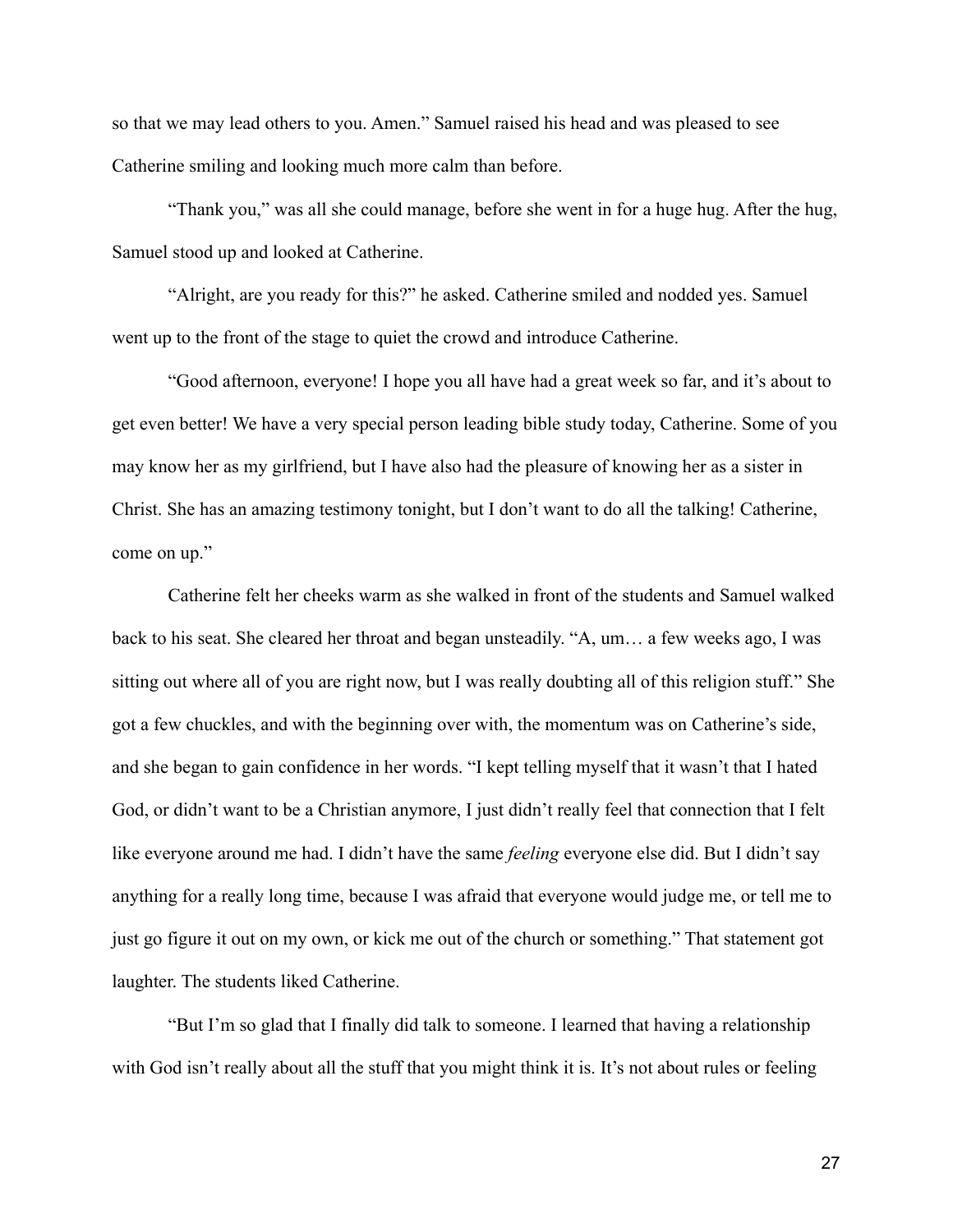like you're one with God all the time or all of your life problems being solved. It's about really spending time in God's word and listening to what he has to say. God is trying to speak to all of us. We just have to find him and listen. Jesus is here. And he wants a close relationship with each and every single one of you. Will you let him into your life? Will you look and listen for him everywhere? Will you open your heart and mind to have a relationship with the one who created you and has a purpose for you? I did. And it's the best decision that I've ever made."

The students burst into applause, and Catherine beamed. Samuel came up to speak about how to accept Jesus into your life, and Catherine made her way back to her friends, who excitedly told her how amazing she did. Samuel wrapped up his acceptance prayer, and the bible study winded to a finish. The people who didn't leave immediately grouped around Samuel to ask him questions or to tell him that they had accepted Christ. Catherine smiled at this, and her and a few others began to clean up the room. She was picking up some loose pieces of trash when a young teen walked up to her.

"Oh, hello!" Catherine said, to break the awkwardness. The boy just looked at her with terror in his eyes. "Are you okay?"

The boy spoke softly and with a quiver of anxiety. "Um, I was just wondering…" he took a deep breath, "can you help me with my faith? Or, my relationship with God, I guess. I mean, I don't know, exactly, I just…"

"Yeah, of course! Come here, it's okay. Let's sit down somewhere." Catherine threw away the trash she had collected so far, and led the boy into the hallway outside. "Okay," she said, "Let's start at the beginning. What's your name?"

The boy seemed slightly calmer, but he avoided Catherine's eyes. "Isaac," he muttered.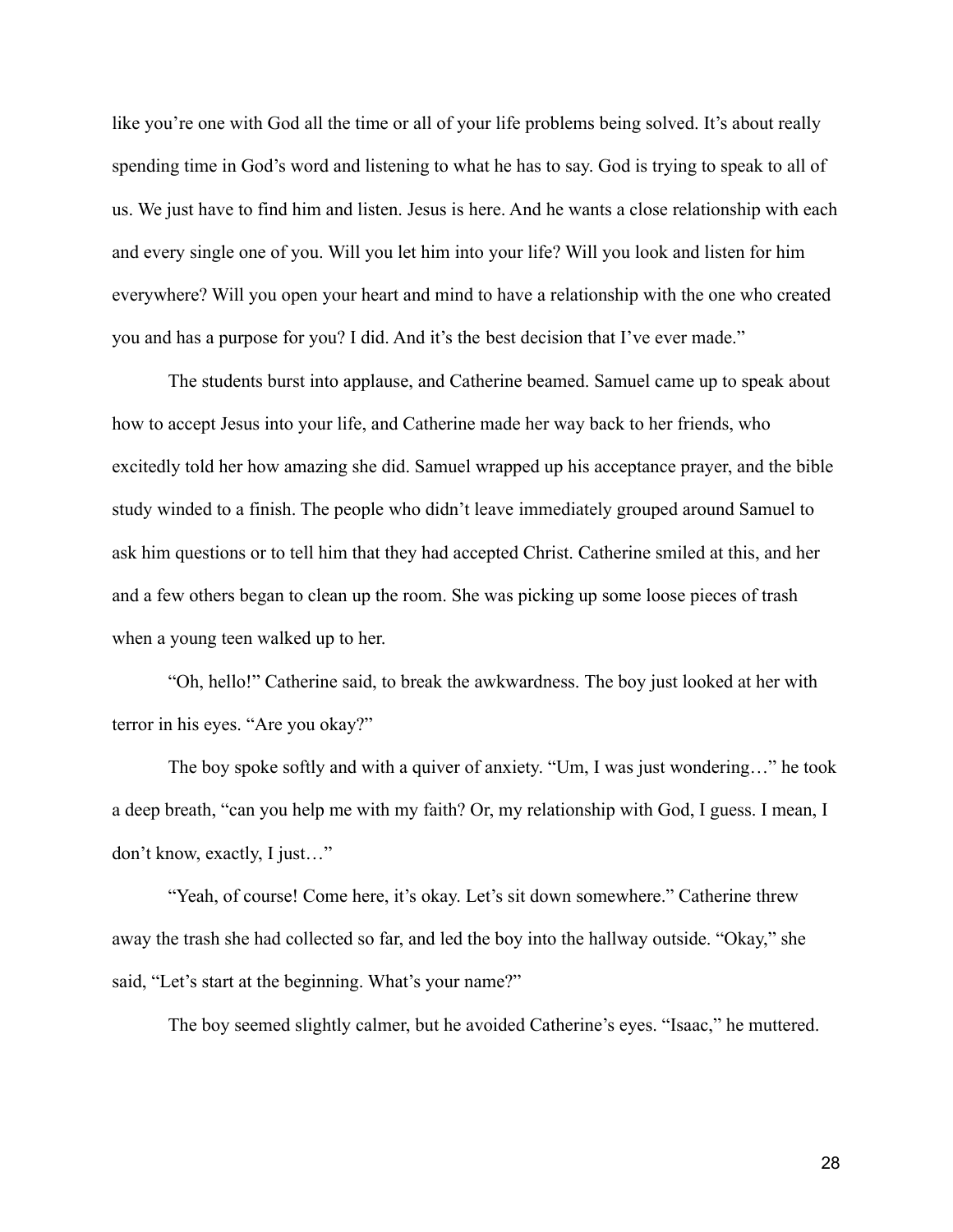"Nice! Like the Isaac in the Bible, right?" Isaac nodded but looked more miserable, so Catherine changed the subject. "Alright Isaac. So tell me about what you're struggling with and I'll see how I can help."

Isaac finally looked at her and began pleadingly. "I was born and raised in a Christian family. My dad is a pastor. I swear I'm a good person. I never lie or cheat on my tests or anything. And I've never even seen a bottle of alcohol."

Catherine smiled virtuously. "Well, I think you know as much as I do that none of those ensure that you're saved."

"Trust me, I know. That's why I wanted your help," Isaac stated, uncharacteristically boldly.

Catherine almost whooped for joy. "You want me to help you accept the Lord into your heart?" she asked. She couldn't believe it. She was going to go from questioning her faith to creating disciples in just a few short weeks!

"No- well maybe, it's just… I… I've been having these feelings lately. I know they're bad, but I just can't seem to get rid of them. I feel so guilty all the time and I don't know what to do," he hung his head.

Catherine was puzzled. "So, is the feeling… guilt?"

Isaac shook his head. He took a deep breath, and without looking up, stated, "I've been attracted to other guys."

There was a tense moment of silence, and eventually Isaac looked up to see Catherine smiling at him. "What?!" he demanded.

"I'm sorry, I just- is that it? You made it seem like you murdered someone!" she began to laugh softly, and although Isaac still looked worried, he also couldn't help but smile.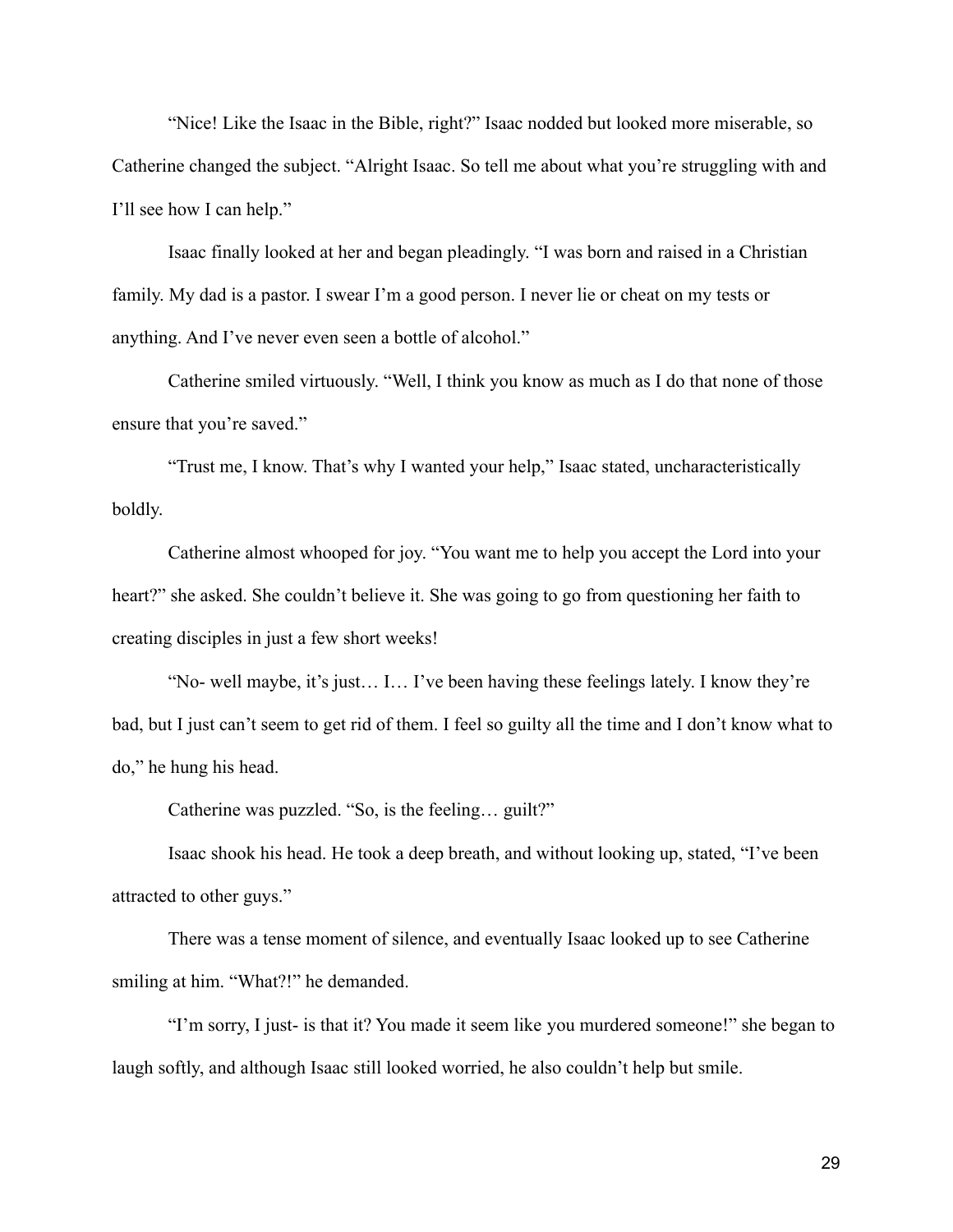"But- I thought you would think I'm a terrible person. Being gay is a sin."

Catherine shrugged. "So is divorce, and a bunch of other stuff that people still do. Look, I think it matters more that you have a relationship with Jesus. All he cared about was us loving each other, so that's all I care about, too."

Isaac looked at her gratefully, and opened his mouth to speak, when the door flew open. Catherine turned around to see Samuel. "Hey babe, there you are. You ready to go get ice cream?"

"Yeah, just give me a few more minutes," Catherine said, to which Samuel gave a goofy salute and wink, and left the way he came. Catherine turned back around to see Isaac looking as frightened as he did in the beginning. "What's wrong?" Catherine asked.

"Please don't…" Isaac looked away, ashamed. "Please don't tell him about- you know, what I told you."

Catherine furrowed her brow. "Why not?"

"I don't know, I just have a feeling that he won't react the same way you did. I don't want people to start being weird around me."

Catherine felt for Isaac, but she was sure that Samuel wouldn't do anything bad. Still, she wanted to reassure Isaac, so she nodded, and said, "Sure!"

After a few more reassurances (and a joke or two to lift Isaac's spirits), Catherine said goodbye and made her way back to Samuel. The two of them drove to Dairy Queen, Samuel excitedly chattering and Catherine in a thoughtful silence. When they arrived and began eating their celebratory treats, however, Samuel asked Catherine about what he had seen. "Oh, so what were you and that guy talking about? Did you help him accept God?"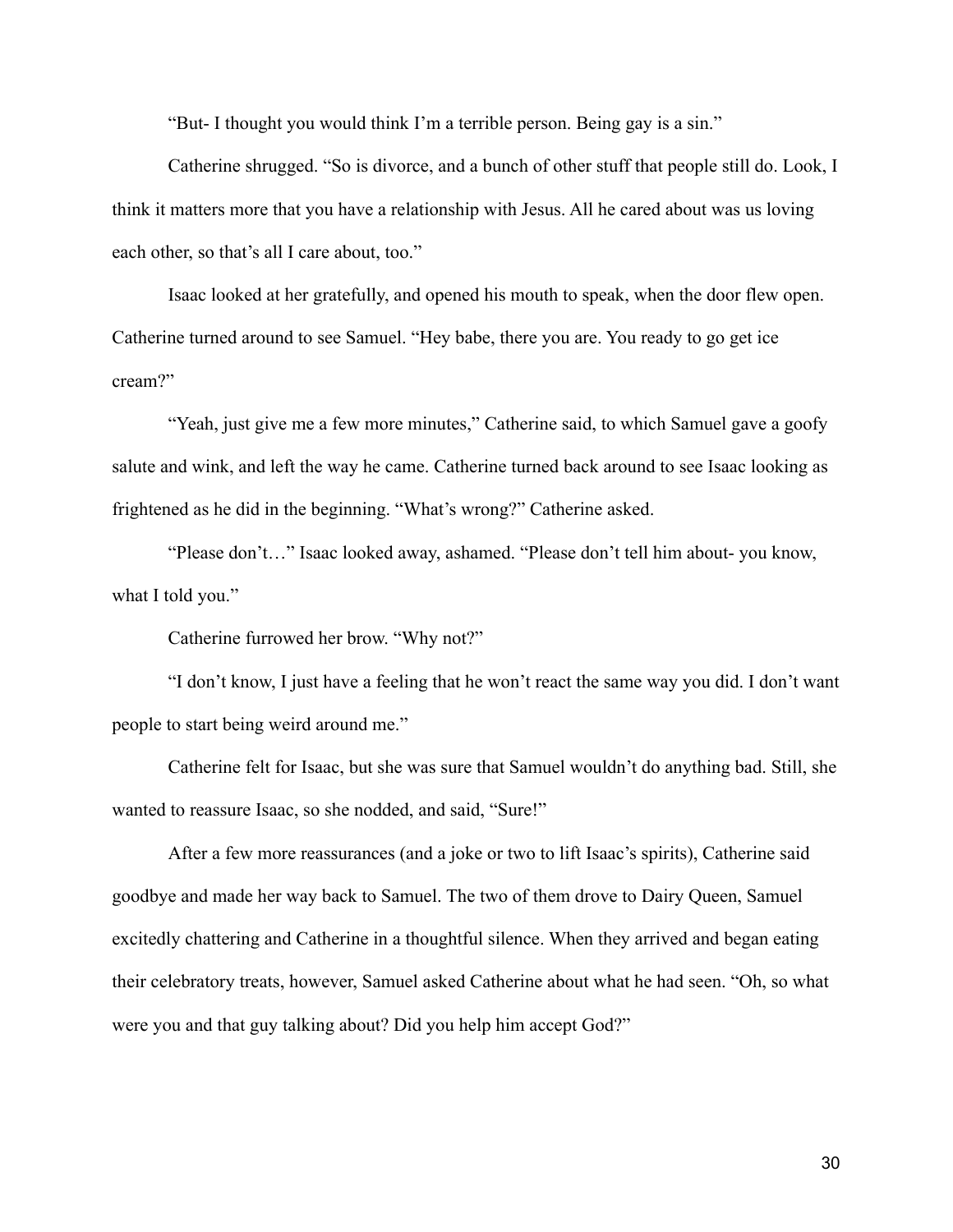Catherine shook her head and paused for a moment. Although it pained her to go against what Isaac had asked of her, especially a mere fifteen minutes after, she really thought Samuel would feel the same way she did about the situation. "No, he was just telling me about how he felt really guilty because he felt attracted to other boys."

"Hm. That's always a tough situation." Samuel looked into the distance thoughtfully, then turned to his prodigy. "What did you tell him?"

"Oh, I just told him that God just wants us to love each other, so it wouldn't matter to me or him, as long as he had accepted Jesus and was living by his word." Although she assumed Samuel would agree, she couldn't help but look up at him for approval. He looked tense taken by surprise. "Samuel?" she asked, softly. "What is it?"

Samuel looked back at Catherine. "Is that really what you think?" he asked her. Catherine's heart began to race.

"I mean… yeah. Why? What do you think?"

Samuel sighed. "Catherine, it says in the Bible that homosexuality is a sin. It's just not acceptable."

Catherine was taken aback. "Well, maybe, but people in the Bible had slaves and women's rights were nearly nonexistent. Plus, divorce was a sin. And Jonah just got eaten by a big fish. And lived."

"What are you talking about?" Samuel demanded.

"Look, I'm just trying to say that the Bible might not be an objective, timeless guide to exactly how the world should be."

Samuel didn't reply at first. His brows furrowed as he thought. Then he leaned forward and spoke in a soft voice. He finally said, "The *Bible* is *God's word* and it should be treated as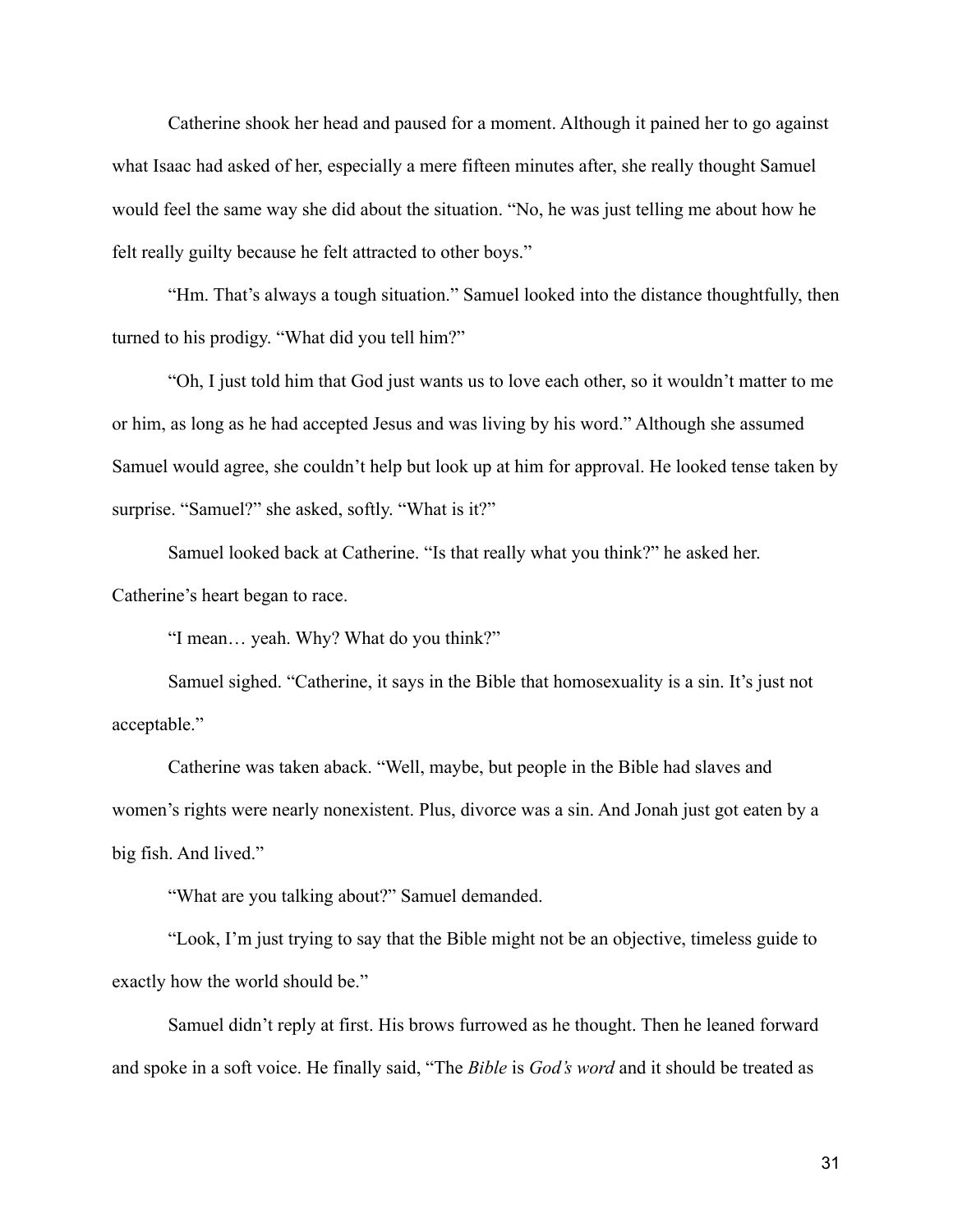such. I'm disappointed that you don't see it this way, and that you told that boy that his sin was okay as long as he was a nice person."

Catherine was silent, and she looked only at her slowly melting ice cream. Samuel's voice softened. "Do you understand what I'm saying?" Catherine gave a small yet unconvincing nod. They finished their ice cream in a tense silence.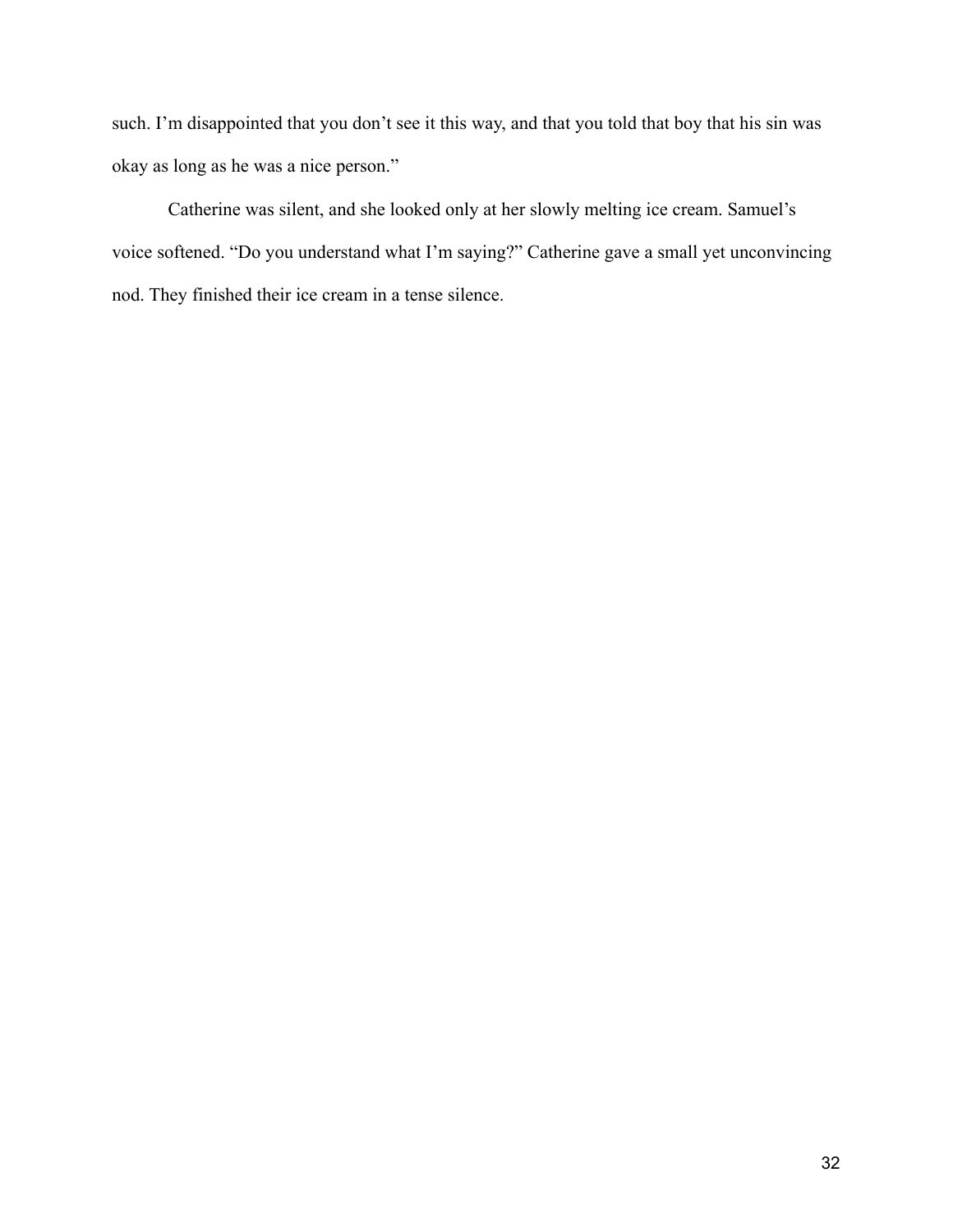#### Chapter Five

Isaac, meanwhile, walked back into his dorm room with his head high and his body buzzing with energy. Avery looked up from his computer immediately and gave him a puzzled look. Isaac beamed and announced, "You were wrong about everything."

"Well, that's a first," Avery quipped with a smile. "What happened?"

Isaac sat on his desk and began the story. "So, there was this girl who talked about her faith, and she seemed really genuine, so I went to talk to her after. I… admitted to her that I was struggling with sin, and she told me that what really matters is just having a relationship with God, and that there are a lot of things in the Bible that are sins, but they're normal now."

"I'm going to refrain myself from proposing for the 27th time that that is because everyone just cherry-picks from the Bible and that it isn't an actual guide for morality, especially not in the 21st century," Avery winked at Isaac.

"We agreed to disagree," Isaac asserted, to which Avery put his hands up in surrender. "But anyway, I'm so glad I went and talked to her. She was so nice and I really felt so accepted and happy."

Avery smiled in spite of himself at the sight of his friend's peacefulness. "That's awesome. Who was the girl?"

"Um… I can't quite remember her name, but she had brown hair with a gray streak in it, and I think she was dating the guy who is in charge of the bible study…"

Avery's insides twisted. Could it have been the girl he spoke to? He couldn't believe that someone who seemed to be questioning religion and cold to strangers was the same person who spoke publicly about her faith and was so comforting to Isaac. But then again, how many people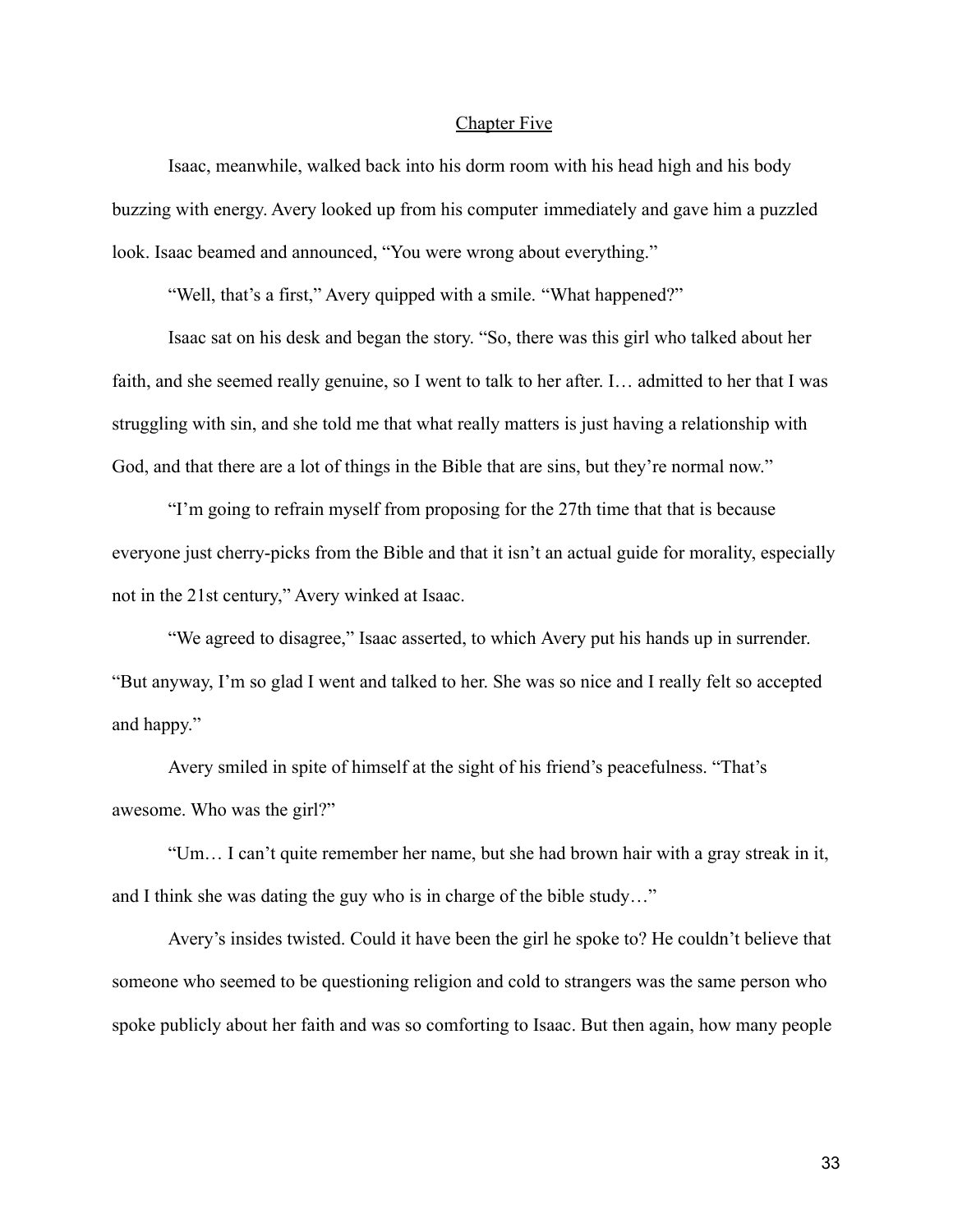have gray streaks in their hair? He didn't know how to feel, but he decided that he couldn't tell Isaac about it. He didn't want to ruin Isaac's newfound peace. He put on a smile.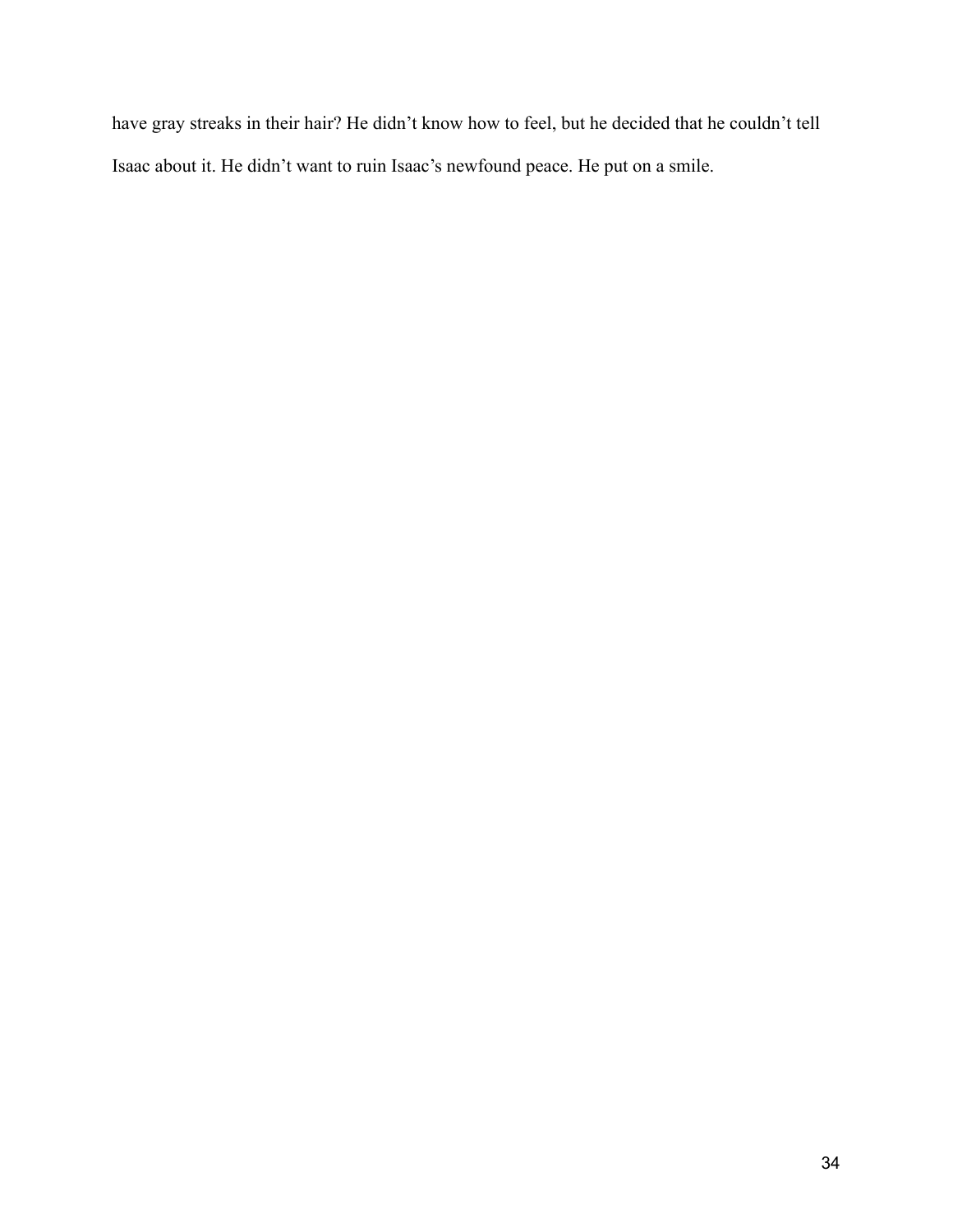## Chapter Six

Samuel was indignant that he had to set up the meeting that he did, but he was impassioned and insistent that the right thing must be done. He and David walked up to Hannah's dorm room and knocked on the door. Sylvia opened the door to show her and Hannah looking slightly sullen and welcomed them in. Samuel and David sat down unceremoniously on two neon-colored faux fur bean bags. Samuel cleared his throat and began speaking.

"So, I know it must seem weird to all meet here and talk about Catherine, but we have to remember that we aren't doing this to judge. We're doing it out of love." Hannah and Sylvia nodded silently. "After Bible study yesterday, Catherine and I went to Dairy Queen, and she told me something very concerning. She told me that she was talking to a guy at the bible study who thought he was gay." Hannah let out a small moan of disapproval. "Now," Samuel began, eyeing Hannah warily, "we don't know his story and we all know it's not like any of us have never sinned. BUT, when I spoke to Catherine about this interaction, you know what she said she told him?" There was silence in the room. No one guessed. "She told him that that was totally fine! That it wasn't her 'place' to tell him what not to do, and that Jesus just says to loooove everyone, so that's all that matters. Does that seem right to you all?"

David couldn't take it any more. "No! Absolutely not. God said to love people, but there's a reason there is HEAVEN and HELL. I think we should love others, but that doesn't mean we can just be cool with everyone's sins and let the entire world just be a free-for-all. I don't know about you guys, but I don't want to be BFF's with a mass murderer."

Hannah and Sylvia, a little put off by David's passionate words and face that nearly matched the pink bean bag he sat on, both just nodded their agreement.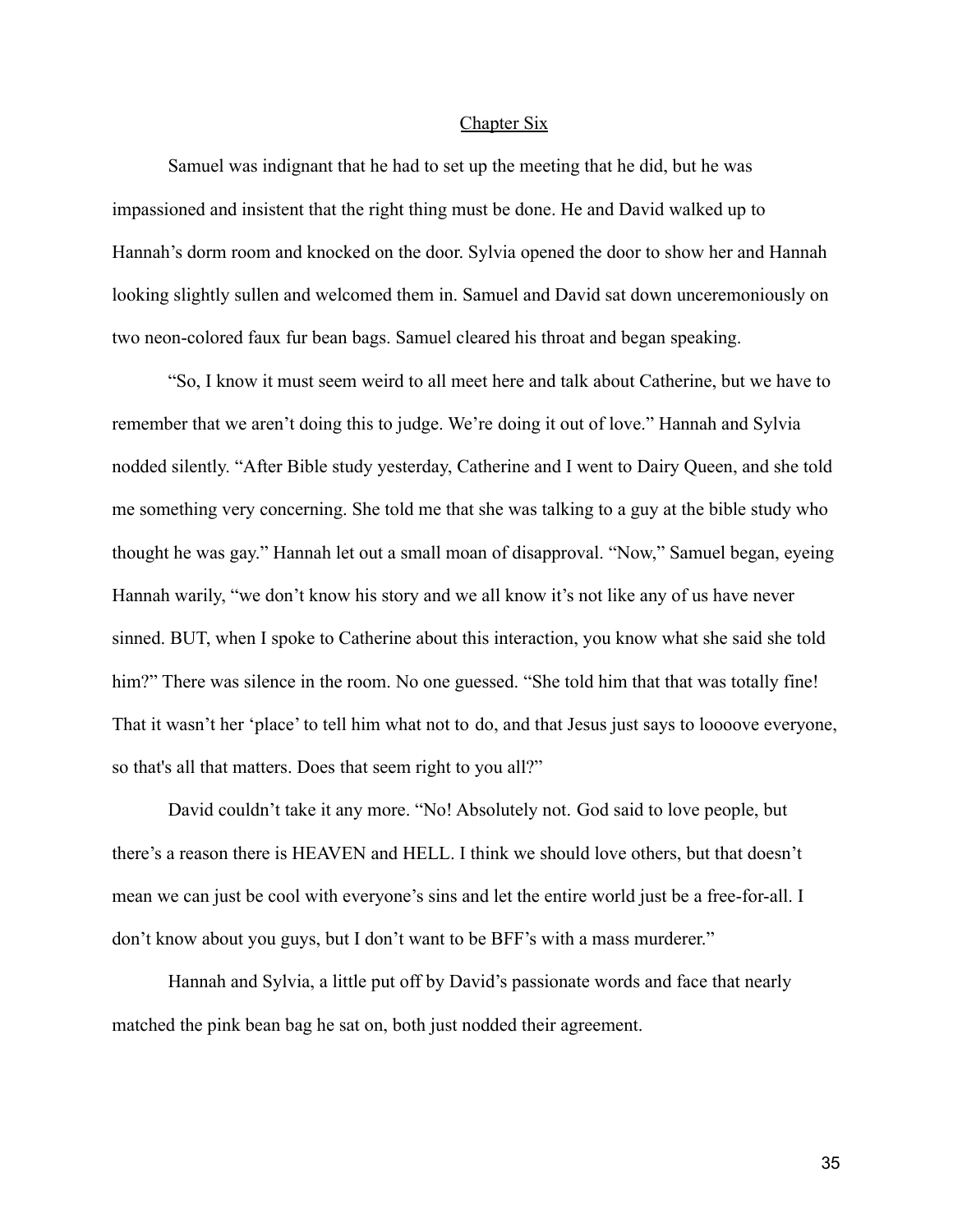"Okay then," Samuel sighed in relief. "Now, we just have to figure out what to do about it."

A productive half hour later, Samuel and David were getting ready to leave. Before they got the chance, Sylvia asked Samuel if she could speak to him alone. They stepped out into the hallway.

"What's up?" Samuel asked her.

Sylvia's brows were knitted together, and she stared down at the floor. "I guess I'm just feeling conflicted…" she began.

"About what?" Samuel pried. "Something I said?"

Sylvia nodded. "I mean... the Bible did say that being gay was wrong, right? That should be enough. But it does also say to love everyone and not to judge. And, I guess I feel guilty for questioning the word of God." She paused, then continued, "My cousin... Jeremy, came out as gay a few years ago at Christmas. Everyone in my family had a long and tearful discussion about how being gay was not a choice and that Jesus's primary message had been to love each other no matter what, and everyone eventually came around with acceptance. I never told anyone, but I always felt a little skeptical."

Samuel smiled, and put his hand on Sylvia's shoulder. "Look, I think with any person who is sinning, it's important to separate the person and who they are with the sin they are committing."

Sylvia repeated out of habit, "Love the sinner, hate the sin."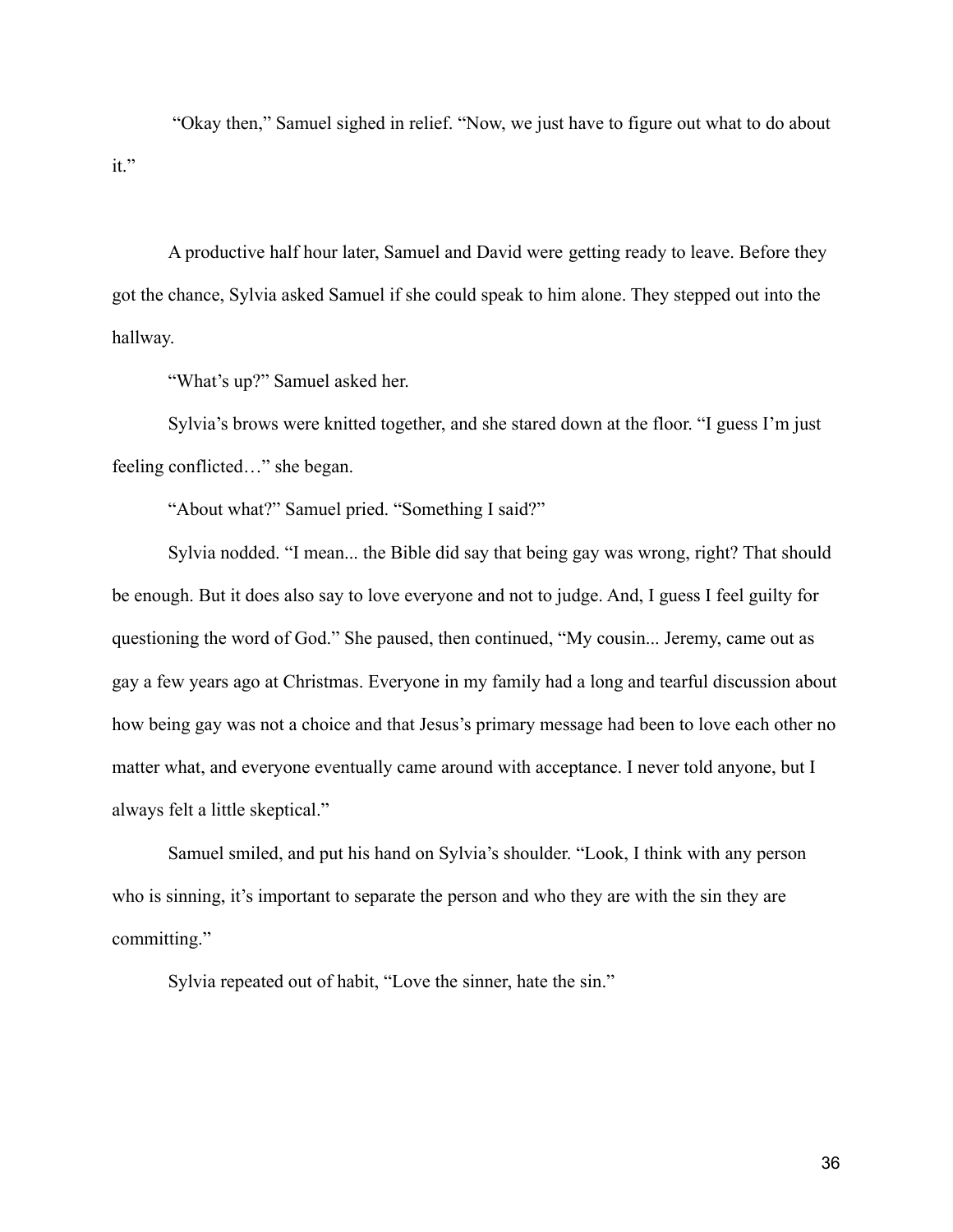"Yes, exactly!" Samuel exclaimed. "You can love someone completely, just like Jesus would, without condoning or letting the sin go. It's just like if someone was an alcoholic or something."

Sylvia nodded. Samuel continued, "Plus, think of it this way. Now you can evangelize to him! He needs you, Sylvia. You just have to make sure you're representing God well."

Sylvia thanked him, and they went back inside the bedroom, allowing Samuel and David to leave and head to the basketball court.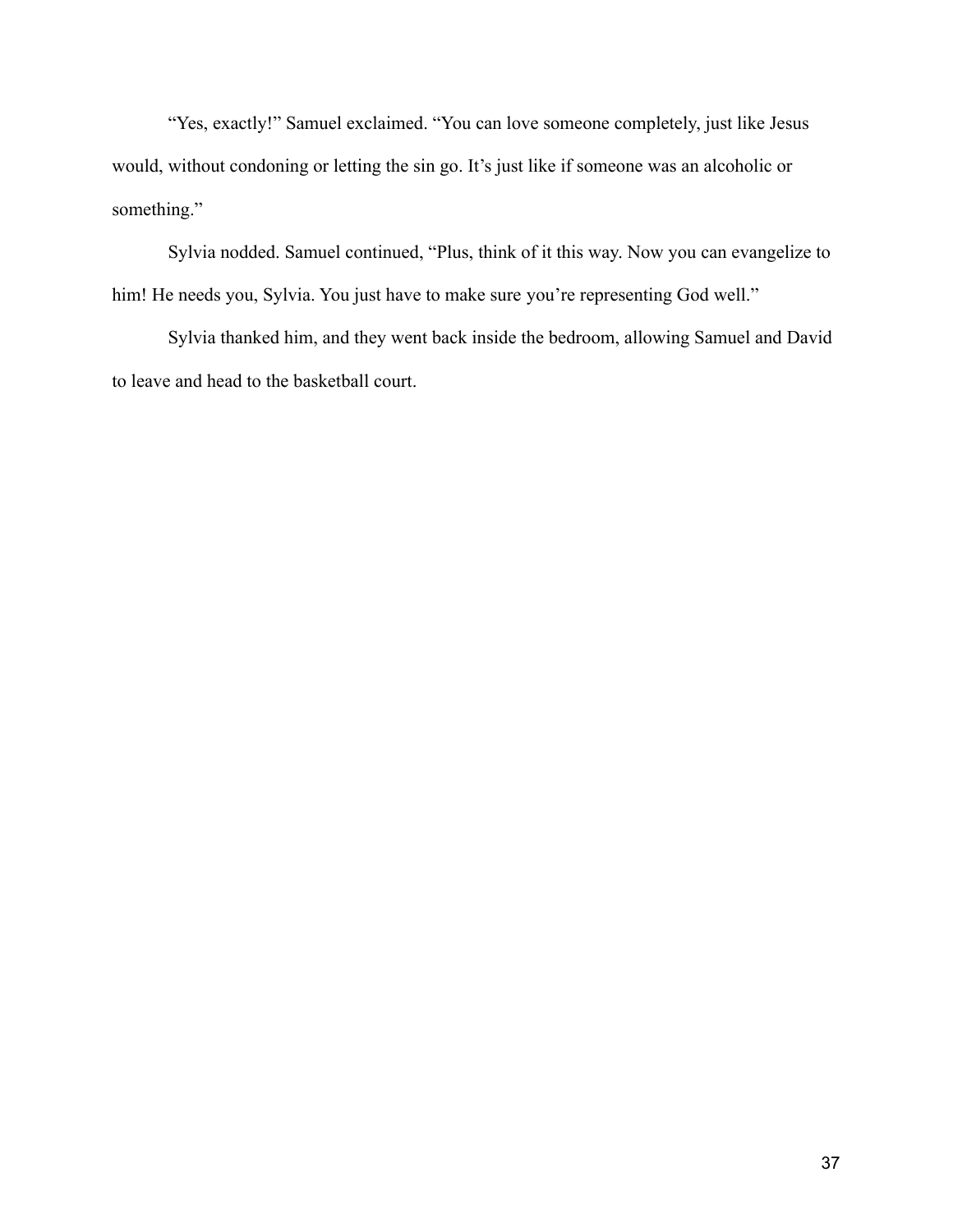# Chapter Seven

Catherine had nearly given up searching for Hannah and Sylvia. Before she quit, though, she decided to check their room one more time. She walked over and knocked on the door. A small voice rang out and asked, "Who is it?" and at that, Catherine barged in. She couldn't believe it. Hannah and Sylvia were just sitting there, not a care in the world. "Hey, guys," she said, pointedly and with an attitude. Hannah and Sylvia looked at each other.

"Hey, what's up?" Sylvia replied.

Sick of the casualty, Catherine blew up. "What are you guys doing? I texted you both and then I looked all over the school for you. I just needed a little help with my math homework, but I couldn't find you guys anywhere! I had to do a wild goose chase to try and find you, only to find out that you guys were just hanging out without me."

"I'm so sorry, Catherine. We meant to text you back, we were just talking without you because…" Hannah trailed off. Catherine gave her a quizzical look, and Hannah looked at Sylvia. When Hannah didn't resume speaking, Sylvia picked up with, "Because it's almost your birthday! Hello! How are we going to surprise you if you're here while we plan everything?"

Catherine looked at the floor, silent. Hannah and Sylvia held their breath. Then Catherine looked up at them with an abashed smile. "I'm sorry," she said, "I probably blew that way out of proportion." Hannah and Sylvia smiled, looking relieved.

"Get over here," Sylvia called to Catherine, and the three hugged on the bed. Catherine joined the girls and they studied until dinner.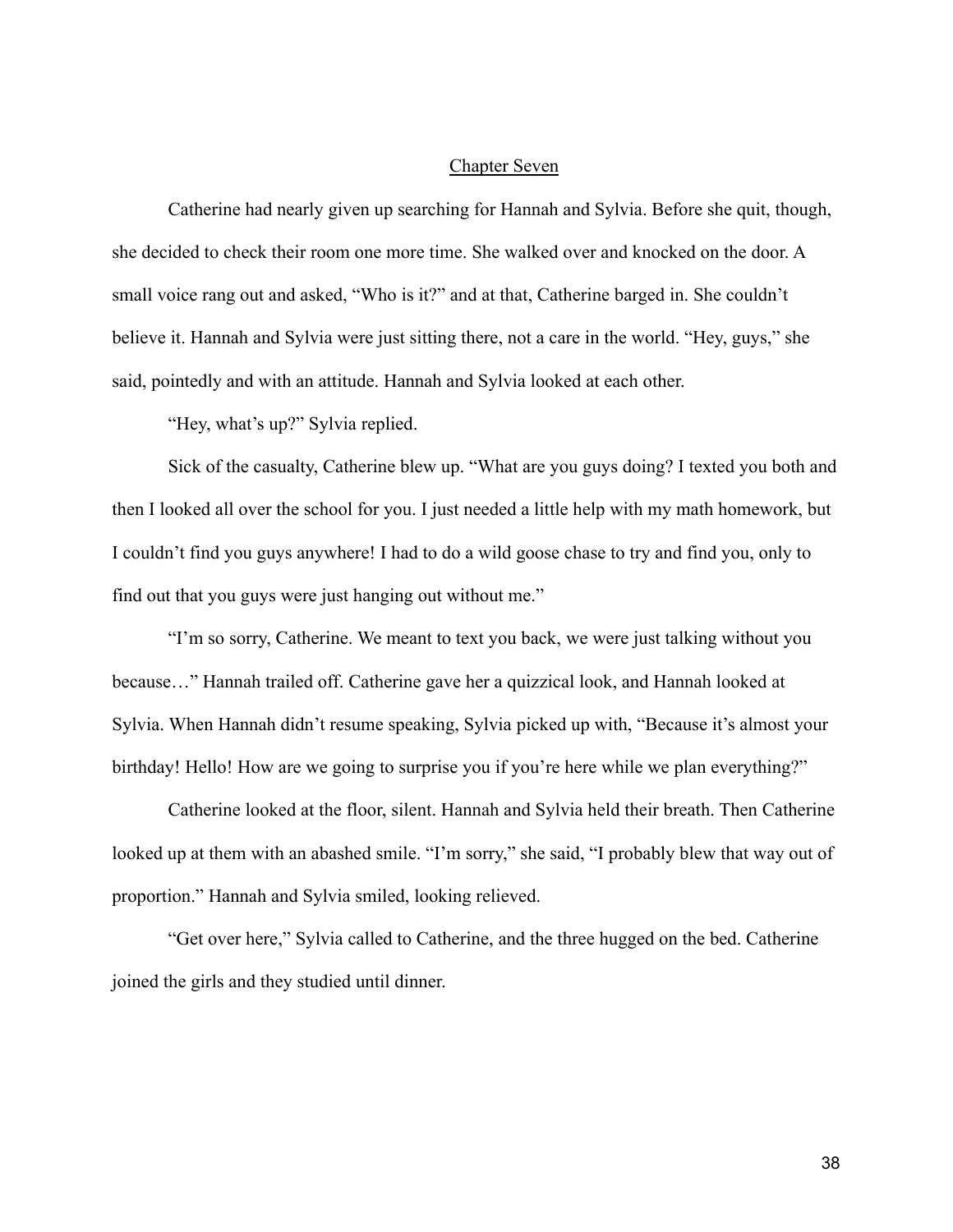Later that night, Catherine was in her bedroom with Amelia, her roommate, enduring the awkward silence of two people who barely know each other being stuck in a dorm together. Catherine kept her eyes glued to the Bible she was reading. Suddenly, though, she got a text and ripped her eyes away from Proverbs.

*Hey Catherine ;)*, the text from Samuel read. *Can I come over?*

Catherine glanced up at Amelia and saw her poring over a science textbook. She texted back, *Idk. My roommate is here for once.*

She soon received the reply, *David isn't here. Want to come to my dorm?*

Catherine texted that she would, gathered a few things, and headed over. She knocked on Samuel's door and was greeted with a big hug.

"So what are you up to?" Catherine asked, putting her bag on Samuel's small dresser.

"Oh, nothing much," Samuel replied. "I was just playing a game online. What about you?"

Catherine beamed with pride. "I actually started going through Proverbs today! I think it's going to be my favorite book of the Bible."

"Oh really? That's awesome," Samuel replied. He smiled and leaned close to Catherine. "I'm proud of you for reading the Bible. I think that's the best way to know what God wants for us. You know?"

Catherine nodded slowly, leaning in to Samuel, as well. She smiled softly, and her eyes drifted down his face to look at his lips. Samuel licked his lips and Catherine bit hers. All of a sudden, Samuel moved in and their lips crashed together like tempestuous waves on a rocky shore.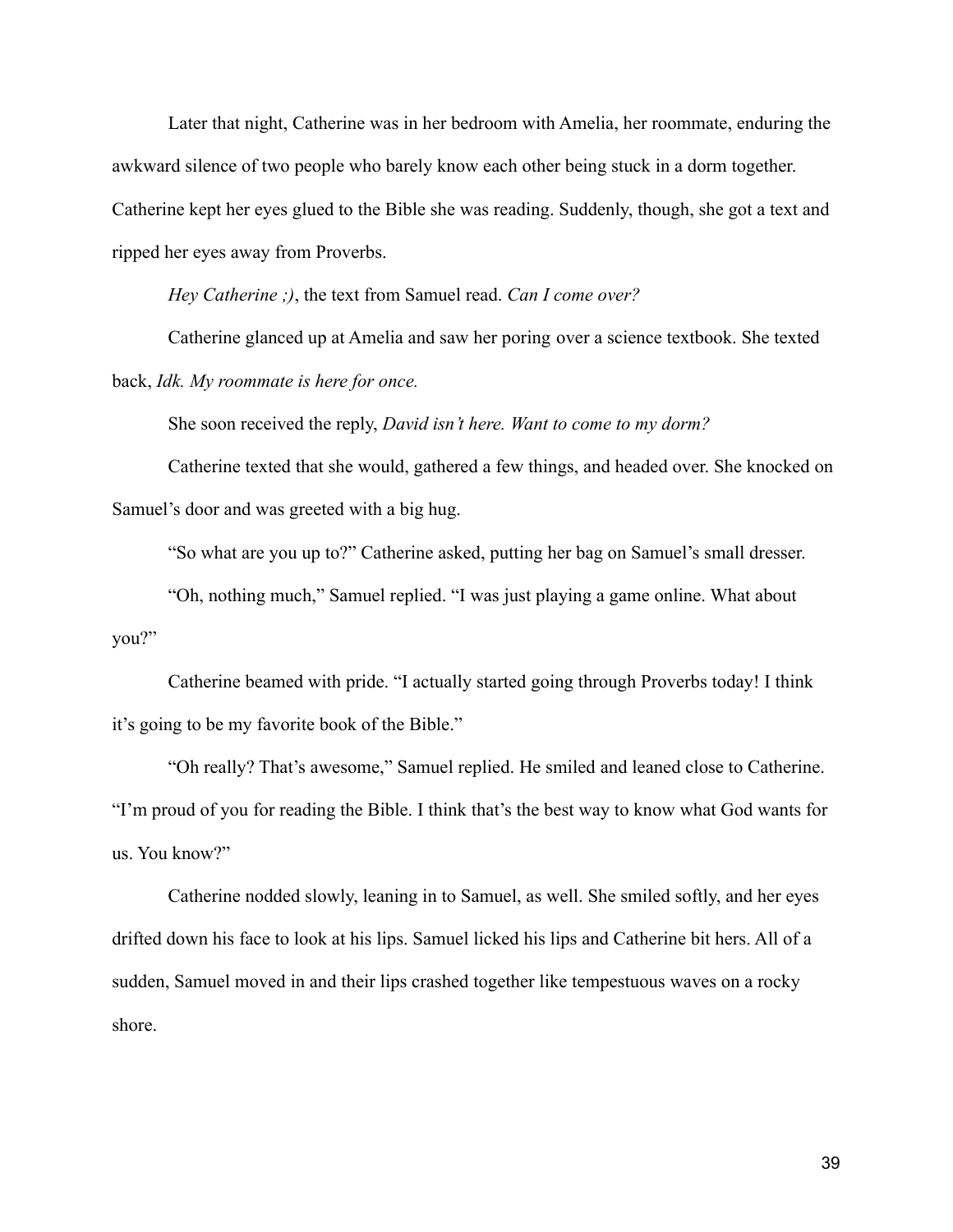Samuel grabbed Catherine's hips and she bent her body to melt into his. Catherine put her hands on his shoulders and pulled him close to her. Then, Samuel backed Catherine up against the bed and pushed her lightly. She fell onto the bed and Samuel got on top of her. Catherine laughed a little and Samuel kissed her on the nose. Then he began tugging her shirt up.

"Um, Samuel?" Catherine giggled again, nervously this time. Samuel pulled her shirt the rest of the way off, leaving Catherine in just her bra. She opened her mouth and Samuel kissed her, deeply. He reached under the pillow she laid on and pulled a condom out.

As Catherine felt Samuel's hand digging around under her head, she opened her eyes. When she saw the condom in his hands, she leaned back away from him.

"Samuel, what are you doing?" Catherine asked, in a small voice. Samuel leaned in to kiss Catherine, but she pulled away more, and crossed her arms over her chest. "Samuel?" Catherine asked again.

"It's okay," he said, reaching out to put his hand on Catherine's face, but she got off the bed and stood away from him.

Samuel furrowed his brow. "What's wrong? I thought you just needed more time. I thought we were going to do this together."

"I… I didn't…" Catherine's mind was still reeling. She didn't know what to say. She just felt scared. She took a shaky breath. "I want to go back to my room," was all she said. Samuel tossed her shirt to her in silence. Catherine slipped her shirt over her head, grabbed her bag, and walked out the door.

As she made her way back to her dorm, Catherine's mind raced. Should she have refused him? Catherine couldn't understand why Samuel would try to have sex after Catherine was so unsure if she even wanted to the last time they'd talked about it. Maybe she had been too nice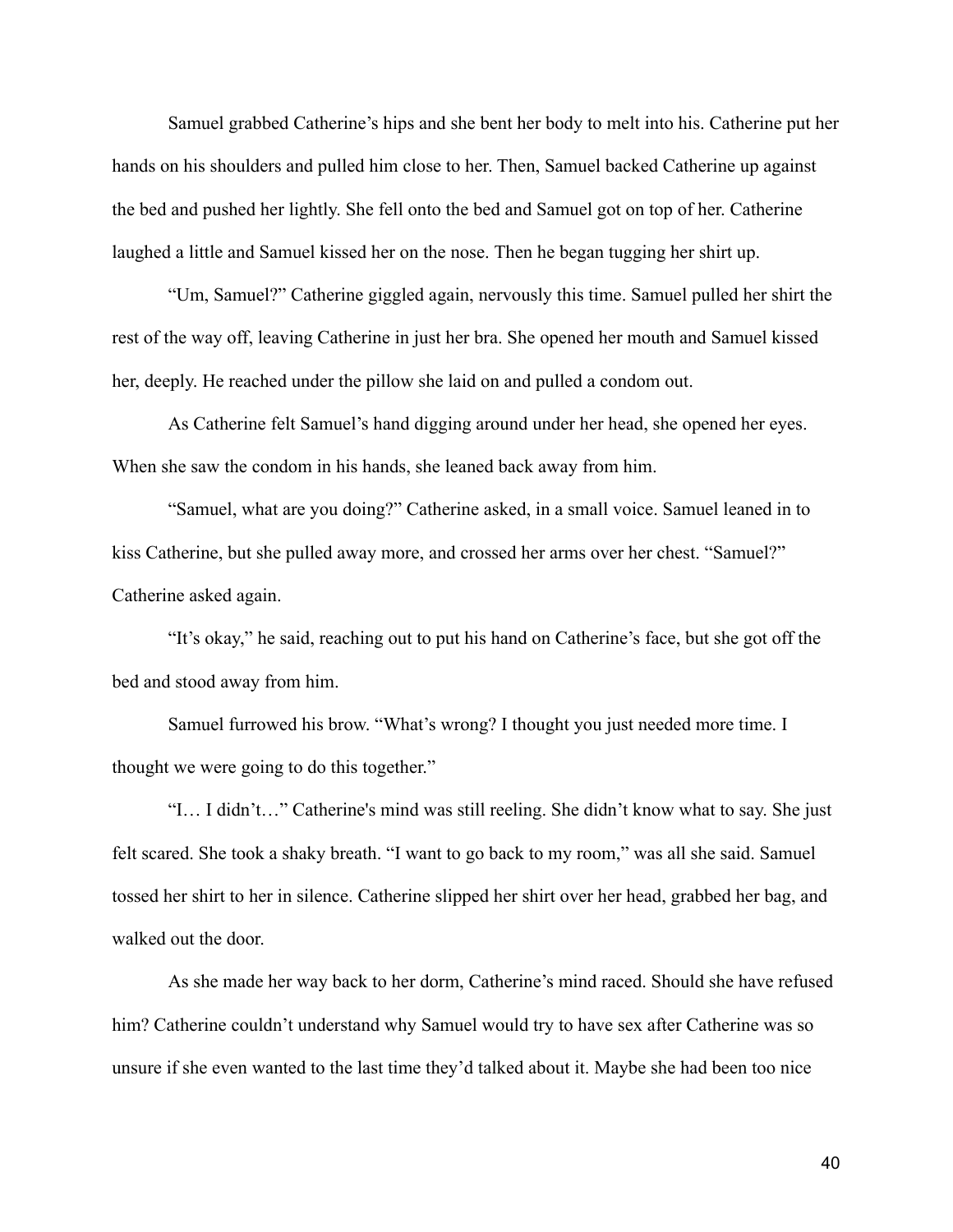about it. She wondered if what she had worn or something she had said made him think that she wanted it. Catherine was so unsure about she even felt about sex, and this only made things more complicated.

The next morning, she told Hannah and Sylvia what had happened in a hushed voice at the breakfast table. They quietly covered their mouths with their hands.

"What did you do?" Hannah asked Catherine.

Catherine sighed. "I didn't know what to do. I just left and went back to my dorm."

"So you two didn't do it?" Sylvia pressed.

Catherine shook her head, then chewed on a fingernail. "Do you think I should have?" In response, Hannah blushed and looked at the floor.

Sylvia, on the other hand, spoke up. "I don't know," she said at first. Then, thinking about it, she continued, "I mean, you wouldn't want him to break up with you because you won't do it. Men have certain… needs."

Catherine's face flushed. Why didn't she think about that before? She wondered if it was too late and Samuel would already be looking for another girl.

"Then again," Sylvia continued, "It is a sin. It's weird that Samuel wouldn't know that. Maybe he interprets the verse differently. Whatever verse it is." Suddenly, Sylvia sat straight up. "What were you wearing last night? And what were you guys doing right before that happened? Were you being flirty and stuff?"

Catherine's stomach sank. Perhaps it was her fault that she made Samuel feel like she wanted it. She tucked her hair behind her ear, looked down, and just muttered, "I don't remember."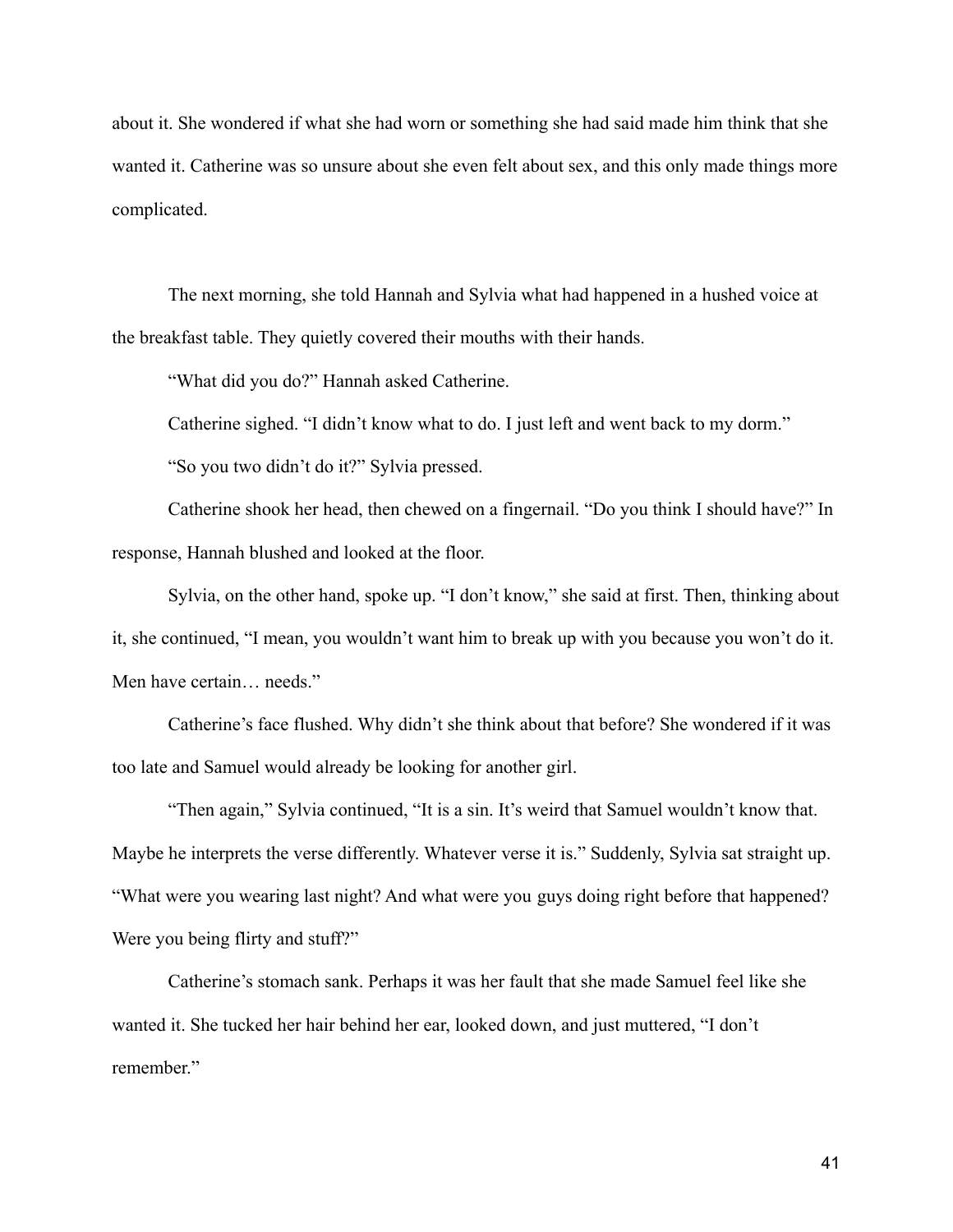"Oh," Sylvia shrugged off the conversation and dipped a french toast stick into syrup. "Well, that could have been it."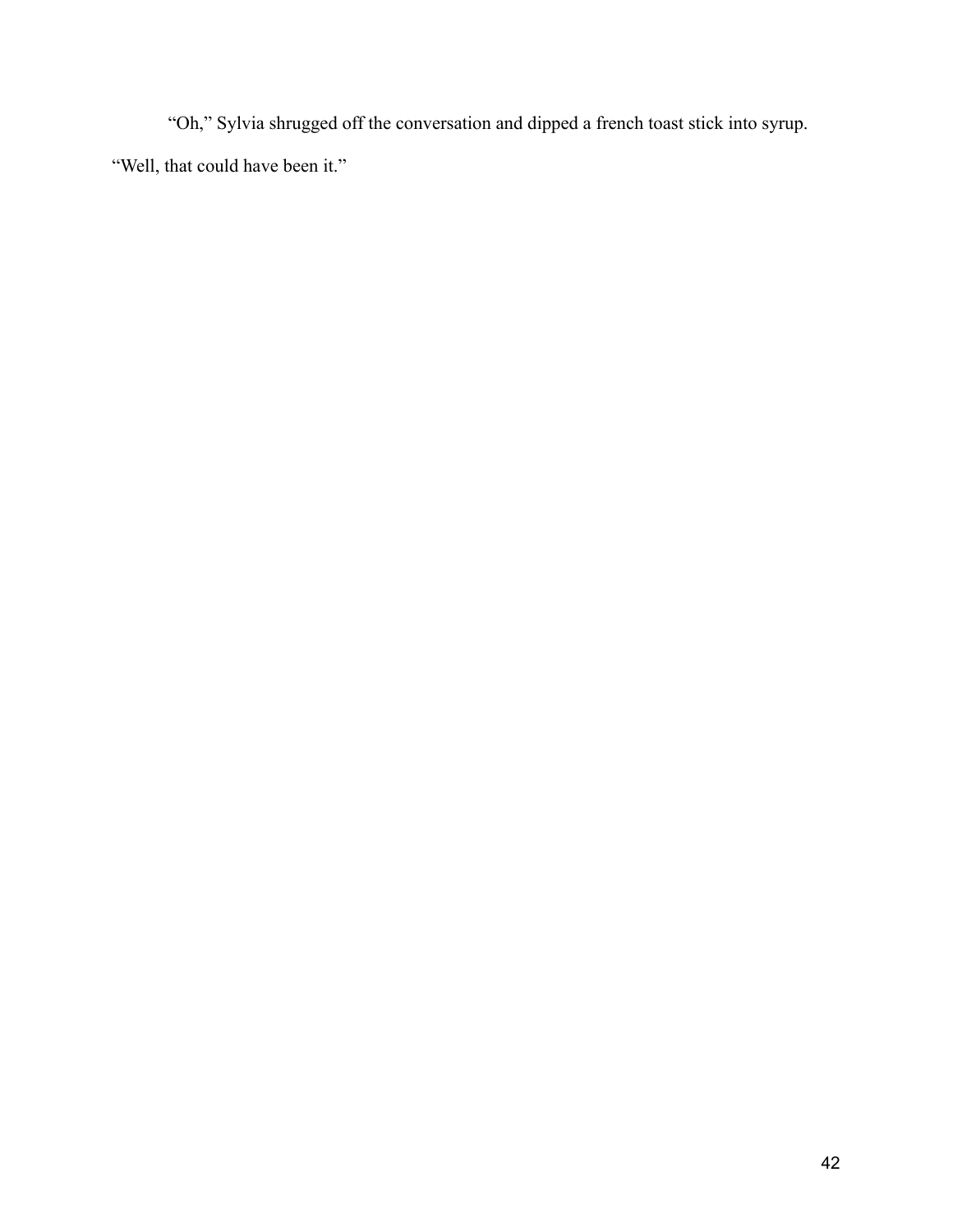## Chapter Eight

Tuesday morning, Samuel woke up earlier than usual. He told himself it was out of excitement, but truthfully, it could have just as easily been nerves. He laid in bed, staring at the early blue morning light hit his ceiling. Finally, he sat up and reached for his phone, and texted the group chat he shared with David, Hannah, and Sylvia. "Can't sleep", he sent, followed by, "Anyone else?" Within two minutes, everyone else replied that they were awake, as well.

Samuel wanted to kick himself. Why was he feeling so strange about tonight's bible study? It needed to be said, and to be honest, he was the best person to say it. Surely people would appreciate his message, especially considering how controversial being gay is right now. People need to hear the truth. He glanced over as he thought this, and saw a ray of warming light hitting the Bible he left on his bedside table. It was a sign. Samuel's mission was approved by God, and since that was the case, it was sure to be successful. Samuel got up and got ready for the day, with a renewed bounce in his step.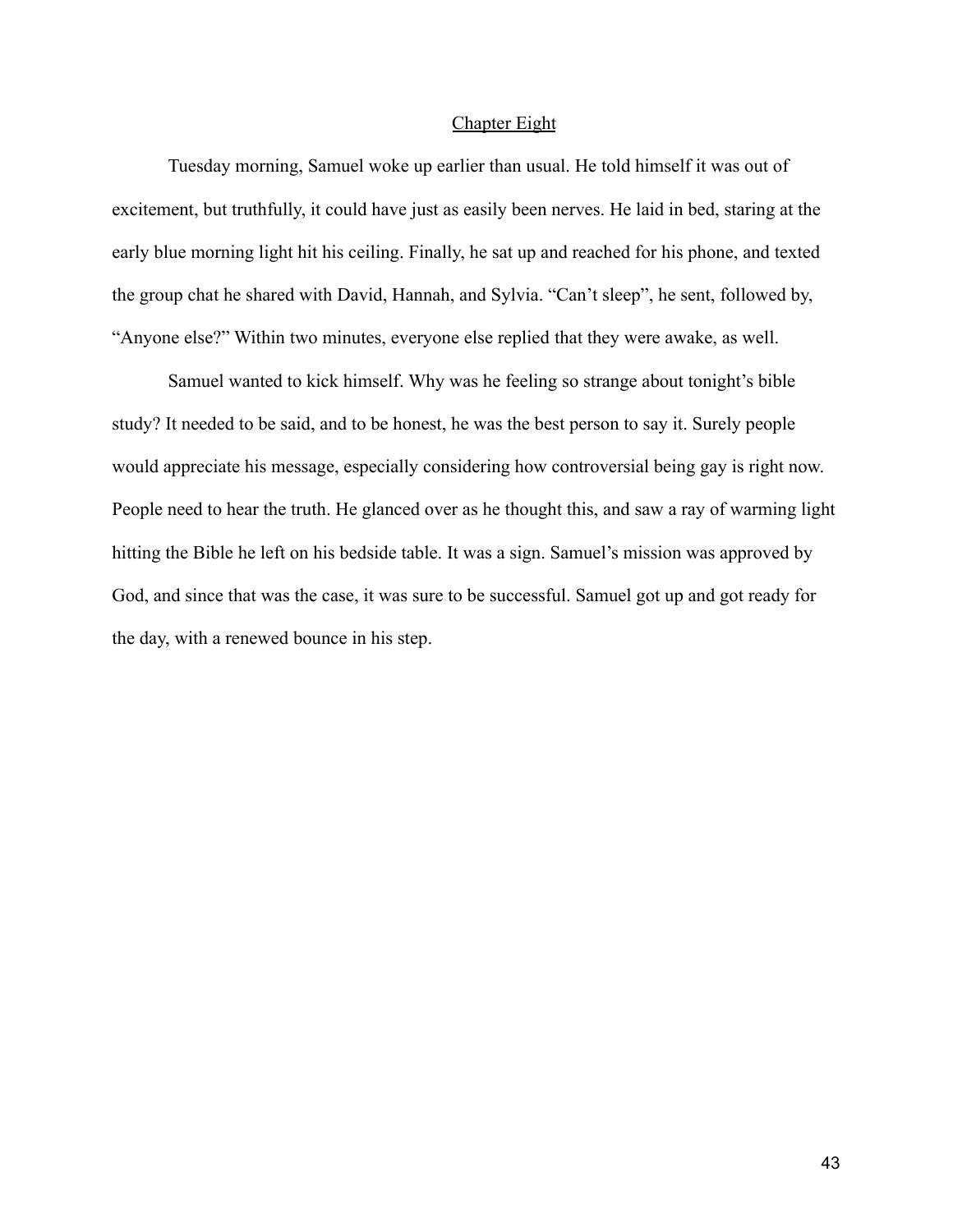## Chapter Nine

Later that day, Avery watched Isaac get ready for bible study. It almost warmed his heart, seeing Isaac so excited. Isaac babbled on as he did his hair.

"You know, I feel like it's the first time in recent months, that I'm actually excited to go to a religious event. For the longest time, I felt, like, almost cut off, or not accepted in those spaces, even though I really do want a relationship with God, you know?"

"I guess I can't relate," Avery commented, flipping through a graphic novel.

"Of course you can't," Isaac said, then continued, "But now, after talking to Catherine, I *finally* feel like I'll be accepted, or at least not ostracized."

"Or burned at the stake," Avery chimed in.

Isaac gave him a side eye. "Yeah. Or that. Thanks." He went on, "Look, I know you don't care about religious stuff, but I'm just… happy to feel like me and my relationship with God is the thing that really matters," Isaac tried to explain. "Not whether I like guys or not."

Avery nodded and gave Isaac a thin but understanding smile. As a Asian American, he often felt as if people saw him as just someone who was different at best, or some sort of social representative. He often wished people could just see him as his personality or actions, as they did for other people.

"I'm sure you'll say no to this," Isaac began, snatching Avery from his contemplations, "but I would like to formally invite you to come with me."

As much as Avery appreciated Isaac's constant invitations, he was not eager to attend Bible study. "Ah, I would if I could, but I have to… walk my… fish." Isaac smiled at him through the mirror.

"Suit yourself."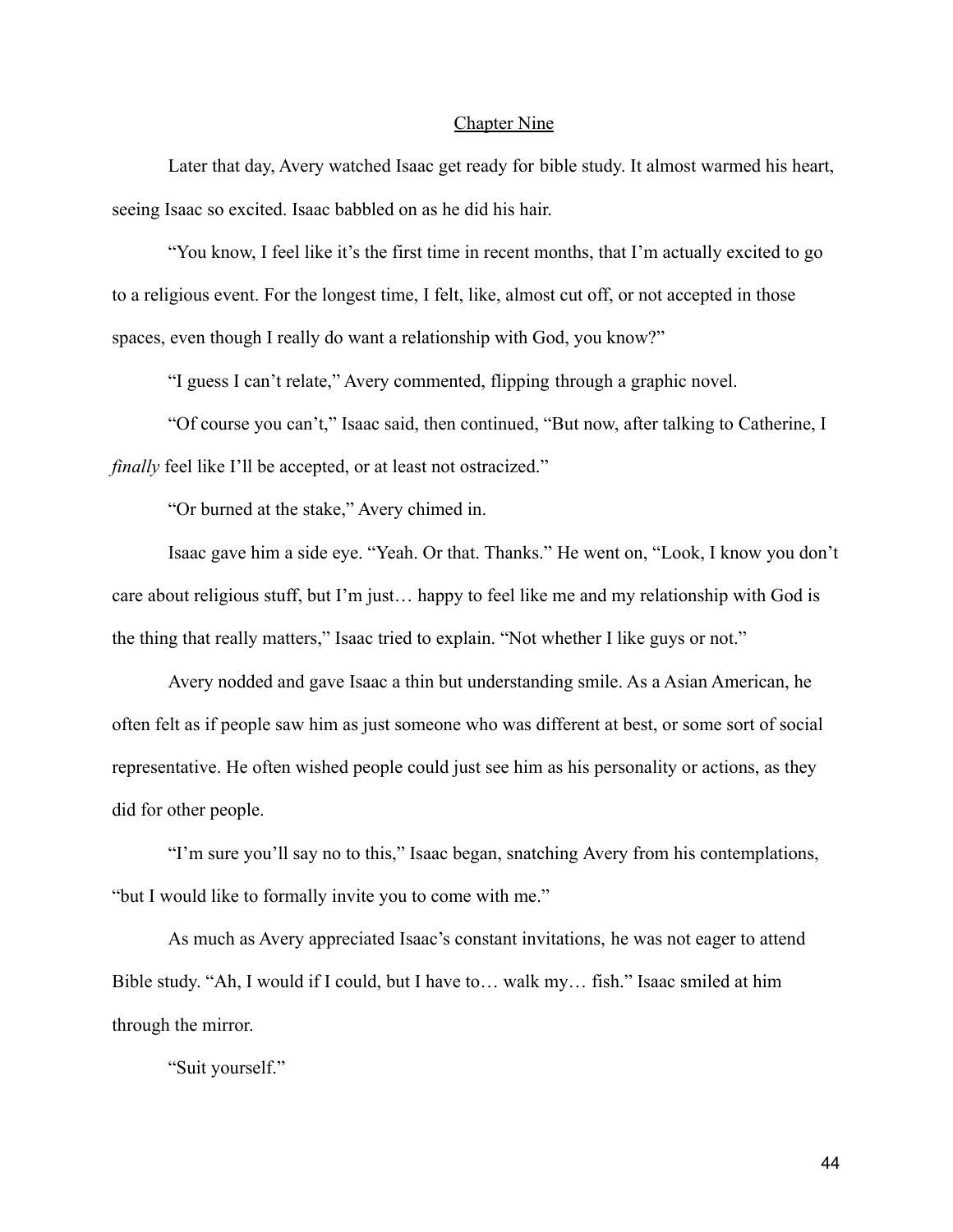# Chapter Ten

Catherine finished up her homework for the night and got ready to go to Bible study. When she was, she met Hannah and Sylvia in their dorm and they discussed the latest Literature paper as they walked to the meeting room, where Samuel and David had been getting everything ready.

Twenty minutes later, she saw Isaac walk through the doors and into the crowded room full of students chattering excitedly. He looked around for familiar faces, and Catherine waved hello. He waved back across the sea of people. Unfortunately, there were no seats near Catherine, so he was forced to sit between strangers near the front of the room.

Samuel walked up to the front of the room, a solemn but determined look on his face. Catherine realized she didn't actually know what the topic for today was, and turned to David to ask.

"Do you know what he's going to talk about?" she whispered, apparently too quiet for David to hear, because he kept looking forward and did not reply. Catherine shrugged it off and Samuel began to speak.

"Tonight, I have a message that is going to be difficult for me to say. And it might be difficult for some of you to hear. But I've felt God's calling and encouragement for me to bring this topic up, and who am I to ignore our heavenly father?" Catherine's confusion grew. What was he talking about? She looked at Hannah and Sylvia, but they were simply looking forward with straight faces, just like David.

Samuel took a pause and then continued, "Sometimes, in our culture, we all get so caught up in all the progressivism and social movements that we forget what holds the ultimate truth." He held up his Bible. "It's this. This is straight from God's mouth, and it has laws and rules that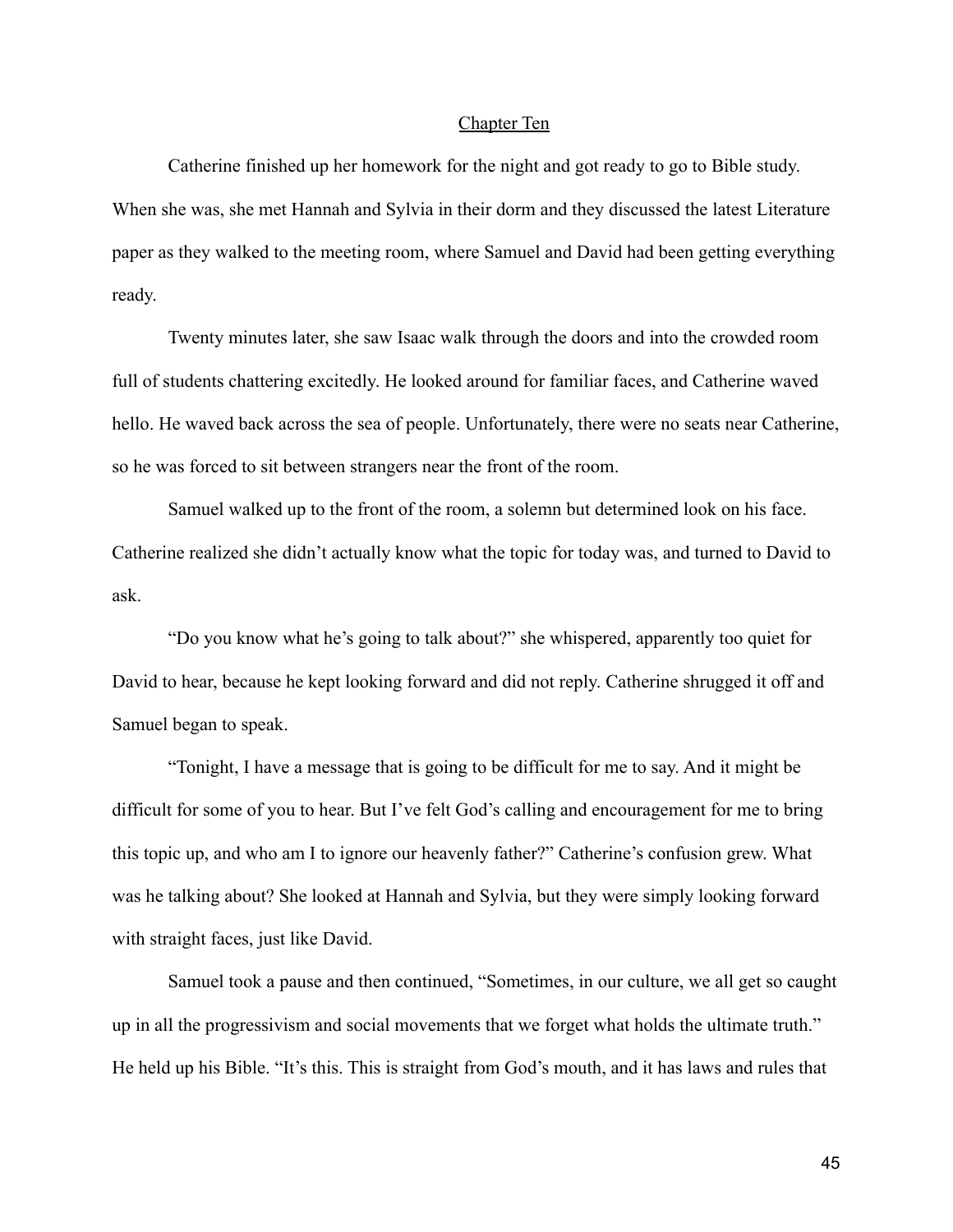we, as Christians, are called to live by, no matter what it is cool to be these days. That includes… homosexuality."

A hush came over the entire room. The blood completely drained from Catherine's face. No one in the previously chatty crowd breathed a word. Hannah, Sylvia and David continued to stare straight forward. Samuel looked out at the crowd, while specifically avoiding eye contact with any one.

Samuel continued talking and reading some of the Bible, but Catherine was no longer listening. She couldn't believe him. Samuel was her boyfriend! She had told him something that she never would have imagined he would have shared with anyone else, much less have an entire bible study devoted to it! Did he tell David? That would have explained why he was ignoring her. Hannah and Sylvia wouldn't look at her either, did they know? Were all of them angry with her? Hannah and Sylvia hadn't been acting abnormally. She thought of Isaac and turned slightly to try and find him in the crowd.

"I realize," he continued, "that many people hold the opinion that there are other sins, such as divorce, that does not receive the same attention from the church, even though it is forbidden in the Bible. Now, I can't exactly speak about divorce with authority, seeing as how I'm only seventeen." Samuel paused, and Catherine could tell he'd thought he might receive some laughs for that line. She was slightly satisfied to see that when he looked out into the crowd, he was only met with solemn eyes, and a fog of tension. He went on, looking slightly disappointed, but recovered quickly. "I will say, though, that sin is always wrong. Every time you sin it is wrong, and every sin is the same in the eyes of God. So the fact that some people wake up in the morning and choose to live life in a sinful way, day after day?" Samuel shook his head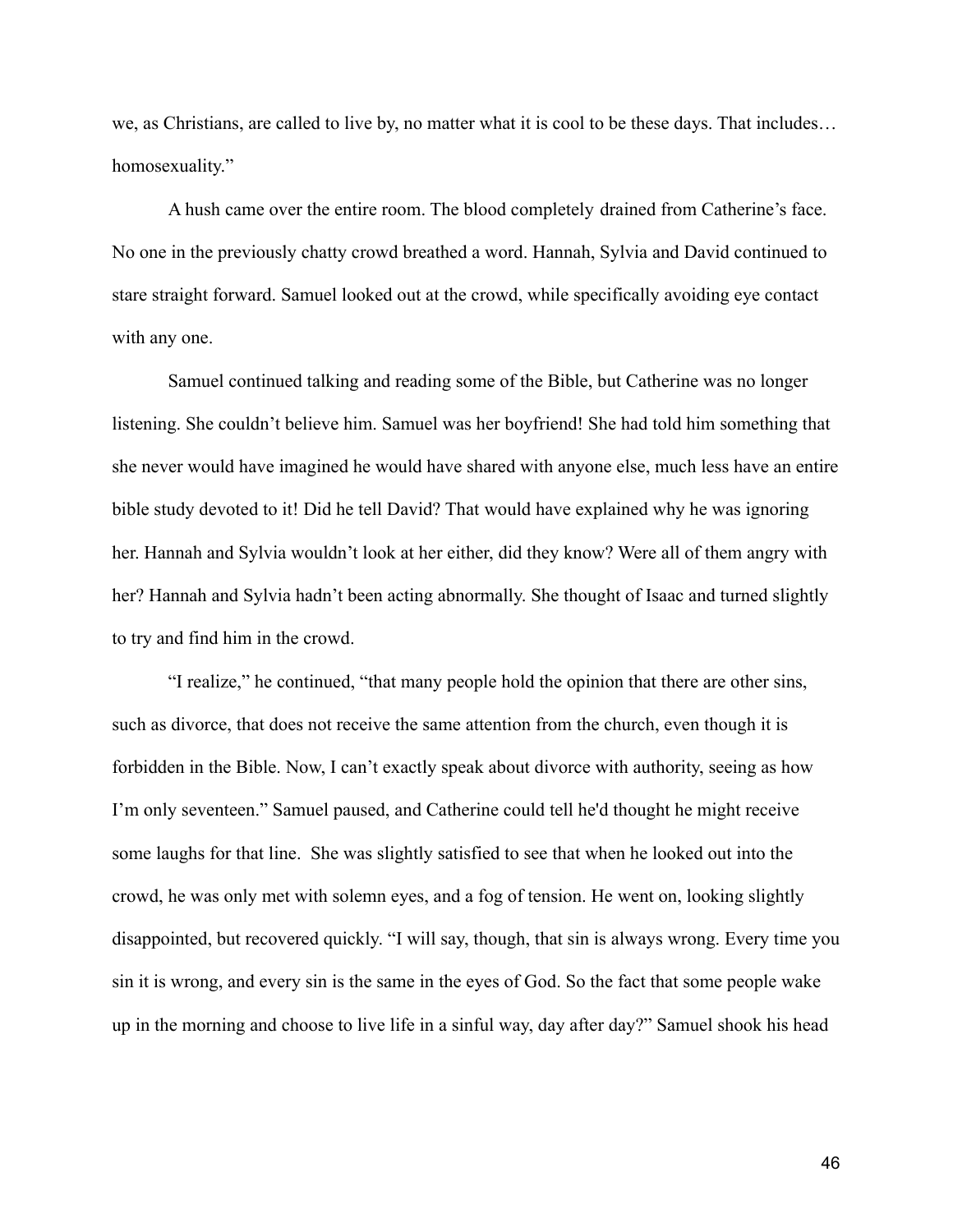in the way of a deeply disappointed father. "I imagine that's probably the worst thing you can do, from God's perspective."

Catherine was twisting her neck around, trying to find the spot where Isaac had taken a seat. Eventually, she located him, and tried to telepathically explain how sorry she was for this whole ordeal. He kept facing forward, though, just like David, Hannah, and Sylvia. Catherine thought about going over to him, but before she knew it, Isaac was up from his seat and headed for the door. He was crouching and kept his eyes glued to the floor.

"*Isaac*," Catherine whispered, trying to get his attention, but he was gone. So, Catherine followed Isaac out of the room, but was held up by trying to squeeze past her friends, her, trying to shoot daggers with her eyes, and them, trying to avoid eye contact. By the time she got out, Isaac was nowhere to be found.

Catherine paced around for a few minutes trying to figure out what to do. It didn't take her long to decide that she needed to find Isaac as soon as possible. She definitely needed to apologize and explain, and tell him she had no idea that Samuel would ever do anything like this, and that she had nothing to do with it. She felt so guilty that she was itching to relieve her conscience. On top of that, though, she also wanted to make sure that he was okay. She didn't talk to him for very long and wasn't sure if he had many friends, and if he did, how many knew that he was gay. She didn't want him to have no one to go to.

The only problem with all of this was that she had no idea where he went. She decided the only thing she really could do at the moment was check all of the common student spaces to see if he was at any of those. The closest one was the library, quiet, but full of studiers. The floorboards creaked obnoxiously, causing annoyed students to look up from their schoolwork, as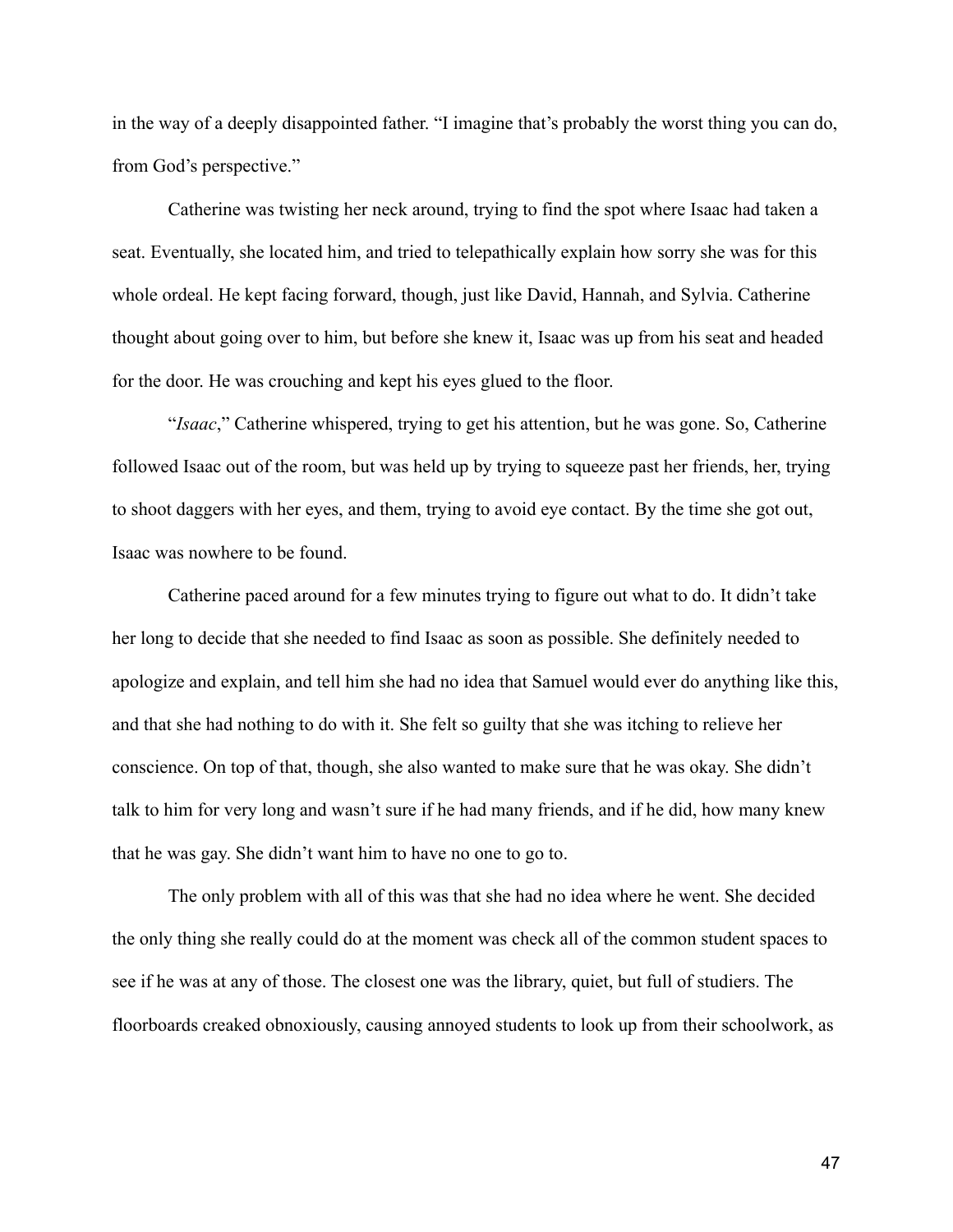Catherine tried to tip toe swiftly around to peek in all the nooks and crannies Isaac might have found himself nestled in, but she had no luck.

Disappointed but not dissuaded from her goal, Catherine moved on to the student union, where there was a smaller crowd but much more chatter. She did a quick survey of the location, but, again, to no avail. She walked back and forth across the span of the building, checking over and over again, at first in case she had missed something, but then to try and come up with what she should do next.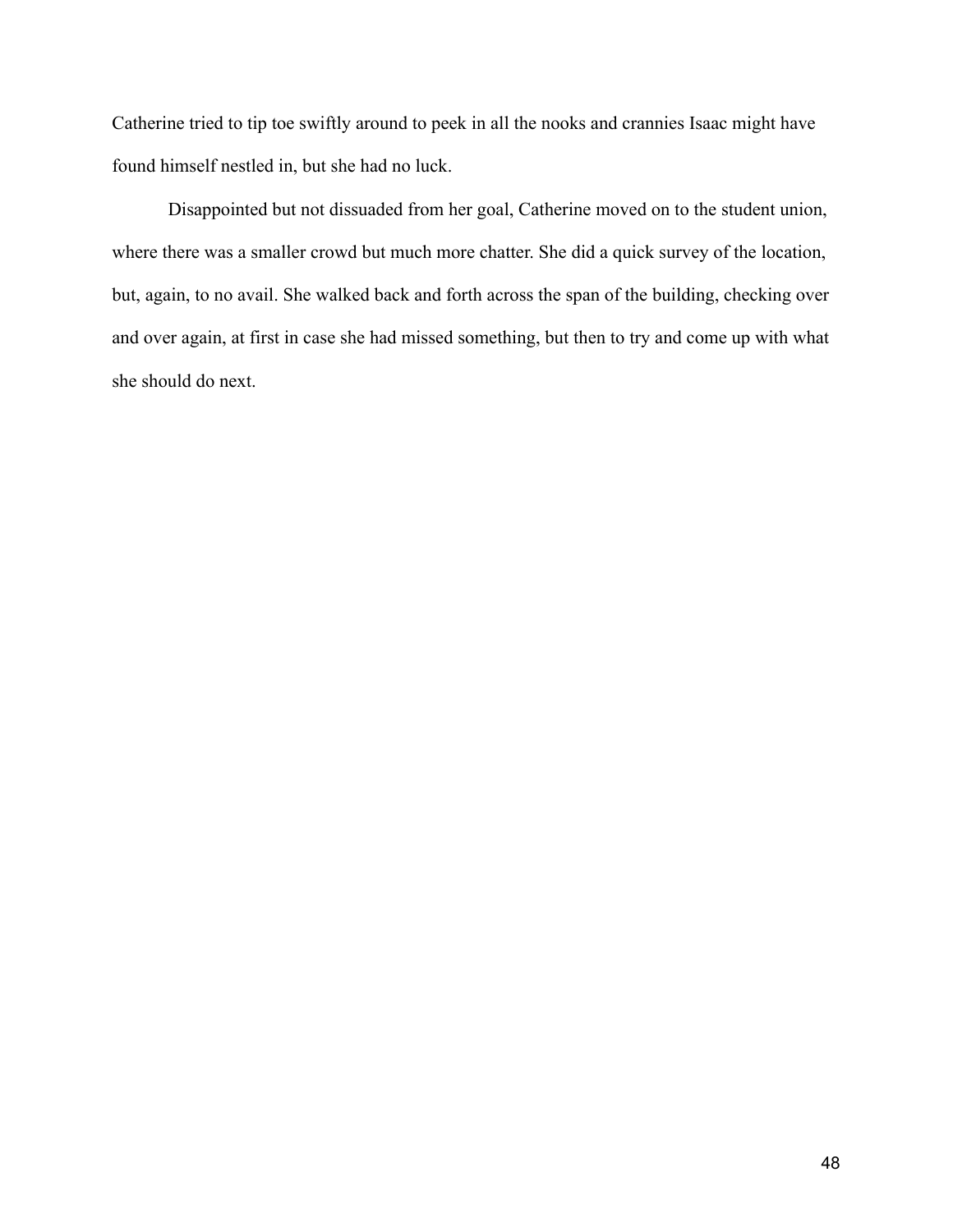# Chapter Eleven

Avery was only half way through his graphic novel when Isaac whipped the door open, slammed it closed, and laid down wordlessly on his bed. Avery thought it best to proceed with caution.

"Hey, how was it?" Greeted with silence, Avery looked closer at Isaac in confusion. "Hello?" Isaac, looking exasperated, sat up.

"She… told." Isaac began, getting the most painful part out in the open. Avery did not follow.

"What do you mean? Who told what? Are you-" Isaac put up his hand to stop him, and took a deep breath.

"The girl that I talked to last week, about faith, I told her about… I told her about me being gay." Although it was only the beginning of the story, Avery began to realize the gravity of the situation, and his eyes widened with comprehension. Isaac got more passionate as he went on. "I specifically asked her not to tell anyone, and she promised! I thought I could trust her." He paused, disappointed. "She acted like she understood and cared. But I guess not."

Avery, trying to get a sense of the damage, asked, "Well, who did she tell, exactly?"

Isaac took a deep breath. "I don't know for sure, but I have a sneaking suspicion that she at least told her asshole boyfriend, considering he," Isaac paused, seemingly struggling to form the words, "he made the topic of today's bible study 'why being gay is the worst sin.'" Avery's mouth dropped. Isaac went on.

"I tried to just sit through it, but eventually I couldn't take it anymore and I just left. But I'm worried that that will make people realize that I'm gay." As he said it, panic set in again and Isaac started hyperventilating. This made Avery upset, but he simply sat stoically, not knowing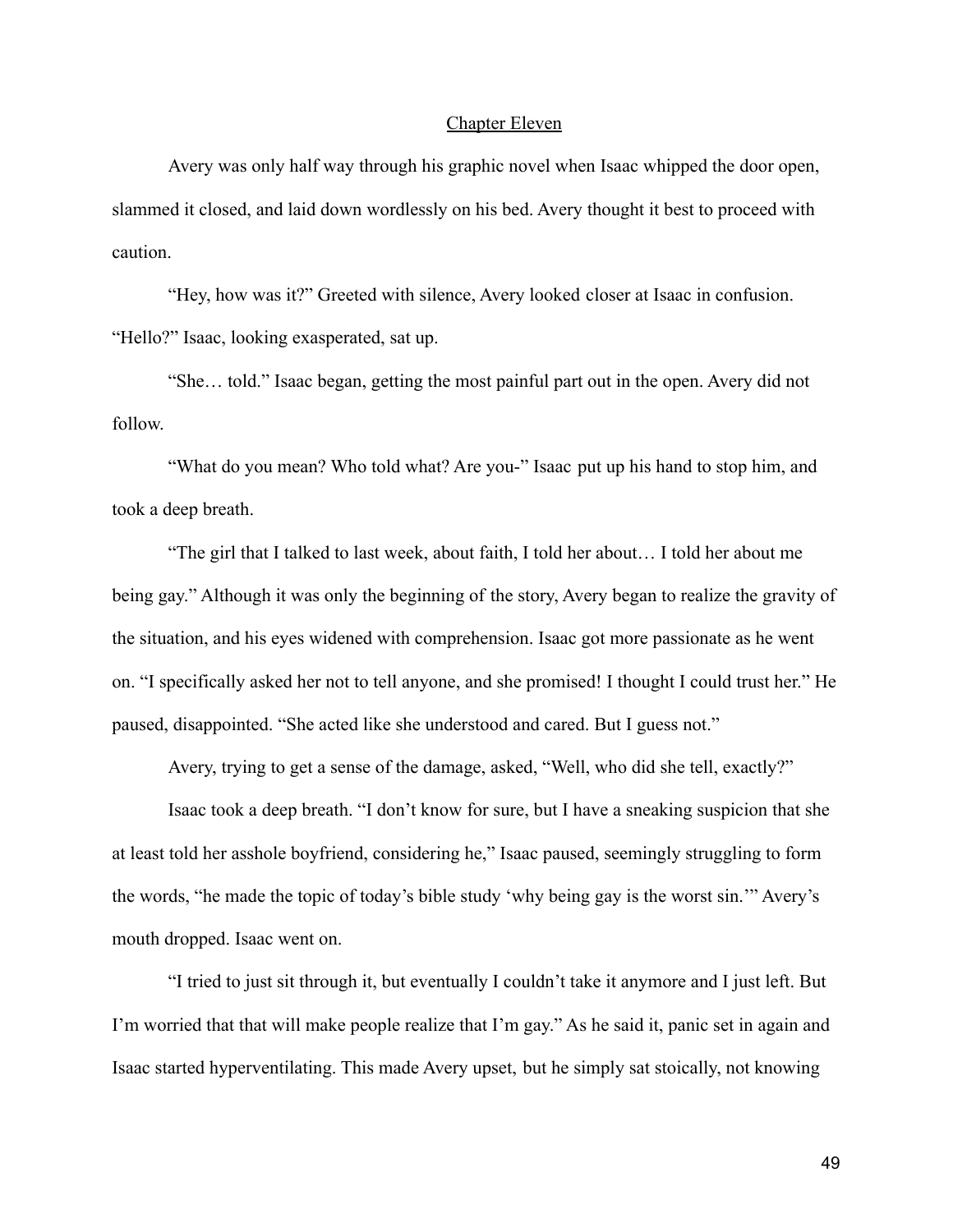what to say or do. He prided himself in his rationality, however, so he searched his mind, looking for ideas, until suddenly one came to him.

"Isaac." Isaac looked up, surprised at the sudden demandingness in Avery's voice. "You know what we're going to do?"

Isaac shook his head weakly. "What?"

Avery looked him square in the eyes and smiled widely. "We're going to get that motherfucker back."

Isaac looked at Avery, a frown still deeply settled on his face. "What do you mean?"

"What Samuel did was so wrong, but no one else is ever going to do anything about it, so we're going to take it into our own hands." Avery had a determined fire in his eyes. "Just because Samuel is popular and a great public speaker doesn't mean he should be able to get away with anything he wants. We're going to teach him a lesson."

Isaac couldn't help but smile despite himself. He breathed in almost a whisper, "What should we do?"

Avery smirked and simply said, "We should go to a pet store."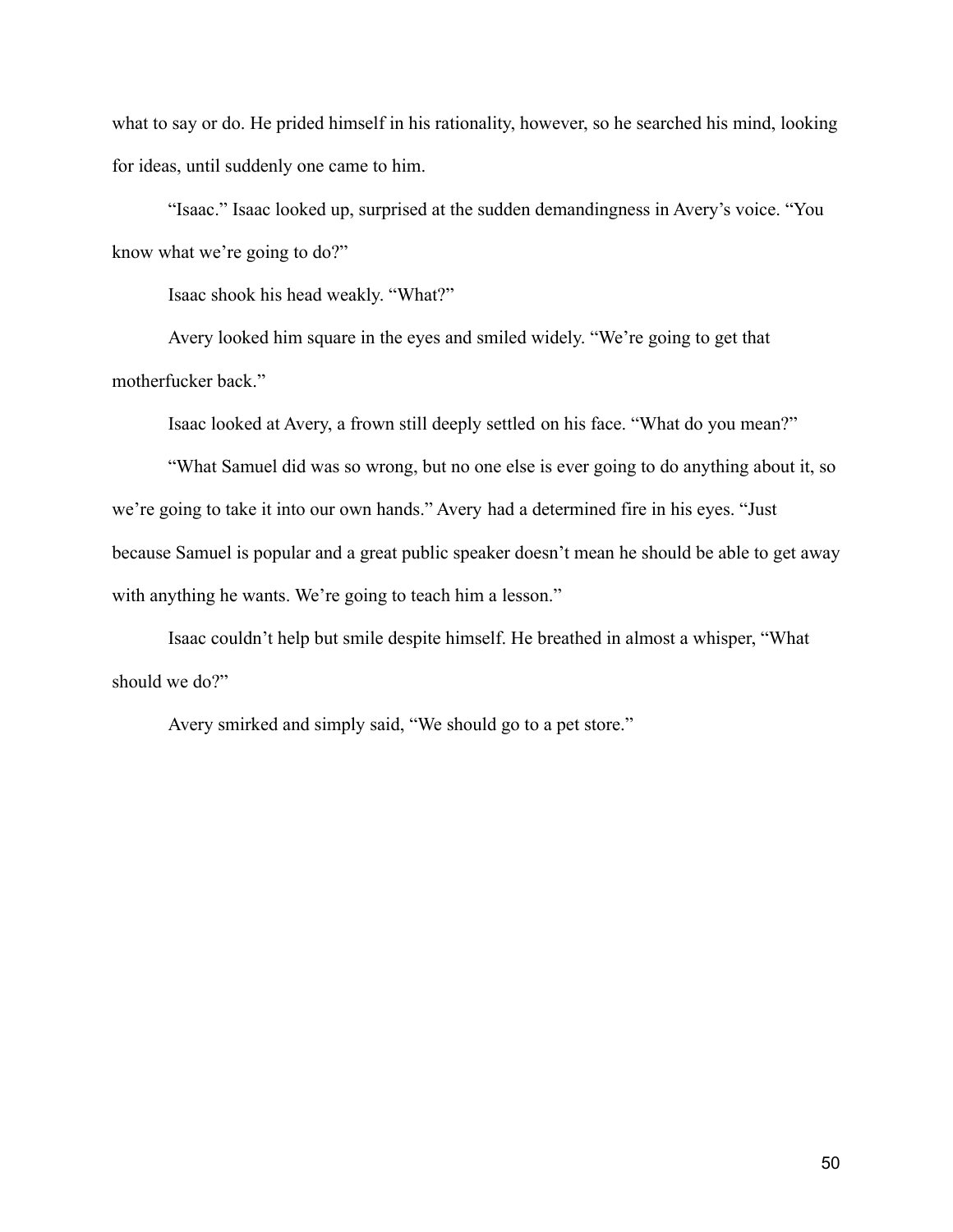# Chapter Twelve

Catherine eventually tired of pacing and went back to her dorm room to think. By this point, while she was still very concerned about Isaac, her mind also wandered to her own friends. She was still taken aback and hurt that Samuel would take something she told him and turn it in to an opportunity to preach at someone he didn't even know. Aside from Samuel, though, there was also Hannah and Sylvia, who she was forced to assume knew the entire time and didn't tell her. Why didn't anyone tell her? I mean, if they had told her and they could have talked about it, Catherine probably would have been upset and tried to talk them out of preaching about being gay, but it feels so much worse for them to sneak around behind her back and then drop the bomb on her like this. Still, as she laid on her bed staring at the ceiling, she realized it must feel even worse for Isaac, and tried to think of how she could find him and make up for what she could.

After sitting in her room and letting her mind race and go in circles for half an hour or so, Catherine decided that while she may not be able to do anything about Isaac at the moment, she did know where she could find Samuel. Renewed with the rage she still felt coursing through her veins, she jumped out of bed and walked to Samuel's dorm.

Catherine found herself walking down the hallway to Samuel's room, suddenly aware she didn't know what she was going to say. Her heart began to race as she reached his door. She shakily put her fist up to knock, but as soon as she did, the door quickly swung open.

Isaac and Avery stared at Catherine in shock. Catherine slowly lowered her fist, her eyes wide. There was a brief moment of silence while each of the three took in what was happening,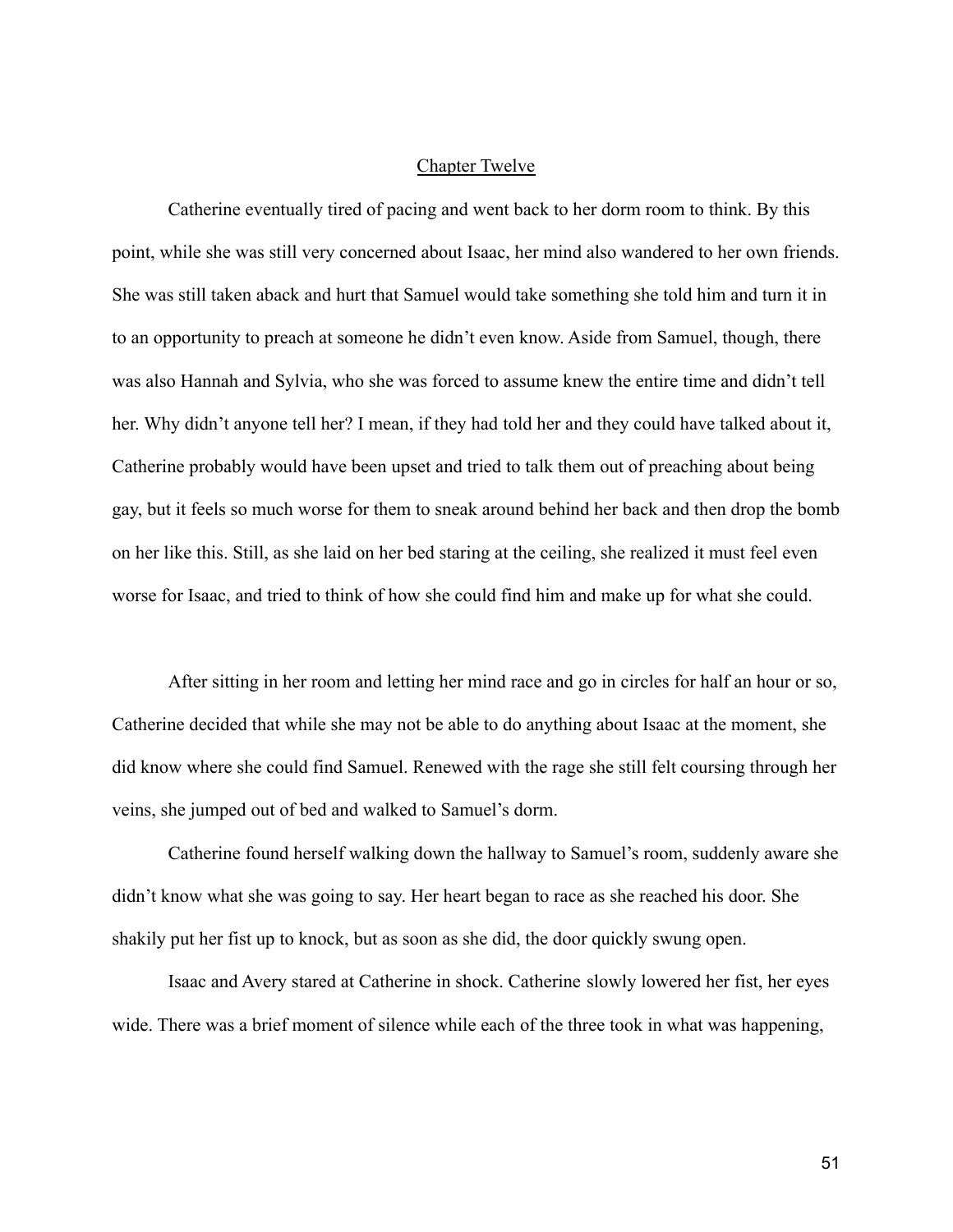and Catherine noticed a small pet store box in Avery's hands. Catherine was the first to break the quiet with the most overwhelming thing she felt at the moment- confusion.

Her eyes flicked to make sure she was at the right room, then turned back to Isaac and Avery. "What are you… doing here?"

The question jerked Avery back into the reality of why he was there. "Why are you here?" he shot back. "Did you come to tell your shitty boyfriend how great of a job he did, being a complete asshole and humiliating Isaac?"

Catherine was stung by Avery's words. "No!" she said quickly, then continued, ashamed. "I had no idea he was going to do that, I'm so angry with him." She then turned to Isaac and said, "I've been trying to find you since you left. I wanted to apologize, I really didn't know he was going to do that, but I feel like it's all my fault. I'm so, so sorry."

Isaac lowered his head, and Avery stepped in between the two. "It doesn't matter whether or not you knew about what he was going to do," Avery retorted. "It matters that Isaac trusted you, and told you about something very important to him," he was stepping closer and closer to Catherine, who was on the verge of tears. "Why would you do that?" Avery continued, "Especially at this school, where everyone is such a religious fanatic-" Catherine was forced to back up so far that she hit the wall behind her, and Avery stumbled forward, dropping the box he was holding. The three watched as a cockroach crawled out and ran free down the hallway.

This sight shocked Catherine back to the reality of the immediate situation. "Wait, what was that? What do you have in that box? And why are you in Samuel's room?" Avery and Isaac, not wanting to answer any of those questions, exchanged glances with each other.

"We should go," Isaac said. Avery nodded and grabbed the box off the floor. The two ran down the hallway to the stairwell.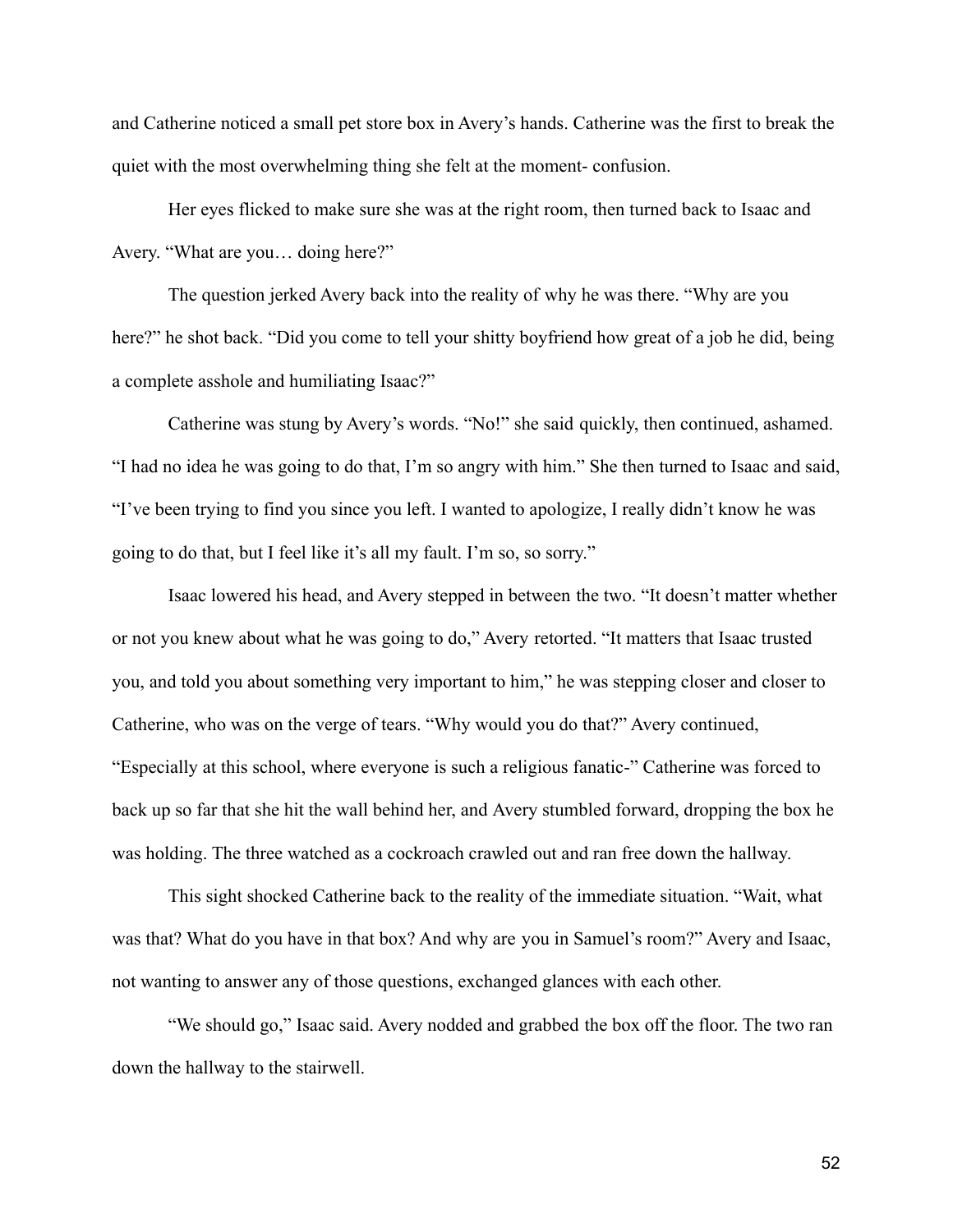All of a sudden, Catherine heard a noise coming from the opposite side of the hallway and turned to see Samuel and David walking towards her.

"Catherine?" Samuel exclaimed, as he quickly walked towards her. "What are you doing here? Why did you leave in the middle of me speaking? Where did you go?" Before long, he was in front of her, as Catherine felt the wall against her back. Samuel continued, "You know that part of the reason I was talking about homosexuality was because of you, right?"

Although he may not have intended them to, each question rose in intensity and volume. Catherine fought back tears and hesitated for a moment before running down the hallway and down the stairs. She got outside and kept running until she got to her own dorm and reached her bedroom.

The next morning, Catherine made her way to the cafeteria, her head in a foggy cloud. She was wearing the sweatpants she had on the previous night, though she had not gotten much sleep. She tossed and turned for hours, replaying everything in her mind over and over again. She thought about what she did wrong, what she felt justified in doing, and all the questions still unanswered. Hannah's loud laugh suddenly cut into Catherine's consciousness and she winced. She looked up to see that Hannah was reacting to something David had said. In fact, David, Samuel, Hannah, and Sylvia were all sitting together. They all seemed totally fine, a complete opposite to Catherine's emotional reality. She didn't know how she felt about them at the moment, but the anger hadn't evaporated overnight. All she knew was that she couldn't sit by them.

She peered around the cafeteria and saw Avery and Isaac deep in conversation, at a table by themselves. Catherine took a deep breath and walked over. She wanted to try to apologize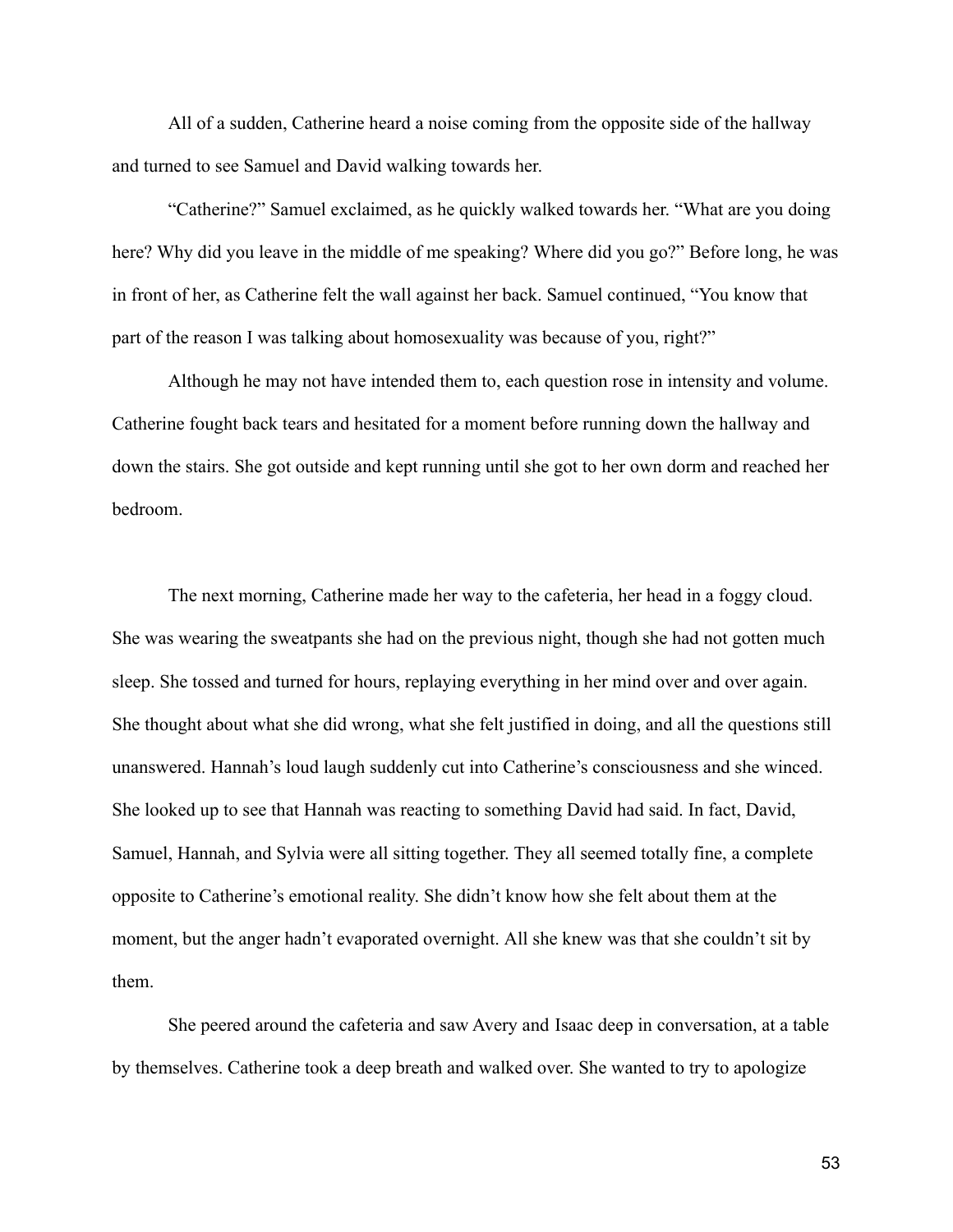again, figure out what they were doing in Samuel's room last night, and maybe even mend the relationship and become friends.

Isaac saw her walking over and whispered something to Avery, who turned around and glared at her. Catherine's face grew warm. This might not be as easy as she'd hoped. She tentatively sat down. "Look, I just want to say again that I'm sorry-"

"Sorry for what?" Avery shot back.

Catherine wasn't expecting that. "For... for, I don't know, telling Samuel, and that he apparently reacted differently than I thought he would, that you had to hear him say all that stuff."

Avery looked at Isaac. Isaac studied his hands. Catherine took this as a positive sign and pressed on, though changing the topic. "So, what were you guys doing in Samuel's room last night? Did you TP it?" she asked with a tentative attempt at a joke.

"Why don't you ask your boyfriend?" Avery asked her coolly.

Catherine looked down. "I haven't talked to him."

"Then what are you doing here, exactly?"

With a sigh, Catherine admitted, "I... I just didn't want any hard feelings. But I guess that isn't an option, is it?"

"Nope!" Avery said, and, finishing his meal, got his things, and left, with Isaac following behind him.

"Wait!" Catherine called after him, "Please."

Avery spun around. "Look, I don't know what you want from us. You can't stand for the public shaming of his sexuality and then want to hang out after. You're going to have to decide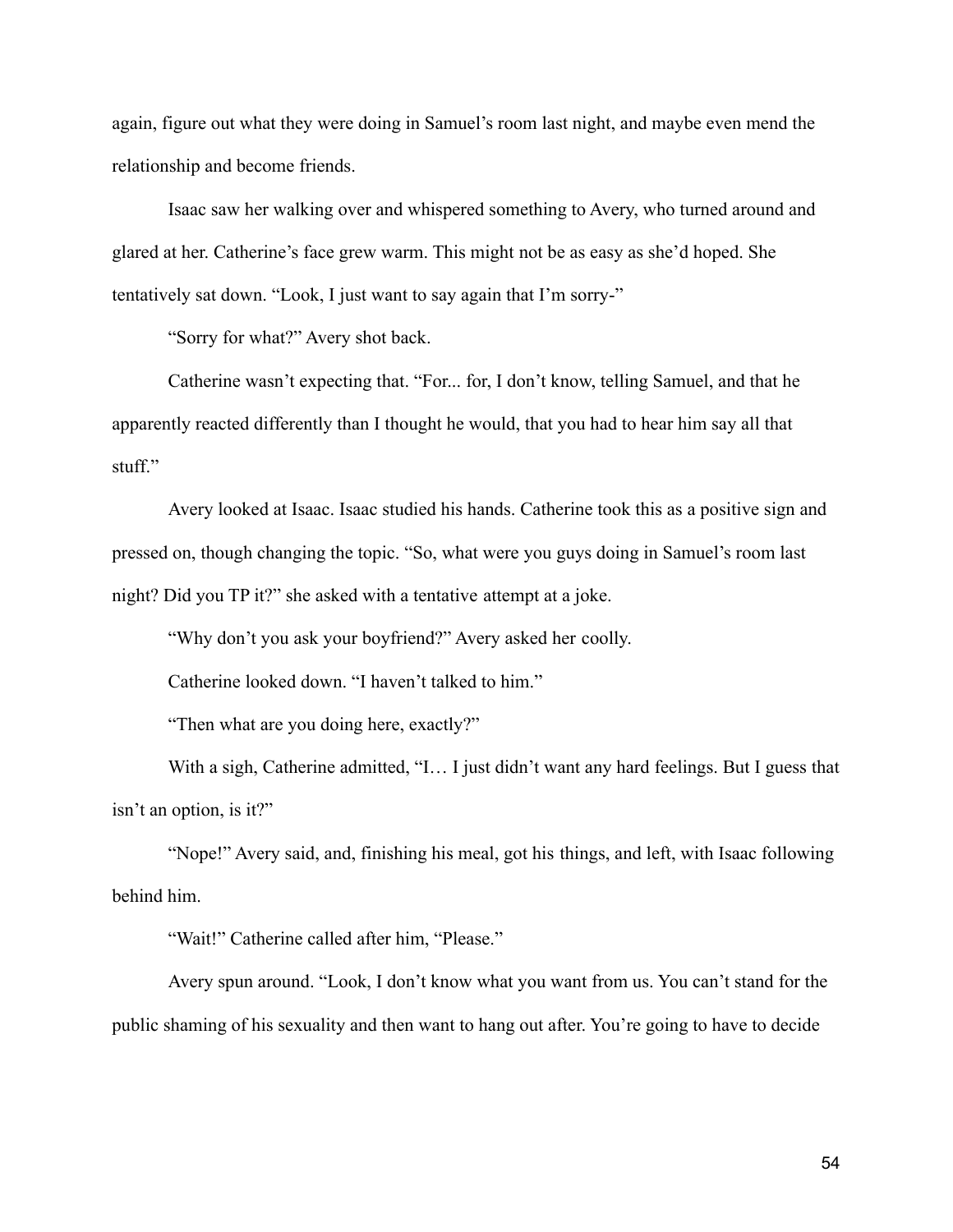what you think and stand up for it. And I suggest starting with the Bible. Do you think Isaac is going to burn in hell forever for something he can't even control? Really?"

When Catherine didn't reply, Avery nodded and left. Isaac followed him. Catherine, however, had a large task in front of her. Unfortunately, the bell rang and everyone had to go to class. She spent the next few hours trying to take notes and pay attention, but found herself staring out the window more often than not. She was so lost in thought that when her math teacher asked her to work out a problem on the board, something she usually volunteered for, she didn't even know what problem they were on.

Catherine felt as though she was having to choose sides. On one hand, she was still upset that all of her friends agreed to publicly humiliate Isaac and keep it all from her until it was too late. Catherine still didn't think being gay was wrong, despite what they said. On the other hand, though, Isaac and his friend Avery didn't exactly seem like they were going to get over it anytime soon. But maybe they were right to act that way. Her thoughts bounced back and forth all day. Even during lunch, rather than eating with Samuel or Hannah and Sylvia, she ate at a table in the library, lonely but undisturbed.

After classes had finished for the day, Catherine went back to her room. Before long, though, she heard a knock. She slowly opened the door and was somewhat surprised to find Hannah standing there.

"Hey!" she greeted, only to be met with silence. "Um, can I come in?"

"Oh, right, yeah."

Hannah entered slowly, took a deep breath, and said, "Look, I just want you to know that none of us are mad at you."

Confused, Catherine merely let out an, "Okay…"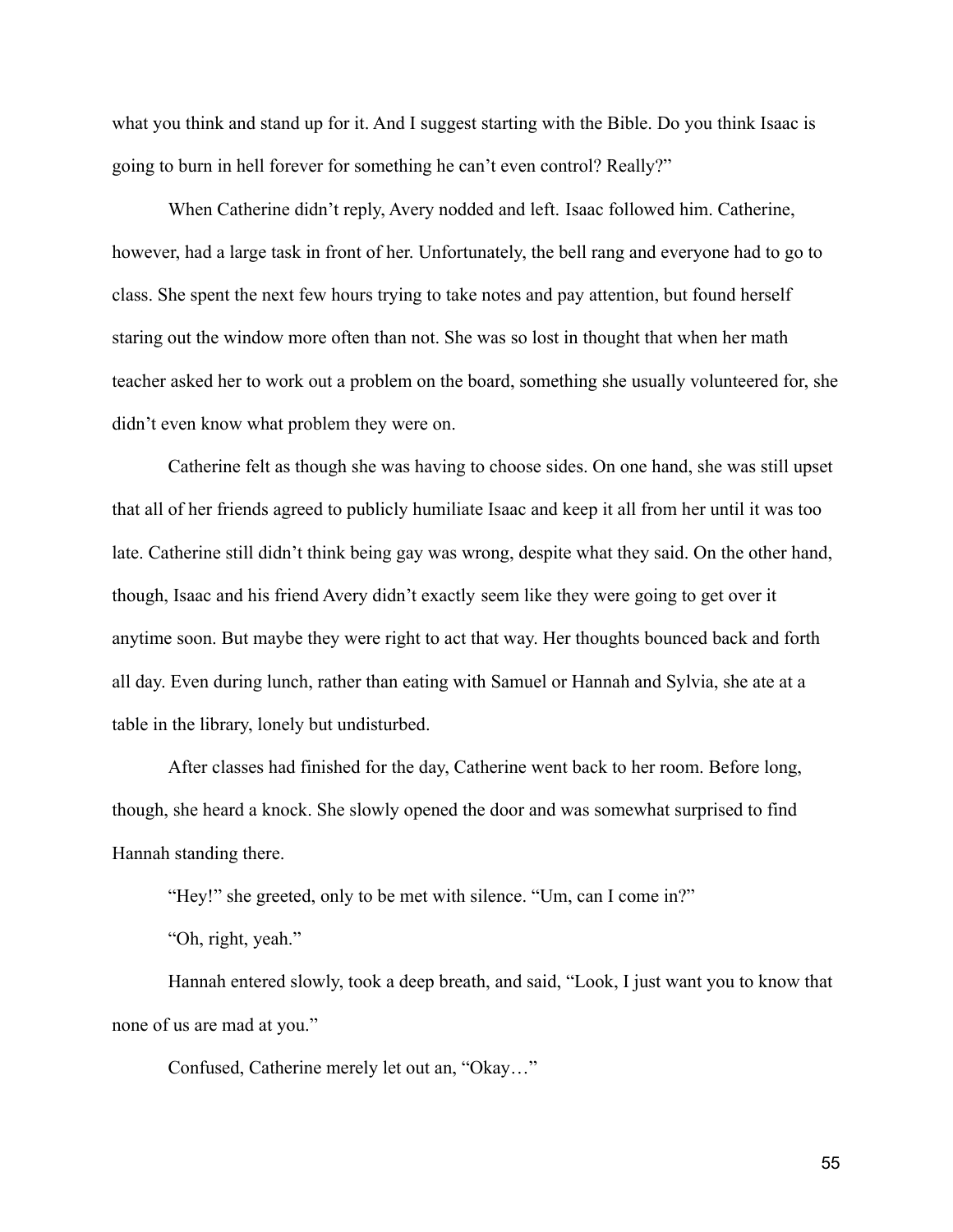"Samuel even said if you just come back everything will be forgiven and forgotten."

When met with more silence, Hannah handed Catherine a piece of paper. "Also, here you go. I made you this." Catherine glanced at it and saw a list of Bible verses. "Samuel told us that you maybe didn't really know what to think about the whole homosexual thing, so these are some places in the Bible where it talks about it."

"...Oh. Um, thanks."

Obviously feeling like she had accomplished her philanthropic mission, Hannah beamed. "You're welcome! If you ever have any questions or just want to talk, you know I'm here for you." Hannah let a thoughtful moment pass before she smiled and said, "C'mon, let's go study in the library. Sylvia's there already, and you know that history test next week is going to be just awful." So, Catherine got her things together and followed a chattering Hannah there. Sure enough, Sylvia was alone at a large table she'd called dibs on, and Hannah and Catherine joined her. Once they were all sitting together and "studying" by laughing at the funny pictures in the textbook, everything felt like it was the same it had always been- no secrets, no hard feelings, just friends being together. Catherine felt at home then, and felt she'd made the right choice. After a few hours, Samuel and David joined them, and, unspoken as it was, everything was forgiven and forgotten.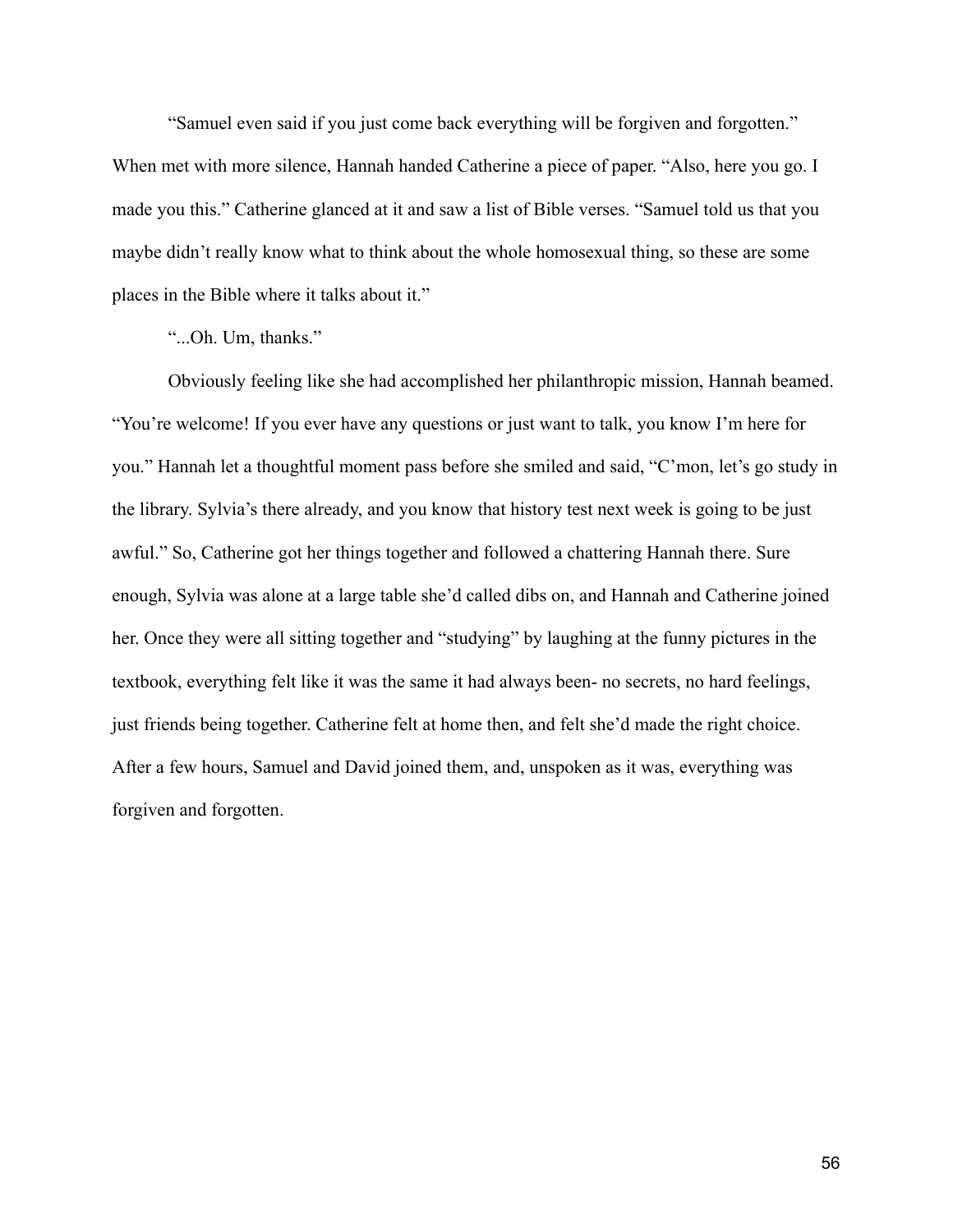## Chapter Thirteen

Even though things were more or less all made up with Samuel and Catherine's friends, the next morning, Catherine felt exhausted and emotionally burnt out. She had undergone a complete spiritual transformation, and this is where it got her? She was completely frustrated by the turn of events. Despite her emotions, though, she knew what she had to do.

Catherine opened her Bible to the book of Job. As she began reading the amazing story of all the hardships Job experienced, she began to feel bad that she even felt frustrated or complained at all. Job had literally everything that could go wrong happen to him in his path with God, and he never once felt down or questioned God. He simply persevered.

Job's story was so moving to Catherine that she spent all day engrossed in it, just barely breaking away long enough to eat or finish a school assignment. It completely opened her heart. She knew what God was telling her, through Job. Catherine realized that God wanted her to persevere--that it might not always be easy to do the right thing, but that's what she (like all Christians) are called to do.

Once that was decided, Catherine brainstormed how she would enact her vision. She decided she couldn't--and wouldn't--stop speaking at the Bible study, no matter what. She also realized, though, that there was even more she could do. There are plenty of younger girls at the school. They might benefit from having someone a few years older than them in their lives.

When Catherine brought the idea of the small mentoring group to Hannah and Sylvia, she was disappointed by their reactions. They both told her it was a great idea and she should totally do it, but also that they were, unfortunately, too busy to help her. Deciding, nonetheless, to take the project on herself, she sought out people who could help. Catherine recruited the third and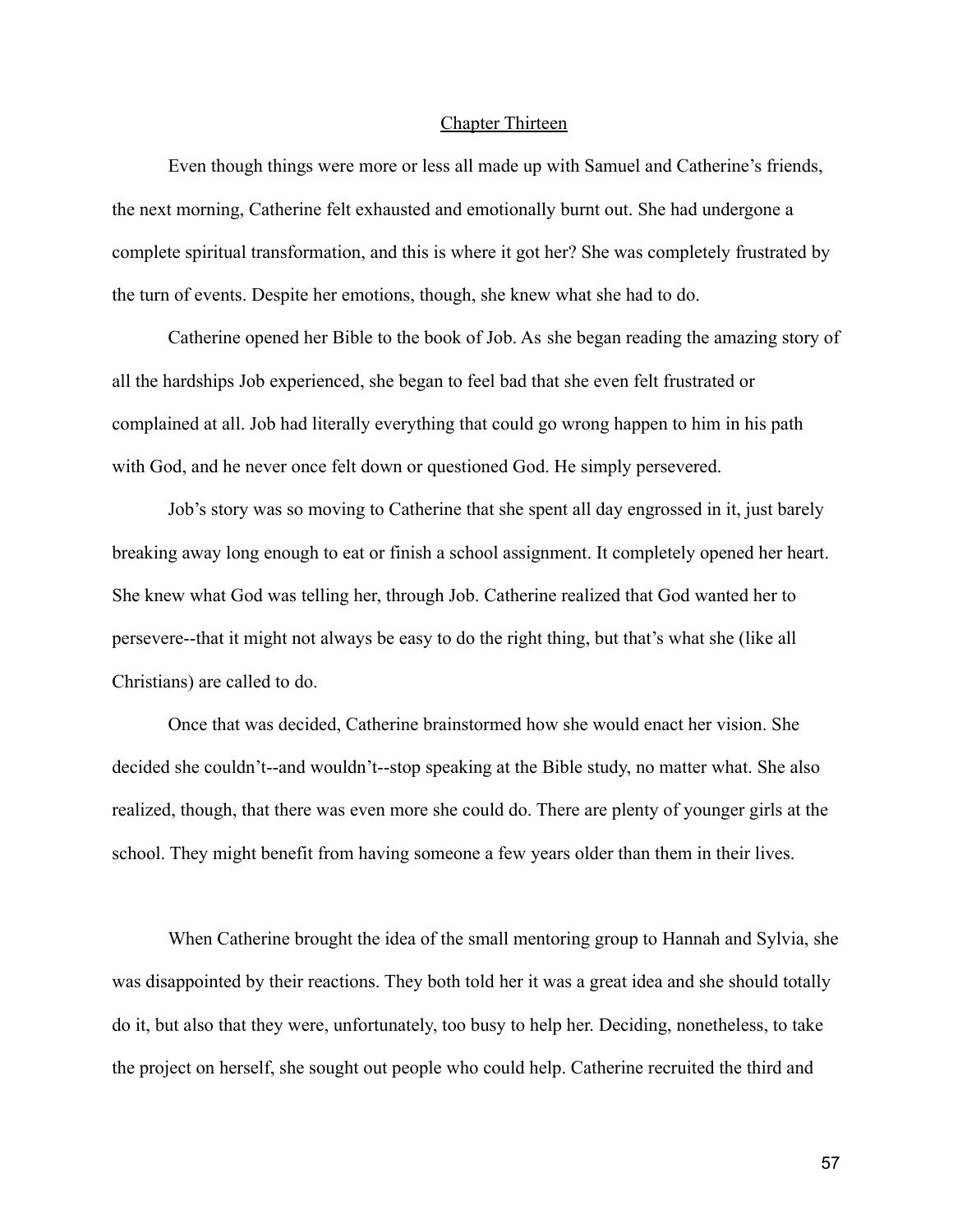fourth grade teachers to determine which students might most benefit from just participating in some small group activities and discussions every other week or so. The teachers were thrilled, and each gave their recommendations of who they thought should be included, as well as many ideas for projects and a promise that Catherine could use any of their supplies any time she needed any. Catherine left on Cloud Nine.

When the time for the first meeting came around, however, she felt very different. She had everything set up and ready in the classroom she was using, but she paced around, worrying there was something she forgot, or if the whole thing was a bad idea. What if the girls didn't like her? What if they were so shy that no one spoke? Catherine knew that the teachers recommended the girls because they seemed to have trouble making friends or getting along with others, what if they all started fighting or something? Catherine wouldn't know how to handle that.

She also worried about the activity she had prepared--making friendship bracelets. It was something Catherine loved to do when she was younger, but what if she had guessed incorrectly about what these kids liked to do? Before Catherine psyched herself out enough to quit before she even began, some of the girls started to arrive.

Once they all arrived, there were 12 young girls in total. Most of them were a bit shy at first, but were also enthused that the mysterious "girls group" their teachers told them they were selected for just included hanging out with an older girl and making bracelets.

"Does anyone else need help with their bracelets?" Catherine asked the group. Seeing, however, that they were all working independently, Catherine relaxed, and even smiled to herself. This was happening! She let the girls work in silence for a few more minutes as she cut some more string and began her own bracelet. Then, she spoke up and said, "So, I think I have a fun idea!" A few of the girls looked up in interest, and she continued, "how about if each of us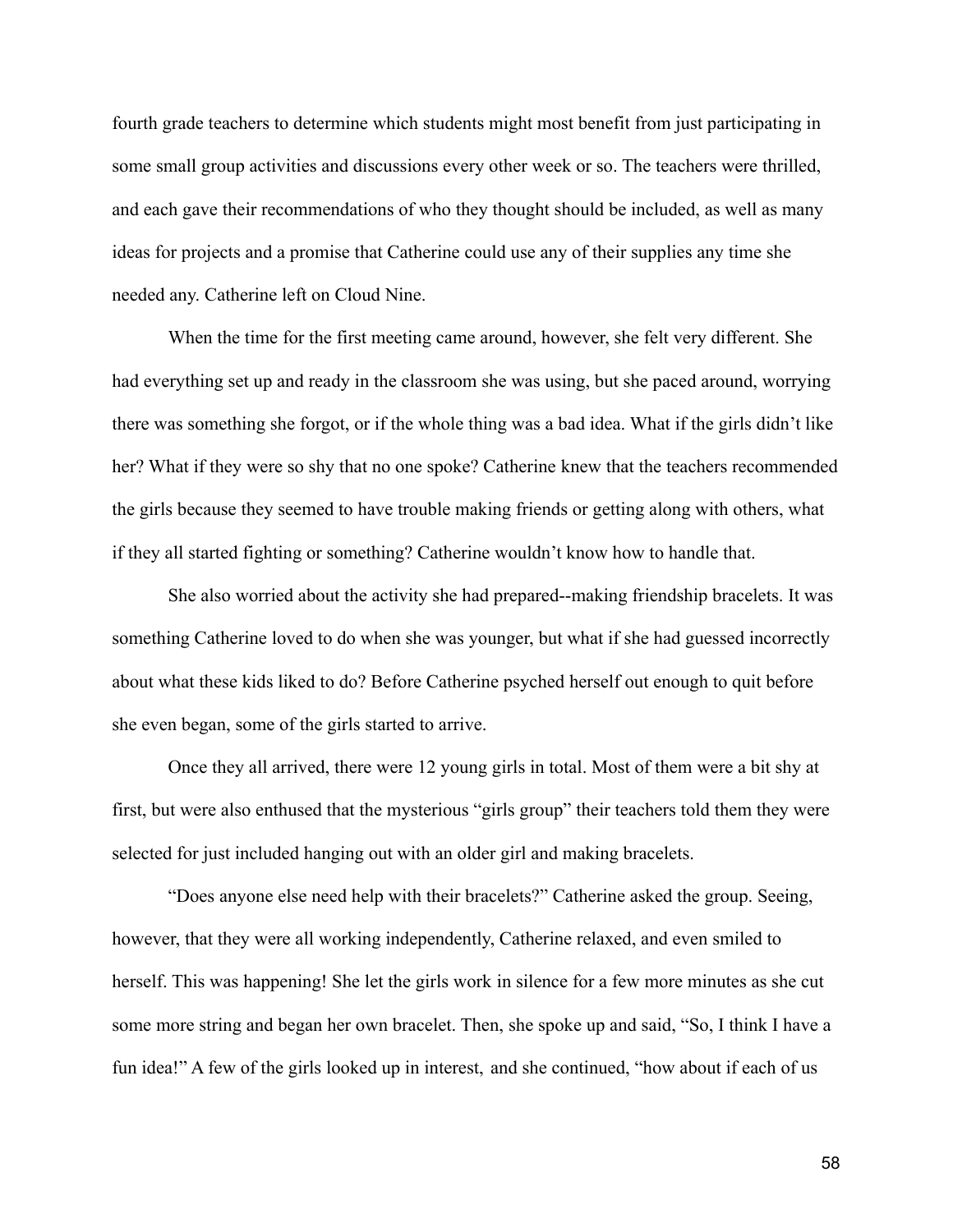thinks of a question we can ask the whole group, and then each of us answer. That way we can get to know each other a little bit!" she was met with wide eyes, and continued, "I'll go first. What is everyone's… favorite bible story? Mine is Esther." she turned to her left and asked, "Casey, what about you?"

After what felt like the shortest two hours of her life, each girl had a fashionable new bracelet and everyone found out about each others' siblings, favorite movies, favorite colors, favorite aquatic animals, and whether or not they liked pepperoni pizza, to name a few. Catherine correctly guessed that working on something would make them able to relax and talk more freely with the other girls. When the girls left, they were excitedly chattering amongst themselves, and the difference between their composure when they arrived and when they left warmed Catherine's heart.

As she got the extra material together, one of the fourth grade teachers, Mrs. Lockland, arrived. "Hi Catherine!" she greeted, "How did everything go?"

Catherine beamed. "It went really well! I was nervous at first, but the girls really opened up a lot. Thank you for letting me use your string!"

"Oh, of course, sweetheart! You getting those kids to open up and get involved is more than worth it to me. If you ever need anything else, just let me know and I'll make it happen."

When Catherine met up with Hannah and Sylvia later, she regaled everything that had happened.

"That's really awesome, Catherine! I'm surprised everything went so well on the first run," Hannah said.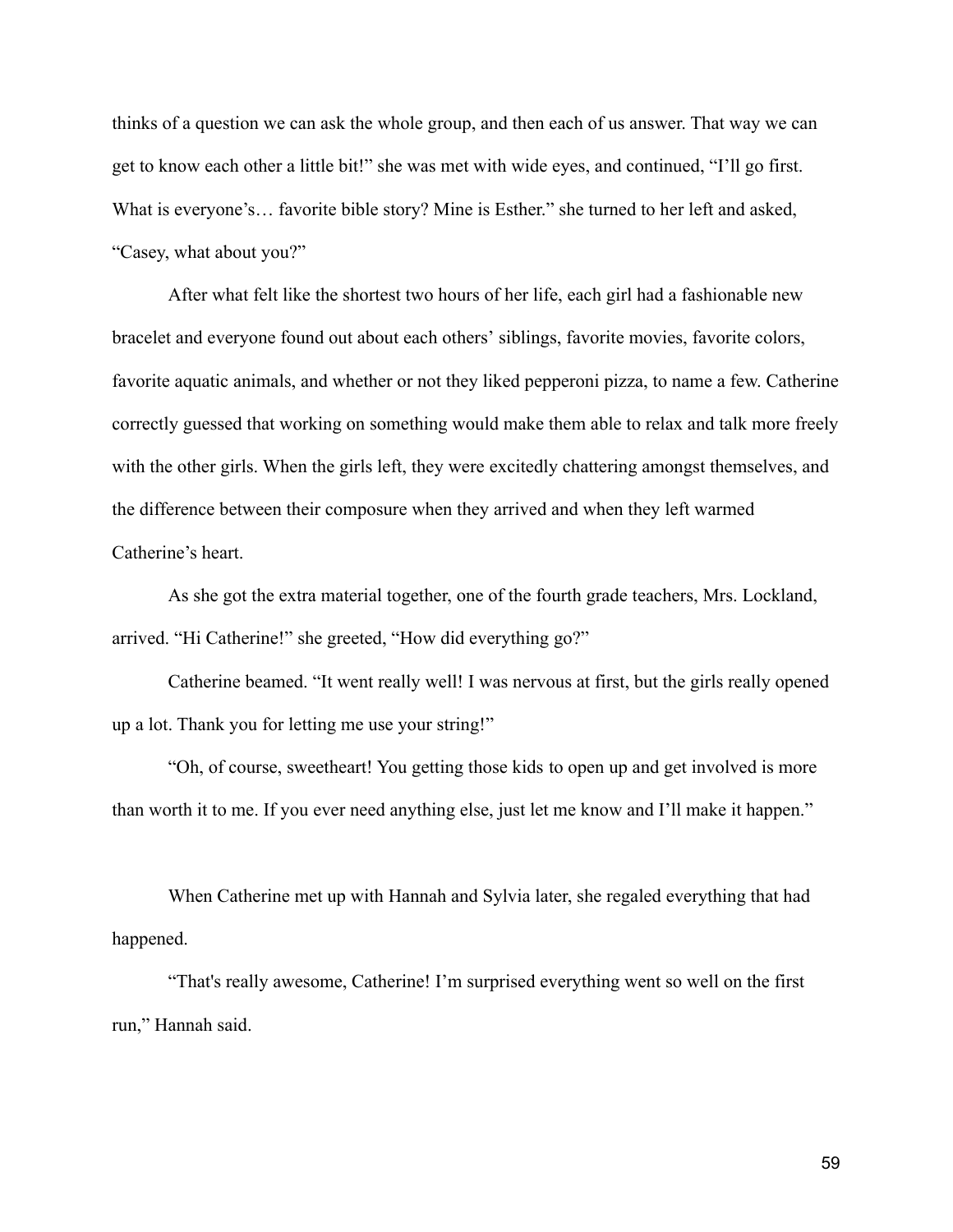Sylvia said, "And the bracelet you made is so cute! Can you show me how to make one?" Catherine laughed and agreed, and later that day, Sylvia even offered, "So, if you ever need help at one of those girl groups, I could see if I could make time to come."

Catherine was walking down the hallway with her hands full, foolishly not paying too much attention to where she was going. One of her shoelaces accidentally got caught on a door, and she fell over on the ground, sending all of the craft supplies in her hands flying. She immediately turned red from embarrassment, and tried to gather her things as quickly as possible. While she did that, though, one of the vice principals noticed and came over to help.

"This is a lot of stuff," he said, handing her some pink glitter glue. "What's it for, if I may ask?"

Catherine blushed again. "Oh, it's just for some girls I mentor," she answered. "We're going to make cards for a nursing home and tell them about Jesus."

The vice principal raised his eyebrows. "Wow, that's very kind of you. Is that for a class?"

"No, I just wanted to do some outreach. Both to the girls and the nursing home." Catherine picked up the last bag of sequins from the floor. "Thank you for your help!"

"Oh, it's no problem. It's Katelyn, right?"

"Close! My name is Catherine."

"Catherine. Got it. Keep up the great work, Catherine!"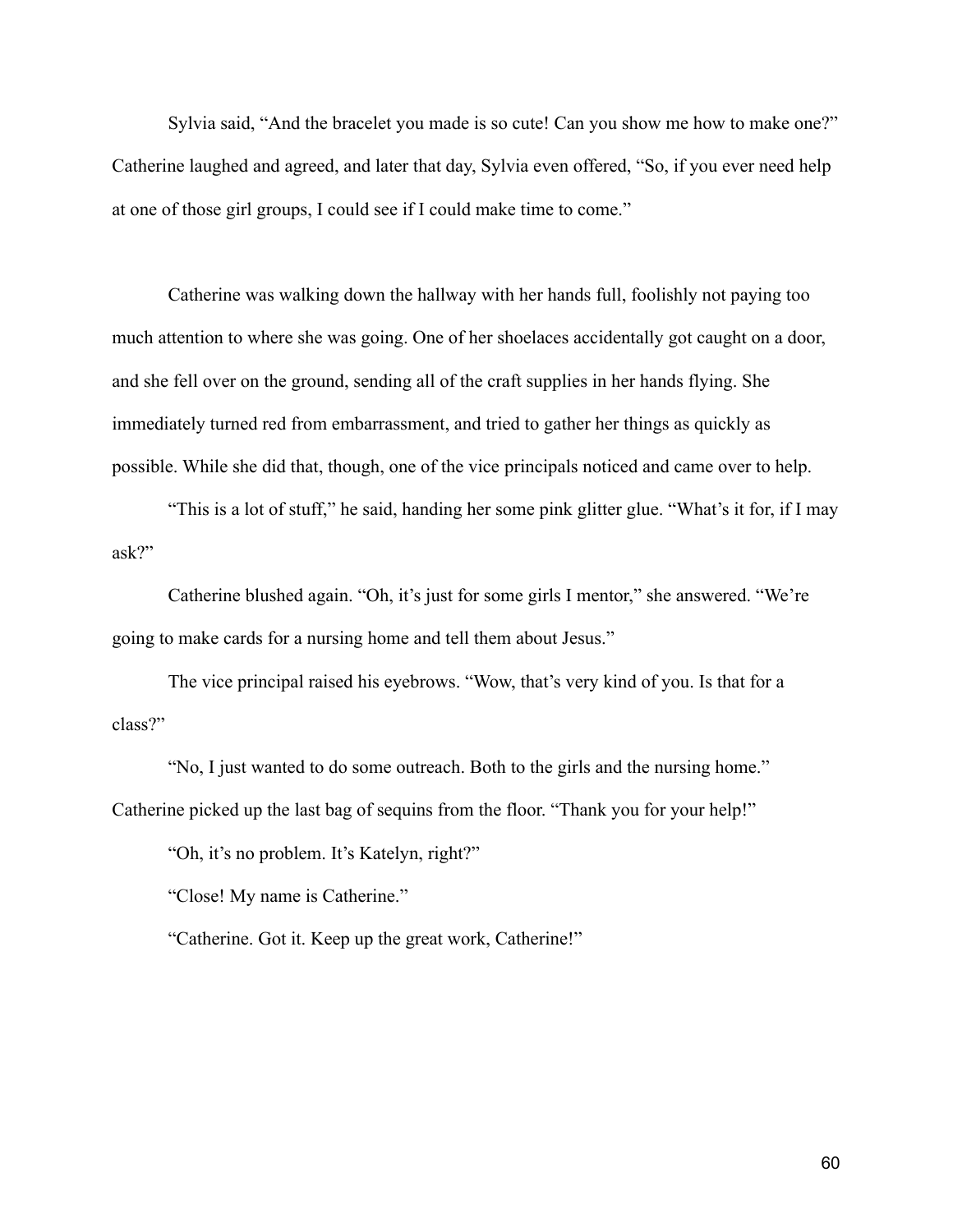### Chapter Fourteen

At first, no one really noticed. Maybe that was their downfall. Sure, boys might have noticed a roach scuttle across the bathroom floor, or wind up dead under their mini fridge, but they were tough. They weren't afraid of bugs. And, after all, what else can be expected in a dormitory full of boys? None of them kept the place spotless, but so what? A roach here or there is no big deal.

That's how the infestation got to the degree it did.

By the time the school's administration started noticing more and more roaches around, it was too late. The dean had an expert check the building out- causing a few curious glances with the large PEST CONTROL van parked outside. The muscular pest expert told the balding principal that a total fumigation was needed and that it could take up to two weeks. He noticed that the principal's hair looked even thinner than it did that morning and thought to himself that he would probably be bald soon.

The school board called an emergency meeting to decide how to handle the situation. The building had to be fumigated, obviously, but what to do with the students? Tents were suggested, but the idea was immediately shut down. Mattresses in the gymnasium was a popular option, but there was the issue of showering. There wouldn't be nearly enough showers for all the boys, and the only thing worse than a bunch of boys stuffed like sardines into a gym was a bunch of boys who weren't showering stuffed like sardines into a gym. No, the only thing left to do was to make room for them in the girls' dorm.

It was decided that the girls would double up and have four roommates per room, and the boys would stay in the remaining rooms. Staff would take extra care to patrol the hallways to ensure there would be no inappropriate relations between different genders.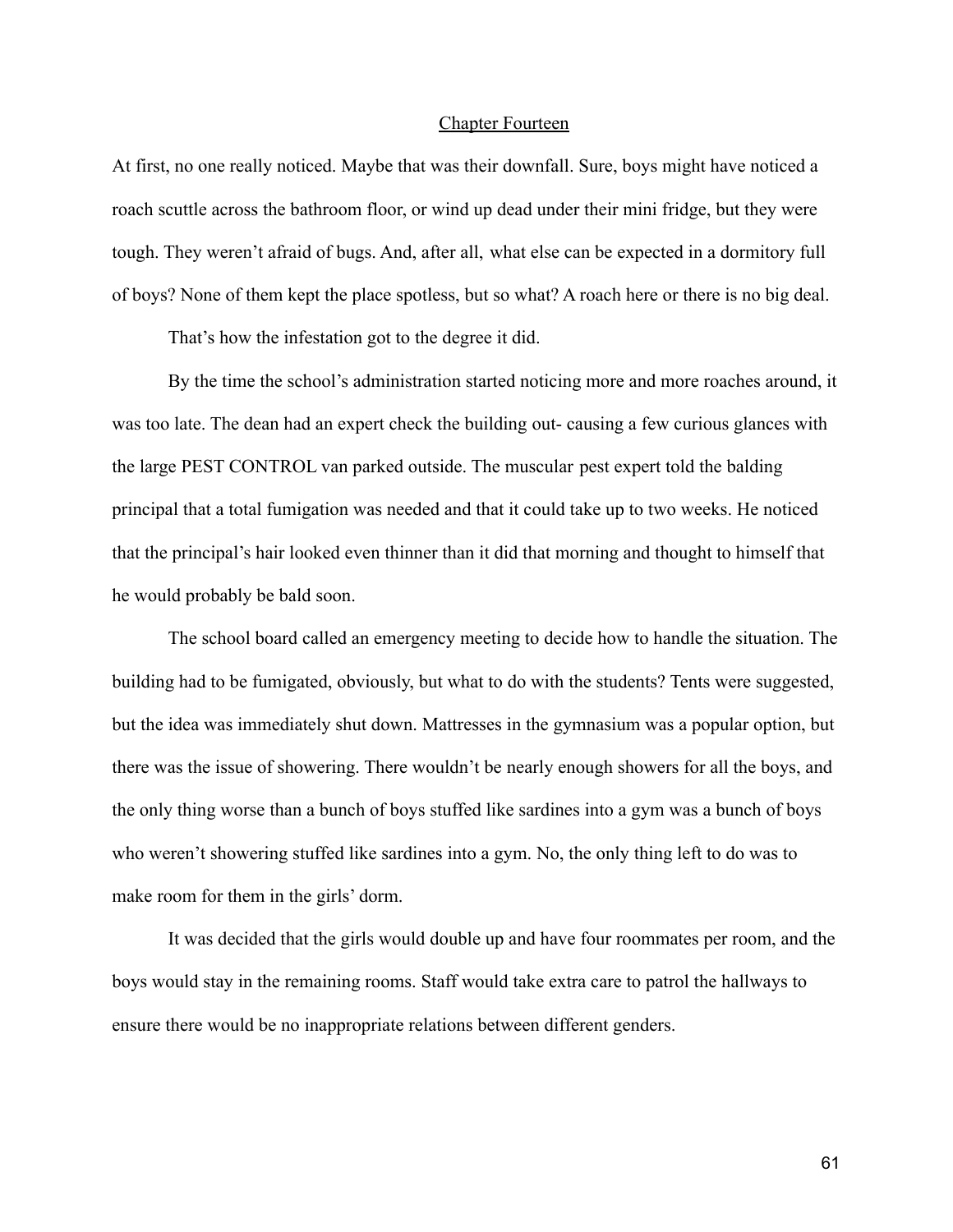## Chapter Fifteen

The day after the announcement, Catherine met with her girls' crafting and community group. She knew the girls would likely be worried and fearful about all the changes (even Catherine was a bit nervous, herself), so it would be an important opportunity to check in. Luckily, she had an easy craft prepared--they would each be making some slime. If all went well, they would be able to discuss things and hopefully Catherine could help them feel better about moving and what would happen to them.

When each person of the group arrived, it was obvious that the big soon-to-be change was on everyone's minds. They smiled and greeted each other, but it felt muted compared to the loud, giggly group that they had grown to be. Every girl took her usual spot as they solemnly mixed colors, sequins, and sparkles together to create their messy projects.

As they settled into their places, Catherine asked everyone about the "highs" (best part) and "lows" (worst part) of their week. Shelby, the girl who began, said that her high was getting a good grade on a high test, and her low was that she would have to change rooms because the boys had bugs in their building. There was a moment of silence as everyone agreed.

Catherine decided to take control of the situation. "Okay, let's talk about it. A lot of you are feeling the same way, aren't you?" A few girls looked down, and a few others nodded. "Is there anything in particular you all are worried about? Any questions I might be able to answer?"

A girl named Lucy raised her hand. "Yeah, Lucy," Catherine called on her, "what's up?"

"Are we going to have to share our rooms with boys?" she asked, her voice timid.

"No!" Catherine exclaimed, "Of course not. You will still only be with girls, you'll just have four girls per room instead of two, like there is now." Lucy looked down and nodded her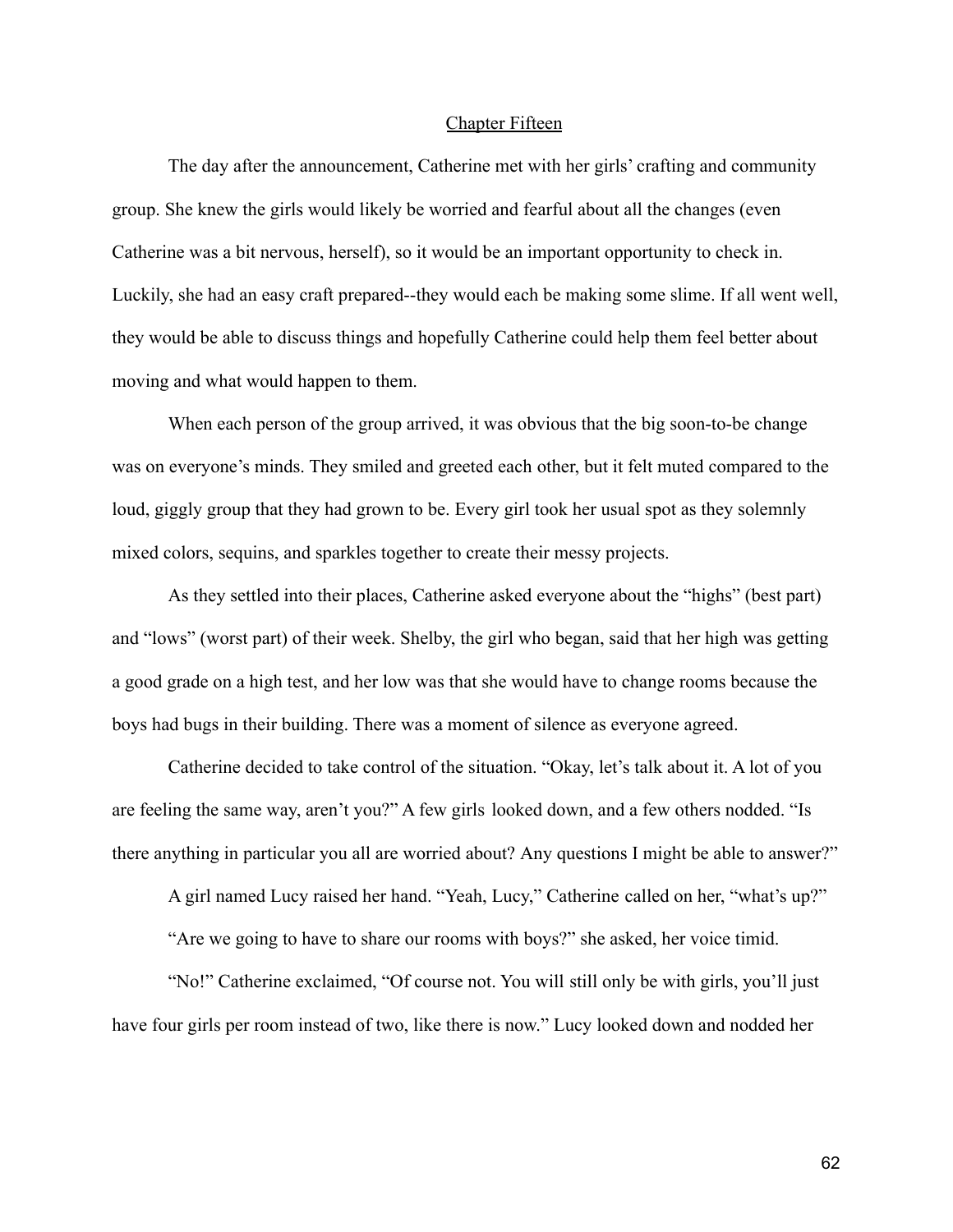head, satisfied. Catherine looked around the room. "See, things won't be as bad as you think. Does anyone else have questions?"

A girl named Rachel who had a propensity to get in fights raised a chubby hand. "Uhm, Miss, are we still going to have our club?"

Catherine had to admit she was stumped about that one. She hoped they would be able to continue, but she hadn't actually spoken to a teacher to confirm that. She hesitated, wanting to ease Rachel's mind, but not wanting to make false promises. "You know what, Rachel? I have to admit that I'm not sure about that one."

Even as Catherine took a breath to keep explaining, Rachel had already gotten red in the face and demanded to know, "WHY?"

"It's going to be okay, I promise," Catherine soothed. "Here's what I can tell you--I'll do my best to be able to still have our group, but just in case it doesn't work out, we'll just start again when things go back to normal. Okay?" Rachel gave a pout and folded her arms. Catherine continued, "But don't forget, it's you all that make this group what it is. If you stick together and check up on each other, then we'll all be just fine. Plus, who knows? Maybe some of you will even end up as roommates! Wouldn't that be fun?"

Most of the girls cracked a smile at that, and some even excitedly looked to the friends they'd made to giggle at the idea of living together. Among them, however, was a small girl with a very serious facial expression. Catherine noticed, and asked, "What's wrong, Jasmine? Do you still have a question we haven't talked about?"

Jasmine looked up at Catherine with wide eyes, and timidly asked, "Are we still going to have our old roommate?"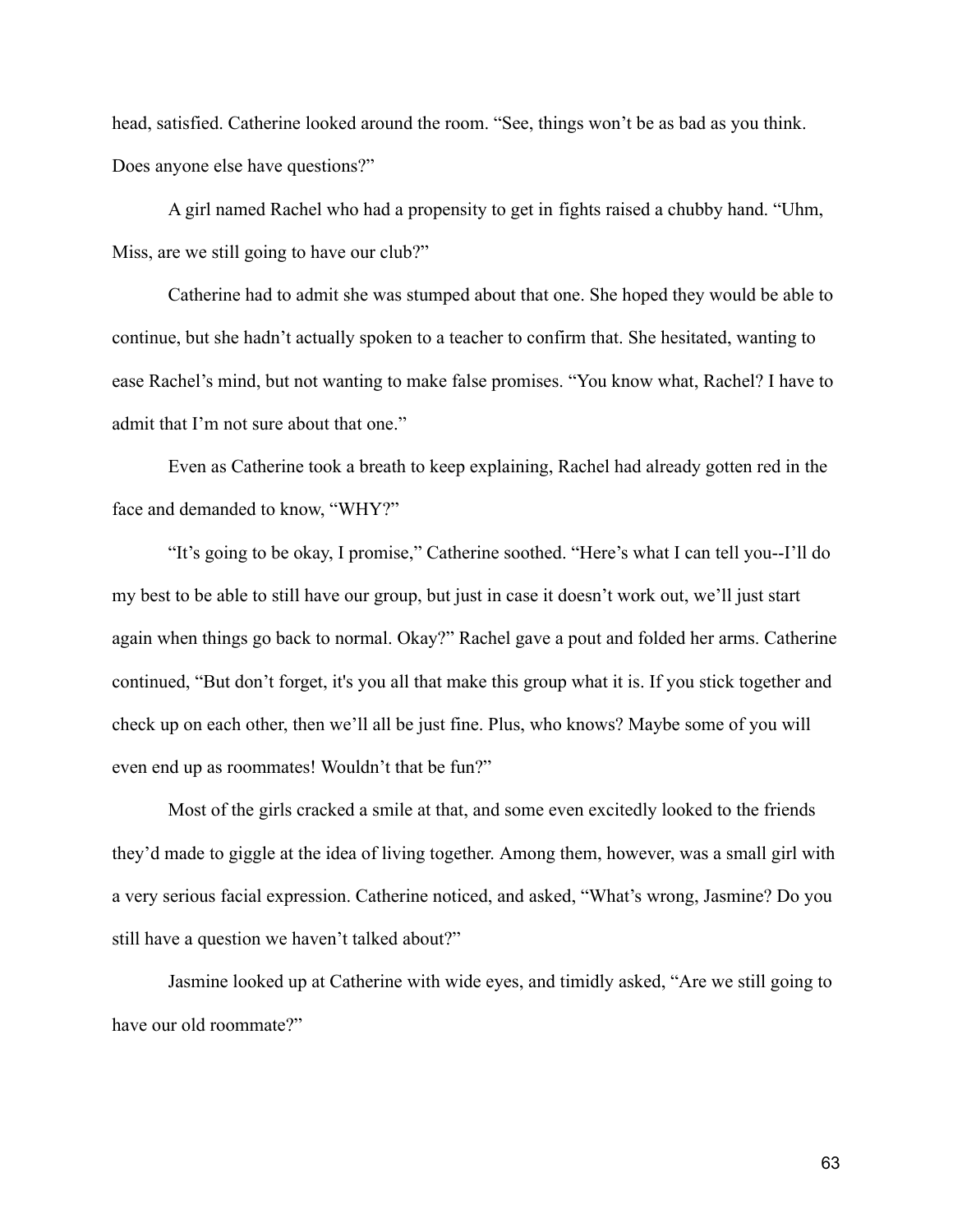"Well, I don't know for sure, but I think you will keep your current roommate and just add two more." Catherine smiled. "So don't worry, you'll still have the familiar face of whoever your roommate is now."

"Oh," was the only reply Jasmine gave, until suddenly, tears were streaming down her face.

"Jasmine, what's wrong?" Catherine asked, as the other girls began crowding around her to offer side hugs and murmurs of encouragement.

After a long sniff, Jasmine replied, "My roommate always takes my stuff. And when I say no, she pushes me." Sympathetic moans echoed from the group. Catherine squatted down in front of Jasmine.

"Jasmine, have you told any grown-ups about this? Any teachers or anything?" Catherine asked softly. Jasmine replied with shaking her head. "Okay, well I'll see what I can do."

Casey brushed Jasmine's hair behind her ears. "We're here for you, Jasmine!" she proclaimed.

"Yeah and let me know if you ever want me to push them back," Rachel told her, with a troublemakers' smirk.

After Catherine did her best to convince Rachel not to push anyone, the group lightened up by going back to their slime, and cracking jokes to make Jasmine smile. Everyone left with a smile on her face. Catherine gathered up the leftover materials and took them to Mrs. Lockland.

"Thanks, Catherine! How'd it go today?"

"It went okay," Catherine said, "But… do you know Jasmine?" Mrs. Lockland's brows furrowed. "Of course, she's the sweetest."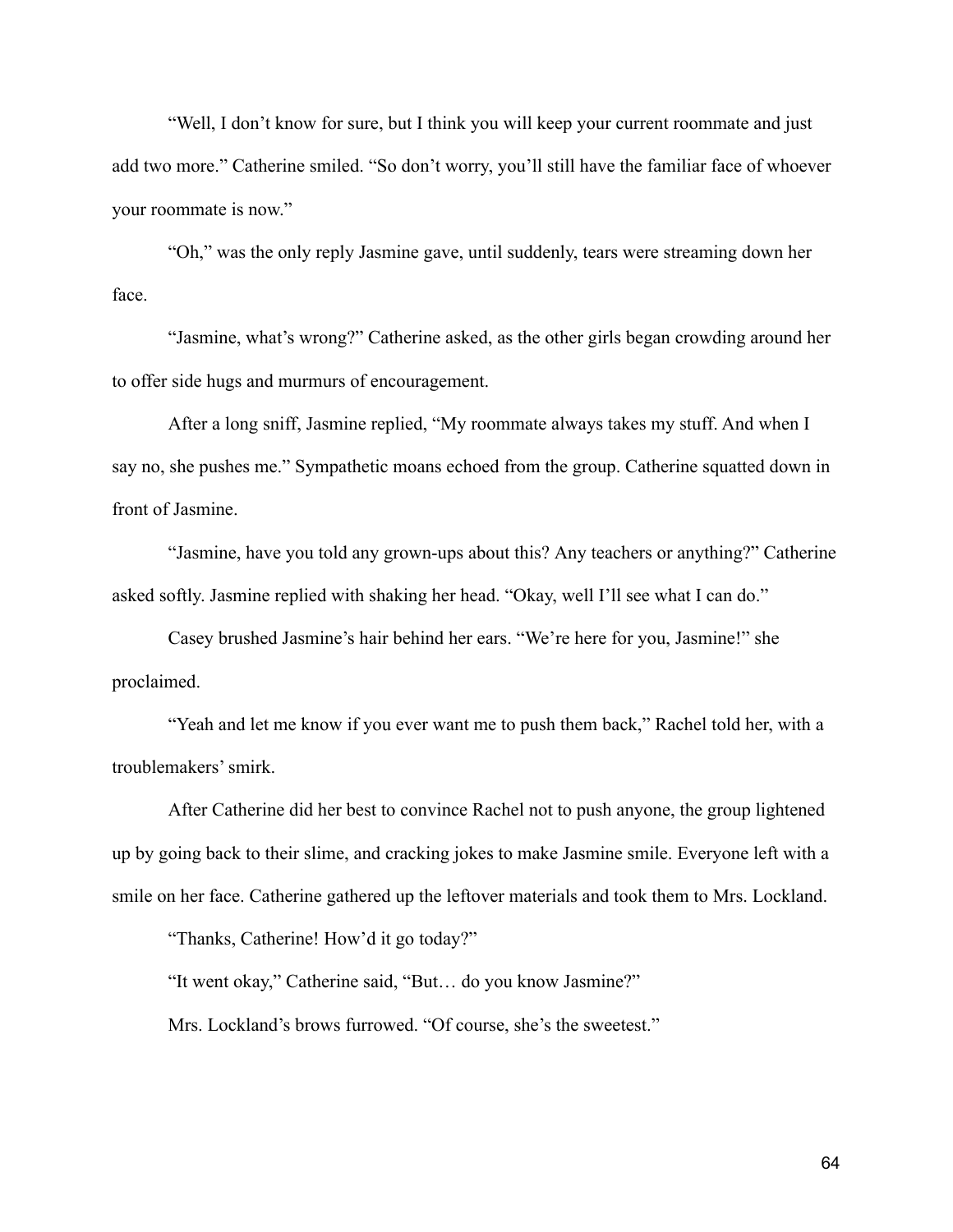"Well, she said something today, and I thought I should tell someone." Mrs. Lockland was looking increasingly worried, and Catherine took a deep breath. "I think her roommate is bullying her. She said something about getting her things stolen, and getting pushed."

Mrs. Lockland looked relieved. "Oh, yes, her tutor also mentioned something about that. Don't worry about it dear, the adults will take care of everything."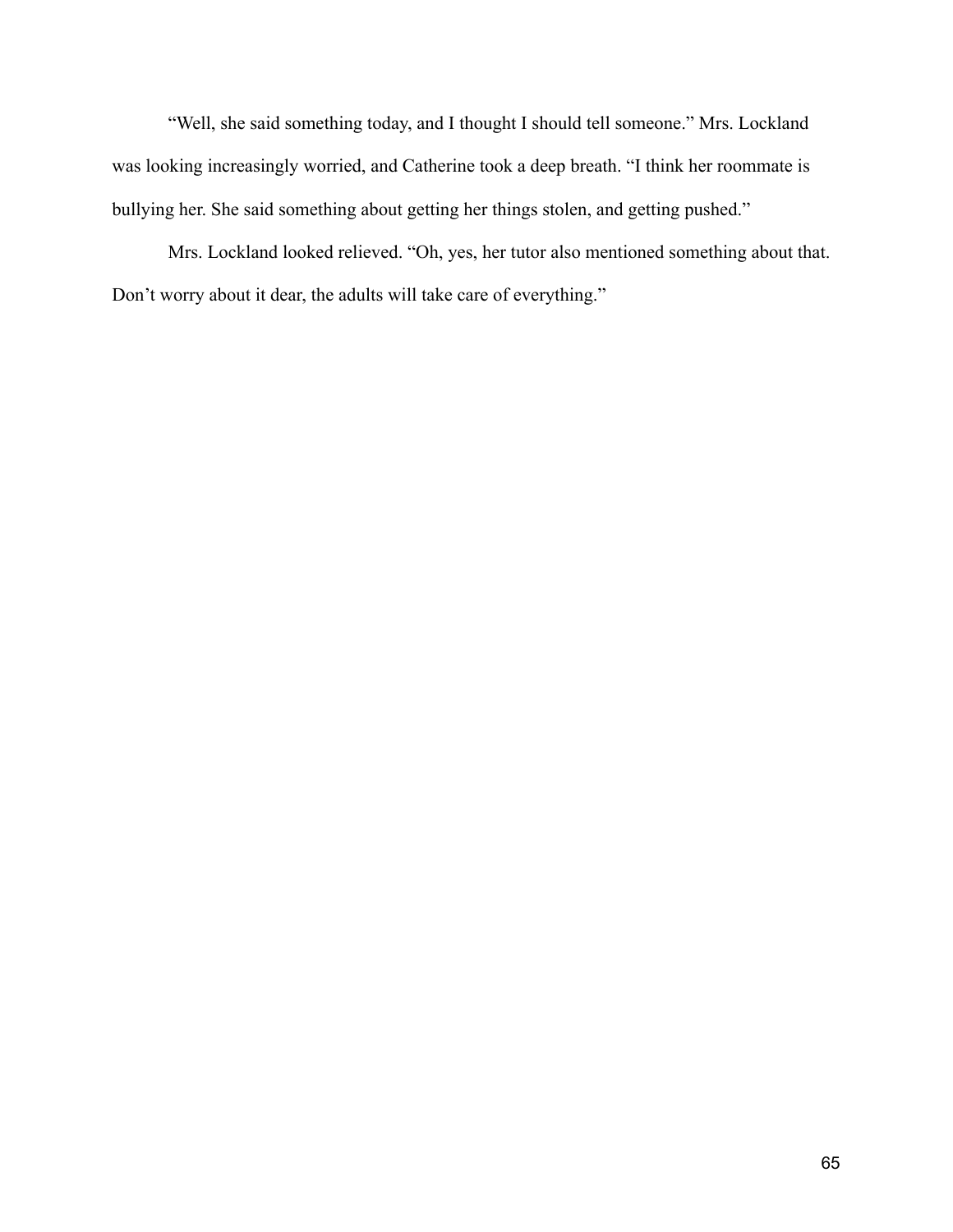## Chapter Sixteen

The boys were given a two day notice to pack what they thought they would need, and the girls were moved together. Class was canceled on the day the boys moved into the girls dorm. They all gathered in the cafeteria talking and joking despite the strangeness. No one was seriously worried, but the grandness of it all gave it an apocalyptic feeling.

There was an expected amount of chaos as the boys all got their room assignments and warnings about etiquette, then even more as they all settled into their new rooms. Despite the efforts of the adults, both the girls and the boys weaved in and out of all the rooms. Threats were made to the boys not to mess up the rooms somehow. A few teachers whispered between themselves that it was plausible that there could be roach eggs in any of the boys' belongings. After one look at the principal's damp, red face, however, they thought it best not to bring it up.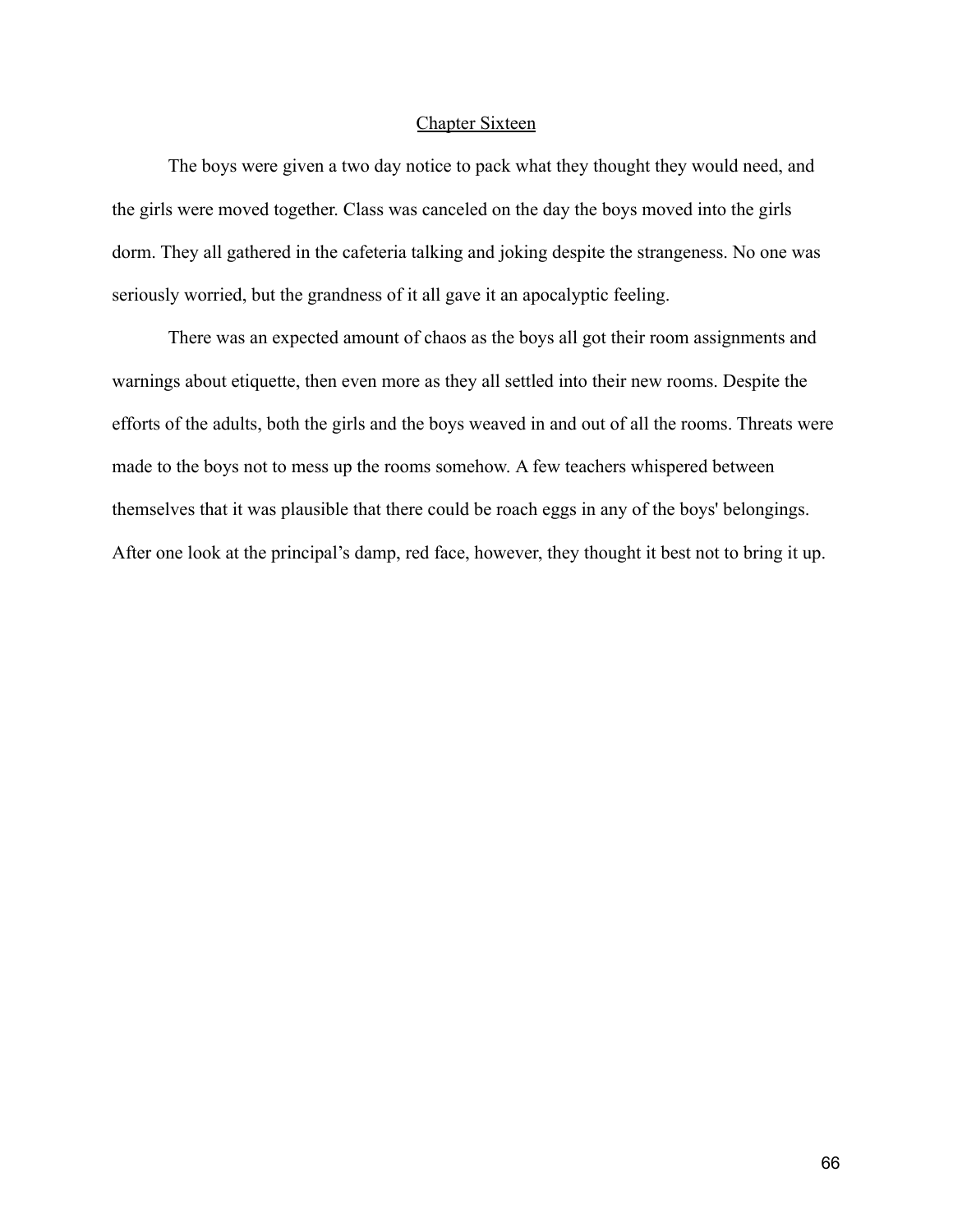### Chapter Seventeen

Samuel whistled as he and David tried to find where their new room would be. They just finished helping Catherine's friends move their stuff (Catherine was among the lucky girls who didn't have to leave her room, and instead got two new roommates-Hannah and Sylvia). While many people were fuming about their living situation, Catherine, Hannah, and Sylvia were overall pretty happy, treating it more like a sleepover than an apocalypse situation. Samuel couldn't complain, himself. He and David were going to be even closer to Catherine and her friends, AND he would be getting two new roommates who would surely be his future best friends? It sounded like a dream to him.

That dream quickly turned into a nightmare, however.

When Samuel and David found and opened the door to their new room, they were greeted by Isaac hanging up a picture of his family and Avery sitting on his bed, reading.

Oblivious, Samuel began with, "Hey guys! I'm Samuel, and this is David," before Isaac looked up and Samuel realized the gravity of the situation. "Oh," he said.

"Uh, hey," David attempted, trying to salvage the situation. "I don't think I've met either of you. I'm David." This was met with a heavy silence. Avery glared daggers and Isaac meekly greeted David.

After recovering from his initial shock, Samuel decided the best path was to befriend the two. "So, you're Isaac, and what's your name?" he asked with a smile.

"I'm Avery."

"Well it's nice to meet you both. I hope we can be friends, especially since we're stuck in such close quarters, for who knows how long."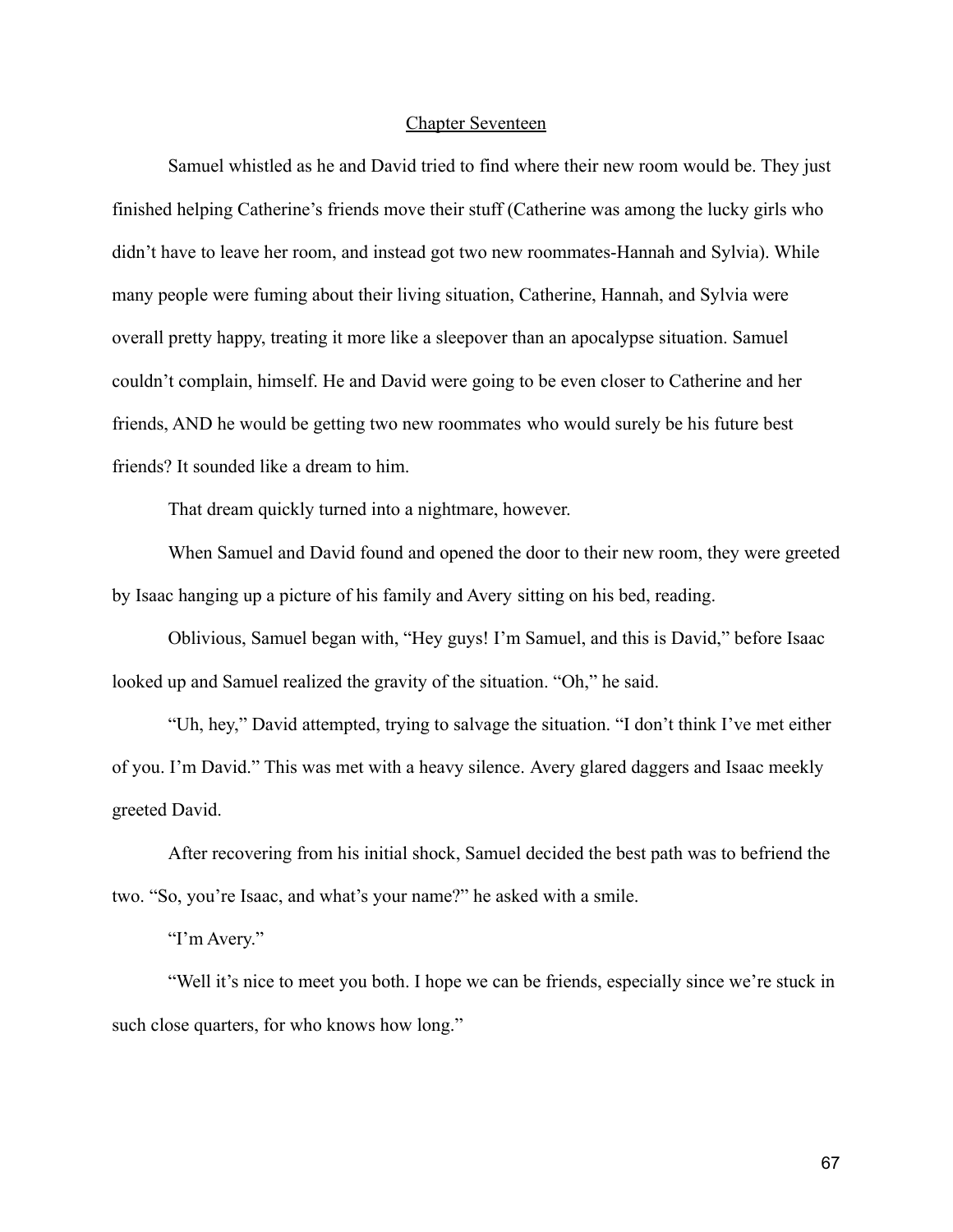Avery spoke up. "I think it's supposed to be about three weeks," he said, then muttered under his breath, "but it can't come fast enough."

"Well, who knows, maybe they'll have trouble with it and we'll be rooming together for the rest of the year!" Samuel joked. He was greeted with a chuckle from David, a weak smile from Isaac, and a cold expression from Avery.

"I don't know how I'm going to make it through these next three weeks," Samuel lamented to his group of friends, not long after they all unpacked and settled into their respective rooms.

"Well, who knows, it could be the rest of the year!" David chimed in, with a troublemaking grin. Samuel groaned and buried his face in his hands.

"What's wrong?" Catherine asked. Samuel and David exchanged glances.

"Catherine…" Samuel began, as casually as he could, "Do you remember that kid Isaac?"

"And his friend Avery," Daniel chimed in. Catherine's heart leapt.

"Yes, what about them?" she replied.

Samuel sighed. "They're our new roommates."

Hannah spoke up. "Well, I think you could use this as an opportunity to reach them. I mean, I don't really know anything about Avery, of course, but I know the two of them are always together. So clearly, Avery doesn't think being gay is an issue-"

"Or he's gay too!" Daniel chimed in. Hannah scoffed but said nothing.

Samuel had a thoughtful expression. "You know what? I wonder if there are other people feeling the same way."

"Gay?" Daniel asked, with a smirk.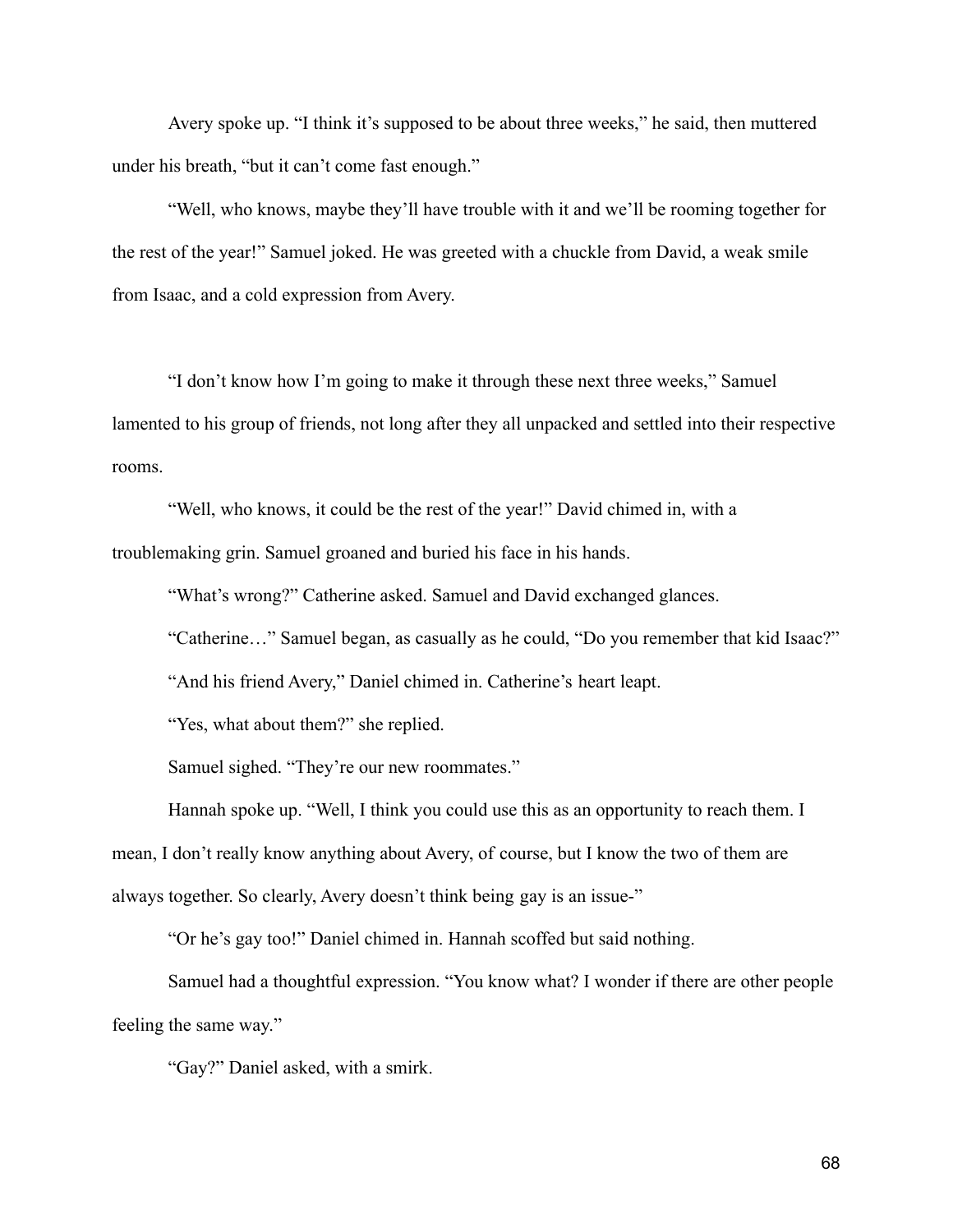"No, feeling like they won't get along with their roommates. I bet there are. And things have been so crazy lately, I'm sure everyone is in need of something to cheer them up."

"What are you thinking?" Sylvia wondered.

Samuel smiled at all of them with a twinkle in his eye. "I'm thinking about a good, old fashioned party."

When Samuel brought the idea up to the school's administration, and while they agreed an event would be beneficial to the overall student morale (and hopefully, in return, their behavior), they would not sponsor a giant party. After some negotiation, though, they agreed to hold a dance that included teacher chaperones. That suited Samuel just fine, so the planning began.

The dance was to be held in the gymnasium the next Friday night. Because of the chaos of moving and the short time to plan, it was decided the dance would be slumber party themed, so students could simply wear their ("modest, ladies" as the posters pointedly instructed) pajamas. There would also be refreshments served, such as hot chocolate and popcorn.

As preparations developed, the teachers got more enthusiastic about the idea. The school counselor spoke with the principal about how much this dance could help relieve students' stress and encourage them to make friends and get along with each other in an otherwise tense and disheartening situation. This had a trickle down effect, until every student was expected to go, and some offered extra credit for it.

So, that is how, while Catherine, Hannah, and Sylvia, like many of the girls, were doing intricate hairstyles and makeup (despite the fact that they'd soon be donning their pajamas),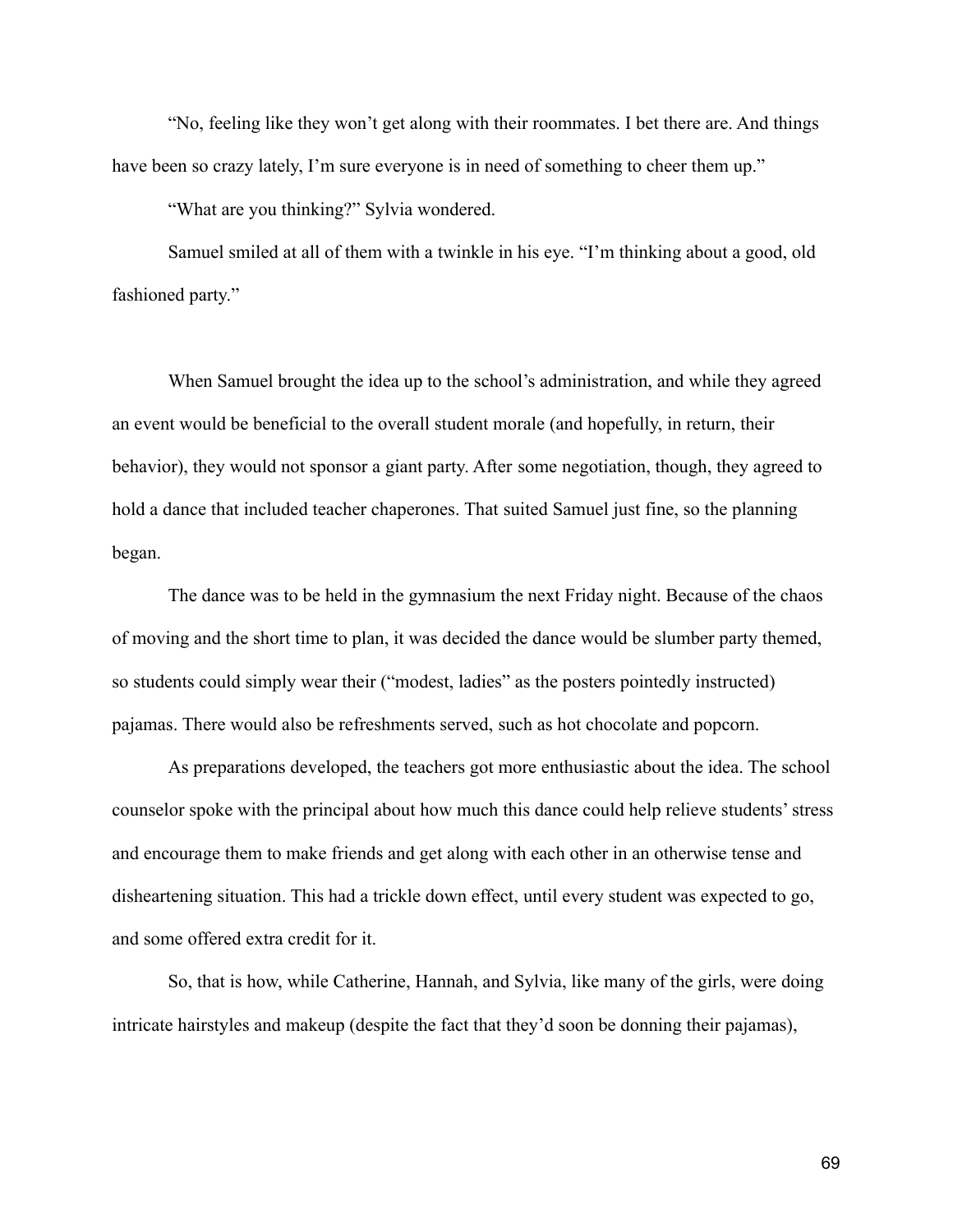Avery and Isaac were showering and trying to decide which of their sweatpants resembled pajamas the most.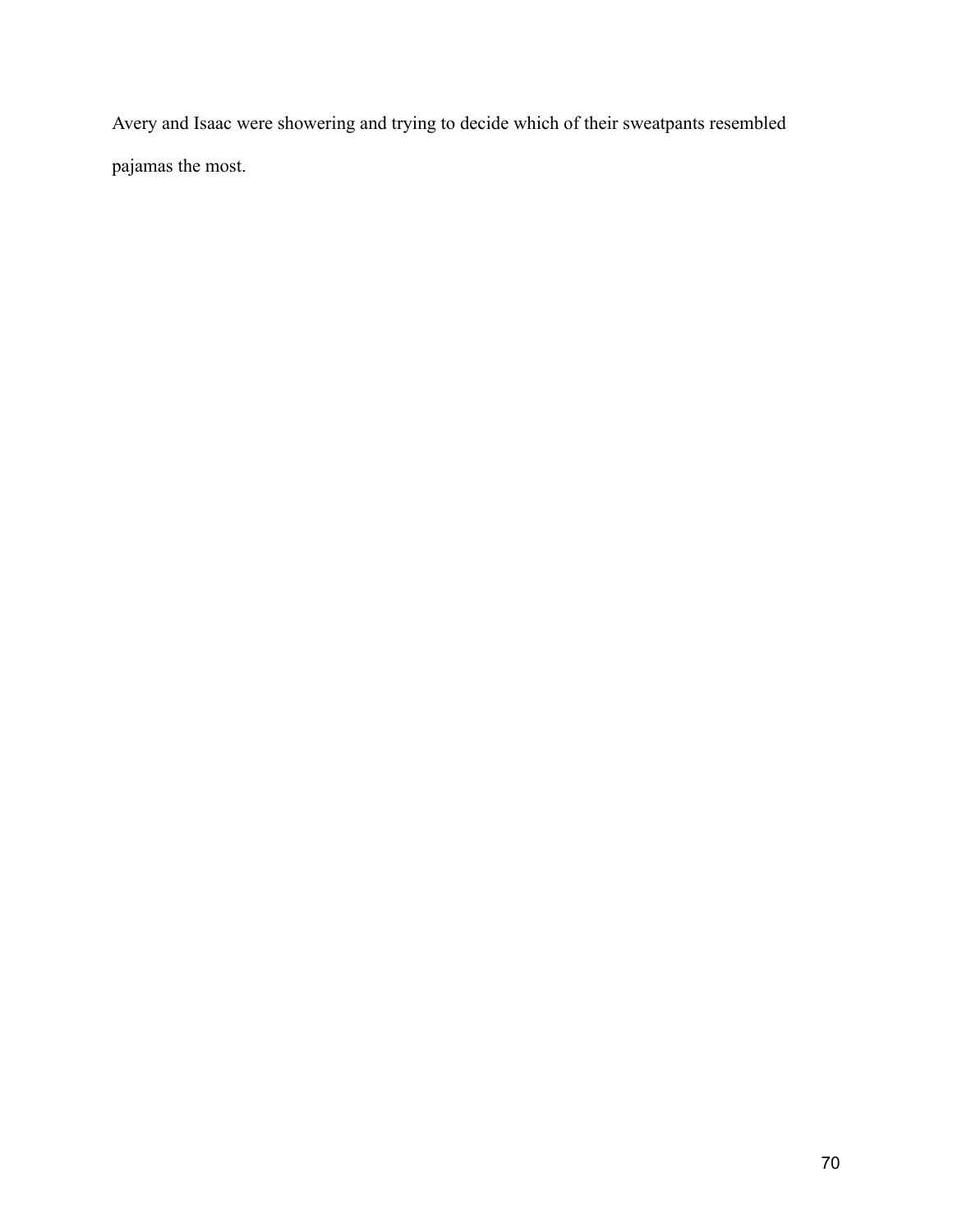#### Chapter Eighteen

When Catherine and her friends arrived fashionably late to the dance, most students were there already. Hannah noticed Avery and Samuel sitting alone together, away from where most people were either dancing or standing around talking. She stifled a giggle. Sylvia and Catherine noticed, though, and asked what it was. She pointed out the lonesome pair.

"Look," she said, "Samuel started this whole thing for them and they go so far as to show up, but not talk to anyone."

Sylvia snorted. "To be fair, I think Samuel just wanted to have fun and meet people. I don't think it was for them."

"Still," Hannah argued. Catherine just stood and watched them. Avery had his head buried in a book, and Isaac was looking around miserably. The pair of them just looked so… pathetic. Her heart immediately hardened towards them. She couldn't believe she let Avery talk down to her like he was so high and mighty and she was stupid or careless. Where did that get either of them? She was her with her friends and her boyfriend, about to have a fun night, and he was there sitting basically alone, in all of his righteous glory.

Samuel greeted them with a wide smile, beaming like the dance was thrown in his honor.

"Good evening, Catherine," he said, as he bent slightly and held out his hand. "May I have the honor of this dance?"

"This dance, as in… the cha cha slide?" Catherine laughed. "But of course!" Catherine and Samuel joined the dance floor, as Hannah and Sylvia went and found Daniel and some of their other friends by the hot chocolate table.

Within the next hour, everyone at the school had shown up at the dance, even the latecomers. The dancing went on. Two teachers roamed the room with the diligence of vultures,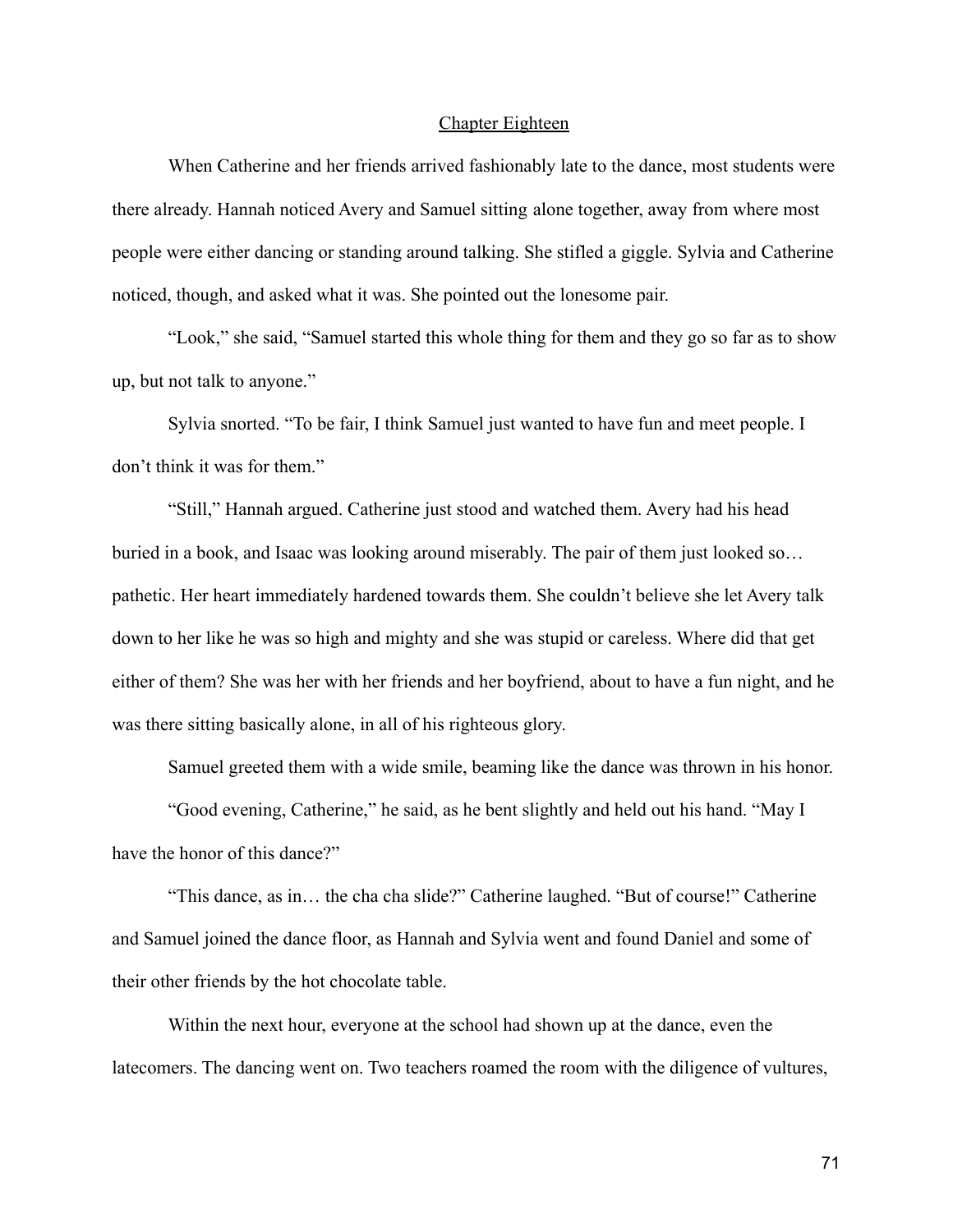but the rest merely stood around and gossiped, only there out of obligation. Occasionally, the middle aged economics teacher who was doubling as a DJ accidentally let a few Youtube ads play, but other than that, his school dance playlist went off without a hitch. Everyone got comfortable dancing, even the shy students who merely swayed and nodded along on the outskirts of the crowd. Catherine noticed Isaac looked on, wistfully.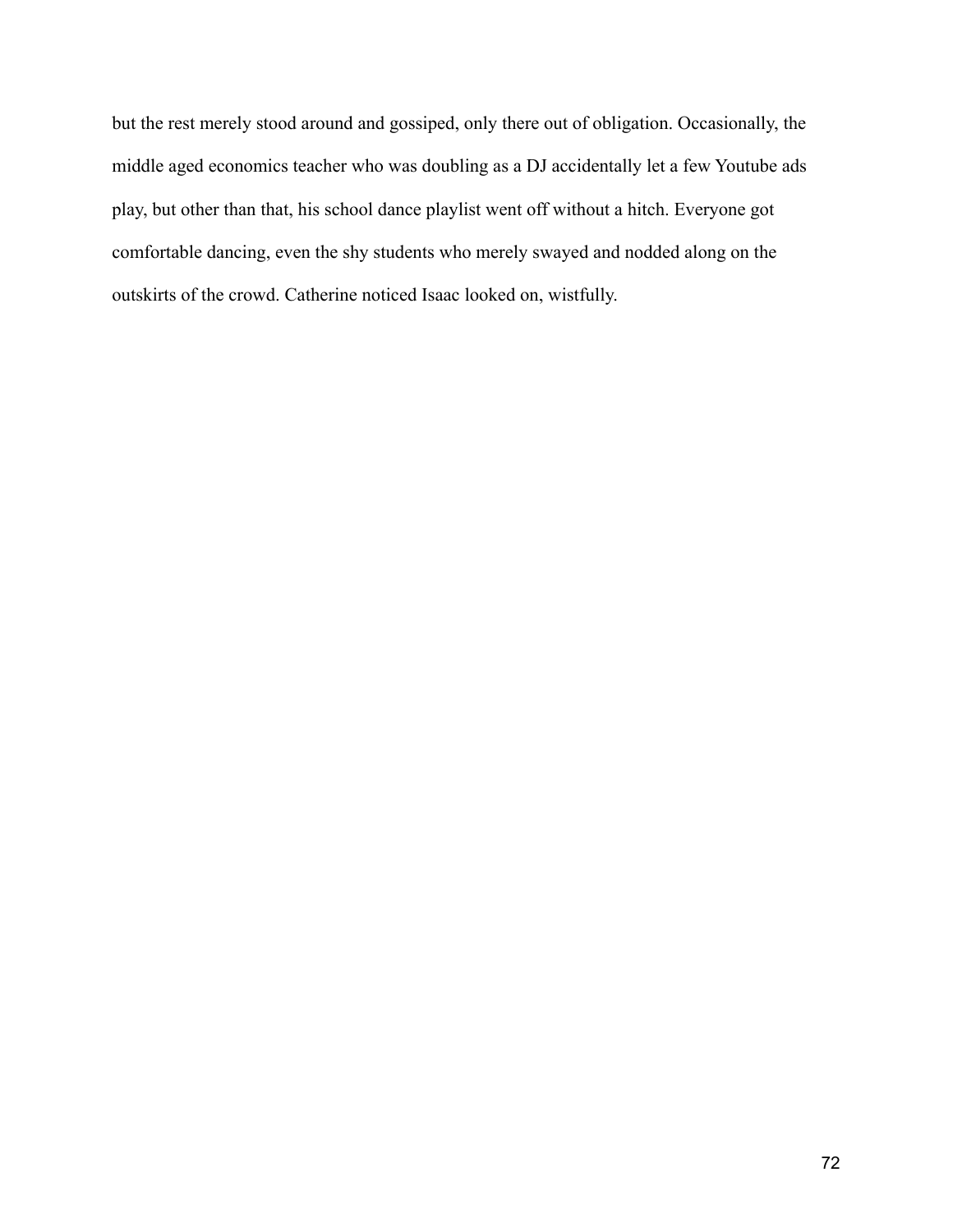# Chapter Nineteen

"Hey, Avery, I know you didn't want to be here, but are you sure you don't want to dance just for a bit? Everyone else seems to be having a lot of fun."

Avery snorted. "Well, first of all, I'm not like everyone else. And second of all, I am having fun. This book is really good. It would be perfect if they just turned down the music, too."

Isaac had finally had it. "Are you serious? Look at everyone here. There isn't anyone else just sitting alone like us. People are smiling, and laughing, and dancing. They're… happy. How can you keep this up? Do you just like being miserable all the time?"

Avery snapped his book shut and looked at Isaac, with fury shining in his eyes. "You've got to be kidding me." Isaac gulped nervously. "You know these people aren't your friends, right? They think that because you're gay, you deserve to burn in hell for eternity. Why would you want to hang out with or be like them at all?"

"Well, it would sure beat hanging out with you! All you ever do is sulk around and read. Maybe, for once, I'd like to do something that's actually fun."

"With who? I've been trying to be friends with you because I know you don't have anyone else, you know," Avery retorted. "None of them like you."

"You're just assuming that because no one likes YOU!" Isaac shouted.

Avery was quiet for a moment, then he got up and stormed out. Isaac fled after him.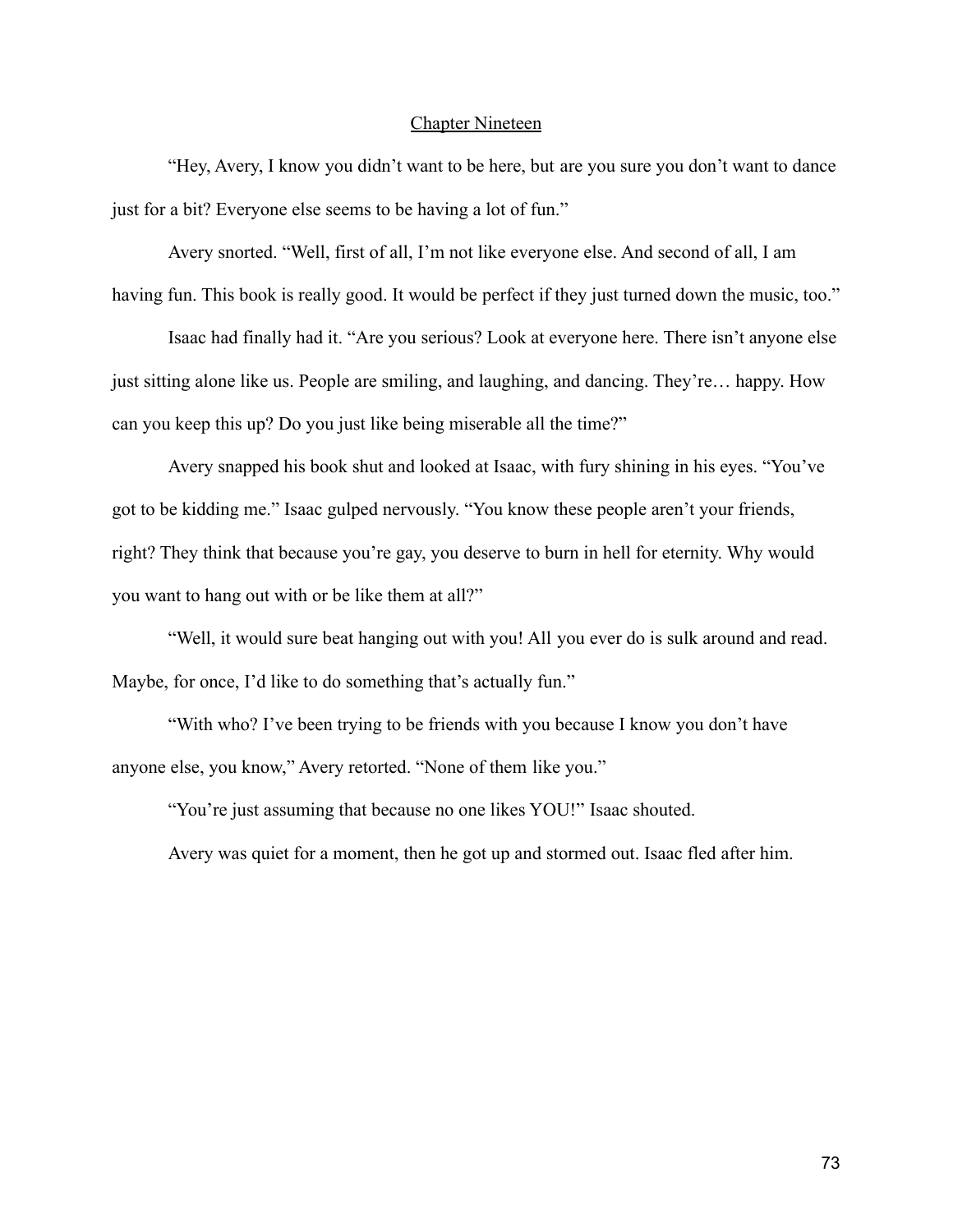# Chapter Twenty

A few people noticed the abrupt movement, including Hannah. She poked Catherine and Sylvia on the shoulder and then pointed. "Trouble in paradise," she said loudly, over the music. Sylvia laughed, but Catherine instinctively rolled her eyes and said, "Stop it," before remembering that she could care less about him. It served Avery right, she thought. That was what he got for being standoffish and rude to everyone around him.

Despite this, she had an impulse to go "grab a hot chocolate" at the edge of the gym to get a closer look. She motioned that she would be right back and walked over, her cheeks warm with the joy of spending an pleasurable evening with her best friends in the world. When she got to the refreshments area, the overly-friendly English teacher beamed at her while he stirred a packet of Swiss Miss into steaming water. "Hey, Catherine! How are you enjoying the dance?" He offered her the small white styrofoam cup.

"Good, thanks," Catherine replied absentmindedly. She took a small sip and glanced in the direction Avery and Isaac had run. All she saw was the door to the outside slam closed.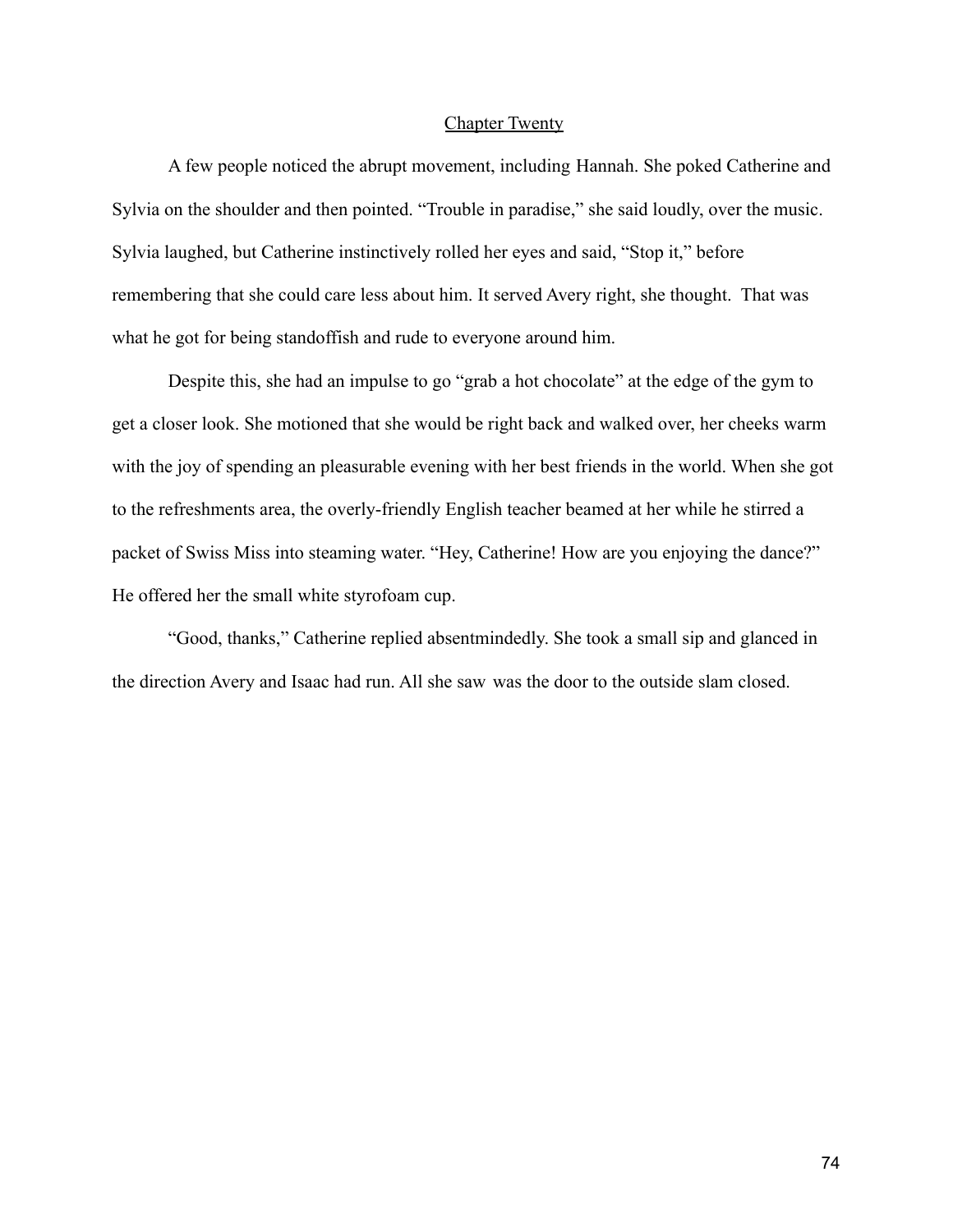# Chapter Twenty One

Isaac chased Avery, desperate to make things right. "Wait, I'm sorry, I didn't mean it," he yelled after him. "Avery, please come back."

Avery spun around on his heels. "Why should I? I guess since NO ONE LIKES ME, that would include you, wouldn't it?"

"No, that's not what I meant," Isaac panted.

Avery paused. "Look, we're both loners. We're just forced to go to this shitty school and we have to just stick together to get through it."

It was Isaac's turn to recoil. "I'm sorry, we're *both* loners? I don't know where you got that from, but I don't want to sink to your pathetic level. I do have other friends, you know. You're the loner."

"Oh, you have other friends? That's cool." Avery shot back, seething. "So, remind me, were they the ones who publicly shamed you or the ones who dropped off the face of the Earth after that?" He asked, "Just so we're clear."

Isaac breathed heavily, staring at Avery with disbelief mixed with fury. Avery nodded. "That's what I thought." The next thing he knew, a hard, bony fist made contact with his face. He stumbled back in shock and touched his cheek. He pulled his hand away and saw blood. When he realized what had happened, he looked up at a pale, shaking Isaac. Without hesitation, Avery whispered, "I'm going to fucking kill you."

Isaac frantically tried to back up and talk his way out of the situation, but Avery laughed ruefully and said, "Oh, it's too late for that." Avery grabbed his shirt and punched Isaac square in the face. Isaac keeled over, clutching his nose and glasses. "What? If you can't handle it, don't dish it out!" Avery mocked.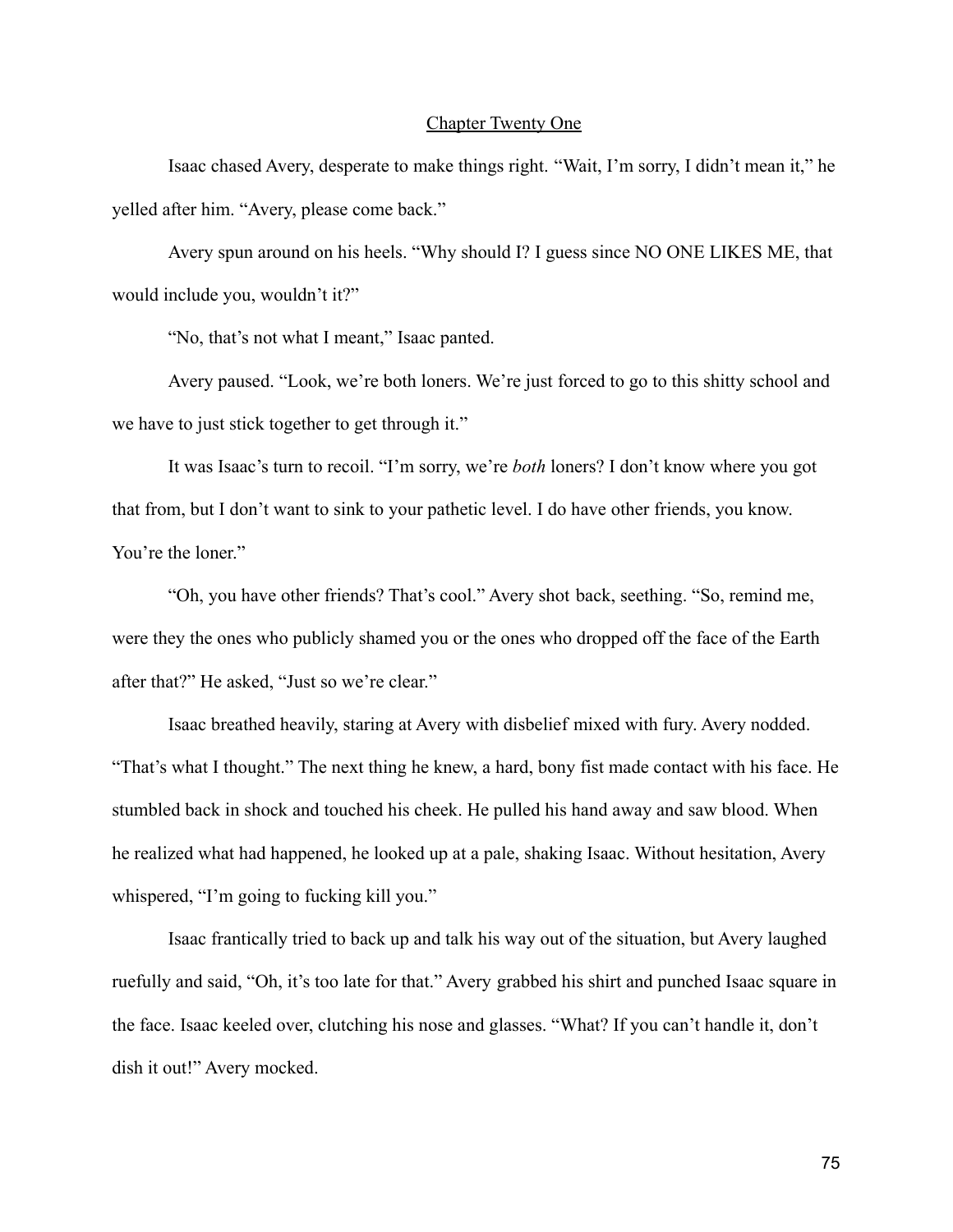"Look, I'm sorry, okay?!" Isaac yelled. Before either of them knew it, they were being ripped away from each other. As they looked around, they realized two teachers had pulled them apart and were telling them to calm down, while the rest of the school looked on.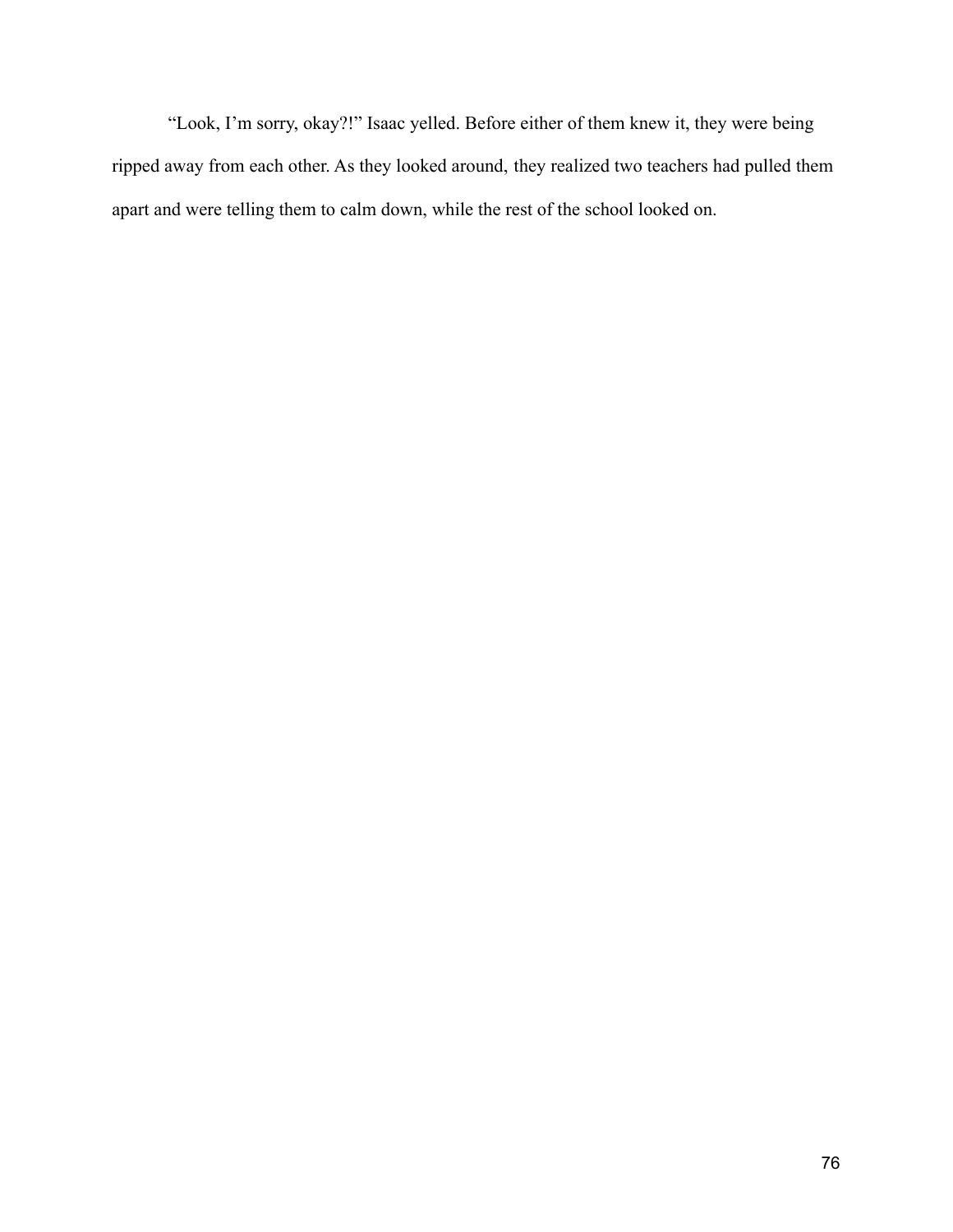# Chapter Twenty Two

Avery saw many curious students milling around outside the school building, trying to see what was happening. A few teachers stood outside as well, shooting worried looks his way and trying to herd the loose students back into the gym. Then he spotted Catherine, standing next to Samuel, as she turned around to head back inside. Avery scowled and spit on the ground. He wondered to himself if it was him who called the teachers over. Thanks to Samuel, he would probably get either suspension or detention. Either way, it wouldn't be good. What was that guy's problem, anyway? Besides being a self-righteous religious fanatic. He kept sticking his nose where it didn't belong. Avery thought he taught him enough of a lesson about that, but maybe he needed more.

This is what Avery was thinking about as he and Isaac were led into the Principal's office. He barely even noticed Isaac's hyperventilating until they sat down.

The Principal ran his hands through his thinning hair. "So, all of the lovely teachers at this fine institution went to all this effort to make this nice dance just to boost student morale, and this is what you do? Get into fist fights?" He sighed and sat down behind his desk. Then, he leaned forward, and looked probingly at each boy.

"What's going on here?" he asked them both.

Isaac was the first to reply. "I'm very sorry, sir, it won't happen again." He gulped and glanced at Avery, who was wearing a slight scowl and glancing at the floor. "We were just having a disagreement, and things escalated from there. I started it, but I didn't mean to. Er, well, I did, but I regret it, I swear."

The principal turned his attention to Avery. "And you, Avery?" He asked, "What do you have to say for yourself?"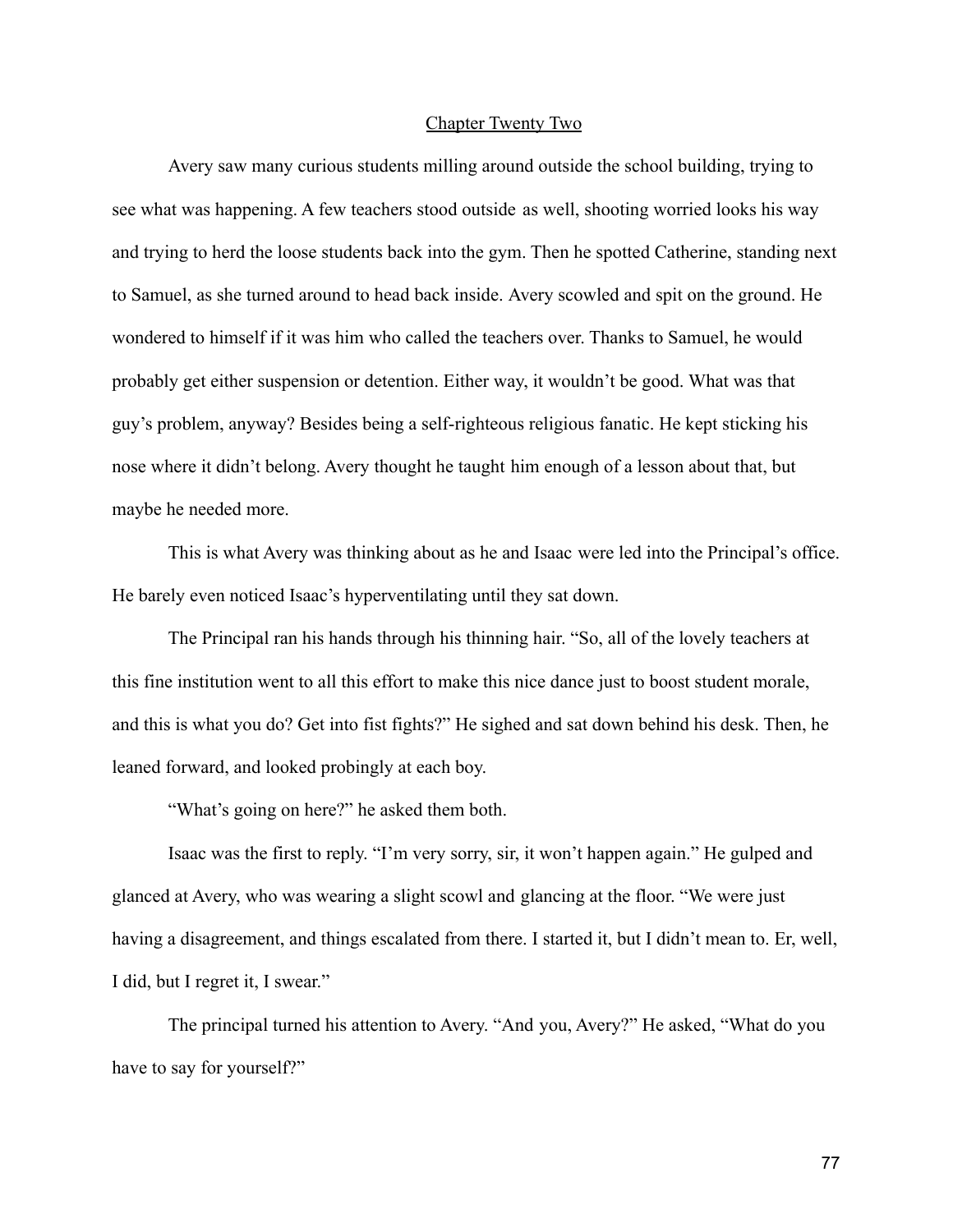Avery shrugged. The principal waited for a long pause before asking, "Is that all?" When he got no reply, the principal removed his glasses and rubbed the bridge of his nose. After a deep sigh, he put his glasses back on and peered at the boys.

Isaac looked like a nervous wreck. He was pale and kept uncomfortably rubbing his hands together while he avoided eye contact with Avery. Avery, meanwhile, continued examining the old, gray-black carpet on the floor, looking more sad than angry. The principal softened his voice.

"Look, you two are roommates, correct?"

Isaac answered, "Yes, sir!" and Avery looked up and nodded.

"Alright. There isn't going to be any more trouble, now is there?" The boys both shook their heads no. "Very well," the principal conceded. "Why don't you both go up to your room and call it a night." They did as they were asked, and walked out sullenly.

Avery and Isaac didn't speak to each other for the rest of the night. As they went back to their rooms and got ready for bed in silence, Avery felt an overwhelming sense of calm. Although the events of the night didn't go how he expected, he never had to dance. Plus, he and Isaac had reached an agreement, Avery figured. It was true that people didn't much like Avery, but it was also true that Isaac had no friends except him. They decided that, and they expressed their anger about it. Now they could move on, together, and focus on the real enemy--Samuel, and all the boys like him at the school.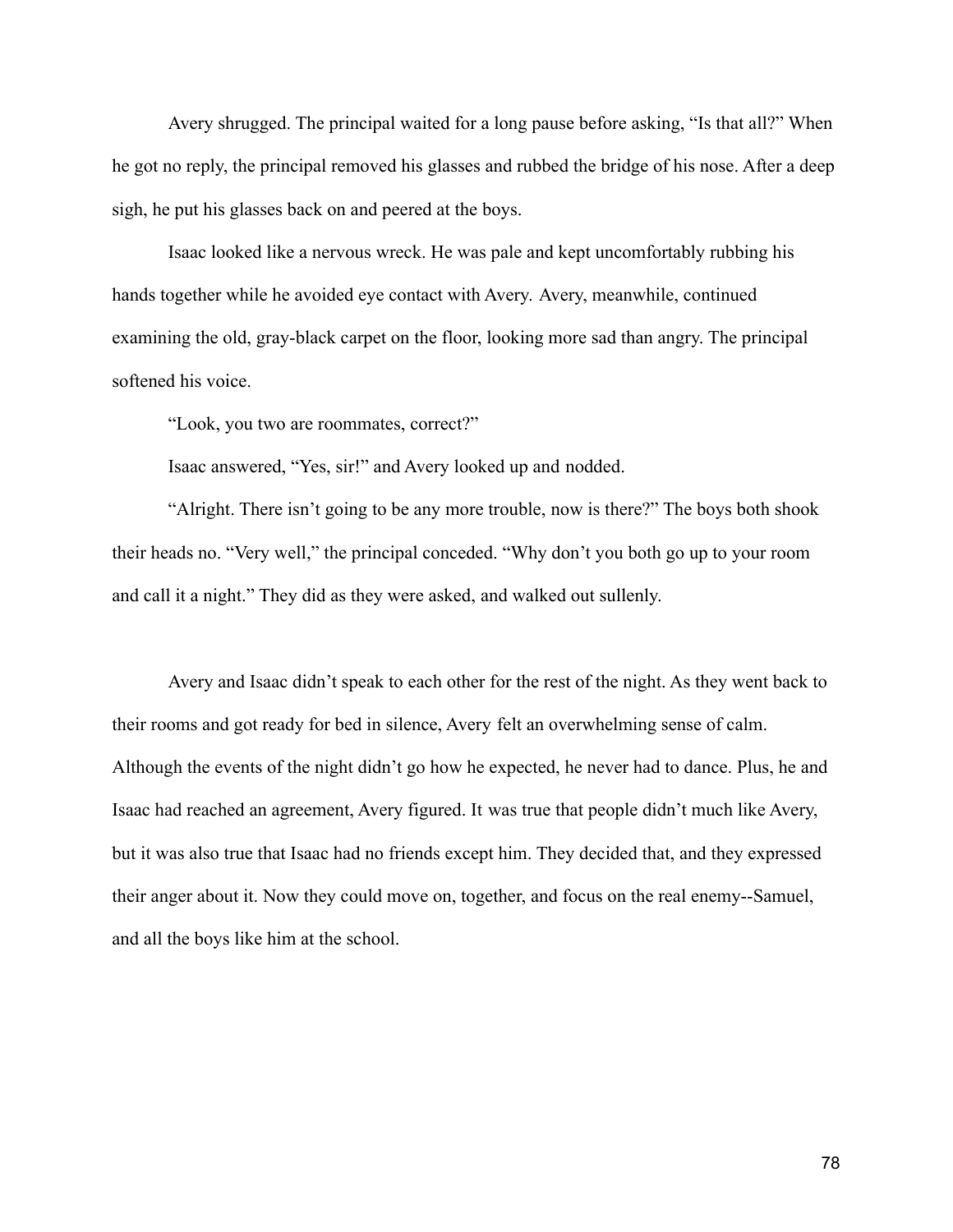# Chapter Twenty Three

On the Monday after the dance, the principal called some of his most trusted advisors into his office. The principal considered the two vice principals (and a teacher who'd been at the school longer than any of them) his cabinet, of sorts. He trusted them to guide him in matters in which he was uncertain. Today, it was the boys who got into a fist fight at the dance. He told them what had happened, and asked for their advice.

"I'm just not quite sure what to do. On one hand, they haven't been trouble makers before, and they did seem legitimately sorry and regretful. Plus, they are roommates, and friends. It seemed like just a little scuffle. On the other hand, however, I can not just sit around and tolerate students breaking out into fights. Who knows what would become of the school if I did? Not to mention, Matthew 5:39 encourages all of us to turn the other cheek when we have been wronged. That is an important pillar of the Christian faith, and something that I want to impress upon all of the students here. Especially these two, if they've strayed so far as to punch each other when they disagree."

The cabinet nodded along with the principal solemnly. After he finished, the woman vice principal, Nicki, asked, "Have their parents been notified?"

The principal replied, "Not yet, would you mind doing that for me today?" Nicki smiled, nodded, and wrote it on her hand.

"So, does anyone have any ideas?" the principal asked again. After a thoughtful moment, the older teacher spoke up.

"I might have an idea," the small woman began, peering wide-eyed, over her glasses. "Of course, Cindy, I'd love to hear it."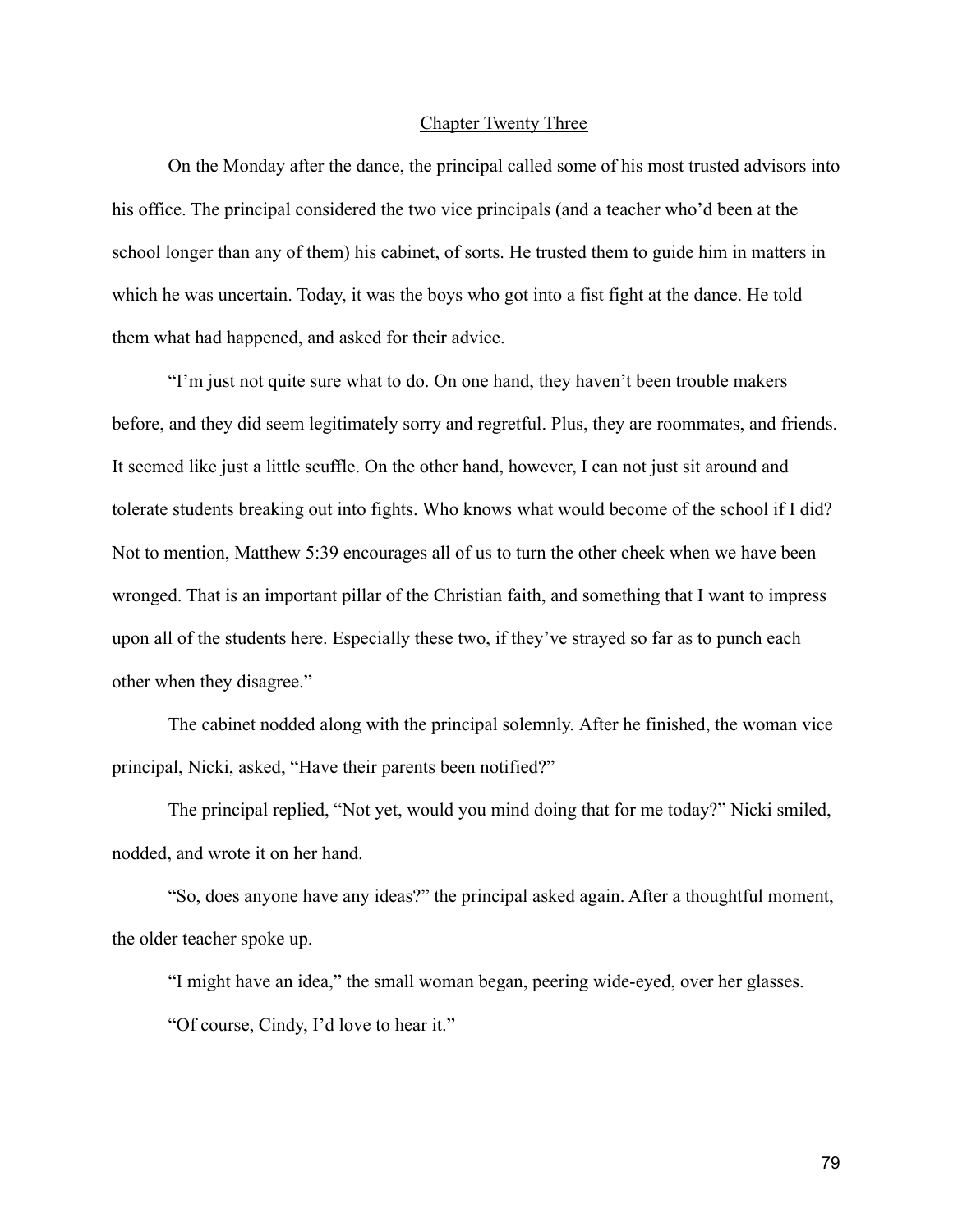"Well, I've been reading a book about the development of adolescents, and something it emphasizes a lot is the effect of the people that they are surrounded with. They're at such a tender age, the difference between going to college and being successful or getting caught smoking pot in the bathroom can be found simply in what their friends are doing."

Nicki was interested in this idea. "So, what do you think we should do, split the two of them up? Find them different roommates?"

"No, no," Cindy shook her head. "If we do that, they'll just want to hang out together even more. I suggest finding a good student with outstanding morals and have them spend some time together. If we find someone who is kind and has a great personal connection with the Lord, I don't see why he or she wouldn't be able to improve the character of these boys."

The principal nodded thoughtfully, but the other vice principal, a no-nonsense man named James, scoffed. "Well, as sweet as that sounds, Cindy, no one can convince me that there is any solution better than good, hard work. I say we should have these boys spend two or three Saturdays cleaning up the school grounds. That way, they surely won't be tempted to get into a fight again, and other students will see that breaking rules don't go unpunished." He relaxed back into his chair and crossed his arms, as if waiting for someone to challenge him.

The principal thought for a moment and then spoke. "Okay, how about this," he began, "We can combine both of these. We'll give Avery and Isaac, say, two weekends. On Saturday, they'll pull weeds, sweep, clean windows, whatever. Then, on Sunday, we have them spend some time doing some sort of activity with a student we think would have a good influence on them. What do you all think about that?"

James and Cindy agreed with the compromise, but Nicki raised an important question. "I think that sounds good, but how should we choose which student will help them?"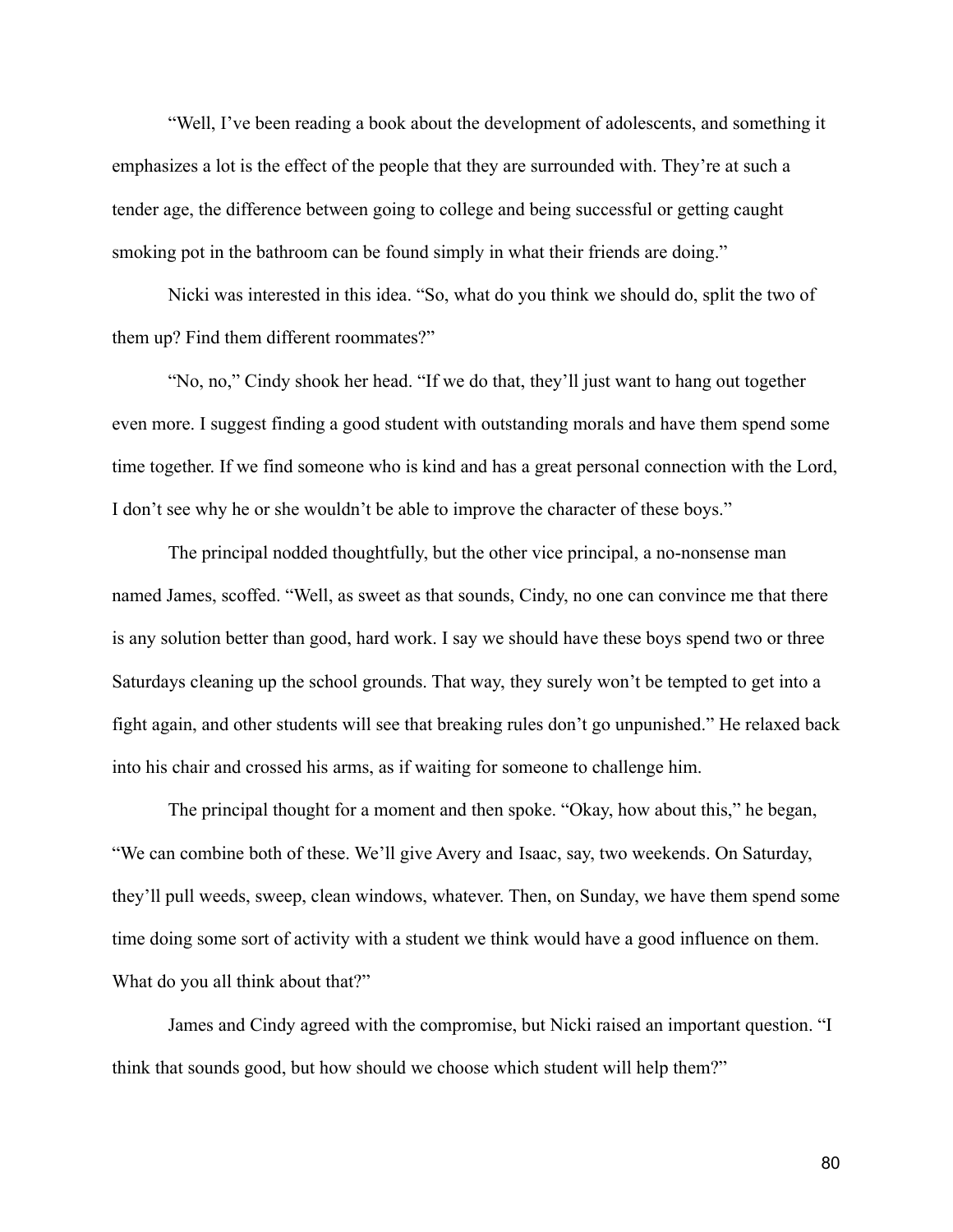"That's… a good question," the principal conceded. "Obviously, it should be someone their age, someone they could relate to."

Cindy spoke up and added, "They should be a good student, as well as friendly and outgoing."

"And, of course, on a solid path with God," Nicki added.

The principal put his hands in the air. "Well?" he asked the group. "Do you all have any suggestions?"

It was James who answered. "I might know someone."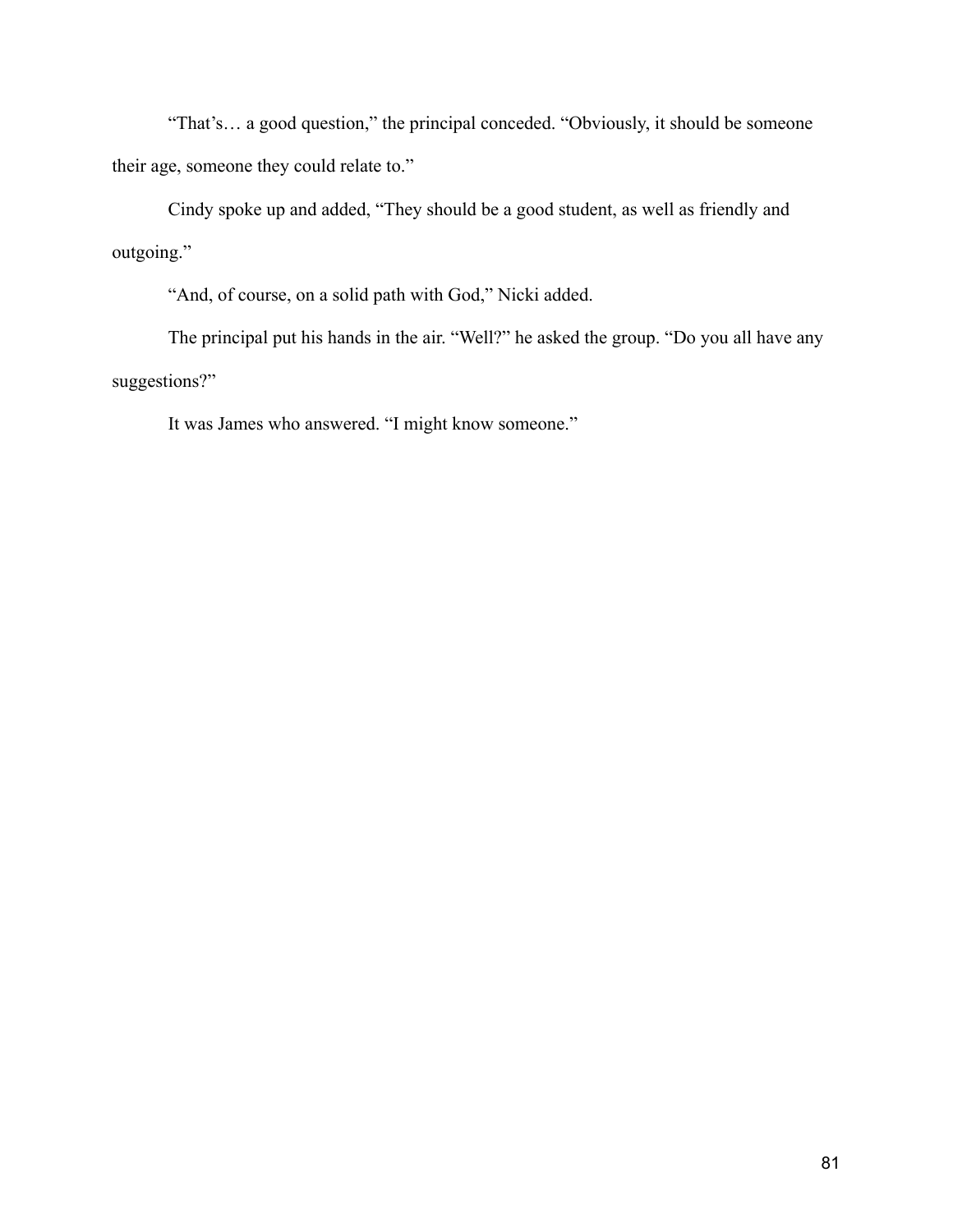# Chapter Twenty Four

On the next Saturday after the fight, Avery and Isaac both showed up to the janitors' closet they were told to report to, but they could not have had more different attitudes. They each received a broom and went on their merry way.

"This sucks," Avery grumbled.

"Whatever."

Avery gave Isaac a sideways glance. "What, you don't even care?"

Isaac gave him a sigh. "Honestly, not really." Avery snorted.

"Well, I care. I have a paper due Monday and I really needed this weekend to work on it. Now I'll barely have any time. We have to do this all day today, and then whatever community service they've come up with for tomorrow."

Isaac nodded along, his expression vacant. Avery tried a different topic. With his voice low, he asked, "So what did your parents say when they found out?"

"Well, it's just me and my dad," Isaac swallowed hard, "but he was really mad."

"Is he going to do anything?"

Isaac shrugged. "I don't know. But I'm really worried." He looked thoughtful for a moment, and Avery didn't interrupt. Soon, Isaac continued, "Sending me here was sort of my dad's last ditch effort to whip me into shape, or something. So I'm not really sure what he would do if he felt like it wasn't working."

Avery didn't want to pry into something that was obviously a very sensitive subject for Isaac, but he couldn't help being a little curious. "Did you… get in trouble for something?" Avery postured.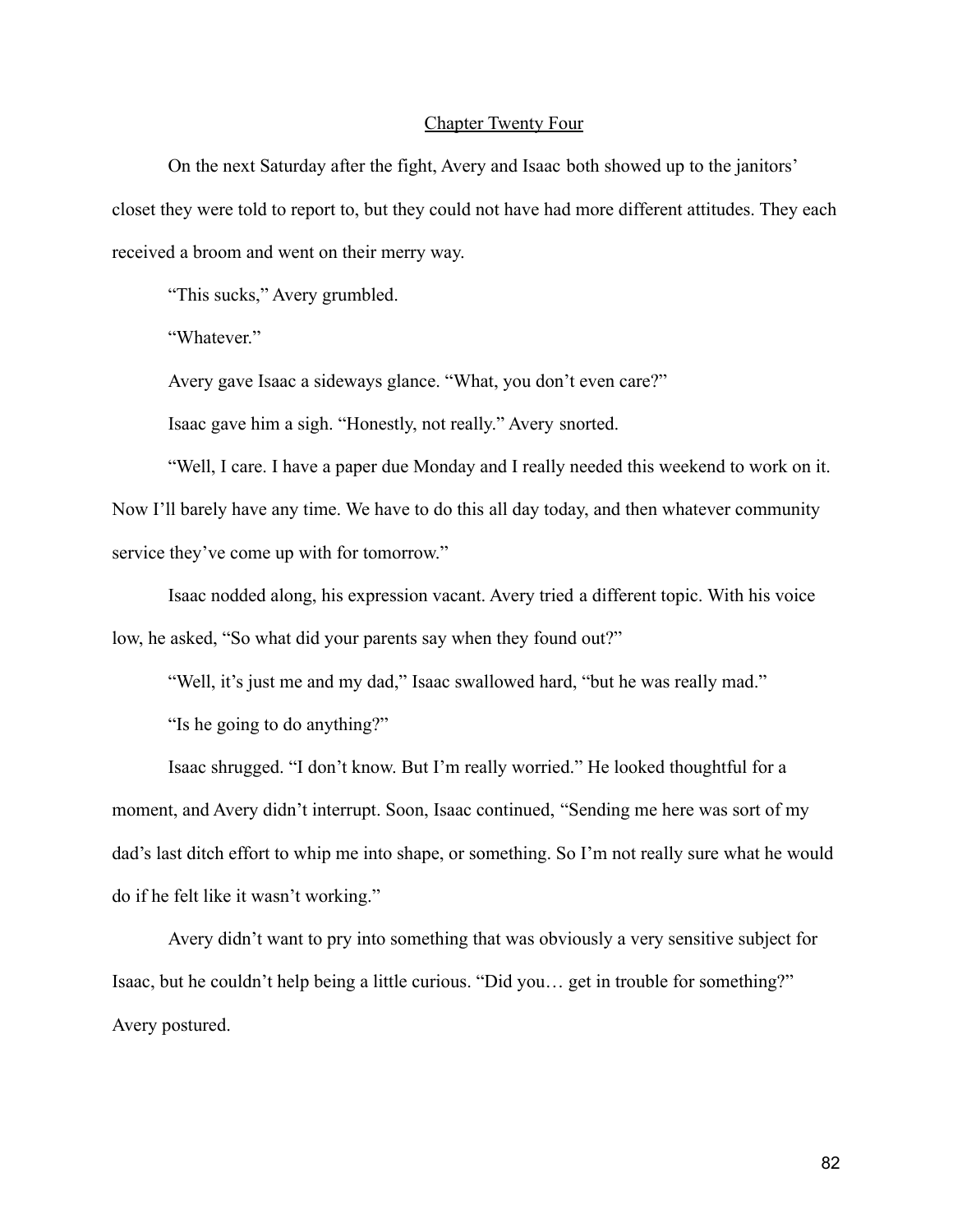Isaac laughed. "Of course not. Look at me. I was the perfect student, with extracurriculars, and friends, and…" he looked down. "No, I just… My father is a pastor, you know. Everyone in the church looked at him to be this perfect, spiritual guy and family man, and… well, having a gay son doesn't really line up with that."

"Your dad didn't support you?" Avery asked.

Isaac wiped the window and stared outside. He sighed. "Honestly, I don't know. We never really sat down and had a good conversation about it. He only ever mentioned the church, and his role within the church, and how important it was for him to be a good example." Then, Isaac turned to Avery with a wry smile. "But, he shipped me off to a religious school, clearly with some hope of it *fixing* me, so I wouldn't say he'd be the type to bake me a rainbow cake or anything."

Avery nodded, solemnly. "I'm sorry, Isaac," he said.

Isaac shrugged. "It is what it is," he deadpanned. Then changing the subject, he turned to Avery. "What about your parents? Were they mad? Do they know you're an atheist?"

"Yeah, they were pretty upset at me," Avery told him. "But it was worse at first. When I explained that you were my friend and that we just got into a disagreement, they softened up. I guess they were afraid that it would be more serious, like I was getting bullied or had made some real enemies or something."

As for the second part of the question, Avery stood washing his window in silence for a while. Isaac didn't push. Eventually, Avery said, "My parents don't know about me being an atheist. I mean, they wouldn't like it. They would probably just try to convince me to be religious again for the rest of my life. So I don't really see the point in telling them." Isaac nodded understandingly.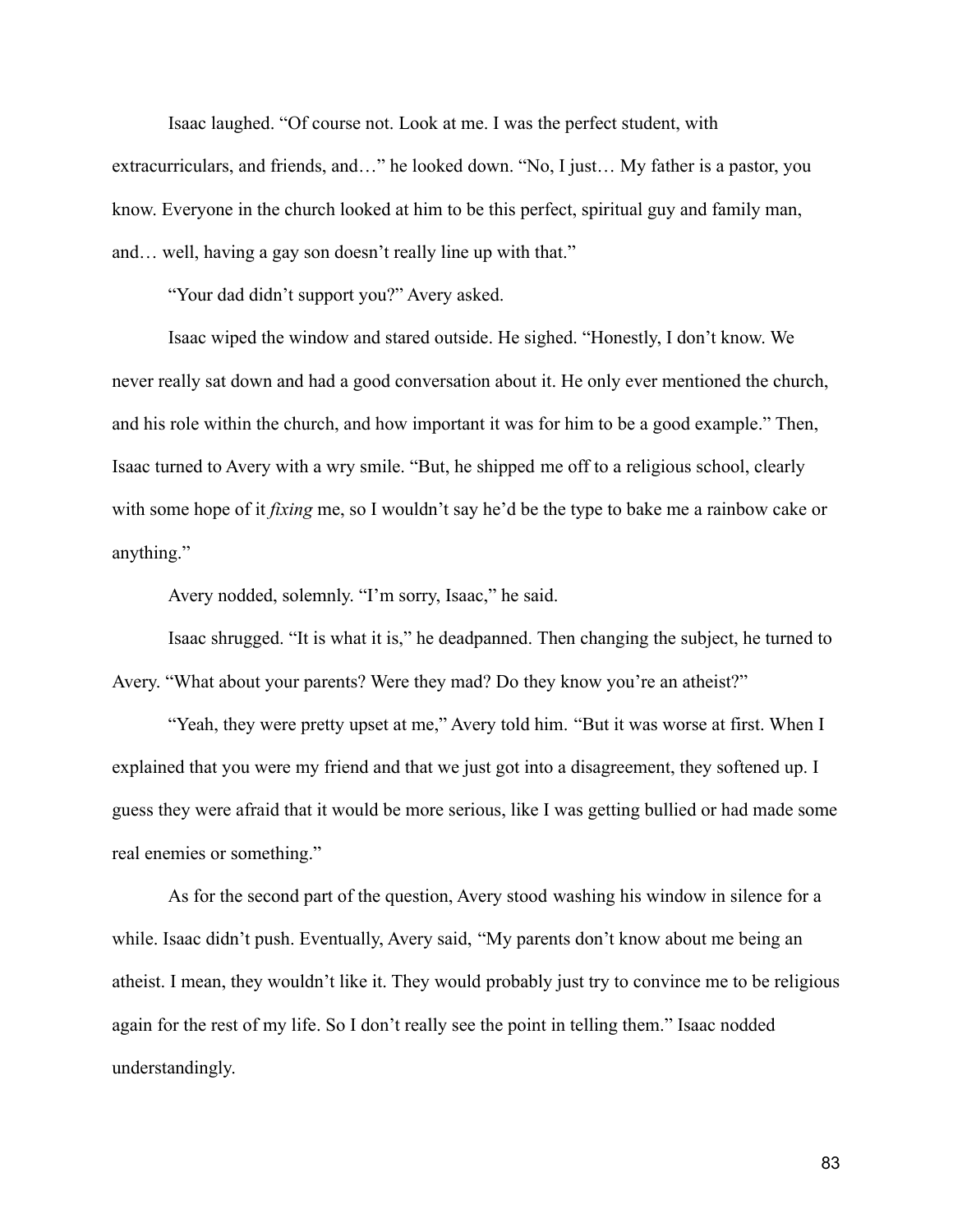From there, the boys' conversation moved on to lighter matters. They were laughing and joking like old friends by the time their detention was over for the day.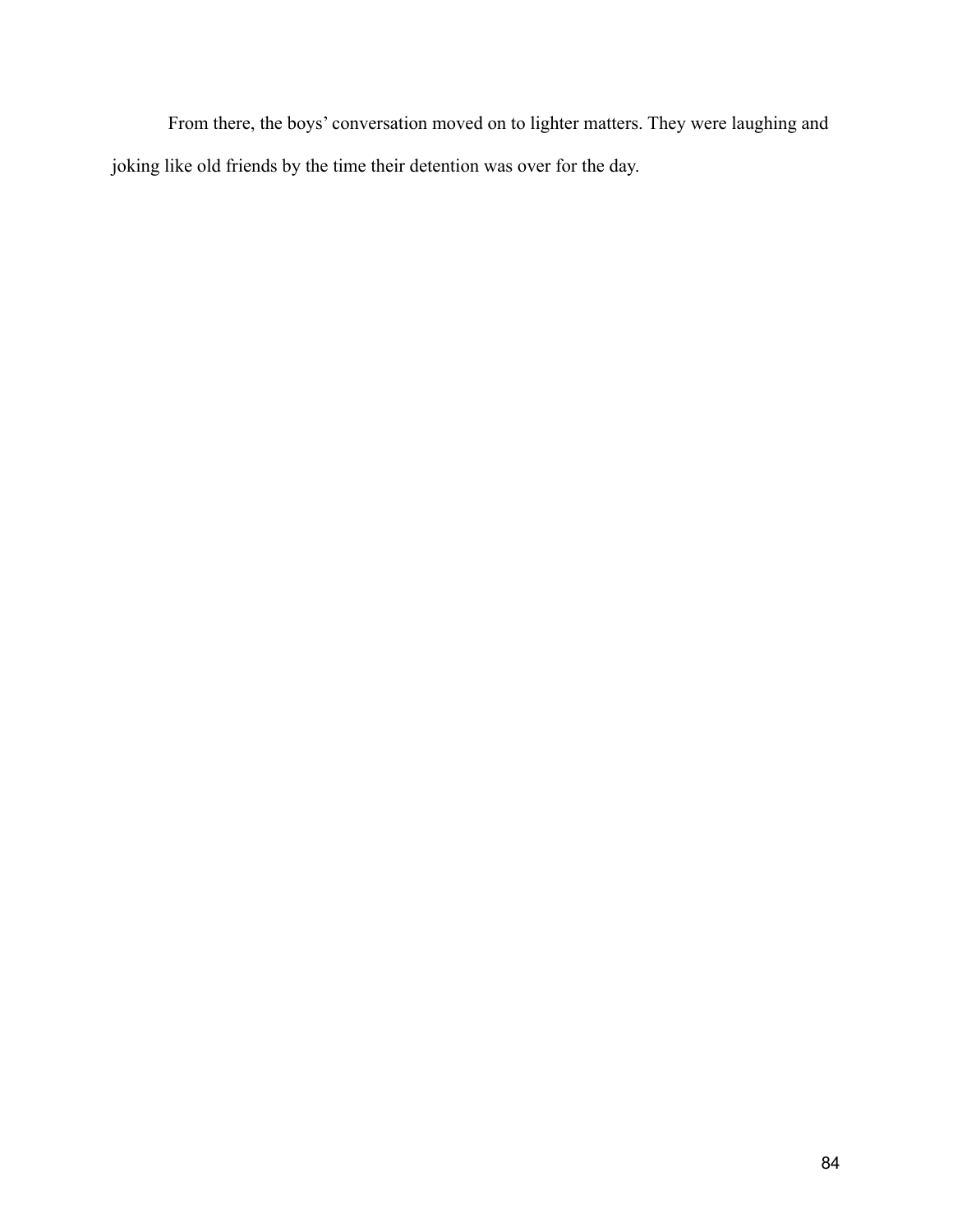# Chapter Twenty Five

The next day was Sunday. The principal had not yet told Avery and Isaac what they would be doing, but told them to meet him in his office after the morning church service.

Avery hated church with a special passion that day. Attending church services were required, so usually he would simply show up and check out mentally. Once, he tried to bring *The God Delusion* to read during the service, something that the principal decidedly did not find funny. Sometimes Avery just slept through the service. Every week, though, he just spent the whole two hours just biding his time until he was free again. But not this week.

Avery and Isaac arrived at the principal's office before he did. The door was locked, so they waited outside until he came around the corner, whistling. Avery thought he looked rough and wondered if he was in church with everyone else, or if he'd just woken up. He narrowed his eyes when he realized he couldn't remember the last time he even saw the principal in church.

The principal walked up and grinned. "So, boys, how was yesterday?" he asked. They muttered that it was fine and the principal nodded. "Good, good! Well, I think you'll both have a lot more fun today. Especially you, Avery. Follow me!" The principal began leading them down the hallway.

"Do either of you know a girl named Catherine Mellark?" the principal asked, but went on, ignoring the wide eyed confusion Isaac and Avery both had plastered on their faces. "She's a great girl. Anyway, she has this group of girls she sort of babysits and they all do crafts and talk about their feelings. So today you two are going to be joining her! Doesn't that sound like fun?"

Avery and Isaac were too stunned to reply. Avery was unable to squash a spark of admiration for Catherine after finding that out, though. He didn't know that she spent her time volunteering to hang out with younger kids.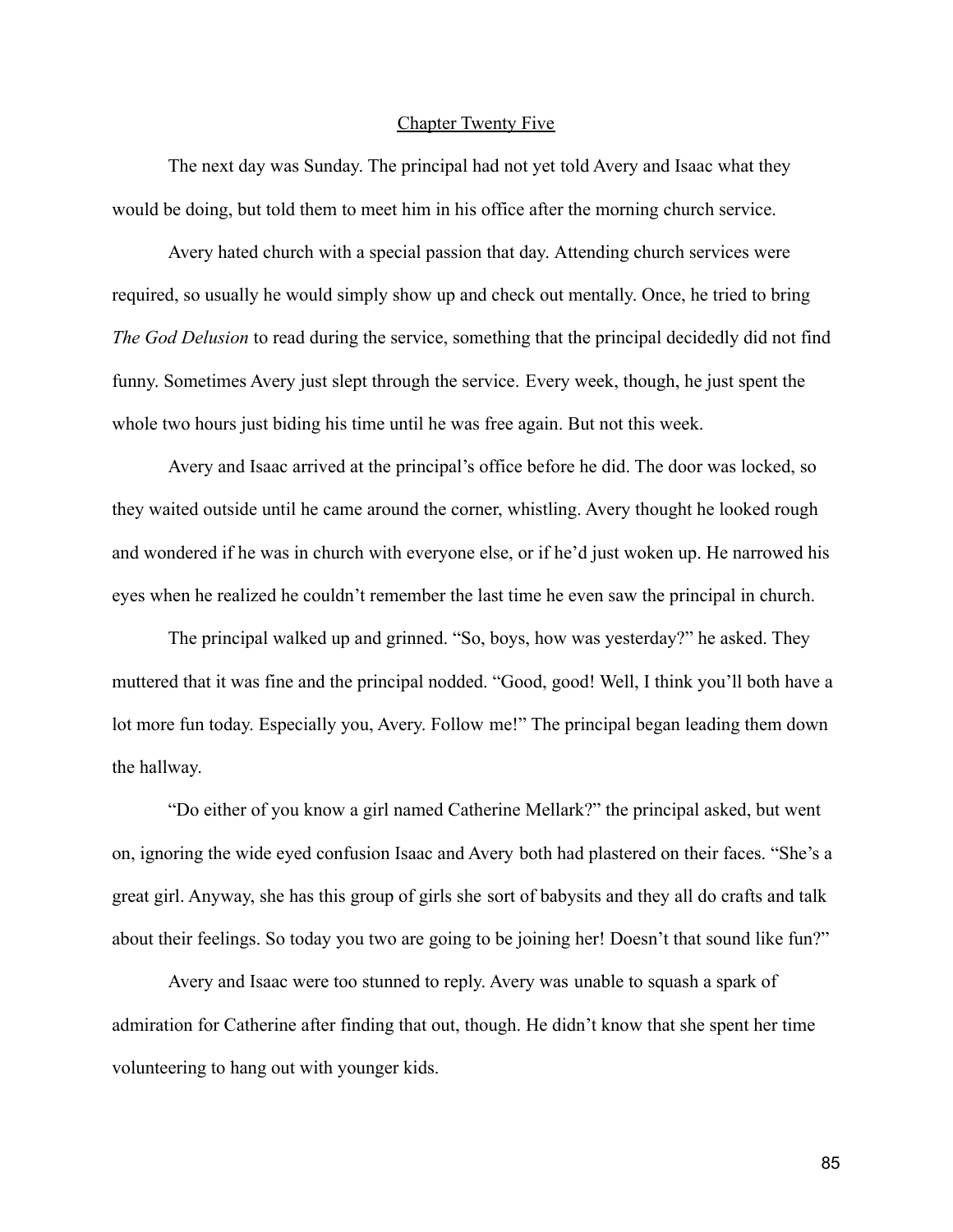The principal stopped at an open door of a classroom. "Welp, here we are! Have fun, you two!" With that, he turned on his heel and headed back down the hallway. Avery and Isaac stood frozen.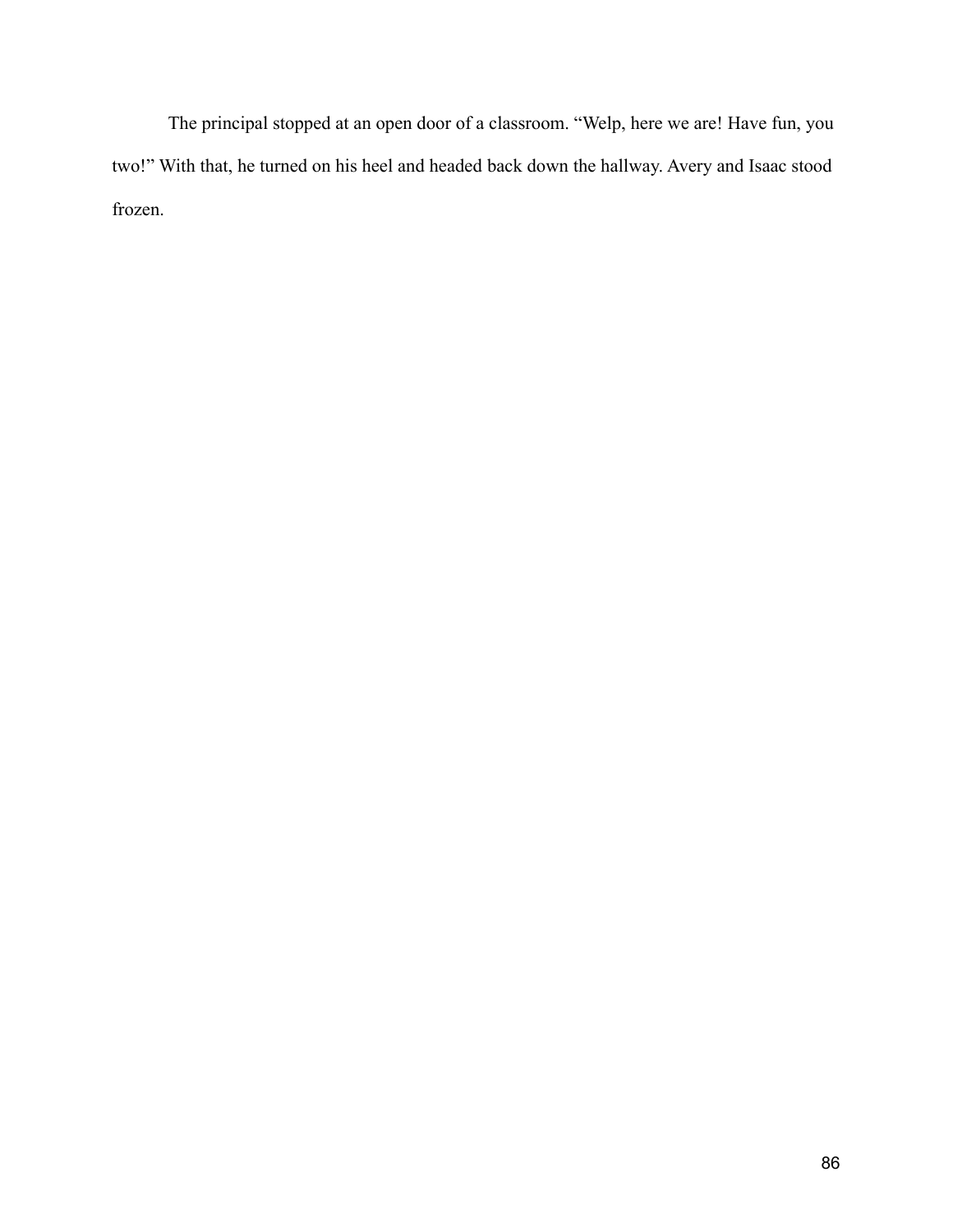# Chapter Twenty Six

Catherine was inside the classroom, cutting up fabric. When she heard footsteps and the principal's booming voice, her heart sped up. She had been told that her girls' group could continue, which she was ecstatic about, but also that she would be having some guests. Two boys, in fact, that had recently gotten in trouble for fighting. It didn't take much mental gymnastics to figure out who that might be.

She was so apprehensive about having Avery and Isaac join that she contemplated if it was even worth it at all. The young girls she mentored meant so much to her, and she knew that they had finally found a safe place that they could be themselves. The last time she talked to Isaac and Avery, they made it very clear that they were not on good terms. What if, for some reason, they decided to take it out on her and her small group? Her mind raced, imagining them doing everything from being totally despondent in the corner to actively trying to shame or belittle the girls. But, despite her worrying, the time had come. When she heard the principal leave, she took a deep breath and stepped to the doorway.

"Hi," Catherine said, meekly. "Um, come on in." The boys awkwardly shuffled in. The three of them spent a few moments looking at everything but each other, then Avery and Catherine tried to speak at the same time.

" $\text{So-}$ "

"It's-"

Avery's cheeks warmed as he blushed. "Sorry, go ahead."

"Oh, okay," Catherine said, all in one breath, "I- I just wanted to say I know you guys probably don't really want to be spending your Sunday doing this, but this group means a lot to me--to all of us--and… so… you know…"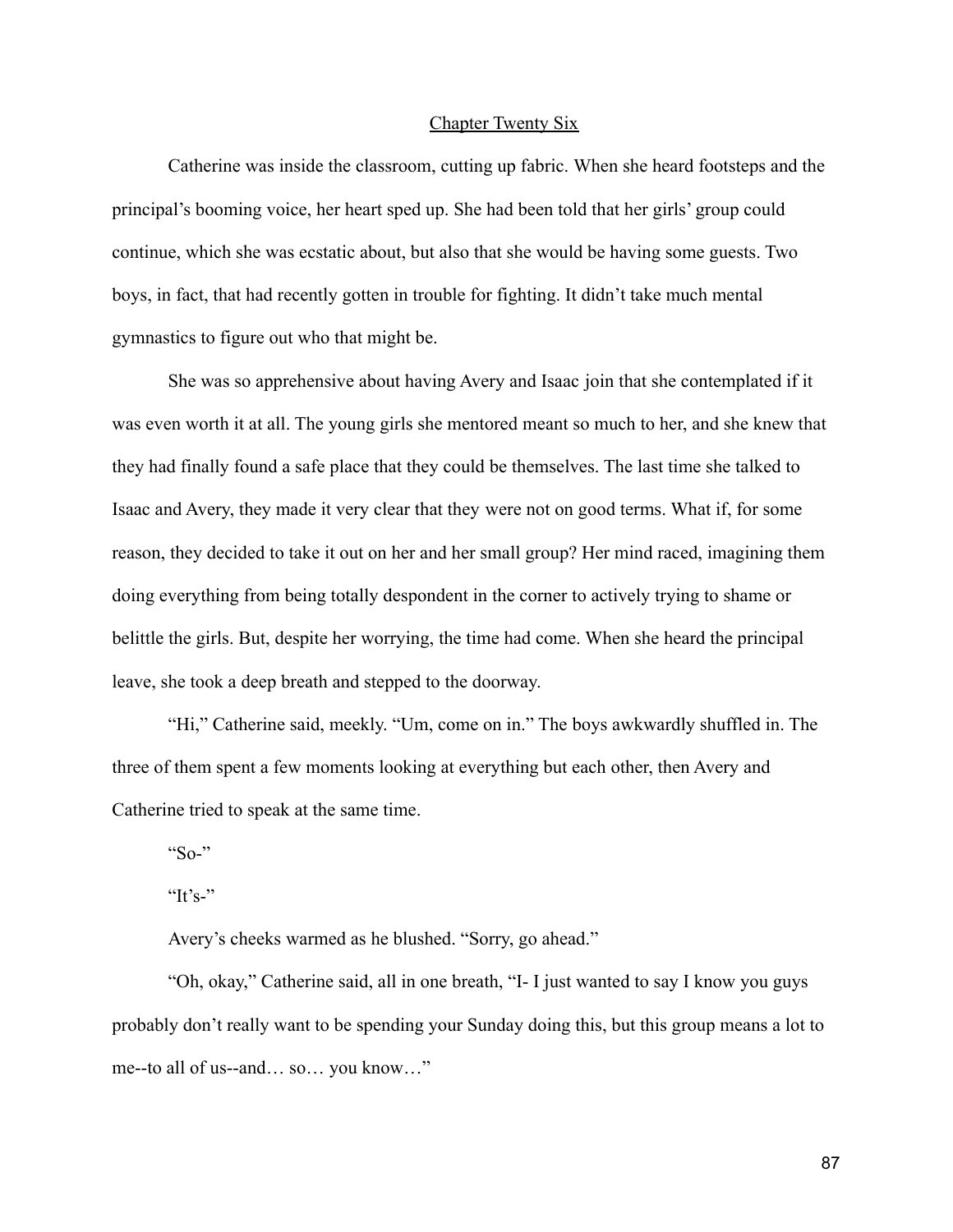Avery looked confused. "What?"

"Just please don't take anything out on the girls, okay? I know you don't like me, but this is a really important thing for them, so please don't do anything."

"What do you think we're going to do, bully them or something?" Avery asked. "I was going to tell you that I think it's really cool that you do this."

It was Catherine's turn to blush. "Oh. Thanks." She gave him a small smile. A small olive branch was extended and accepted.

"So, was this all your idea?" Isaac piped up. "To start this?"

"Yeah! I just felt called to act on my faith and help others," Avery rolled his eyes slightly, "and I found that there was an opportunity here, with these second and third graders." Then Catherine remembered how soon they would be arriving. "That reminds me! So today we're going to be making dog toys to donate to an animal shelter. I have these fleece pieces, but I need some help cutting up the rest." She pointed to a pile of fleece and some scissors. "Would one of you mind cutting those into one inch strips?"

Avery jumped on it. Isaac asked how they would make the dog toys, and Catherine spent a few minutes showing them both the way to braid and tie off the pieces of fleece. Avery finished cutting, and as soon as he and Isaac got the hang of it, the girls began to arrive.

Catherine was dividing up the materials and placing them on the empty desks when she heard a girl cry, "AVERY!" and looked up quickly. She couldn't believe her eyes. Jasmine, the smallest and most shy girl of the group, had run up and hugged Avery with all her might.

"Hey Jasmine, long time no see! How is long division treating you?"

"It's okay," she relented. "I still don't really like it though."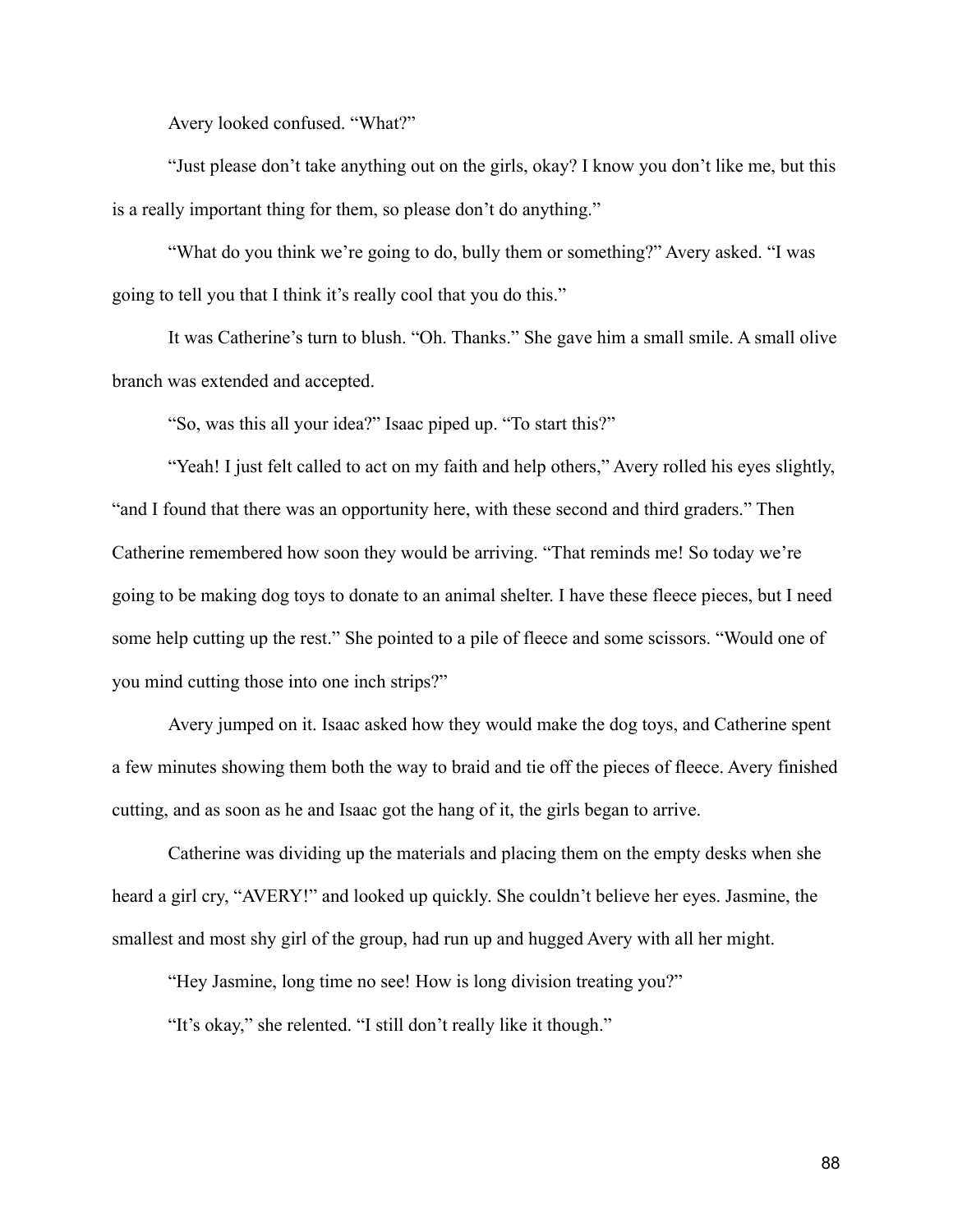Avery laughed. "Well, that's alright. As long as you know how to do it, that's enough for me."

Jasmine chattered with him excitedly for a few more minutes and then took her seat. A few of the other girls had a very similar reaction to Avery when they saw him. Catherine put two and two together to realize that he was a tutor for the school. She couldn't help but admire Avery's ability to win over so many kids and get them to open up around him. She realized in spite of herself that she might have judged him too harshly. Clearly there was a side of him she didn't know about. Still, though, that didn't excuse the way he treated her. She decided she would give him a chance to start over, but only as acquaintances. Classmates, but not friends.

When all of the girls arrived, Catherine introduced Avery and Isaac as her helpers, but Avery clearly needed no introduction. She then demonstrated the process of braiding the dog toys and showcased what a finished product would look like. The braid was a bit difficult for some of the girls, but Isaac and Avery didn't hesitate in making rounds to those struggling to walk them through the steps again.

The group time was only scheduled to go for about an hour, but everyone was having too much fun to notice the time. The girls got the hang of the braid, and Catherine told them they could keep going until there was no more fleece. After a bit, Isaac and Avery even sat down and started making some on their own, too. It was only when (a little after two hours past the start time) Mrs. Lockland showed up, that they realized how late it was.

"Hey girls!" she laughed, seeing everyone so engrossed in the braiding, surrounded by fleece and dog toys. Then, upon noticing Isaac and Avery, "Oh, and guys!"

"Hi, Mrs. Lockland!" Catherine replied. "I'm so sorry, I guess time sort of got away from us."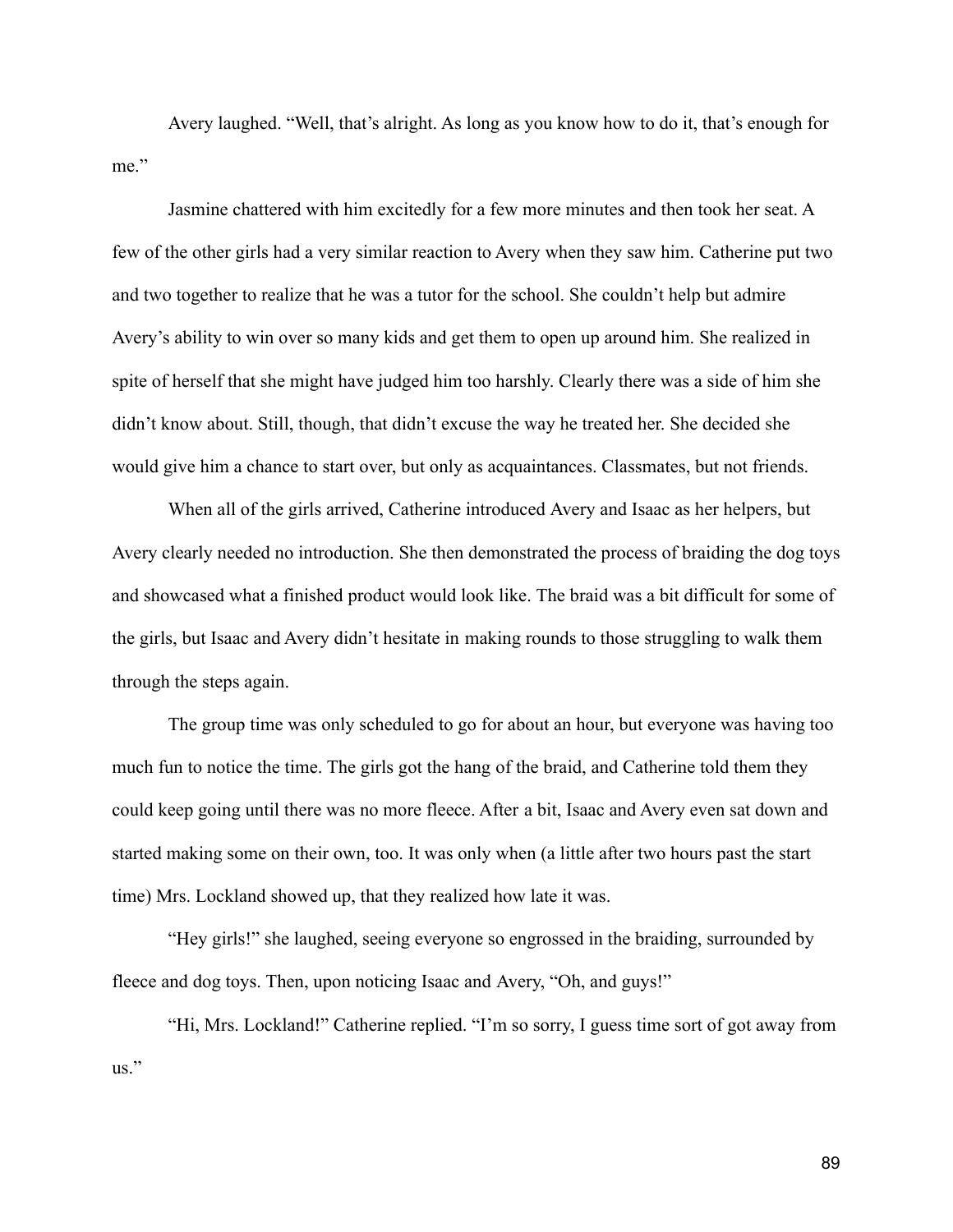"Oh, that's no problem, sweetie! I'm assuming this means everything went well?" Mrs. Lockland eyed the boys suspiciously. The girls started wrapping up what they were doing, and Isaac began collecting the leftover materials.

"It went great! I'm sure the animal shelter will be excited to get so many toys." When Catherine realized Isaac had gathered all of the fleece, she thanked him and handed them to Mrs. Lockland. Avery gave Mrs. Lockland the completed toys to be donated. She smiled and thanked all of them. The girls filed out, chattering amongst themselves excitedly. Catherine noticed and was glad that they all seemed to be doing well. Even Jasmine was smiling, a sight Catherine loved to see.

When everyone was gone, Catherine, Avery, and Isaac simultaneously took a deep breath. Catherine smiled.

"I can totally see why you do this, Catherine. That was a lot of fun," Isaac said. Avery nodded emphatically.

"Yeah, it was great having you guys there," she said, then added with a mischievous grin and a nose tilted in the air, "you know, as my assistants."

"Your assistants?" Avery scoffed. "Please, you never would have gotten along without us."

It was Catherine's turn to scoff. "Um, the whole month I've been doing everything on my own begs to differ."

"Of course!" Isaac interjected. He was eager to try to smooth the relationship between the both of them. "Hey, Catherine, have you eaten yet? Avery and I came here right after church, and I'm starving."

"Oh, me too!"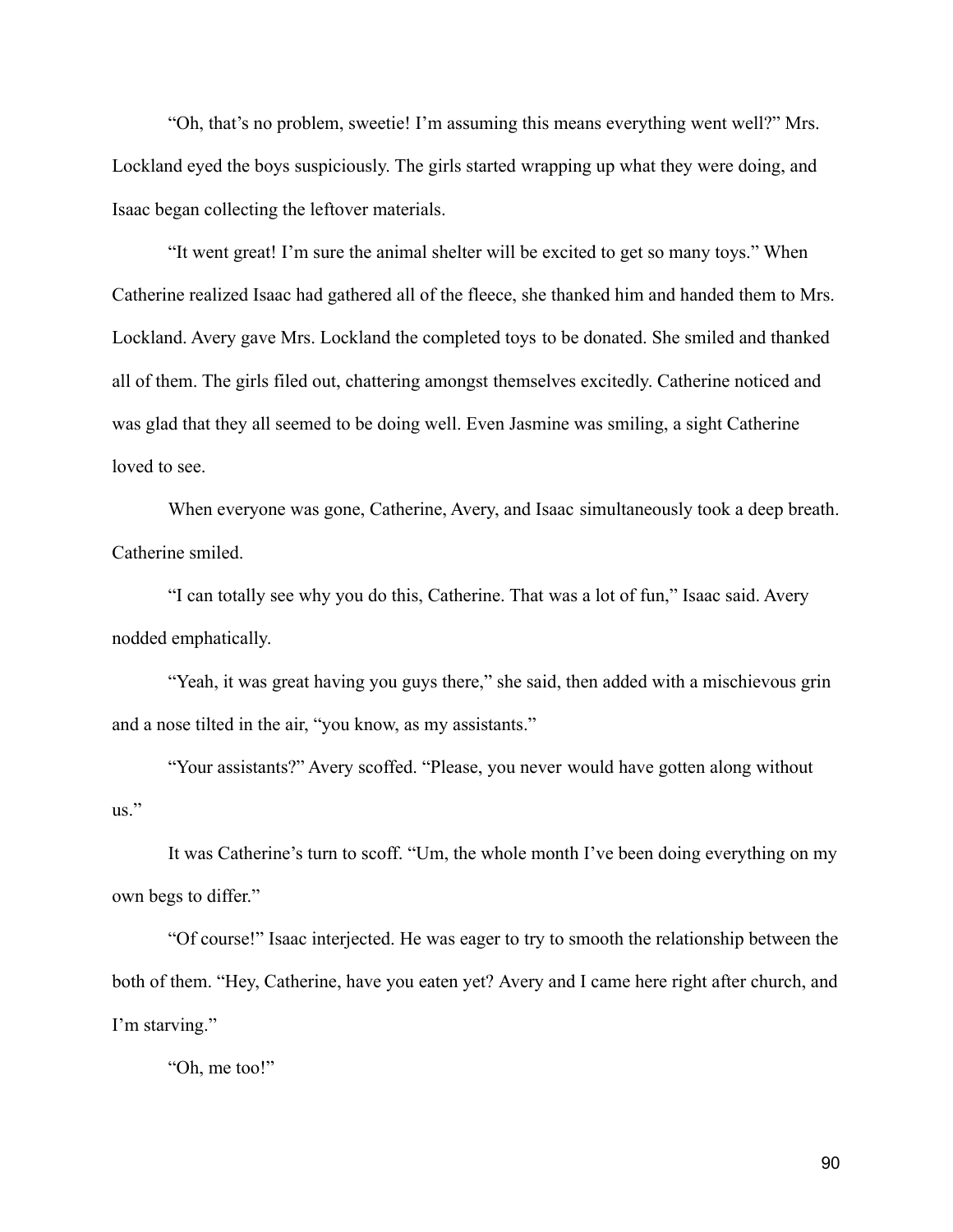"Would you want to get food with us?" Isaac offered.

Catherine's cheeks warmed. She felt like she could hear Samuel and Hannah's voices in her head, criticizing Avery and Isaac, making fun of them. But Jesus commanded that she should love everyone, right? Besides, no one was expecting her for a while. She told everyone that she was going to be planning her next craft idea afterwards.

"Sure!" she replied, with a casual tone that hid the internal debate she just had with herself.

The three of them headed to the cafeteria. Catherine and Avery headed to the burger station, while Isaac opted for pasta. When they sat down, Isaac eyed their meals suspiciously.

"You, too, Catherine?"

"What?"

"I keep telling Avery that the burgers here are cooked all wrong and are an insult to burgers in general, but he gets them every time anyway."

Avery smiled and rolled his eyes. "He's not joking when he says every time."

Catherine took a bite. They tasted normal to her. "I think they're okay," she said.

"See?" Avery cried triumphantly. "Catherine knows what's up." He held out his hand for a high five. Catherine smiled and high fived him.

"Sure, they're *okay*. They're *edible*." Isaac conceded, "But why is that your standard? You should advocate for food that makes your taste buds sing!"

Avery scoffed. "Is that what that ziti does for you?"

"Well, no, they're not as good as when I make it--"

"When you make baked ziti?" Catherine interrupted. "Are you guys running a restaurant out of your dorm room?"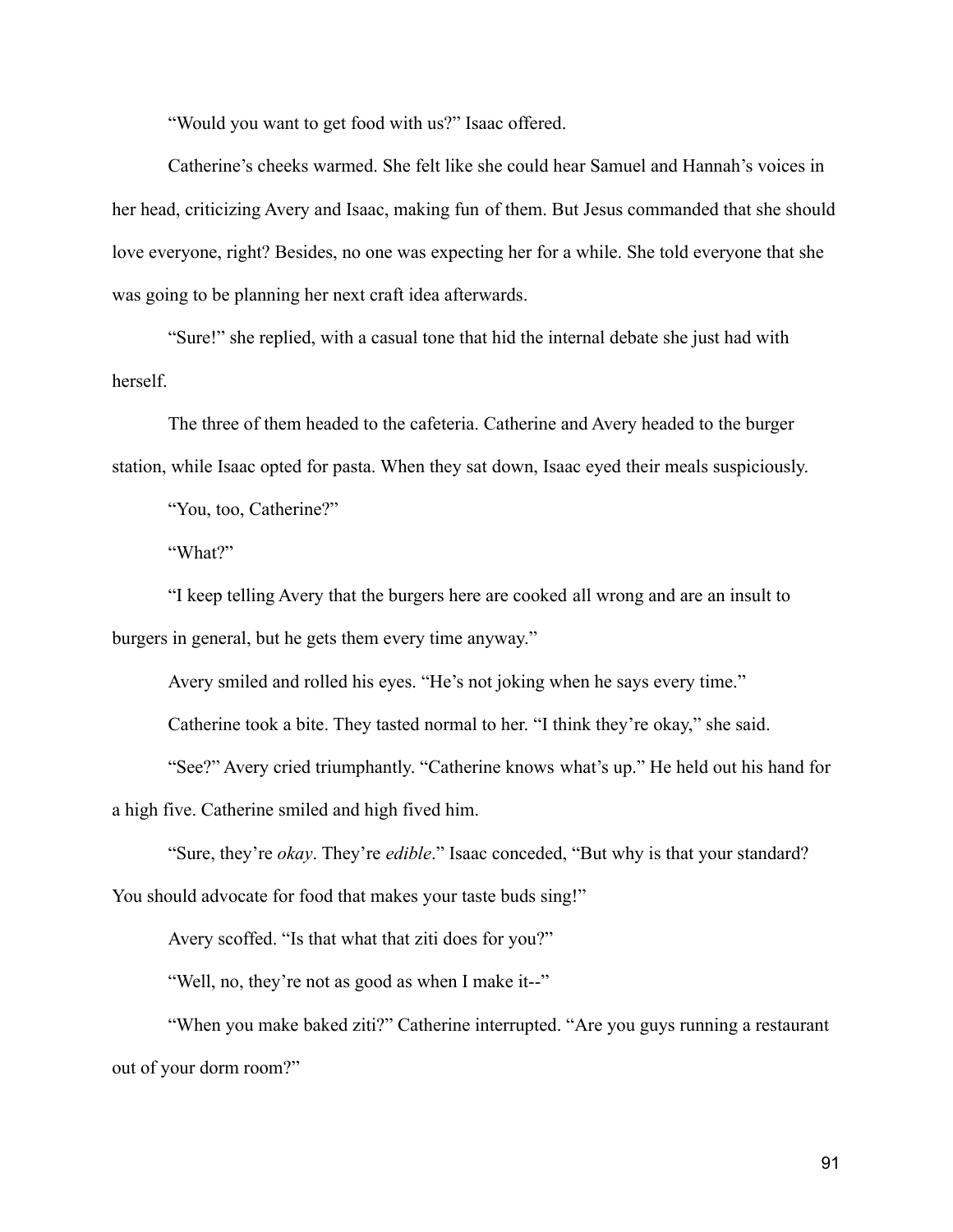Avery chuckled. "Not that I'm aware of."

"No, I mean when I'm not here," Isaac said. "You know, like at home. I really like cooking."

There was a silent moment. "I didn't know that," Avery admitted.

Isaac shrugged. "You never asked."

"Well, I think that's really cool!" Catherine interjected. "What's your favorite thing to cook?"

Completely straight faced, Isaac replied, "Burgers," and the three of them cracked up. Catherine, before she could stop herself, said, "You guys are actually really cool and

funny!" Her eyes immediately widened and her hand flew up to cover her mouth.

"What, did you think because I'm gay, I can't be funny?" Isaac retorted.

"No! I just- I mean, you were just kind of mean to me before, and I'm not saying that what happened wasn't my fault or anything, because I take full responsibility for telling... you know, Samuel, when I shouldn't have, but…" she paused for a moment. "I… I did apologize, and I meant it. I still do. I'm really sorry. I just thought you guys hated me, that's all." She looked up, her eyes searching.

"I forgive you," Isaac said softly. Catherine and Avery's eyes fell on him. "I forgave you when you apologized."

Catherine's eyes unexpectedly filled with tears. "Thank you," she whispered. Then they turned to look at Avery.

He noticed and gave a wry smile. "What, so I'm the asshole now?" Then he quickly added, "Don't answer that." He took a moment to gather his thoughts. "I'm sorry, Catherine. I should have been more empathetic and understanding. I kind of struggle with that sometimes."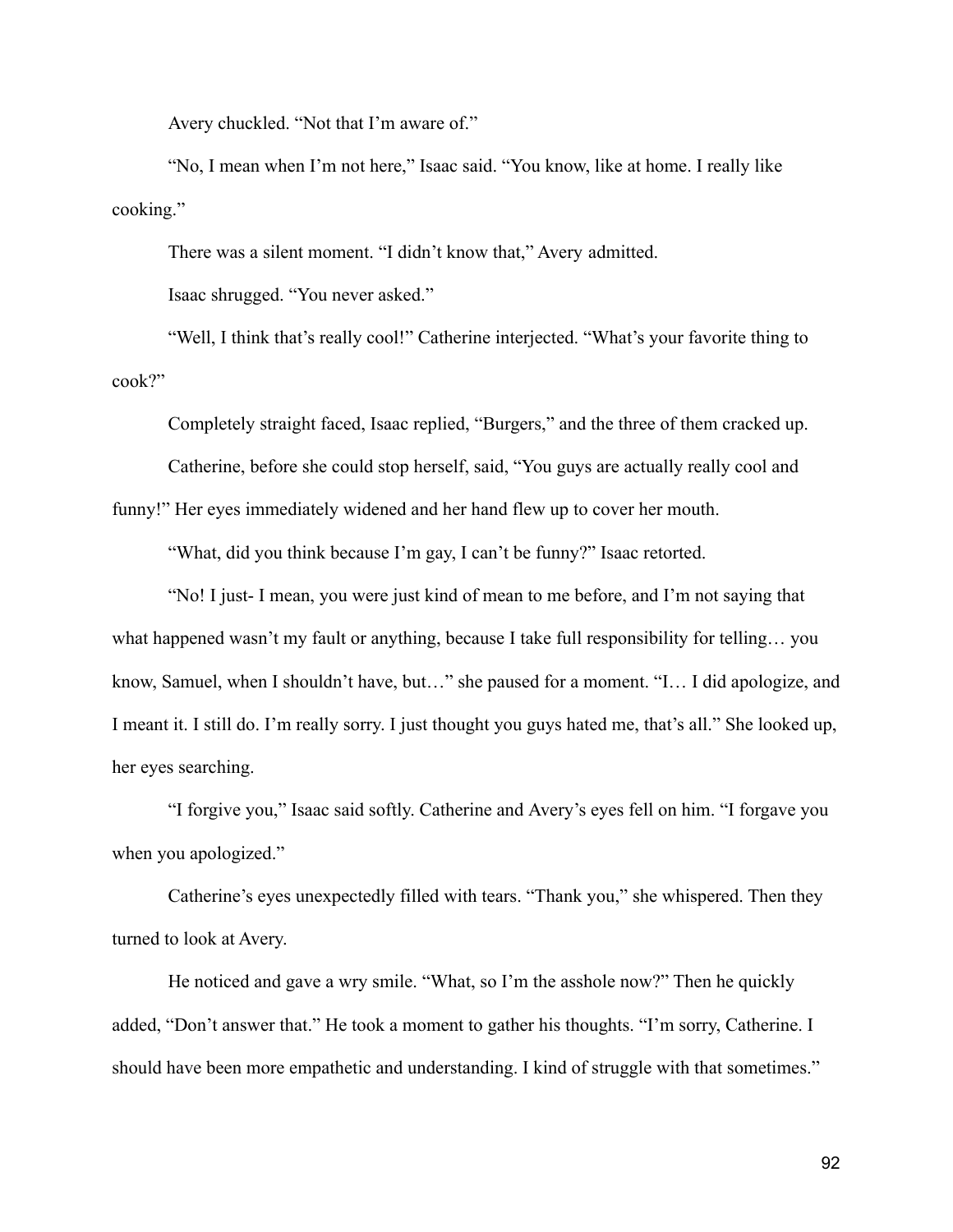He took a deep breath. "It's just that Isaac trusted you with something really important and even though you know that this is a religious school and that other people wouldn't agree with your moral decision, you unknowingly made him into a spectacle and someone had to fight back."

"Avery!" Isaac exclaimed.

"But, I know, I know. I'm sorry. Again. About that. And I forgive you for telling Samuel about Isaac, and I'm sorry for being so rude." Avery sighed, then repeated, "I'm sorry."

Catherine had mixed feelings. She appreciated Avery's apology, but at the same time, she couldn't bring herself to just forget all the rudeness he had shown her. She was called to forgive, yes, but just because she forgave him didn't mean they were best friends or anything. She gave him a small smile and put her hand out, offering a handshake. "Truce?"

He returned with a wide grin and shook her hand excitedly. "Truce!"

Everyone returned to their food, satisfied.

After a few minutes, Isaac piped up. "So, Catherine, what are you going to make for next week's meeting?"

"Yes, as your humble assistants, we'd love to be as informed as possible, to better serve you, of course," Avery said dramatically, while Catherine rolled her eyes, "...m'lady."

"I'm actually not sure yet," she admitted. "I was going to use this time to try to plan something but I'm sort of stuck right now. You guys wouldn't happen to have any ideas, would you?"

The boys thought for a moment. Then Avery suggested, "Well, we could use Isaac's skills to our advantage and maybe cook something, like cookies or cupcakes."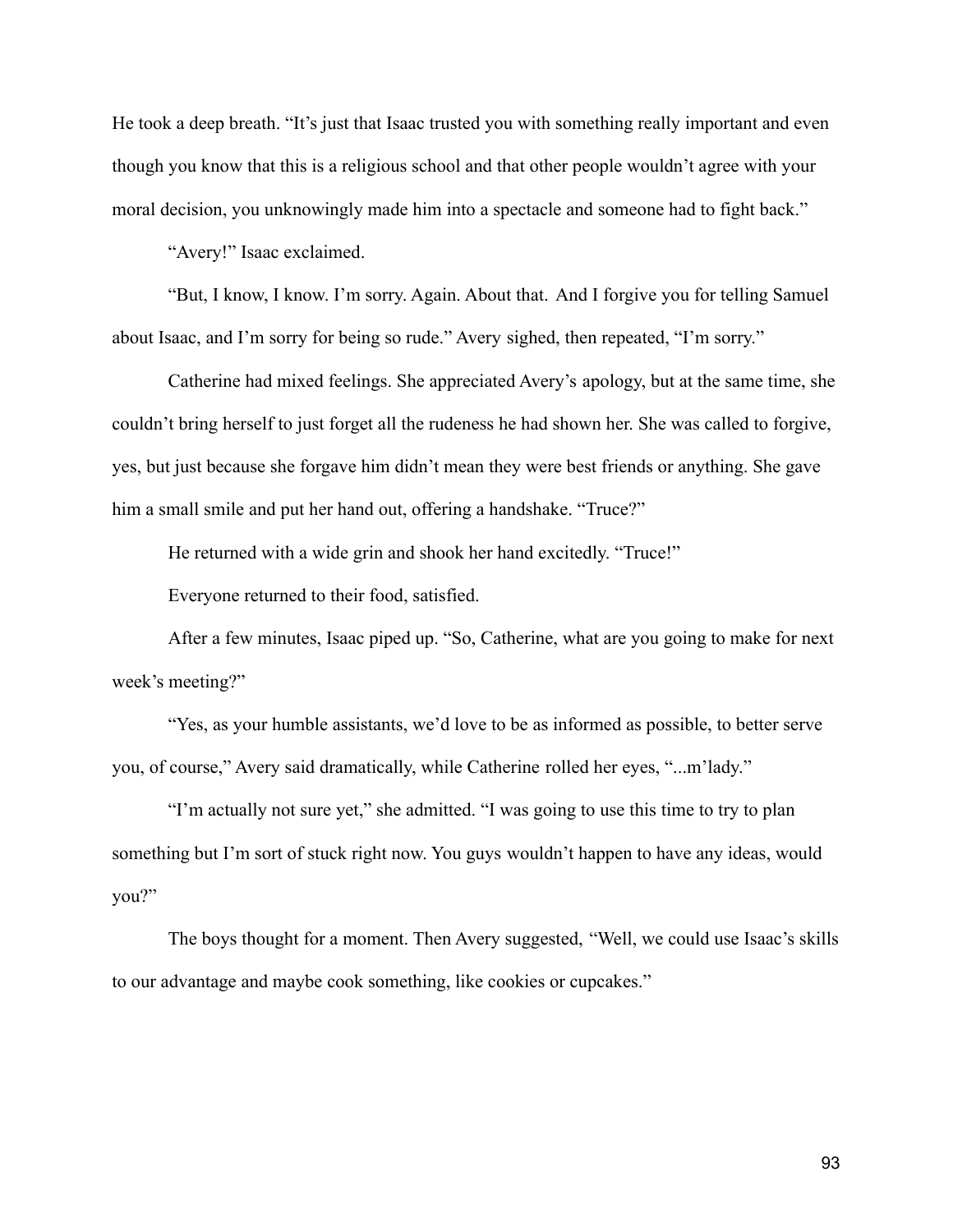"I'll have you know that cooking and baking are two separate art forms, and they should not be confused. Baking is simply a matter of adding oil and eggs to a box of powder." Isaac looked into the distance. "Cooking is what requires real skill."

Avery and Catherine tried to contain their laughter. Isaac noticed and broke into a smile himself. "Of course, if you were so inclined, I would be more than happy to assist." He began chattering on, suggesting everything from macarons to truffles.

Catherine didn't have the heart to interrupt, so she just nodded along, smiling at Isaac's enthusiasm. When he finally got around to asking Catherine what she thought, she winced and admitted, "Actually, I'm not sure we'd be able to do any of that." Isaac looked crestfallen, and Catherine quickly tried to explain. "It's just that really, all we're able to use is that classroom and whatever supplies Mrs. Lockland will let me borrow, so I don't want to demand anything extravagant or complicated, you know?" Isaac nodded. Avery looked in the distance, trying to think of alternative crafts or projects.

"It sounds like fun, though!" Catherine added, still trying to smooth over the situation. "I'm reading this book right now that's set in Paris and there's a woman who runs a macaroon shop. I've never even had one before but I still find myself craving them."

Simultaneously, Isaac demanded, "You've never had a macaroon?" and Avery asked, "You like to read, too?"

Catherine blushed and chuckled. "Um, no, I've never had one. And yes, I do like to read. I mean, I'm not to the point where I would bring a book to a school dance, but I do enjoy it." Isaac wanted to bring the macaroons up again, but he knew he'd be fighting a losing battle. Anyway, he enjoyed watching Catherine put Avery in his place.

Avery was quick. "Well, maybe you need better books then."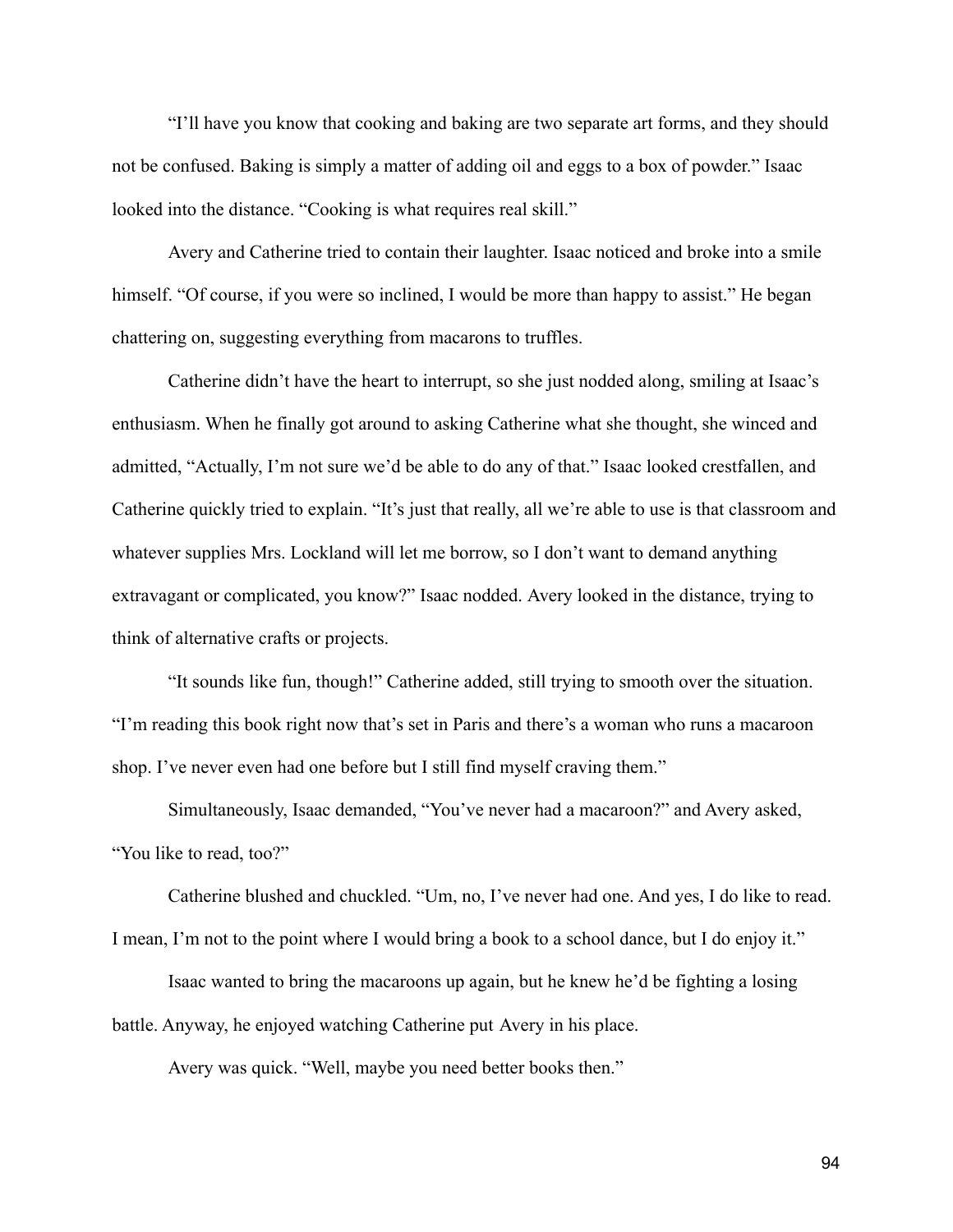"Maybe," Catherine laughed, "or maybe you just need to learn how to dance."

"Woooooow." Avery said, shaking his head, but unable to contain a smile. "But for real, what kind of books do you like?"

Catherine thought for a moment, then told him, "Mostly just contemporary stuff. But my guilty pleasure is murder mysteries."

"Oh really?" Avery asked, "Have you read *And Then There Were None*? It's by-"

"Agatha Christie, I know." Catherine interrupted, "That book is like murder mystery 101, of course I've read it." Then, thinking she might have been too harsh, she added, "What did you think of the ending? I think it's incredible."

Avery shrugged. "I kind of saw it coming." Catherine changed her mind about being too harsh.

Then, Isaac had an idea. "Hey, maybe since we couldn't incorporate my hobby, we could incorporate yours!"

"What do you mean?" Catherine asked.

"Maybe we could do something with reading. We could get some paper and stickers and markers and stuff and just make a bunch of bookmarks! It's a bit simple, but it could be fun!"

Avery scratched his head. "I don't know, do you guys actually use bookmarks? I usually just remember the number of the page I was on. That is, if I'm not reading a book all in one sitting."

Catherine rolled her eyes. "Well, I guess you're just a reading god then, and we all marvel at your skill and ability and bow before your throne. Happy?" Then she turned back to a slightly wide-eyed Isaac. "I think it's a great idea. We could write inspirational things and bible verses on them, and they could pass them out to other girls and build more relationships. Perfect."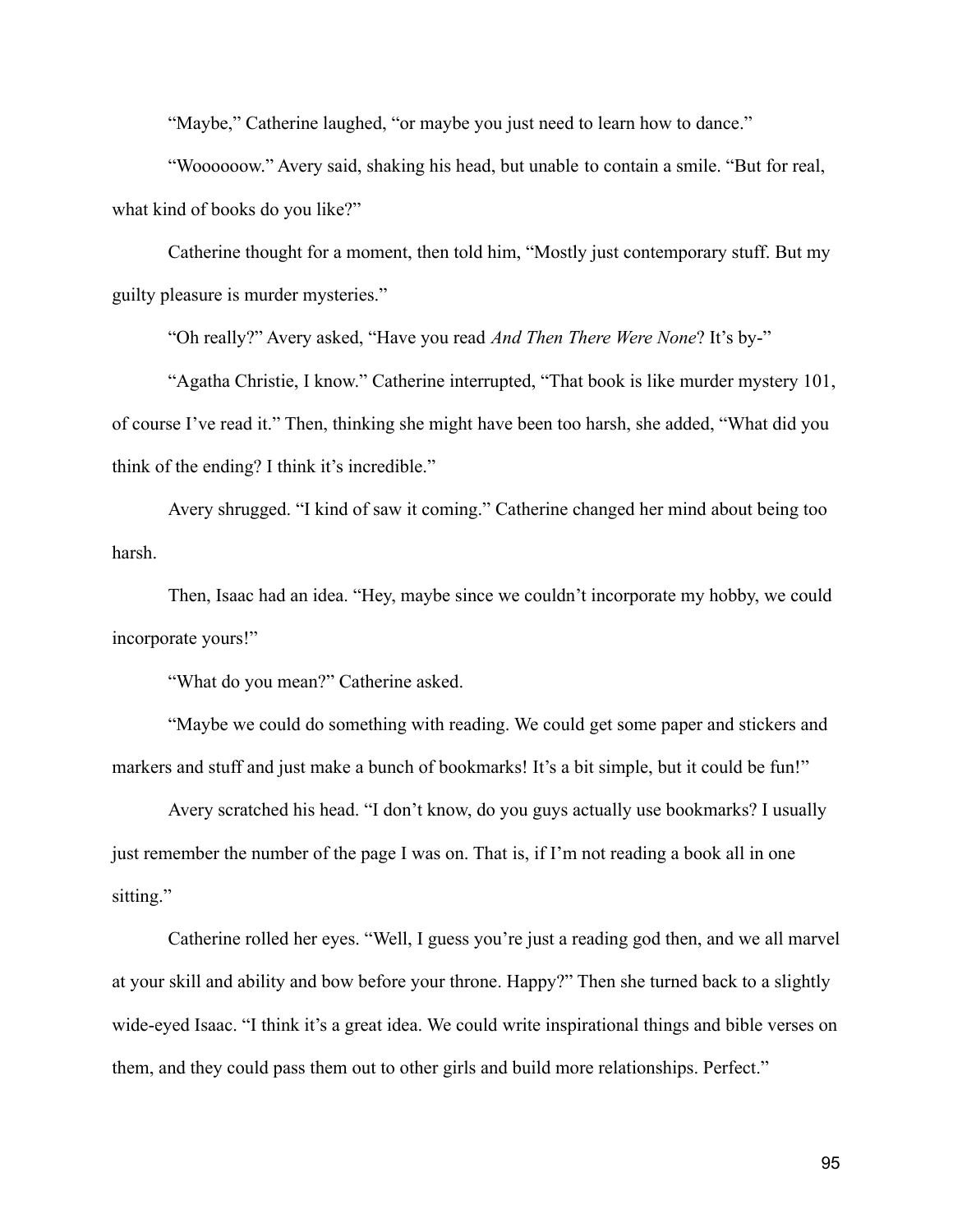"I- yeah. Thanks!" Isaac sputtered.

"No, thank *you*, Isaac." Catherine replied, as Samuel sat down next to her and put his arm around her shoulders.

Catherine looked up and saw David standing behind him. She didn't know how she didn't even hear them walk up. She wondered how long they'd been listening.

"Hey, guys!" he said, overly enthusiastically, and with a sneer. He turned to look at Catherine. "Whatcha thanking him for?"

She cleared her throat. "Oh, um we were just talking about what we, er, I, I mean we, are going to do next week for the girls group."

"Oh!" Samuel said, then turned to Isaac and Avery and asked, "So, what, you identify as girls now?"

Catherine kicked Samuels shin under the table and hissed at him to stop it. "They've just been helping me lead it. As part of their… detention."

"Oh yeah, I remember now," Samuel mused, "you guys got in that fight at the dance, right?"

"Yep!" Avery pitched in, loudly. "We were just sitting there, talking about music, and Isaac here," Avery narrowed his eyes at Samuel, "You remember Isaac, right? Well, anyway, he says that the Cha Cha Slide is better than the Cupid Shuffle." Catherine had to stifle a giggle. "Now, I don't know about you guys," Avery continued, "But I just couldn't accept that kind of slander. So I told him that we needed to take this outside, right then and there."

Avery cracked his knuckles. "Naturally, the principal just didn't understand. Oh, well. At least we could agree that they're both better than the Chicken Song." He looked threateningly at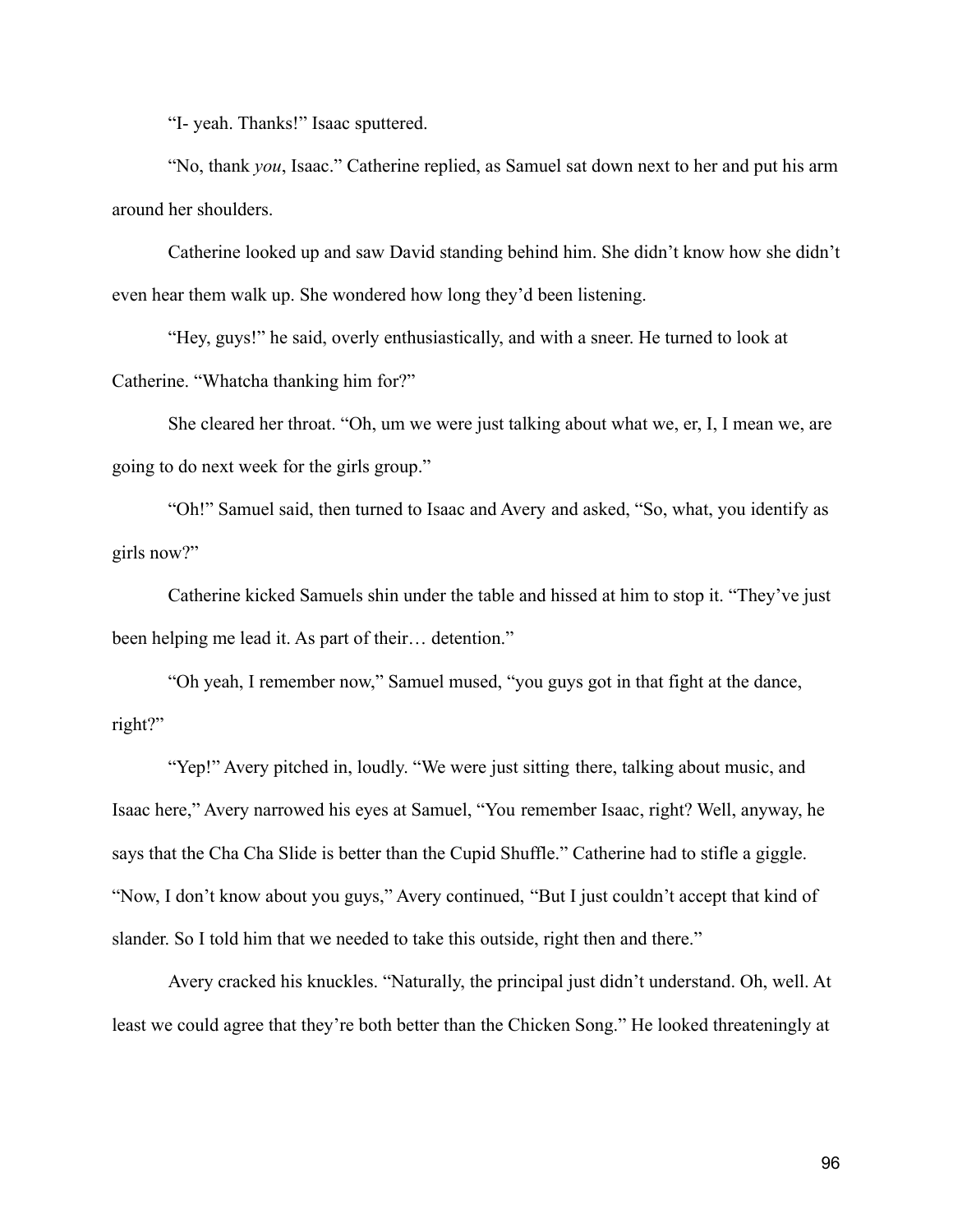Samuel and David. "You two agree, don't you? Because I'm afraid if you don't, we're going to have some problems."

Catherine and Isaac were grinning like fools, and David just looked confused, but Samuel scoffed. "Whatever. Catherine, let's go. Hannah and Sylvia were looking for you." Catherine tried to put on a straight face.

"Bye, guys, I'll see you next week," she mumbled.

Samuel, David and her began walking away, and Avery called after them, "The Cupid Shuffle rules!"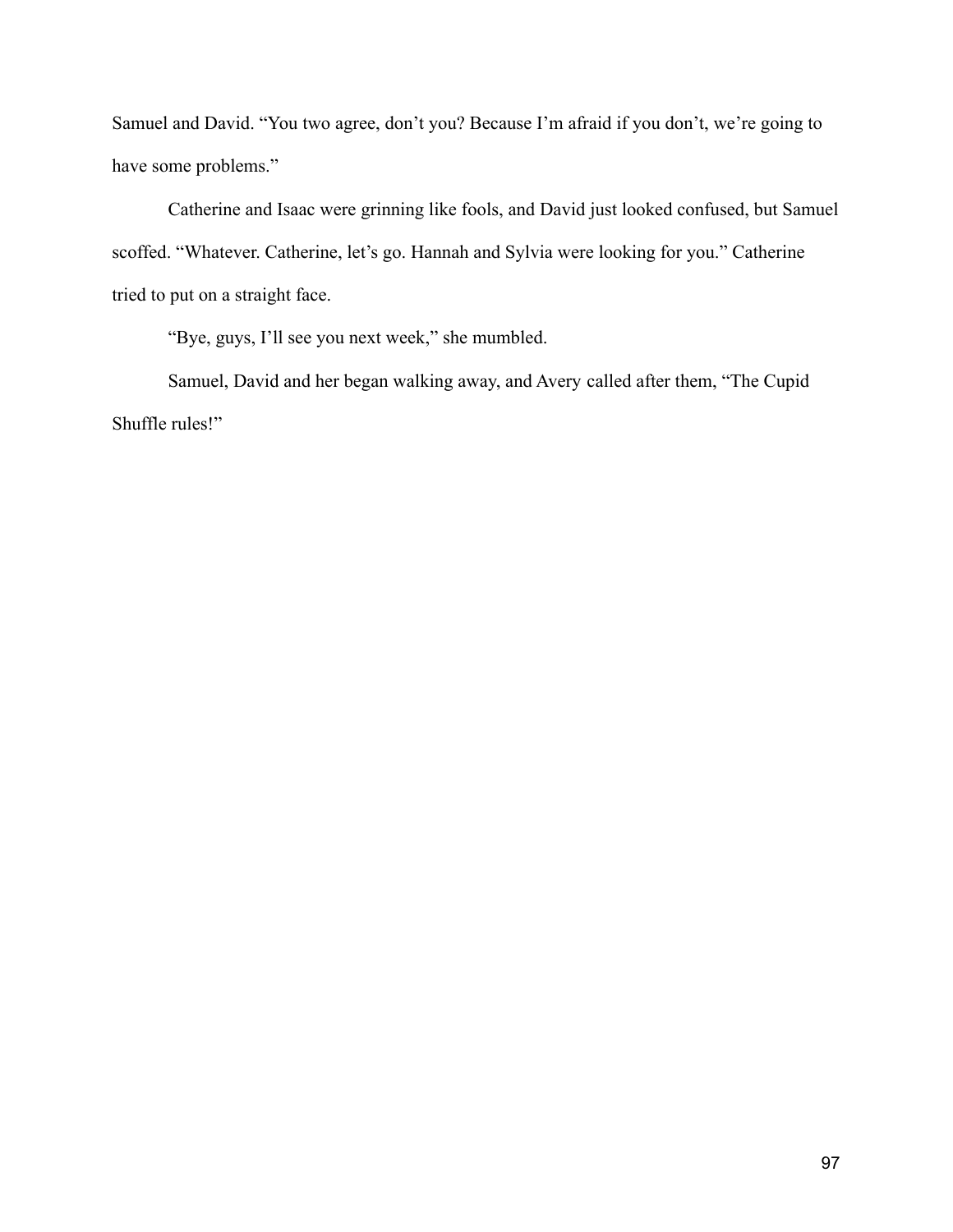# Chapter Twenty Seven

The next Friday, Catherine, Hannah, and Sylvia were all painting their nails and watching TV in their dorm room. Catherine mentioned her plans for the girls crafting group on Sunday, and Hannah gasped.

"That reminds me!" she said, "Samuel told us you have to let those weird guys help you, Avery and Isaac."

Sylvia's eyes widened. "Yeah, what is that like?"

Catherine smiled. "You know, they're actually pretty nice! They were helping me come up with craft ideas and stuff, and they were good with the girls. You know, Avery is a tutor, for math, I think, so he knew a lot of them already."

"So, they aren't weird or rude to you?" Sylvia asked.

"Umm, not really," Catherine replied.

Hannah scoffed. "That's just how they get you. They're all nice and fun, then before you know it, you're worshipping the devil. It's called a slippery slope, we learned about it in English class, remember?"

Catherine bit her lip. "Well, who says it can't happen in the opposite direction?" she asked. "Maybe I could be a good influence on them."

Hannah laughed ruefully. "Come on, Catherine. We both know that's not what would happen."

"Yeah, haven't you seen that chair thing?" Sylvia asked. When Catherine said no, Sylvia had Hannah stand on top of a chair, while Sylvia remained standing on the floor. "So, this is what it's like when one person is a believer and one person isn't. Hannah, can you try to lift me up?"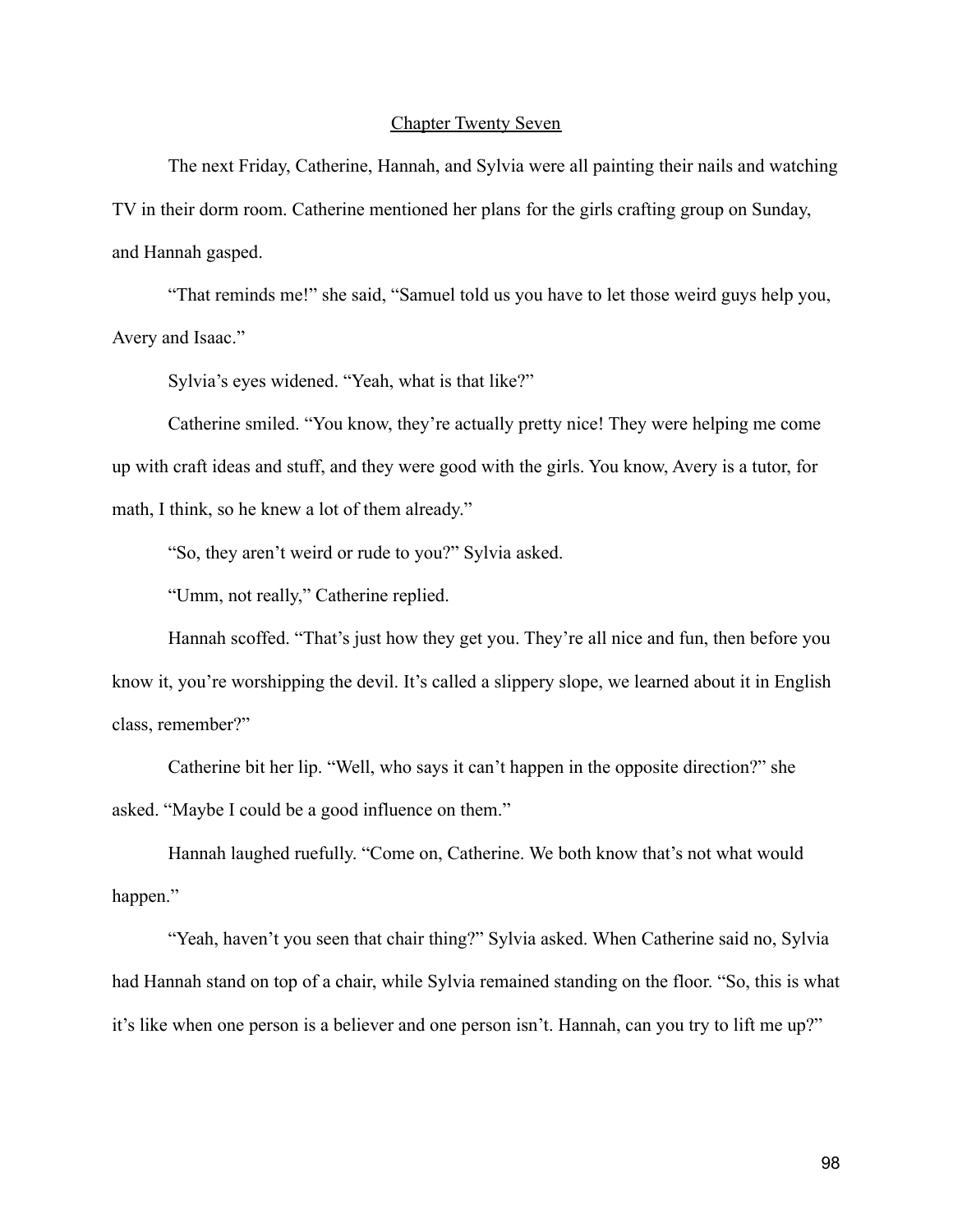Hannah grabbed Sylvia's hand and tried pulling her up. When Sylvia didn't budge, she tried grabbing more of Sylvia's arm.

"Ow, okay, that's enough," Sylvia interrupted. Then she turned to Catherine. "That's how difficult it is for a Christian to raise up a nonbeliever. But now watch." With that, Sylvia yanked Hannah's hand down, and with one swift motion, Hannah nearly fell to the floor. Hannah complained and sat back down on her bed, and Sylvia kept talking. "THAT is what it's like when a nonbeliever tries to pull a Christian down. It's that much easier."

Hannah, still rubbing her wrist, agreed. "Yeah, and you admitted yourself not that long ago that you were struggling with your faith, right? So you're probably especially vulnerable."

Catherine nodded and verbally agreed with them, and the subject of the conversation changed. Somewhere deep inside, though, Catherine resented being patronized, especially when she was just trying to do a good thing. Besides, they didn't know Avery and Isaac like she did.

When Sunday rolled around again, Catherine felt the complete opposite of how she felt the same time the previous week. Catherine was no longer skeptical of the boys. As much as she tried to focus on what the pastor was saying, her mind couldn't help but wander to Avery, Isaac, and the craft group. Everything last week had gone even better than she could have imagined, and she couldn't wait to just relax and enjoy this week. She trusted the boys to be kind and helpful.

She recognized, however, that the fact that she kept thinking about that, rather than the sermon, was just a sign that Hannah and Sylvia were right. At the moment, they were being a distraction from her personal relationship with God. Catherine tried to snap out of it and vowed to have a conversation about faith with both of them after the club meeting.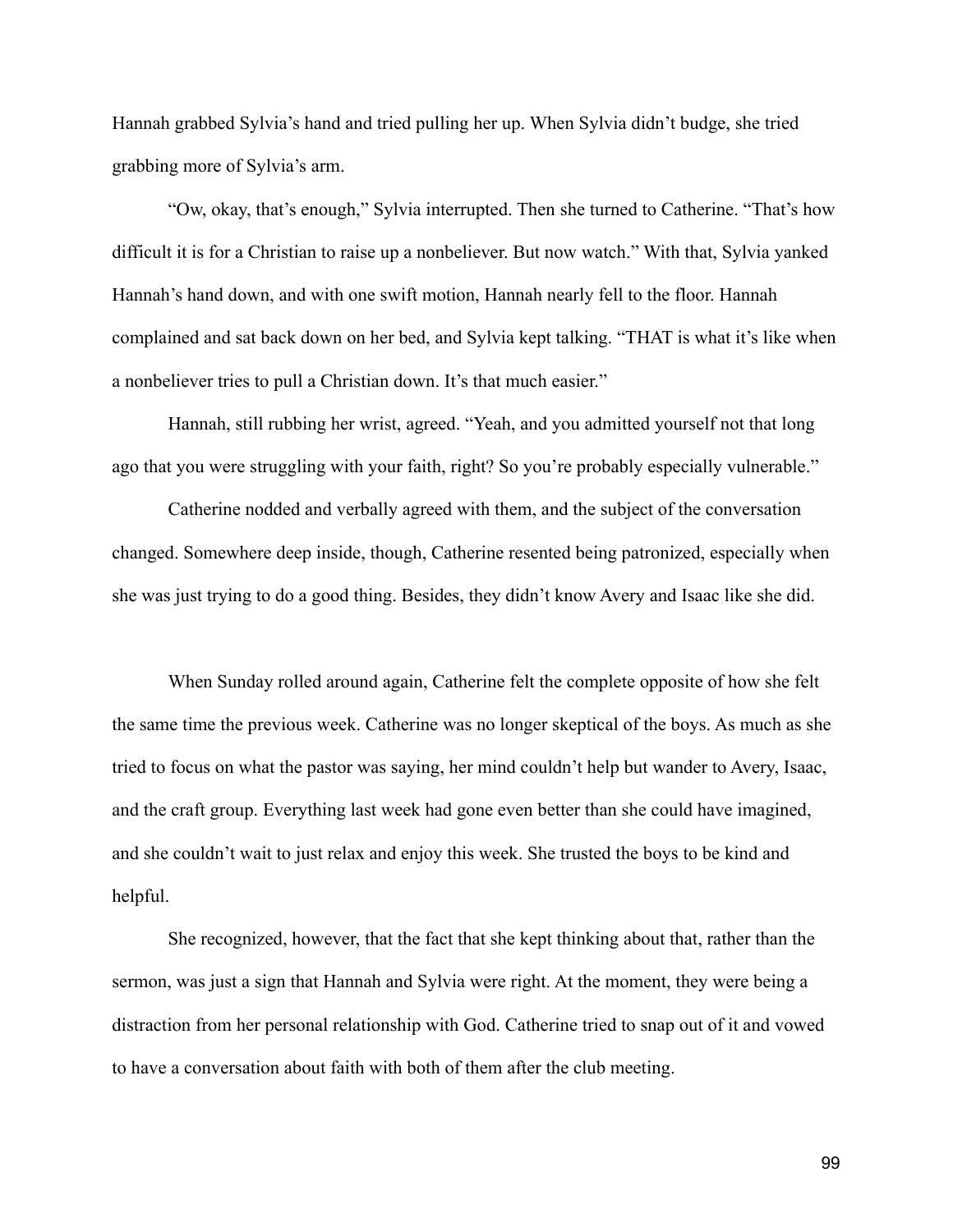Avery and Isaac hastily retreated to their bedroom before meeting Catherine in the classroom. This gave Catherine time to write some bible verses on the board, like "You are fearfully and wonderfully made, Psalm 139:14" and "'For I know the plans I have for you,' declares the Lord, 'plans to prosper you and not to harm you, plans to give you hope and a future,' Jeremiah 29:11." As she finished writing, Catherine heard the excited chatter of Avery and Isaac as they made their way down the hallway and towards her door. She couldn't have stopped herself from smiling, even if she wanted to.

The boys came into the room, smiling widely. Isaac was carrying a large box. Catherine greeted them and, unable to contain her curiosity, gave Isaac a puzzled look and asked him what was in the box. Avery beamed and opened it to reveal three dozen colorful macaroons. Catherine was shocked, but still a little confused.

"Wow, those look amazing!" she said, "But, what, how did you get them? I didn't know of any place that sells macaroons around here."

"Av-" Isaac began, but was cut off by Avery.

"Isaac made them for us!" he exclaimed. "He just couldn't stand the fact that neither of us had eaten one before, and then figured while he was at it, he might as well make some for everyone."

Isaac gave Avery a confused look, which Avery brushed over with a, "He's just being modest. Go on, try one!"

Catherine smiled and pulled a pink macaroon from the box. Avery grabbed a green one, and Isaac set the box down and chose a blue one. "Cheers?" Catherine suggested, and the three of them touched their macaroons together and then took a bite.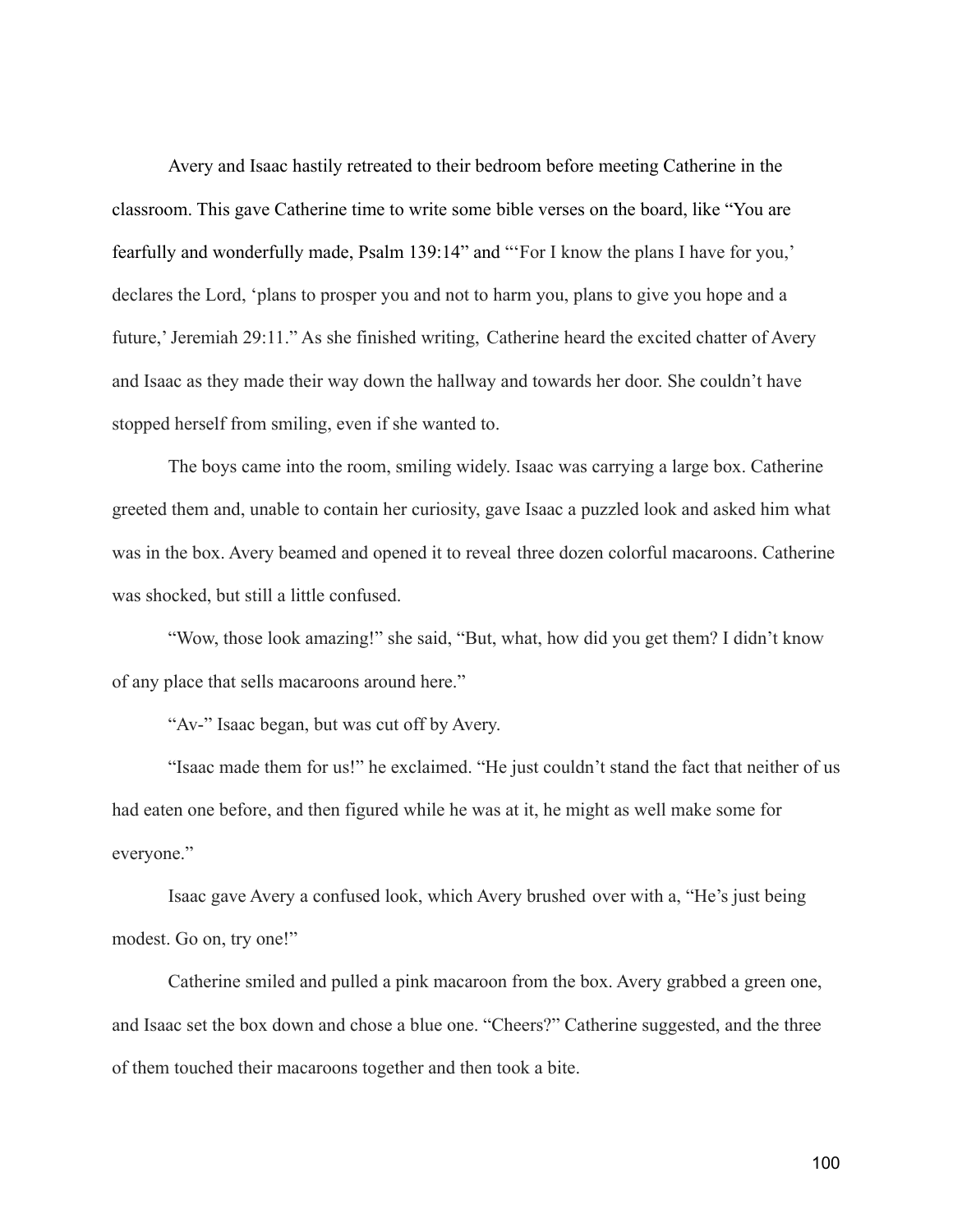The macaroon was exactly as Catherine always imagined it would be. It had a crunch on the outside, then led to a creamy center. It was sweet without being overwhelming, and had just the right amount of strawberry flavor.

"Well?" Avery asked, a hopeful smile on his face.

"I love it!" Catherine exclaimed. Avery beamed. "Are you sure we have to share these with everyone else?"

Avery and Isaac laughed, but then it was too late. As Catherine suggested that, two of the girls showed up, and, upon seeing a large box of sugary treats, needed one immediately.

So, for the better part of the first fifteen minutes of the meeting, the colorful macaroons were passed around on paper towels and met with excited little smiles. If Isaac and Avery hadn't won over any of the girls last time, they sure had this week. Naturally, they were now associated with desserts.

After the food mess was cleaned up, Catherine brought out all of the craft supplies, and the girls dove in, with a sugar-induced frenzy. Some girls put only stickers on their bookmarks, one or two tried their hand at drawing things on them, but most copied down one of the bible verses and decorated the rest how they saw fit. When they realized the girls didn't need much help with this craft, Isaac and Avery sat down to make their own creations. Isaac wrote Psalm 139:14, while Avery created a geometric design. Since a lot of the beginning of the class was taken up by the macaroons, it was over before they knew it.

Catherine spoke up a few minutes before the end of class. "Okay girls, so today's activity was making bookmarks, but just like God's love, you shouldn't keep them all to yourself. Giving your bookmarks away to other people is a great way to talk to them about Jesus and how much he loves them and wants a relationship with them, just like you." As the girls chattered away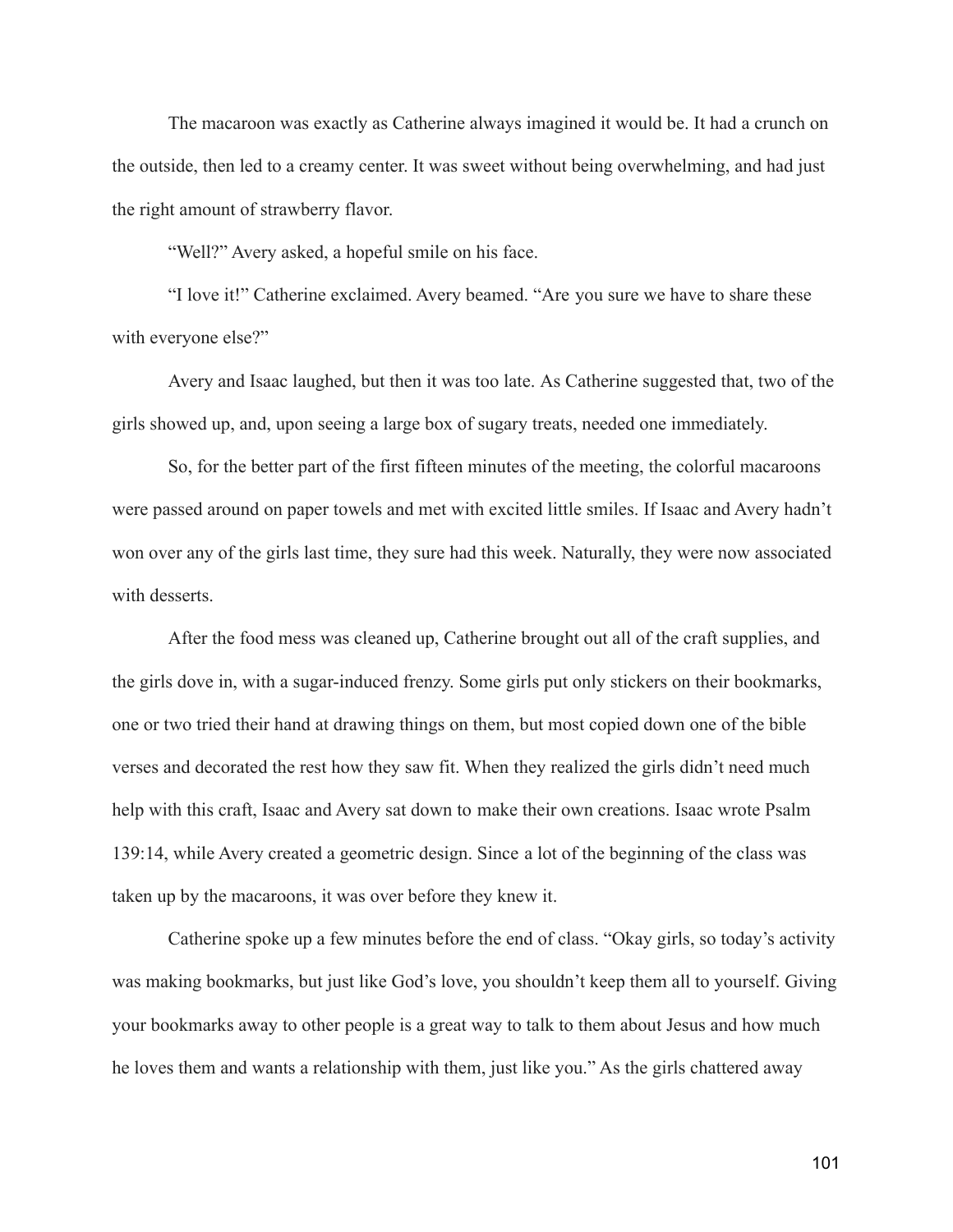about who they would give their bookmarks to, Isaac and Avery helped clean up the supplies that were scattered everywhere.

"Are you guys going to bring these next week, too?" one of the bolder girls, Grace, asked, biting into her fourth macaroon, that she nabbed from the box.

"Uh…" Avery wasn't sure how to answer, but Catherine cut him off.

"Actually, we aren't having group time next week. I'm sorry. The older kids at the school are going to a conference, so we've got to go to that."

Grace accepted this with an, "Oh, okay," and ran off. Avery turned to Catherine.

"I am NOT looking forward to the whole sex conference thing. I think it will be either really boring or get really weird," Avery lamented.

Catherine blushed, but looked thoughtful. "I don't know, I think it might be good. At least they're trying to educate us and stuff, instead of just brushing it under the table." She realized that all she really knew of sex was what Samuel and her mom had told her about it. Then, she added, "Plus, I think it's called a purity conference."

Avery scoffed. "If by educating, you mean just telling us to keep it in our pants in 500 different ways, sure." Catherine gave him a concerned look. He changed tactics. "Besides, all of the guys will probably be immature the whole time anyway. Giggling and whatnot."

Catherine smiled and rolled her eyes, but disagreed. "I don't know, I think you might be surprised."

"Surprised about what?" Isaac asked, as he waved goodbye to the last girl to leave.

"Oh, we were just talking about the stupid sex conference we have to go to next weekend." Avery told him.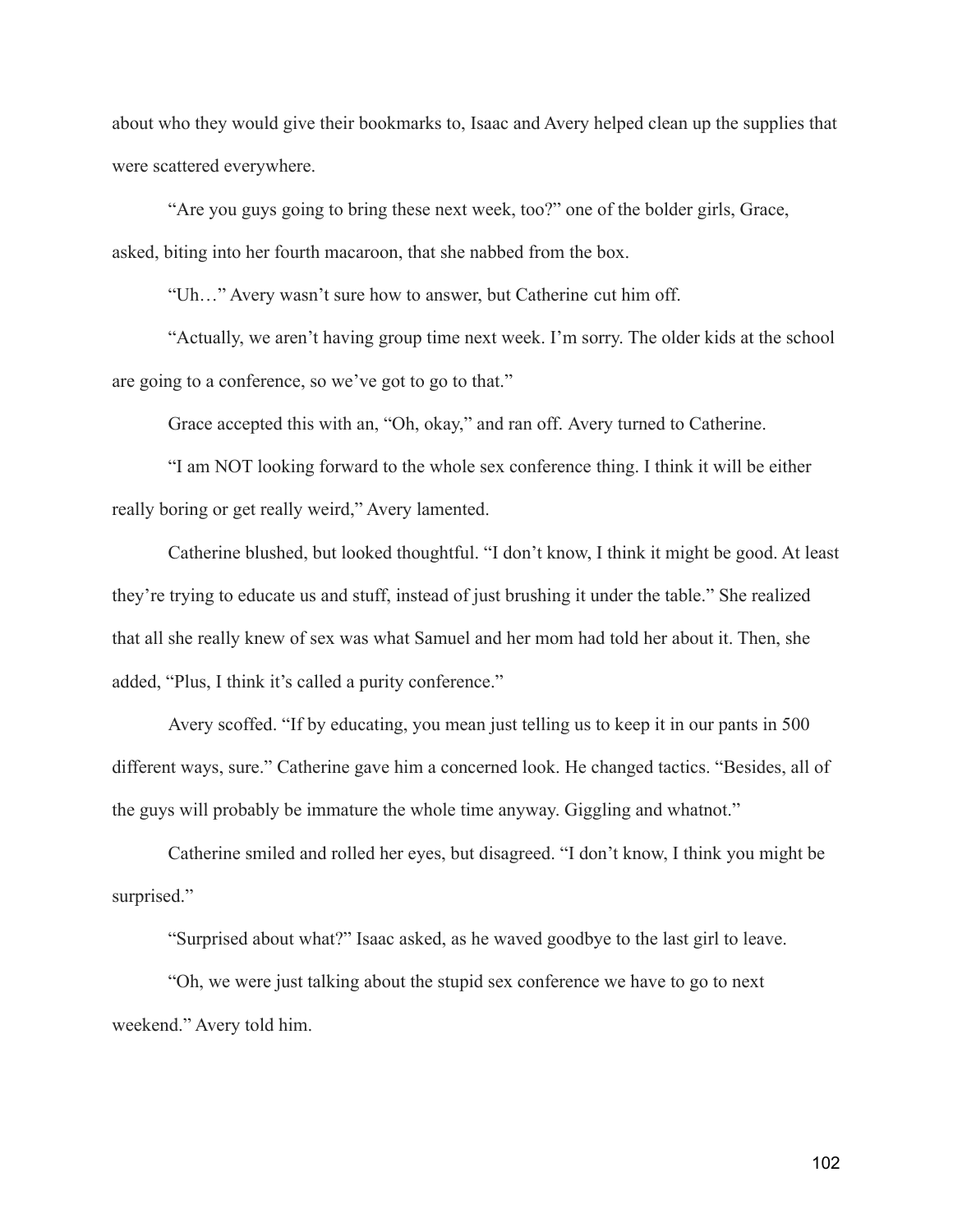"Well, I don't remember us agreeing that it will be stupid," Catherine said pointedly. "And it's a purity conference."

Isaac raised his eyebrows. "Well it sure won't be fun for me."

"And why is that?" Catherine demanded. Then she remembered and her hand flew in front of her mouth. "I mean… I'm sorry. I forgot."

Isaac just grimaced in reply. "That's okay. It's just… at best, anything they say will be completely irrelevant, and at worst, they'll tell me all about how I'm going to hell."

Catherine, trying to save face, said, "Not necessarily! Stuff about, like, modesty or purity could be relevant."

"I think the modesty talk is just for the girls…" Isaac said.

Avery had been looking more and more agitated, and he finally jumped in. "But that's just the type of thing that's an issue! Telling girls they have to cover up because it will lead men to sin? And talking about how damaging and terrible sex is, that is, until you're married, and then all of a sudden you better put out all the time because it's your Godly duty?" Avery ran his hands through his hair. "I mean, has anyone ever sat down and thought about how this is supposed to make sense?"

Catherine, trying not to be offended, offered her opinion. "Well, the school and the conference are just trying to help us be better Christians by talking to us about what's in the Bible. It's not like they wrote it or anything."

"Still, they're perpetuating it." Avery argued. "I don't think it's good for anyone."

Catherine looked taken aback. "Of course it's good for people! God put things in the Bible for a reason, he put things in there that keep us safe and happy, and protected."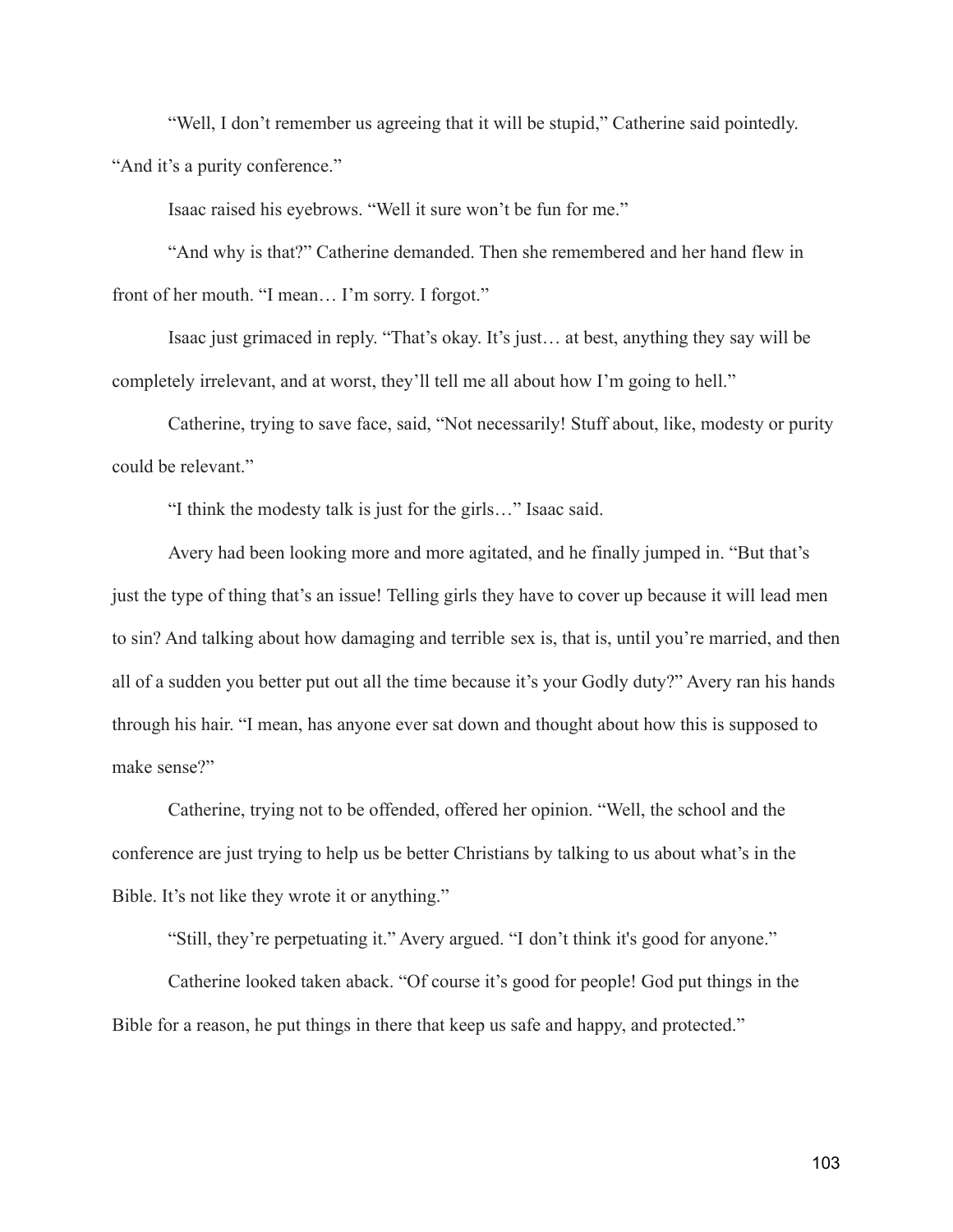"Yeah, right," Avery retorted. "Men wrote the Bible to stay in power over everyone else." There was a moment of silence. Isaac looked increasingly uncomfortable, and Catherine was deep in troubling thoughts.

"Avery…" she began, "Do you… believe in God?" Catherine finally asked.

Avery let out a deep sigh. "No," he answered, frankly.

"Like, at all?" Catherine pressed. "You just don't think he's real?"

"No." he said, again, more firm this time. Catherine glanced at Isaac, who was staring at his feet, then looked out the window. "Look, I know I'm probably the only... atheist that you know. But I don't want to fight. Isaac believes in God, and we just agree to disagree. He doesn't try and convert me, and I don't try to get him to worship the devil with me every night. We just respect each other."

Catherine looked at Avery with panic written all over her face, but relaxed when she heard Isaac chuckle and saw Avery grinning. "And hey, if you want to talk about religion, that's cool, but if you'd rather just avoid the subject when we talk, that's fine, too."

"Hannah and Sylvia told me you were going to be a bad influence on me." Catherine admitted, "They said I shouldn't even be friends with you, but I tried to convince them I could be a good influence."

"I think you're a good influence on Avery," Isaac smirked, "someone needs to put him in his place."

Avery gave Isaac a surprised look, and Isaac shrugged. Then Avery turned to Catherine. "Plus, you could always just tell them you've converted me. If they ask, I'll tell them all about how much you changed my life for the better."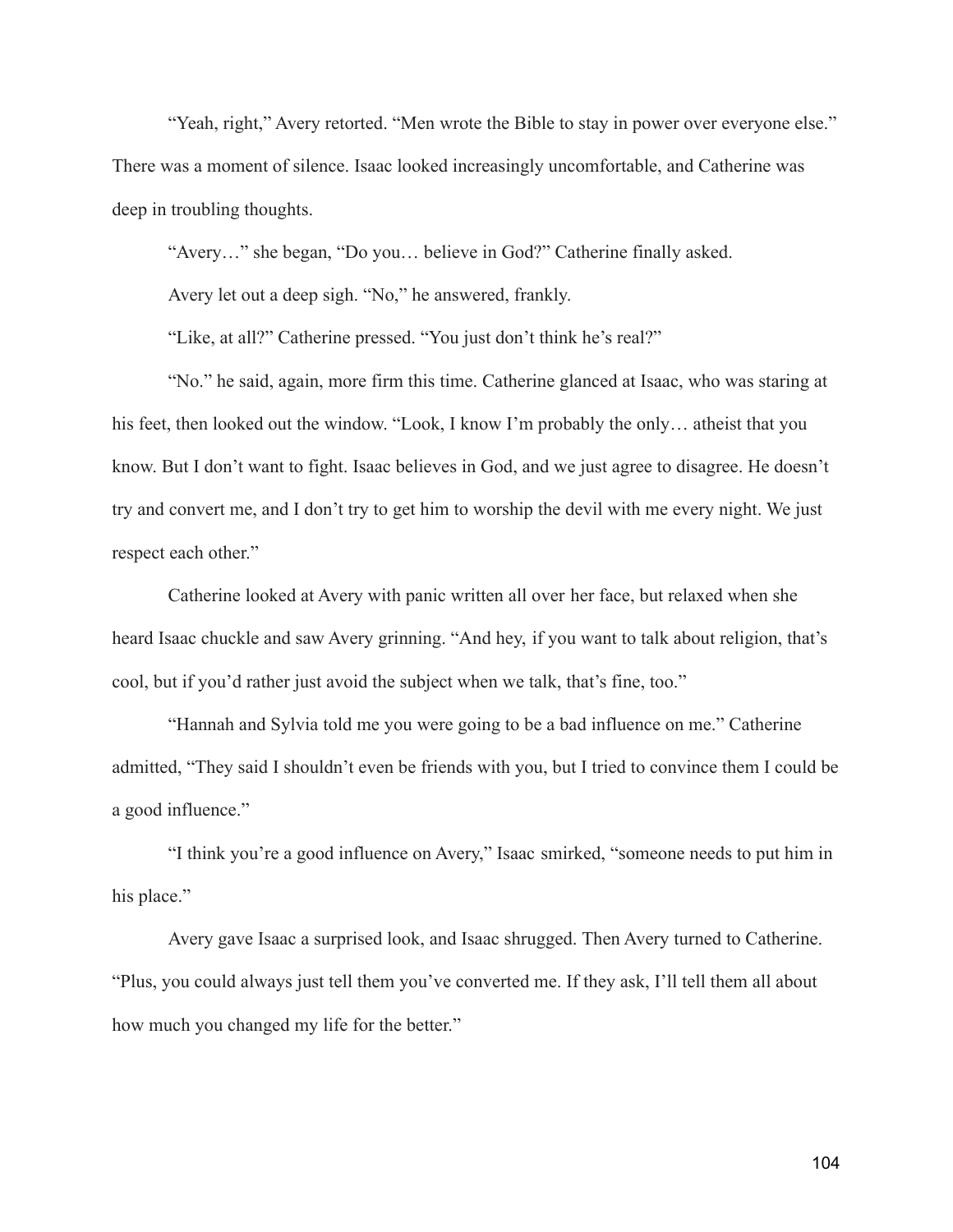Catherine blushed and laughed. Avery went on. "Oh, yes, Hannah. Before I met Catherine, I was truly in a dark place. My heart was cold and locked away from God. Luckily, my saving grace, my angel from above, Catherine came in and opened my eyes and my heart to everything that I had previously shunned. Without her, I would be on the path to hell, with drug addiction, sex, and alcohol, not to mention homelessness, along the way. But now? Now I'm a changed man. I'm going to be a pastor and share the Good News to all!"

Isaac snorted. "Yeah, that's super convincing."

Catherine, meanwhile, spoke up and said, "Okay, not all of my friends act like that."

"I never said anything about your friends." Avery stated. "You brought that one up yourself."

Catherine rolled her eyes and laughed. "Okay, good point. Hey listen, I have to go run the rest of these supplies to Mrs. Lockland and then work on some homework, but Isaac, could you text me the recipe for the macaroons? Thanks again for making them, they were delicious."

"Uh, sure," Isaac said uncertainly. "I'm not sure if I still have it, though."

"Oh, I think I have the recipe saved!" Avery pitched in. "Here, I can send it to both of you. Uh, what's your number, Catherine?"

Catherine blushed and recited her number for Avery. He sent a message with the recipe. Once Catherine confirmed she received it, she told them both goodbye and headed out.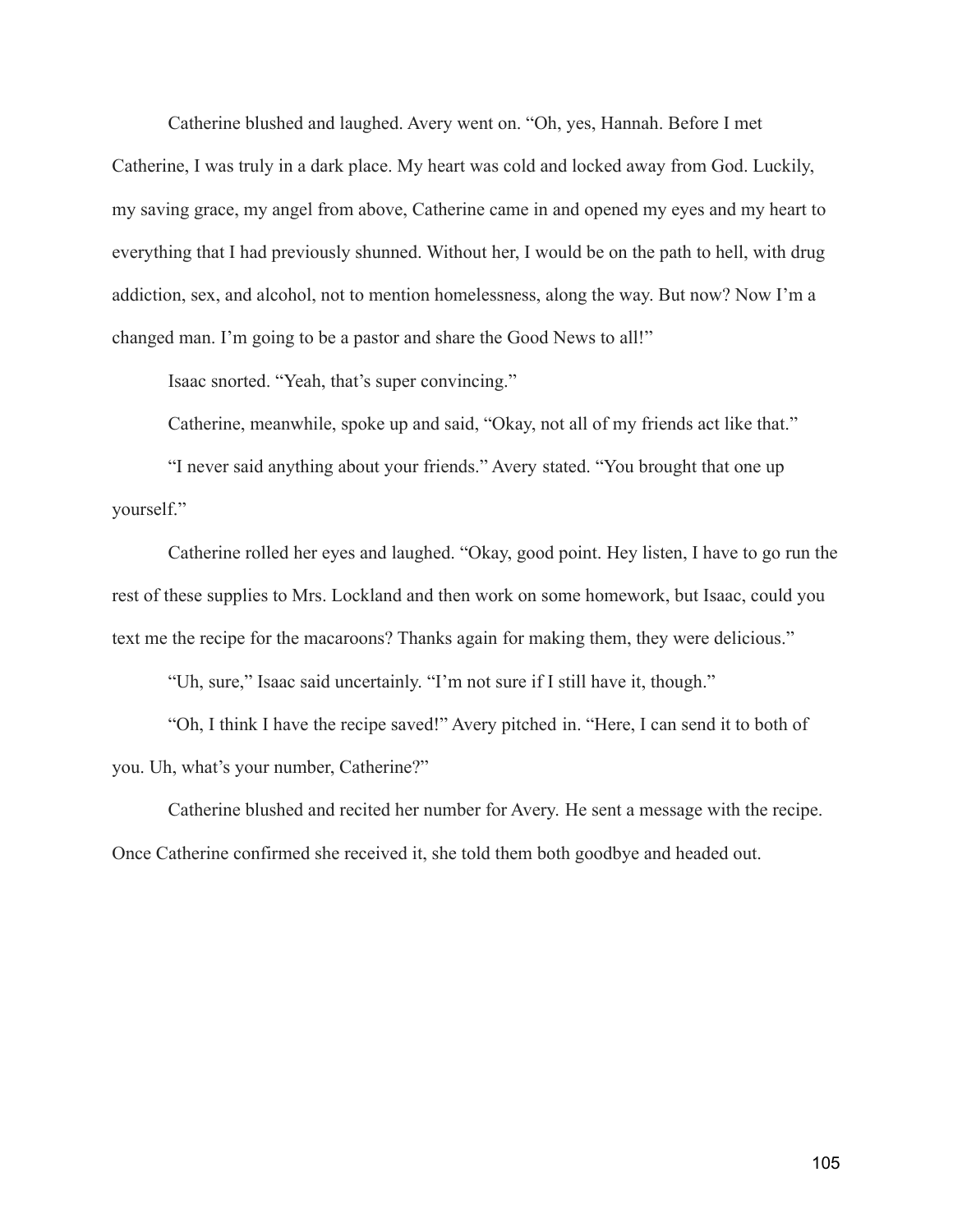# Chapter Twenty Eight

When Catherine returned to her room, Hannah and Sylvia were there already, working on the essay together. Catherine closed the door behind her absentmindedly, and Hannah and Sylvia spun around to look at her expectantly.

"Well?" Hannah asked.

Catherine looked confused. "Well, what?"

Hannah scoffed and rolled her eyes, but Sylvia supplied an explanation. "You just seemed really bent on trying to talk to Avery and Isaac and making them into real Christians. So how did it go?"

"Um…" Catherine began, not knowing what to say. She was totally blindsided by this question. If she was being honest with herself, she was still trying to figure out how it went and how she felt herself.

Hannah interjected Catherine's thoughts. "You didn't even talk to them, did you?"

Slightly offended by Hannah's assumption, Catherine corrected her. "No, no, I did talk to them. I just- I mean, I… Nobody can just change someone's mind on something like that in just one conversation. We talked about what we believed and stuff and set up a foundation of respect for each other, and-"

"Oh no, they've got her," Hannah quipped, which made Sylvia giggle.

"That's not true!" Catherine retorted. "I'm working on it, okay? I have to start somewhere."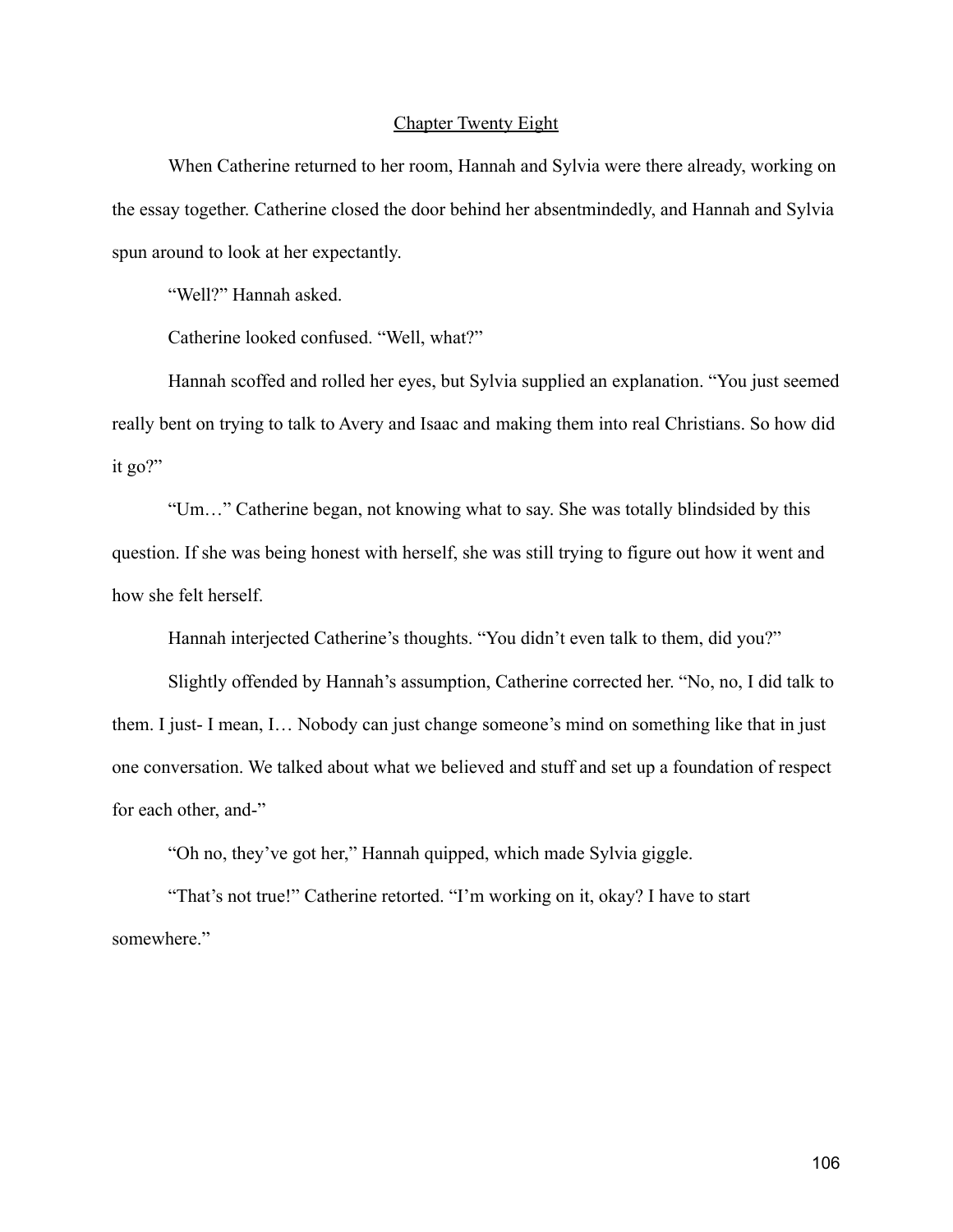The next day, Catherine and her friends met Samuel and David for lunch, Catherine was forced to regale the conversation again when Samuel asked about Avery and Isaac. Then David spoke up.

"Oh, that reminds me, I saw Avery and Isaac right after church yesterday. Avery was carrying a box and talking all about how he worked really hard to make something and was hoping you would like it. What was that about?"

Everyone turned to look at Catherine, and Samuel raised his eyebrows. Catherine turned a deep shade of red. She didn't understand what David meant. Avery didn't make anything for the crafts, he didn't even come up with the idea. Was it something he hadn't mentioned yet? The only thing they brought was… the macaroons. But Catherine thought that Isaac made those. Then again, they did act a little bit weird about it. Maybe Avery did make them. Why wouldn't he just admit that?

"Um, hello?" Samuel asked. "I'm very interested to know what exactly this guy was making just for you."

Hannah snorted. "Probably poisonous apples."

"Oh! Sorry," Catherine was flustered. "I was trying to remember, it was just some stuff for the crafts we made." Samuel still seemed wary.

Sylvia piped up and asked, "What did you make this week?"

Grateful for the change of subject, Catherine answered, "Oh, we made some bookmarks… with bible verses. I just asked them to help cut the paper into strips ahead of time. Since we had so much." She cleared her throat.

"Well, at least you don't have to deal with them intruding in your life anymore." Samuel commented, as he turned to ask David something.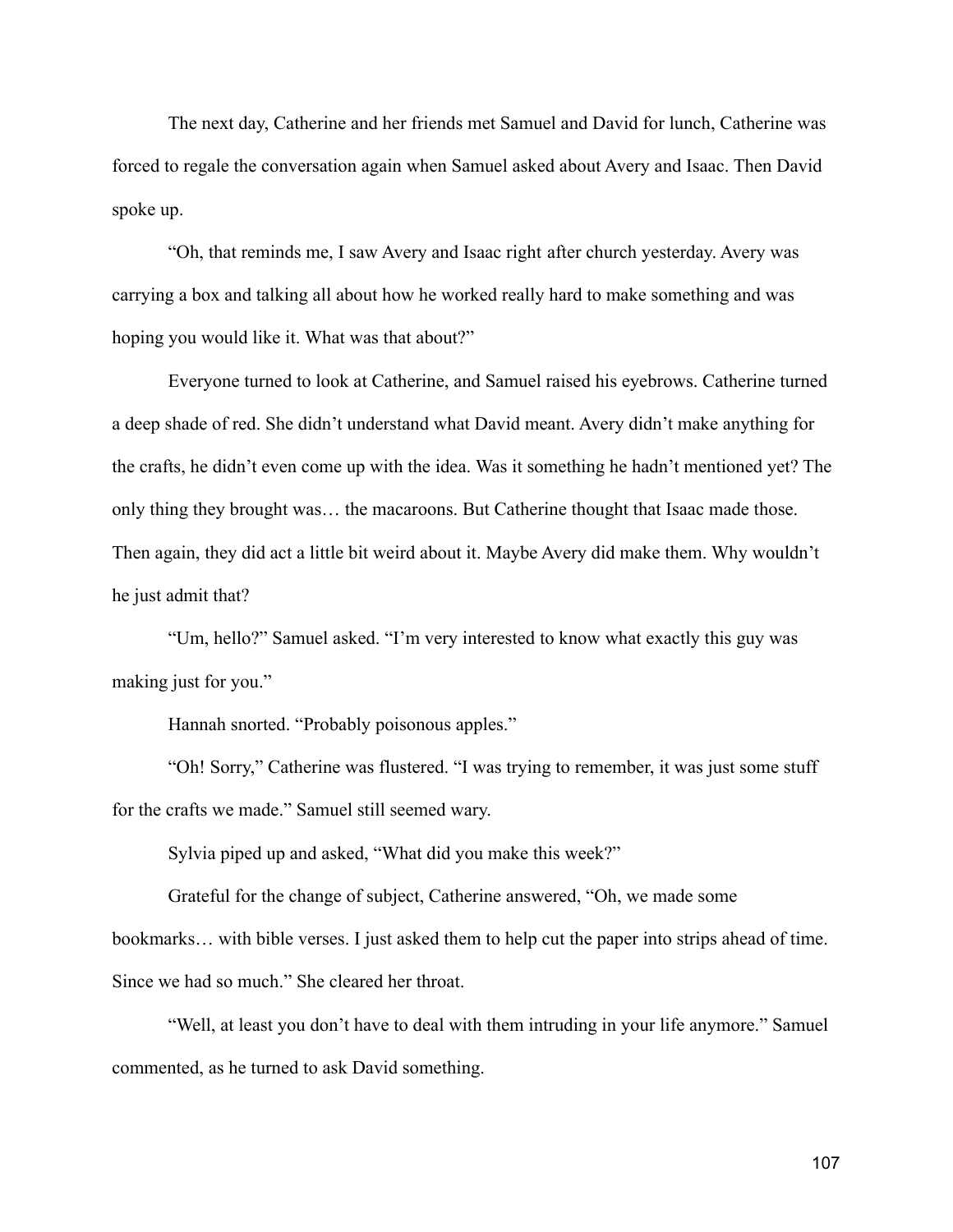"Yeah…" Catherine halfheartedly agreed. "I guess not."

Later that week, Catherine had a mountain of math homework to complete, but didn't want to do it alone. She reached out to Samuel, but he was busy with David. Hannah and Sylvia were also hung up working on a group project with some students for a different class. Catherine flopped down on her bed, exasperated.

Her mind wandered to Avery and Isaac. Would it be weird if she asked them to study together? She hesitated for a few minutes, and then typed out, *Do you guys want to come do homework with me in my dorm?* Then she quickly hit send before she could change her mind.

After a few minutes, she finally got a reply. Avery texted back, *Isaac is busy, but I'm down!* Catherine's heart began to race. She told him to feel free to come over whenever, and frantically began cleaning everything in sight. She also brushed through her hair and slightly touched up her makeup.

Just as Catherine was pulling out her textbook and notes, there was a knock at the door. She shoved everything aside and answered it to find Avery standing on the other side, looking sheepish.

"Hi!" Catherine greeted him.

"Hey, how's it going?"

"Pretty good, just got a lot to do." She stepped back and opened the door for Avery to come in. Catherine grabbed her things from the desk. "Here, you can use my desk if you want."

"Okay, thanks," he replied, and Catherine had a seat on her bed. Avery got out some of his homework, and asked, "So what are you working on?"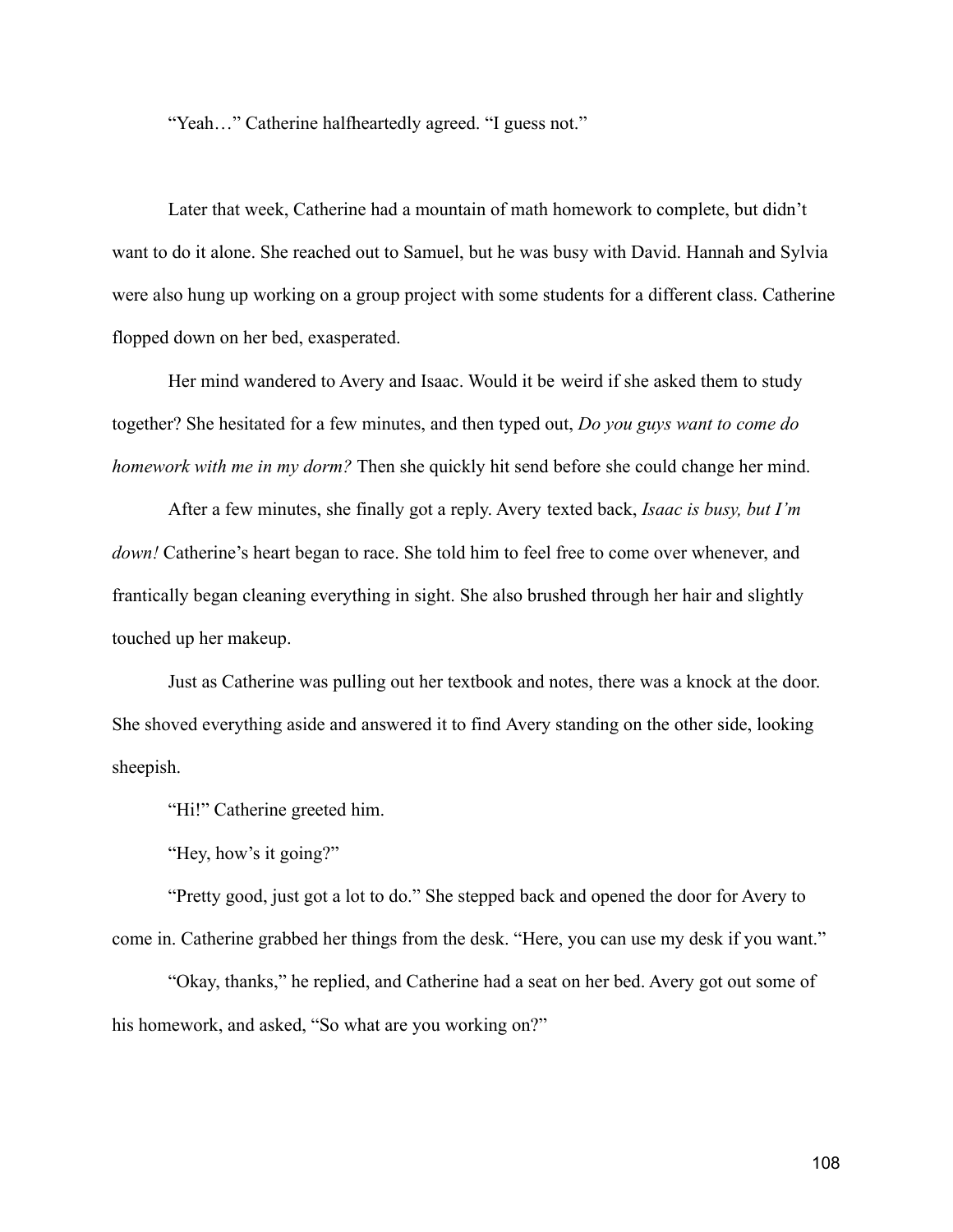Catherine looked down at her notes to remember. "I've got a bunch of math homework. What about you?"

"I actually just have some required reading to catch up on. But hey, if you need any help with your homework, I'm actually a math tutor."

"Oh really?" Catherine asked. "Okay, thanks!"

Avery smirked. "You don't have to sound so surprised. My people skills aren't THAT bad."

Catherine blushed, and Avery followed up with, "Just my social skills." Catherine giggled, which made Avery smile. There was a comfortable silence. Then, however, Catherine looked down at the first problem on her homework and realized she had no idea what to do.

"Actually, I could use some help, if you don't mind," Catherine blushed.

Avery practically jumped up. "Of course!" He exclaimed. "Your class is learning how to factor, right?"

"Yeah, I guess I'm not really sure how to get started."

Avery sat next to her on the bed. "No worries! Which problem do you want to look at first?"

As Avery asked that, Catherine's phone buzzed and, on instinct, she picked it up to read the text. "Oh, my god."

Avery frowned slightly. "So do you not want to do your homework after all, then?"

"No, no, I'm sorry, I'm about to, but you've got to listen to this," Catherine explained.

"What is it, Sylvia and Hannah accidentally wore the same thing and now they're mortal enemies? Samuel got a haircut? Omg!!"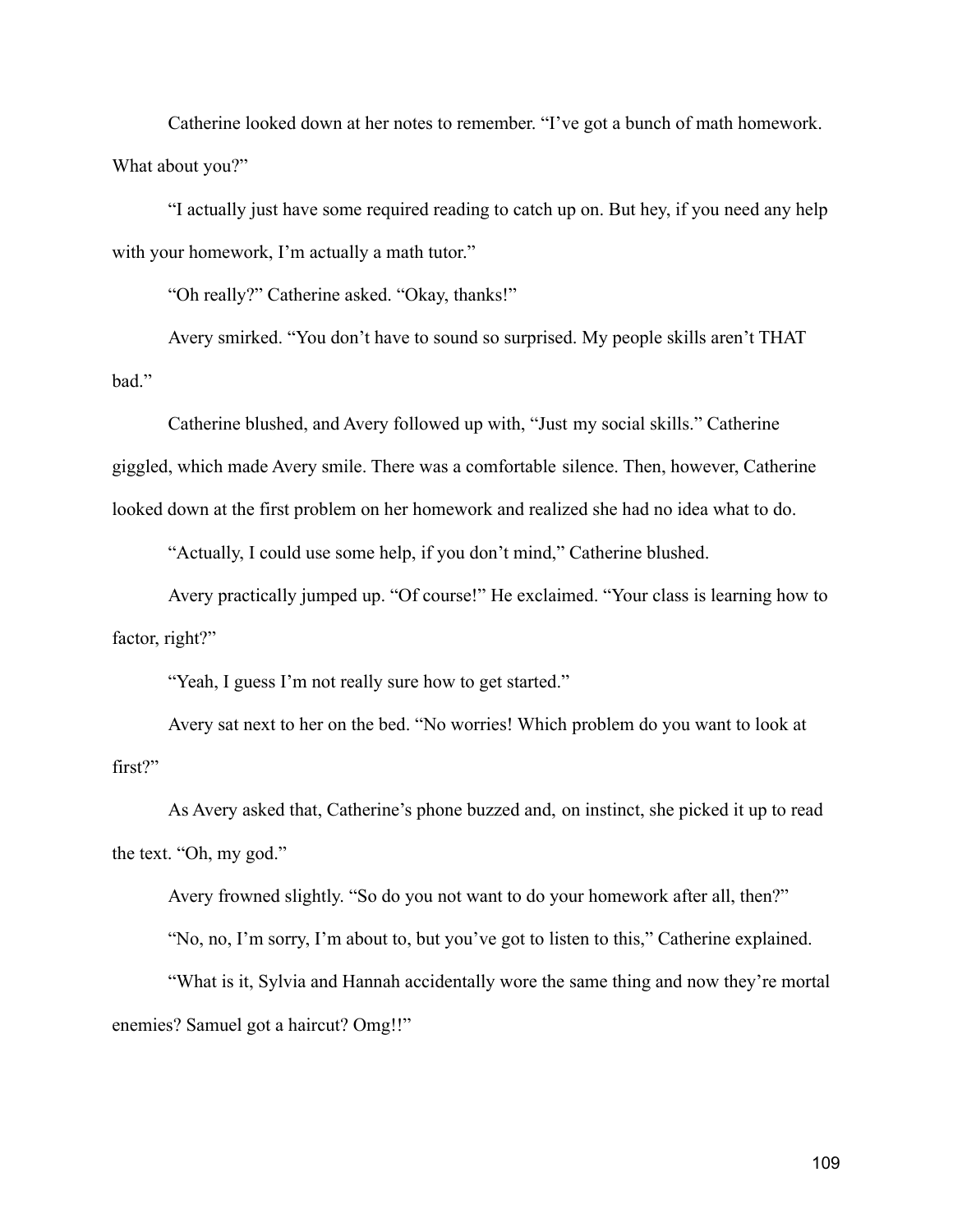Catherine glared at Avery. "Is that really what you think of me?" Avery bit his tongue. "I'll have you know that what the text ACTUALLY says is that apparently, Mr. Smith and a student… did it."

Avery was incredulous. "Mr. Smith had sex with a student?" Catherine nodded. "That is so fucked up!"

"Woah," Catherine said. "You don't have to cuss about it." She looked down at her phone again. "Sylvia says it's no wonder, because his wife won't have sex with him."

"Do you hear yourself?" Avery asked her. "This is a teacher and a student we're talking about. There's a huge power gap, and a student can't even consent."

"What do you mean?" Catherine asked, quietly.

"Well, I don't know all the laws for teenagers having sex with each other, but a full-blown adult having sex with a minor would be considered rape since the minor can't consent."

Catherine took this all in. She'd never thought about it before. Avery went on, "Plus, it's never a woman's job to have sex with anyone. Whether she's married or not."

"Really?" Catherine asked. "Wait, but that's just a part of marriage. It's necessary to maintain the bond or something."

"I mean, I've never been married," Avery told her. "But… do you like the idea of having to have sex, whether you feel like it or not, just to keep your husband around?"

Catherine's thoughts drifted to Samuel. "I don't know," she admitted, "but being a Christian isn't about being comfortable and doing what you want all the time. It's about being uncomfortable and making sacrifices to live in a better way." She opened her mouth slightly,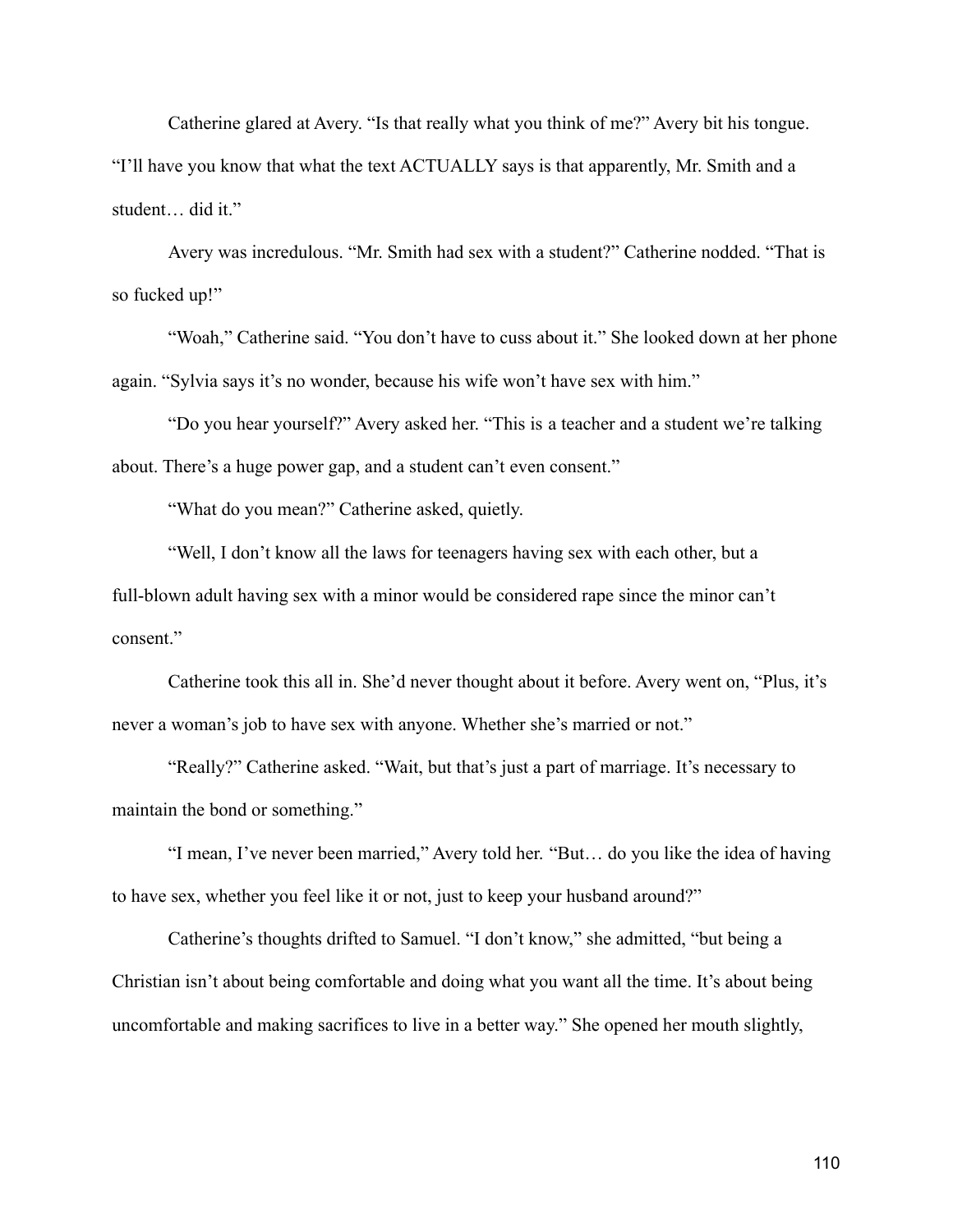wondering if she should tell Avery about what had happened. Catherine wasn't sure he would understand.

Avery wiggled an eyebrow. "Except for the fact that God isn't real." Catherine rolled her eyes and scoffed. "Just kidding," Avery amended. "Well, I'm not kidding, he isn't real, but I am just teasing you. I know your faith is important to you." There was a moment of silence, with disbelief from Catherine. "So which problem did you want to start on?" Avery asked, about the math homework.

"Wait, so that's it?" Catherine asked.

Avery furrowed a brow. "What do you mean? You wanted to work on the Math homework, right?"

"No, I mean you're not…" Catherine trailed off, not sure how to explain. She blushed, embarrassed. "When we first met, you were saying all this stuff about, being, like, just sheep or something and how stupid religion was…"

It was Avery's turn to be embarrassed. "I'm sorry. I shouldn't have said that. I guess it's just stressful feeling like I'm the only one who believes what I believe. No one agrees with me, and it gets isolating, you know?"

Catherine considered this. She gave Avery a small smile. "I know. It's hard to… feel like you're surrounded by people with different beliefs than you."

"Exactly!" Avery exclaimed.

"...But I've felt like that before too, and I didn't lash out at anyone and insult an entire school and religion." Avery looked down. Catherine continued, "Anyway, I'm just saying, you don't have to be rude about it."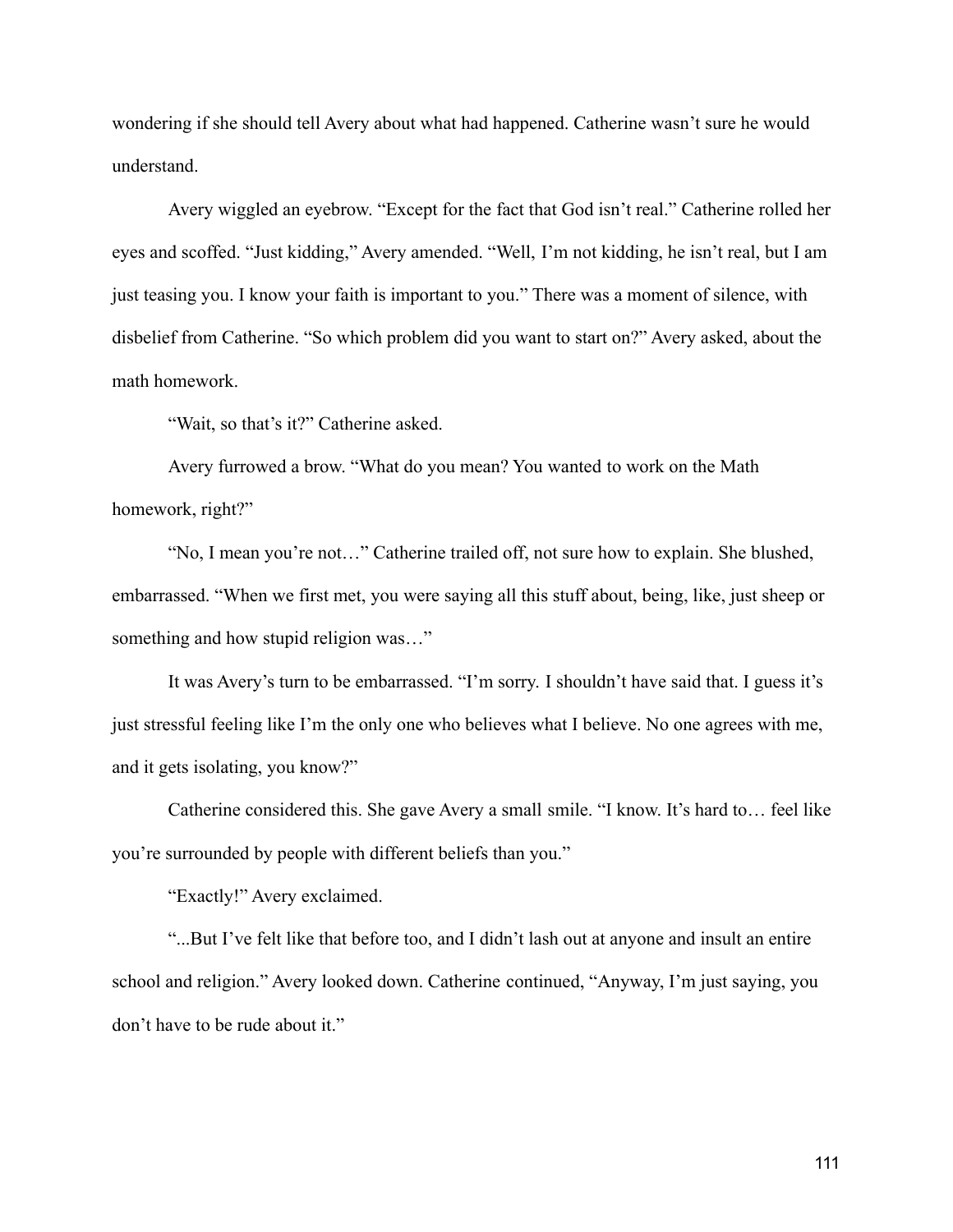Avery was tempted to attack Catherine for acting so high and mighty, but instead, he bit his tongue. "You're right," he admitted, showing his palms. "I thought you might have agreed with me at the time, but I shouldn't have assumed and I shouldn't have been rude."

"Thank you," Catherine smiled.

"Except for Samuel," Avery smirked. "I would still be rude to him."

Catherine let out a chuckle in spite of herself. Then she grabbed a pillow and smacked Avery with it. Avery laughed and grabbed the pillow from her. Catherine squealed and got another pillow, but Avery reached out and took it before she hit him with it.

"Hey, I am here to be nice," Avery laughed, holding the two pillows. "Do you want help with your homework or not?"

Catherine, blushing, nodded yes. She sat back down, and Avery promptly hit her with the two pillows he held. Catherine gasped, and Avery calmly placed the pillows behind the two of them.

"Alright, *now* we can get started."

As the two worked through some of the problems, Catherine could appreciate how good of a tutor Avery was. She had to admit that it surprised her somewhat. She supposed they had both assumed things about each other that turned out not to be true.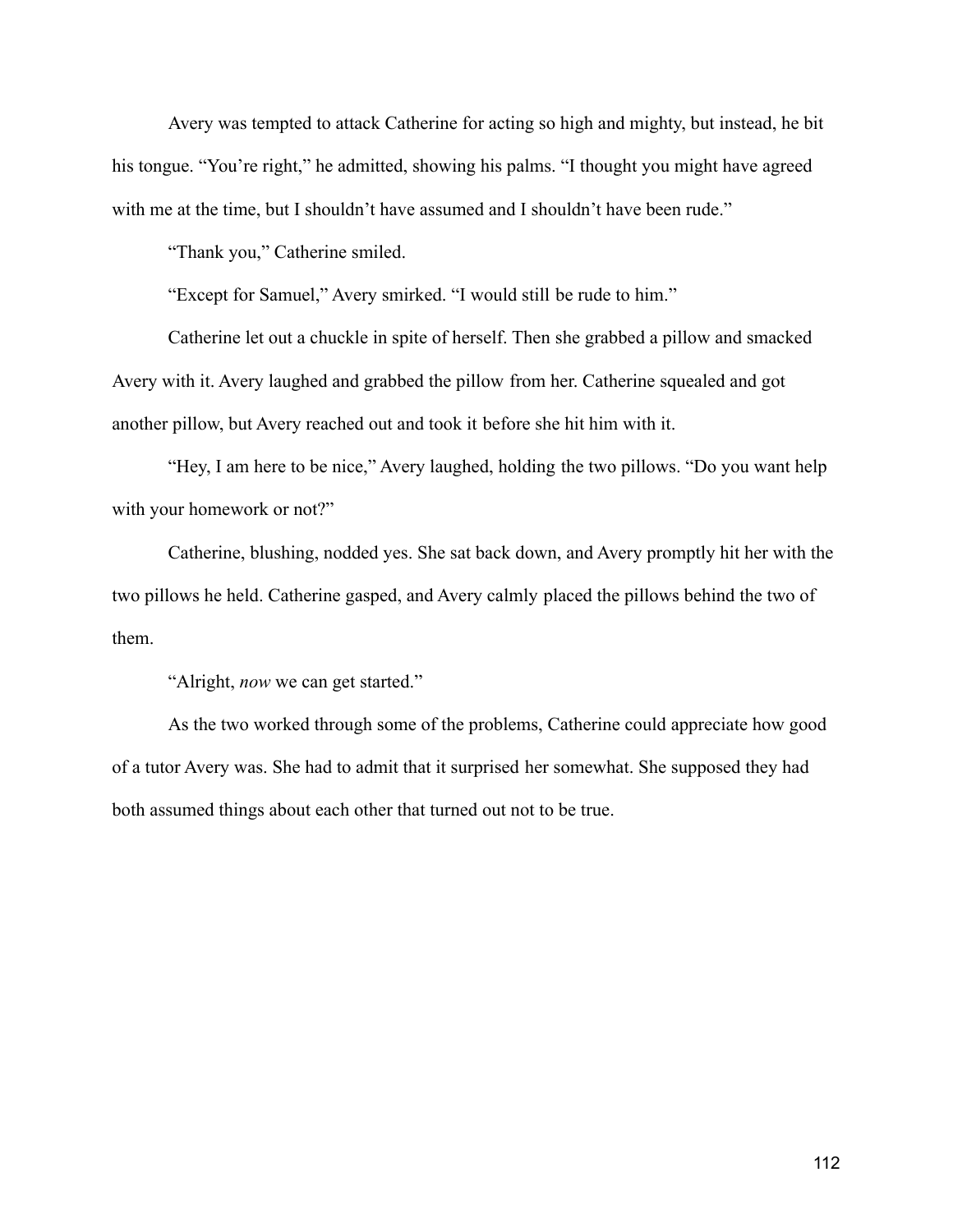#### Chapter Twenty Nine

Bright and early at 8:00am on Friday morning, all of the older students loaded large busses to take them to the conference. Girls and boys were split up into two different busses, so that no funny business would take place. In fact, all of the students were instructed to sit next to their original roommate, so Hannah and Sylvia sat together, while Catherine sat a row in front of them with the girl she never took much time to get to know.

"It's so annoying that they make us leave so early, isn't it?" Catherine commented, trying to start a conversation. "It would have been more fun to just leave last night and sleep in this morning." Catherine's roommate, Amelia, just stared. Catherine tried again. "Or do you like getting up early?"

Completely straight faced, Amelia answered, "I wake up at 4:30 every morning to skip and feed the ants."

"Skip?"

"Yeah, you know, like some people run, but skipping is actually better for you."

"Oh." Catherine hesitated, then asked, "So do you have like… pet ants or something? Like an ant farm?"

Ameilia snorted. "Don't you think I would have noticed by now if I did? No, I feed the ants outside. Their ecosystem is very fragile, you know. I have to make sure they get enough nutrients." With that, Amelia pointedly reached into her backpack and put her nose into a National Geographic with a giant ant gracing the cover. Catherine shuttered.

She peeked behind her to see if Hannah or Sylvia had overheard, but they were deep in conversation about an actor from some new movie. Catherine twiddled her thumbs for a bit. As the busses peeled out of the school parking lot, she thought to herself that it would be a long day.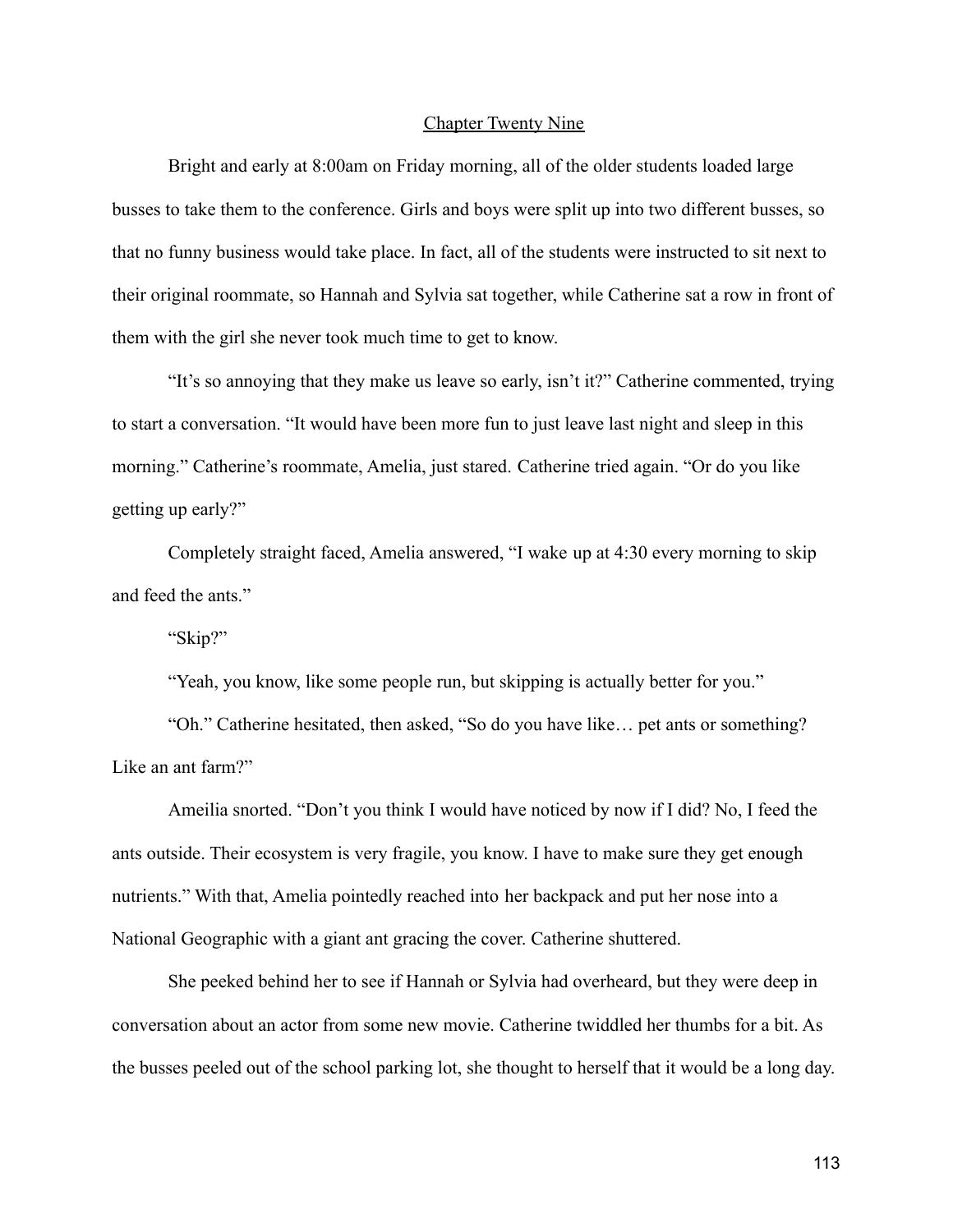Catherine watched the trees speed by, thankful that she had the window seat, and wished she'd brought a book. She thought of Avery. He was probably as happy as ever, with a book and an entire day of free time to read it. She wondered what he was reading. Then, she remembered that she had his number, from when he texted her the macaroon recipe! She should have known that it was actually him who made them when he was the one who had the recipe, not Isaac.

She pulled her phone out, opened the conversation, and her thumbs danced over the screen as she tried to decide what to say. Should she confront him about the macaroons? Maybe text him something mysterious, like, "I know your secret"? No, that would be weird. Besides, if he didn't want her to know he made them, he didn't want her to know. Catherine considered asking him about what he was reading, but she didn't want to seem like she was too interested. Just something casual and off the cuff.

*So I just tried bonding with the roommate who's never around- turns out she has a weird thing for ants? This is going to be a long bus ride.* Avery read the text on his phone and couldn't help but chuckle. He replied, *That's nothing! Mine won't shut up about how the cafeteria burgers are a disgrace to burgers everywhere. SOS!*

Catherine was pleasantly surprised that he texted back so quickly. She thought for a moment, then texted, *At least you probably have a book to keep you busy. All I brought was gum, and it isn't exactly very entertaining.*

*Actually, you're wrong. I didn't bring a book this time.* Avery responded. *I brought two. You can borrow one, if you want, whenever we stop for a restroom break.*

Touched by Avery's thoughtfulness, Catherine smiled. She didn't want to be a burden, though, so she texted, *Thank you, but you don't have to! I know how much your books mean to you. I couldn't just take one!*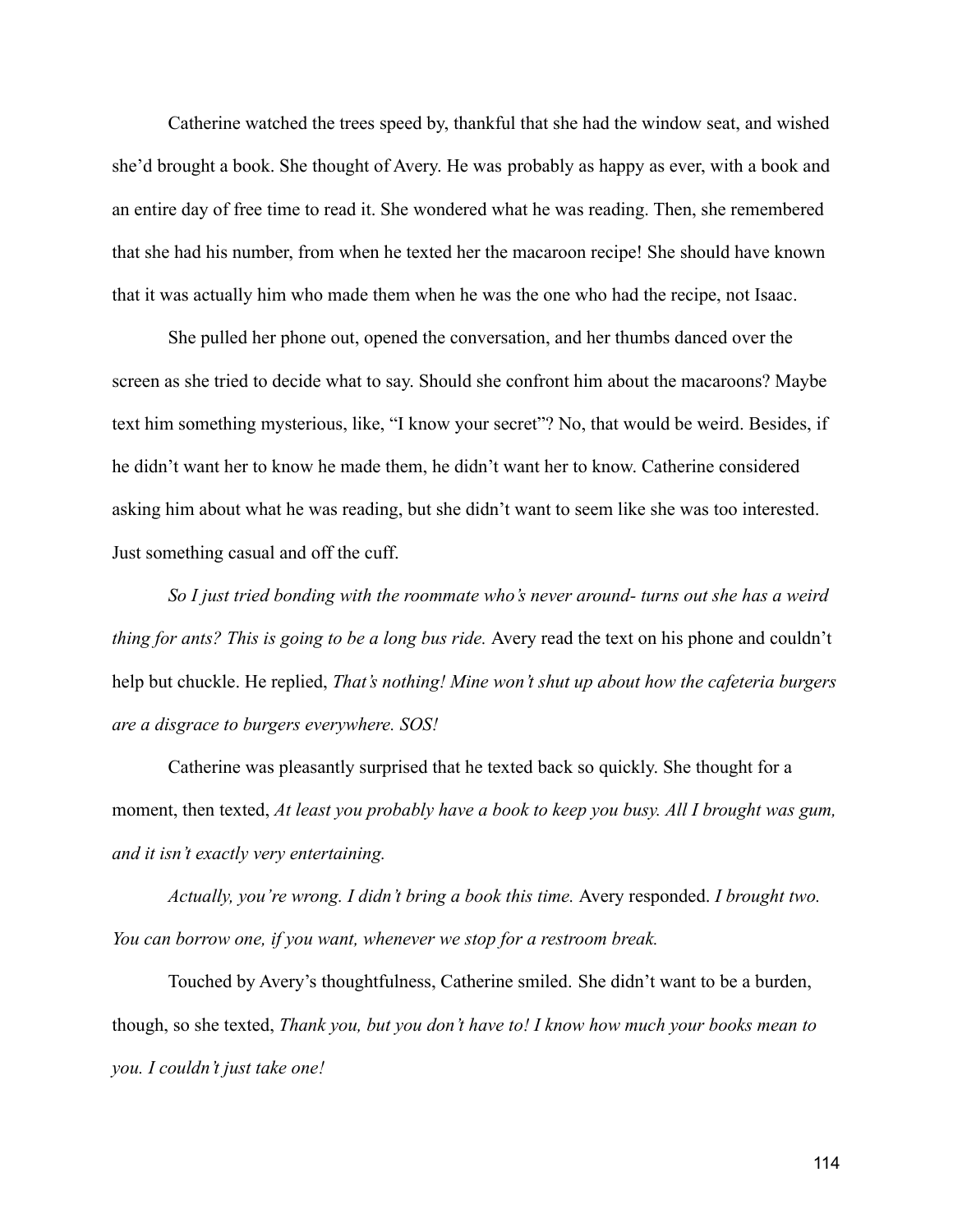*Don't be silly,* was Avery's reply. *I trust you to take good care of it. I can't just leave you with only Ant Girl as your company, now can I?*

Catherine replied, asking about both books. Avery was more than happy to comply, and the two hit it off. After exhausting their book conversation, they turned to movie adaptations (they both agreed that the poor adaptations ruled out the good ones), and then movies themselves. Catherine said her favorite movies were rom-coms, to which Avery replied he only watched documentaries and had never seen a romantic comedy in his life. Catherine didn't believe him.

After an hour and a half, the busses stopped at a rest station and the adults told the students they had twenty minutes, and then they had better be back on the bus. Avery hadn't gotten very far in his book.

When Catherine got off the bus, she looked around, but didn't see Avery anywhere. Not wanting to seem desperate, she decided to go to the bathroom. The line to the girls' bathroom spilled out the door. Catherine sighed, resigned herself to knowing it would take a while, and joined the back of the line.

"Isn't that INSANE?" the girl in front of Catherine in the line exclaimed.

"I mean, I don't know, I can see it." her friend countered. "He was always way nicer to the girl students, but then would give them lower grades. That makes a lot of sense actually."

The first girl was thoughtful for a moment. "Now that you mention it, I think he did that when I had him, too. But he never asked me for sexual favors!"

"Maybe you weren't doing bad enough in his class," her friend suggested, "Or he just didn't like you."

They both laughed. Catherine interjected, "Are you guys talking about Mr. Smith?"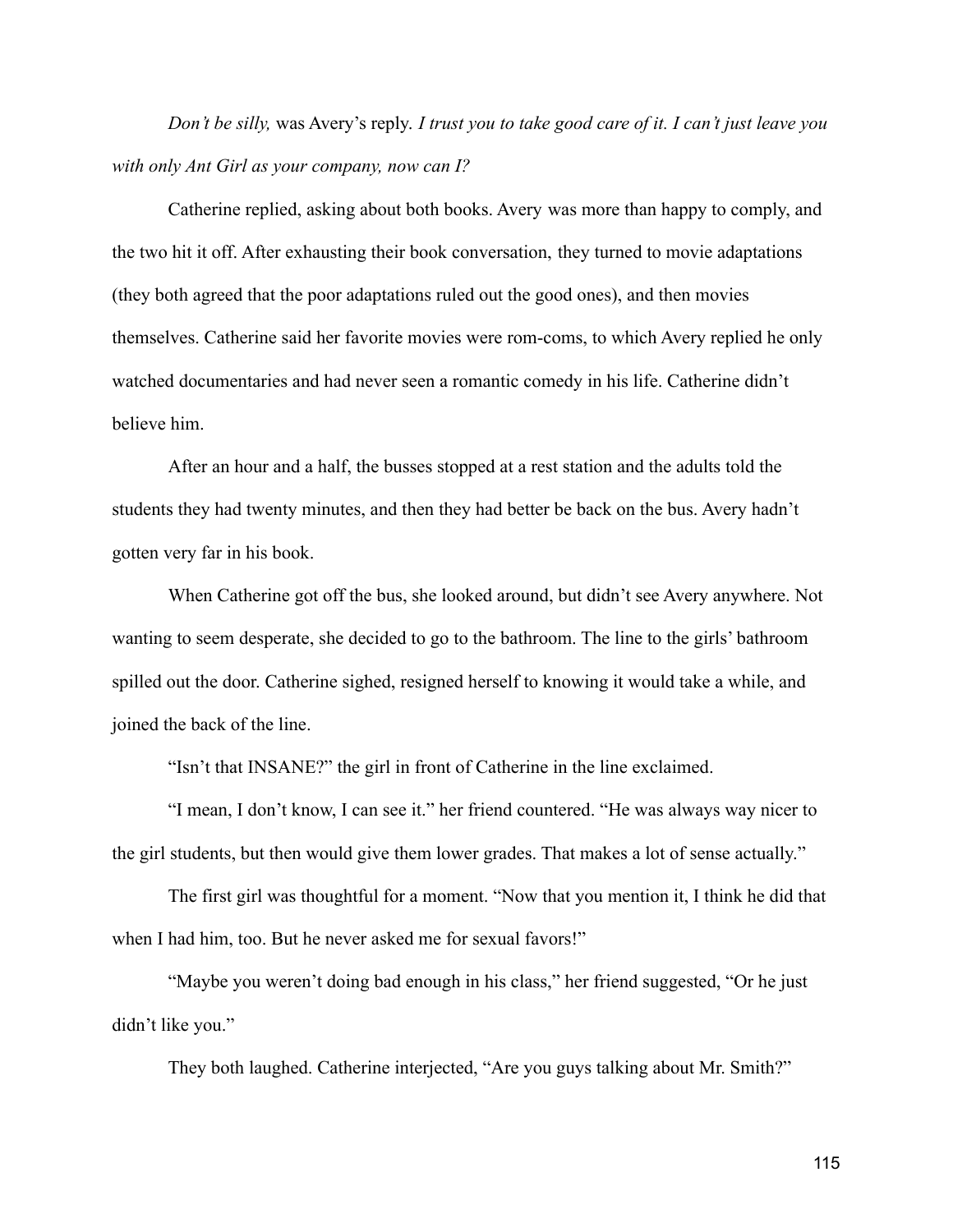The second girl nudged the first girl's arm. "See, it isn't insane, even she knows who we're talking about!" To Catherine she explained, "Yes, we are. I heard that he got caught for having sex with a student, and that's the whole reason we even have to go to this conference."

Catherine was incredulous. "Oh, I know. It's crazy, right?"

"Yup. And apparently," her voice lowered conspiratorially, "this wasn't the first time, either."

Catherine was shocked, then tried to remember her experiences. She thought back to memories she had of him. He was always very friendly, and what was it he had said to her at the dance? He had told her she looked amazing. She had felt a little uncomfortable, but brushed it off. Now, she wondered if he was imagining what she looked like without the pajamas on. She shuttered.

After being lost in thought, Catherine found that the bathroom line went much quicker, and suddenly looked around and found herself at the front of it. She took care of her business, then stepped outside into the bright mid-day light. She looked around and saw Hannah and Sylvia sitting on a concrete picnic table. She walked over.

"You guys will never believe what I just heard."

Sylvia's eyes lit up. "What is it?"

Catherine lowered her voice. "You know how they caught Mr. Smith with a student? Apparently it's happened multiple times."

"I heard that, too," Hannah agreed.

"I heard that he also slept with the Principal to keep the situation quiet," Sylvia interjected.

Hannah gasped. "He did not!"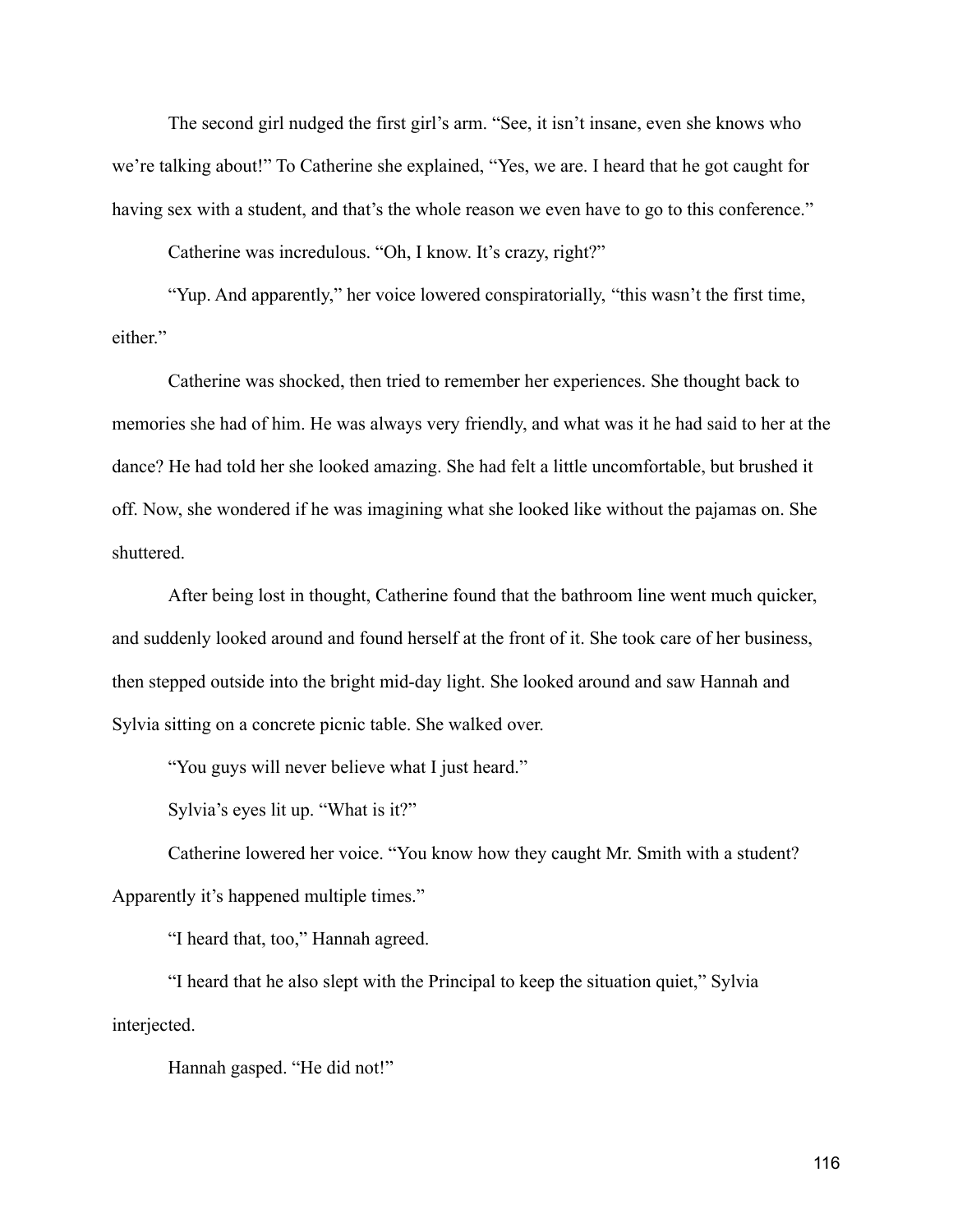"That's just what I heard," Sylvia shrugged.

"Oh." Catherine said. "Well, still, I just thought it was crazy."

Hannah, only half paying attention now, muttered, "Well, that's what happens when a man's wife won't sleep with him and he's surrounded by other girls all day." Before Hannah's words could sink in, Catherine's phone buzzed. It was Avery.

*Do you still want the book? I'm near the vending machines.* "I gotta go," Catherine told her friends. "I'll see you back on the bus." She headed to the covered area with the vending machines and road maps, wishing she brought change for candy or a soda. Then, she spotted Avery and Isaac. Avery hadn't seen her yet, but was laughing at something Isaac had said. Catherine's heart fluttered a little and she noticed for the first time how much she liked Avery's laugh. Then she shook her head. What was she thinking? He was just a guy friend with some common interests that she was trying to evangelize to. Nothing more.

She took a deep breath and walked up to the boys. "Hi guys!" she said, with a smile. Avery turned to look at her and Catherine thought she saw a sparkle in his eye, but she promptly convinced herself she was imagining it. Isaac smiled at her and gave a small wave.

"Catherine!" Avery exclaimed, with a wide smile. "Guess what we just saw!"

Catherine couldn't help but smile, too. Avery's enthusiasm was infectious. "What?" she asked. But as soon as he opened his mouth to tell her, the teachers suddenly began telling everyone that it was time to get back on the bus. Catherine realized that she hadn't even seen Samuel during the break.

"I guess we have to go," Isaac said.

The three of them began walking towards the busses. Avery hurriedly dug around in his backpack. "I'll just text you in a minute. Here's the book!" Avery held out a mystery novel, and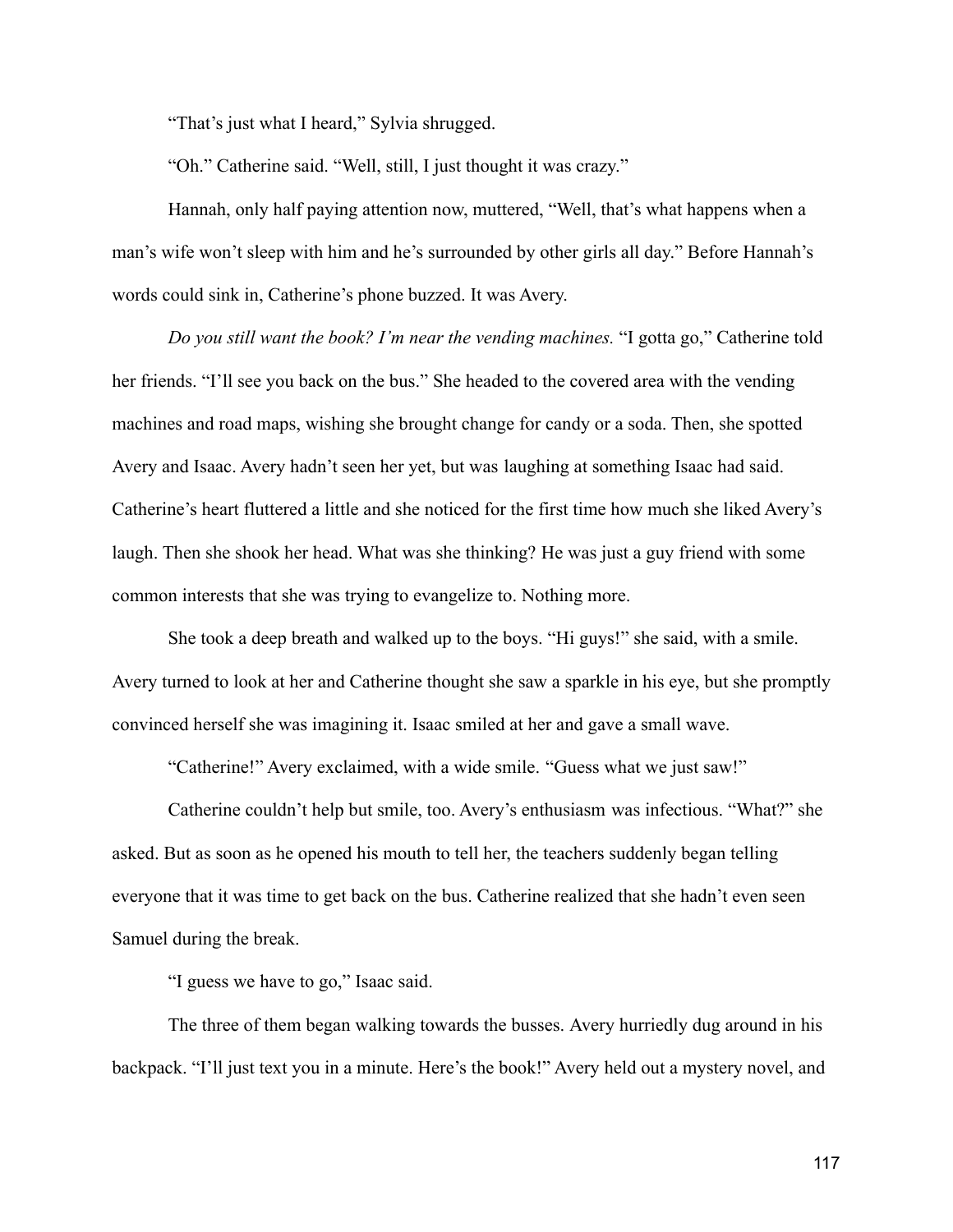Catherine took it. "It's a murder mystery," Avery explained. "Talking about them made me want to read one. I hope you haven't read it yet."

"Thank you!" Catherine said, "I haven't." As she said this, they neared the busses, waved goodbye, and went their separate ways. What they didn't see, however, was Samuel walking behind them, watching everything that was going on.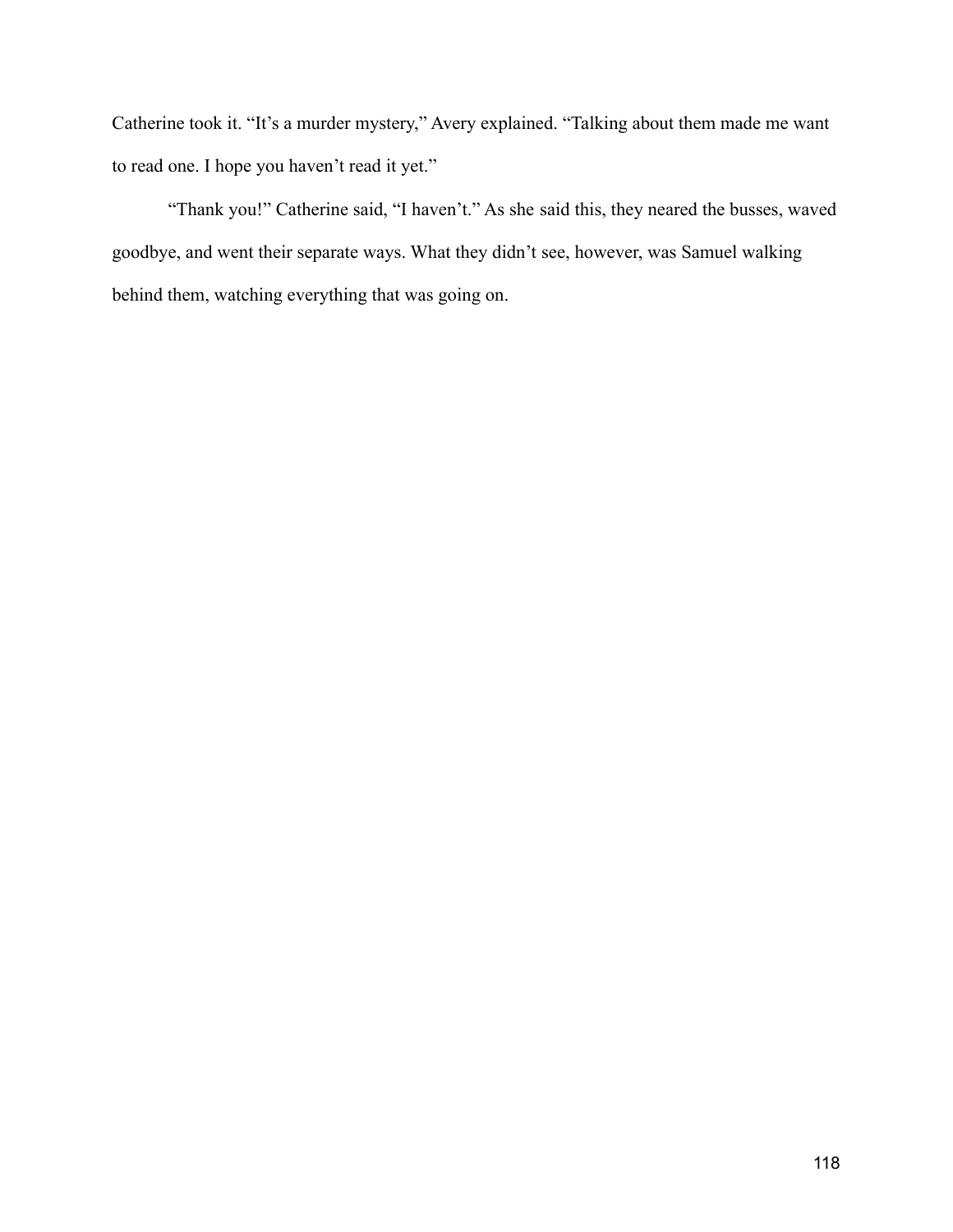# Chapter Thirty

When Samuel took his seat next to David, he told David that he watched as Avery and Catherine were walking to the busses together, looking all buddy-buddy, and that he handed her a book. "Should I be worried?" Samuel asked David. "Because I'm beginning to feel worried."

David shrugged. "I don't know. I mean, they could just be friends."

"But what kind of friends are they?" Samuel pondered. "I mean, at least one of them isn't following God's rules. And the only reason they were hanging out is because they both got in trouble for getting into a fight."

The more David thought about it, the more he agreed. "Yeah, and that's over now, isn't it? They only had to do it for two weeks."

"Yes. It's supposed to be."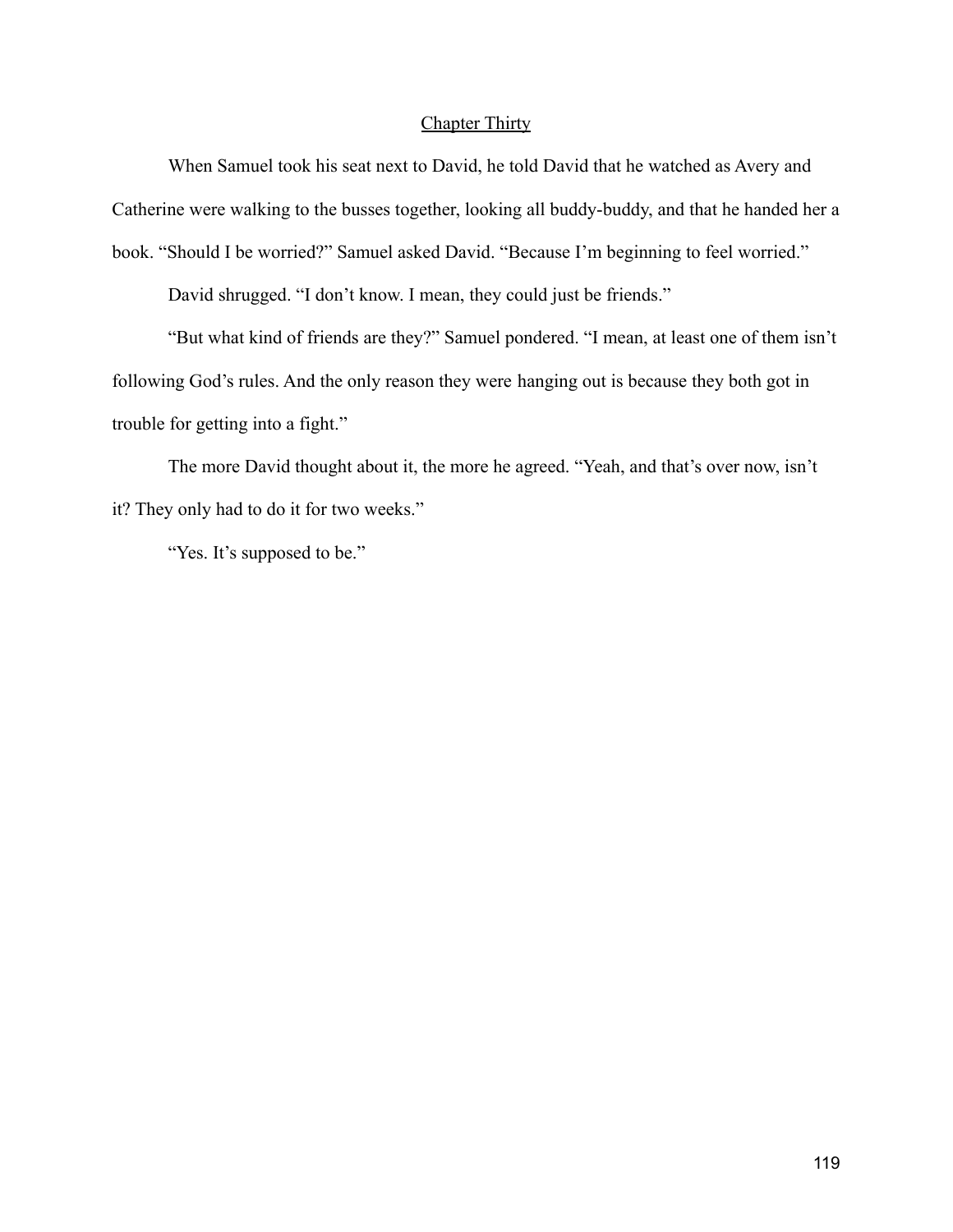## Chapter Thirty One

Meanwhile, on the other bus, Catherine was chewing her nails. She realized that she may have given Avery the wrong idea. I mean, she had a boyfriend. And Avery wasn't exactly the kind of Godly man that she should really marry or anything, even if she did like him like that. But she didn't. She decided it might be best to keep her distance some. Then she received a text.

*So I never told you what I saw during the break*, Avery said. Catherine's curiosity won out. She decided it would be fine just to see what he saw, she just wouldn't text him all day after that.

*What was it?* She replied.

Avery broke into a smile just texting the words. *I saw your roommate feeding the ants outside! She bought a bag of chips and put a chip near every anthill she could find, while cooing at them like they were babies.* Catherine had to stifle a laugh. She didn't want Amelia to ask what was so funny. In searching for a way to reply, Catherine remembered what she had heard in the bathroom during the break.

*That's hilarious*, she began, *I'll definitely never look at her the same way again.* Then she ventured, *Do you want to hear something I heard over break?* When she received a text in seconds saying that of course he did, she continued. *Apparently this is old news to everyone but me, but I heard that Mr. Smith was apparently notorious for giving out grades in exchange for ~favors~.*

Catherine didn't hear anything from Avery in several minutes. *Wow*, he finally replied, *That's really terrible.* Catherine agreed. She knew that she'd no longer feel comfortable in class with Mr. Smith. Suddenly, for the first time in her life, she wondered if the skirts she wore every day were appealing to him. She shuddered at the thought, but then pushed it out of her mind.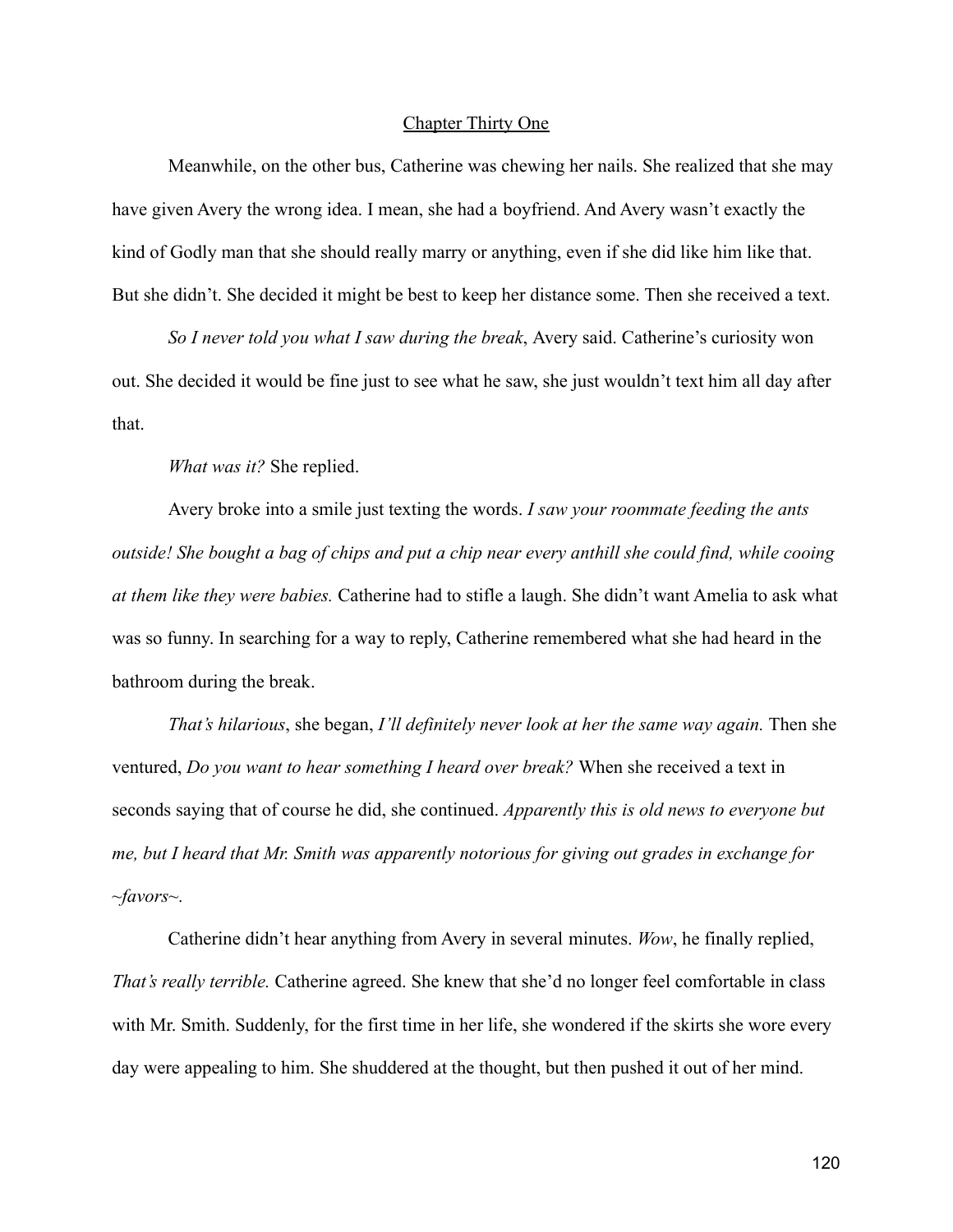After all, the school administration wouldn't make them the uniform if they weren't appropriate. It was a Christian school!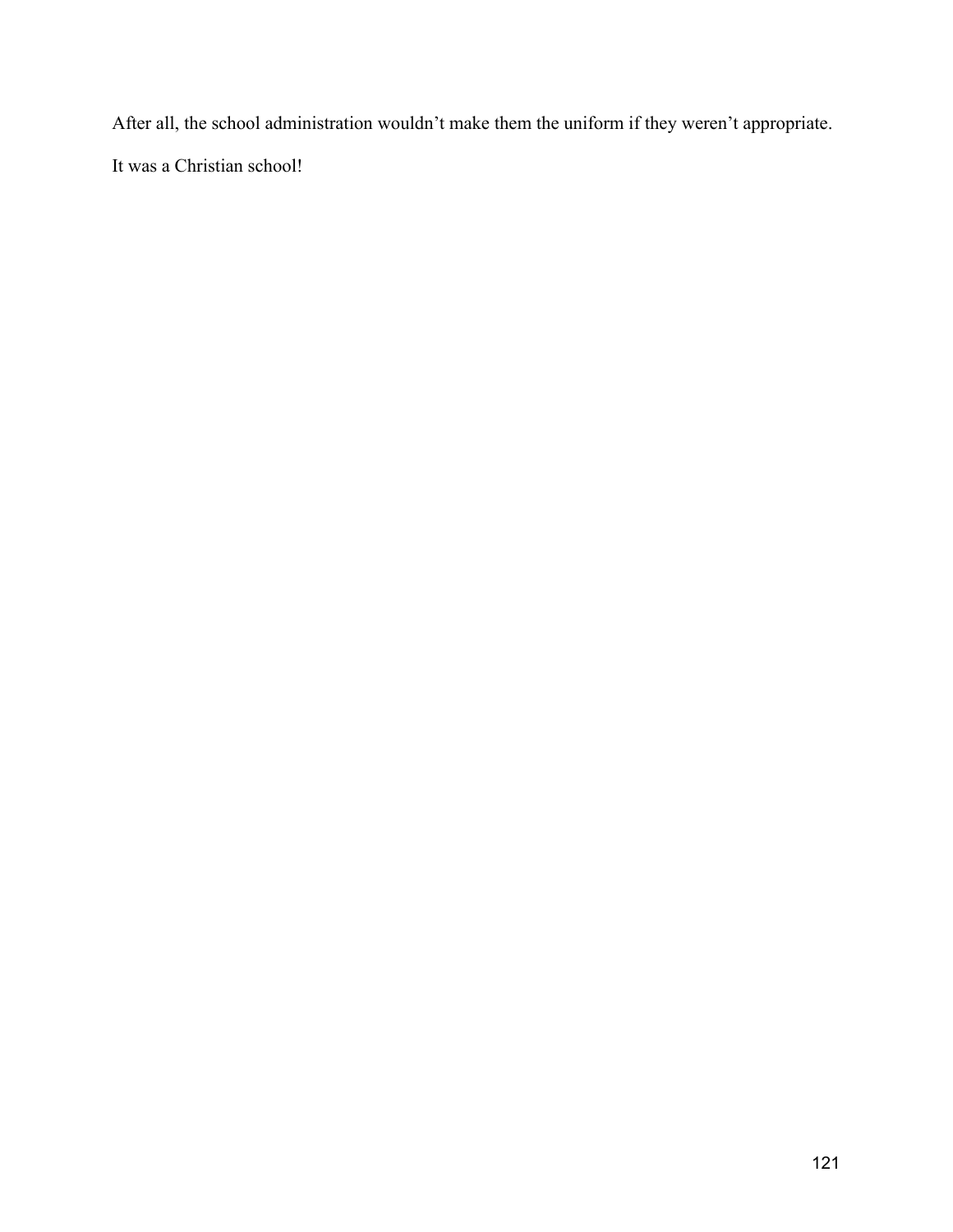# Chapter Thirty Two

The thoughts running through Avery's head at the same time were much more angry than afraid. He told Isaac what Catherine had told him, and soon, both of them felt like their blood was boiling. Both of them recognized the hypocrisy of it all. Isaac wondered why he was so shunned for being gay--something that didn't hurt anyone (in fact, it didn't even really affect anyone), while one of the teachers of a Christian school got away just fine with having sex with students. I mean, the man was supposed to be a Christian mentor! Eventually, though, Isaac just stopped thinking about it. Nothing else about this school and their treatment of anything was fair. That's just the way it was.

Avery, on the other hand, simmered for hours. Catherine never texted him back (he could only assume because the book he lent her was so good), and he just thought about all of the things that the school got away with and covered up. Especially considering Avery would rather be anywhere else in the world, but instead, he was going to be stuck listening to a bunch of know-it-all adults, just because a teacher had a problem. Pathetic.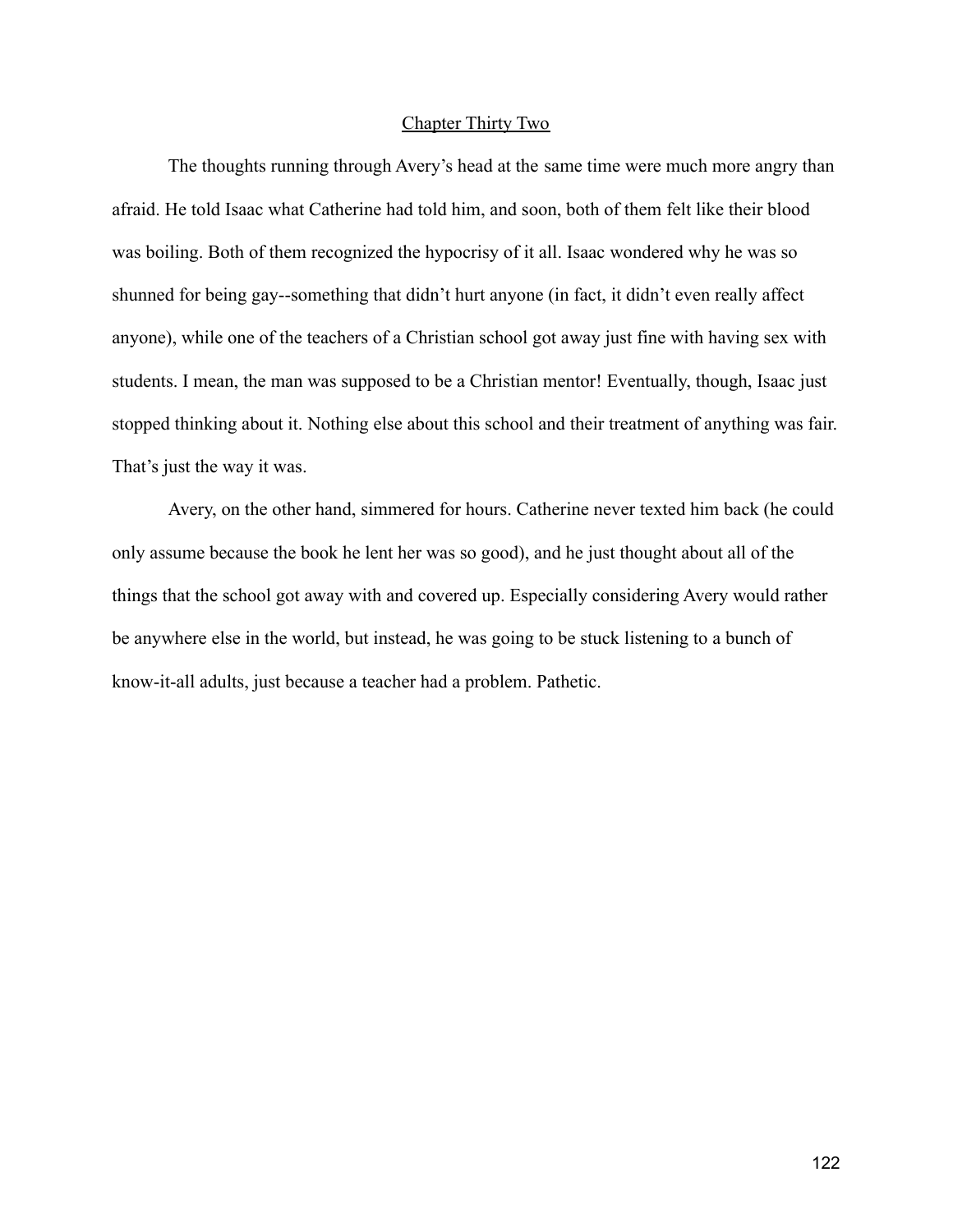#### Chapter Thirty Three

The large busses pulled into the hotel parking lot, and everyone was abuzz with excitement. The teachers stood up in front of the busses to remind students about the rules at the hotel. No girls would be allowed in boys rooms, and no boys would be allowed in girls rooms, under any circumstances. At ten o'clock, they all needed to be in their rooms, and tape would be put across each door at 10:05 to ensure the rules were followed. Then, they told all the students to calmly exit the bus one by one, and find their luggage outside.

Everyone rushed out, and Catherine felt like she was reunited with Hannah and Sylvia, as they all tried to figure out what the plans for dinner might be. Sylvia guessed that they would order pizza for everyone, while Hannah was betting they would walk across the parking lot to eat at the Cracker Barrel. Catherine hoped for pizza, but she was also looking around, not for Avery or anything, just to see if Samuel was off the bus.

As the three girls looked for their bags, Catherine was greeted with a scare when Samuel came up behind her and pinched her sides. She cried out, then, upon realizing who it was, simply smacked his arm. "One of these days, I'm going to hear you sneak up on me," she laughed.

Samuel shrugged. "You say that every time, but I'm still waiting." A teacher held up Catherine's suitcase to ask whose it was, and Catherine claimed it.

"Go put your stuff in your room and be in the lobby in twenty minutes, okay?" the teacher told Catherine, and everyone around her. Catherine nodded, Samuel left to find his own luggage, and the girls traipsed into the hotel and to their room.

A short twenty minutes later, all the students convened in the lobby, much to the dismay of the hotel clerk. A harried Principal Johnson stood on a chair.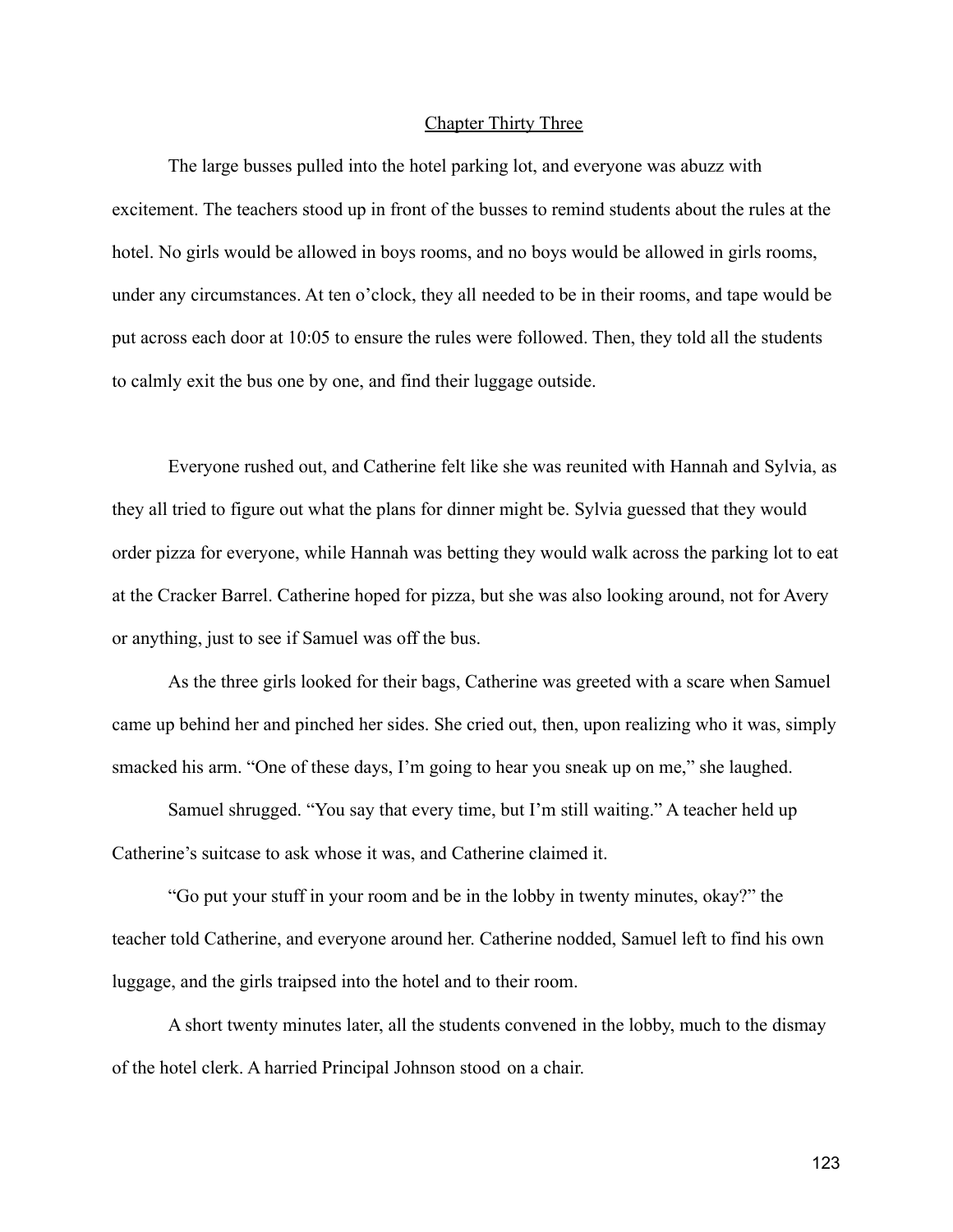"Attention, attention everyone." Students milled around and quieted down a little, but some remained turned around and whispers and giggles still echoed through the lobby. "HEY!" Principal Johnson yelled. The whispers and giggles stopped. "That's better," he said, as he searched for his eyeglasses before realizing they were atop his head.

He flourished a few papers and addressed the students. "Okay, so a reminder of the rules. Number one, don't go into each others' rooms. Number two, be respectful of all the people leading the sessions. They've all been where you all are, so you can learn a lot from them. Number three, remember that you all are representatives. Not only do you represent our school, but you also represent Christians and God wherever you go. So keep that in mind when you're making decisions this weekend. Okay?" He was met with silence.

"Okay. So, now we're going to hand out schedules. If you're a girl, go to Mrs. Harley back there and get a pink schedule, and if you're a boy, get the blue schedule. Put it somewhere safe, we don't have enough to give you an extra every day. When you've done that, go outside. We're going to walk to Cracker Barrel."

Later that night, as they were unpacking all of their things, the girls discussed what all the weekend had in store for them.

"I feel like its going to be so awkward to talk about sex and stuff with the boys right there. I mean, that's just so embarrassing," Sylvia lamented.

Amelia looked up from her magazine. "Well, we won't be. Didn't you look at the schedule?"

Hannah and Sylvia gave each other a look that made it clear how they felt about Amelia. "What about the schedule?" Catherine asked.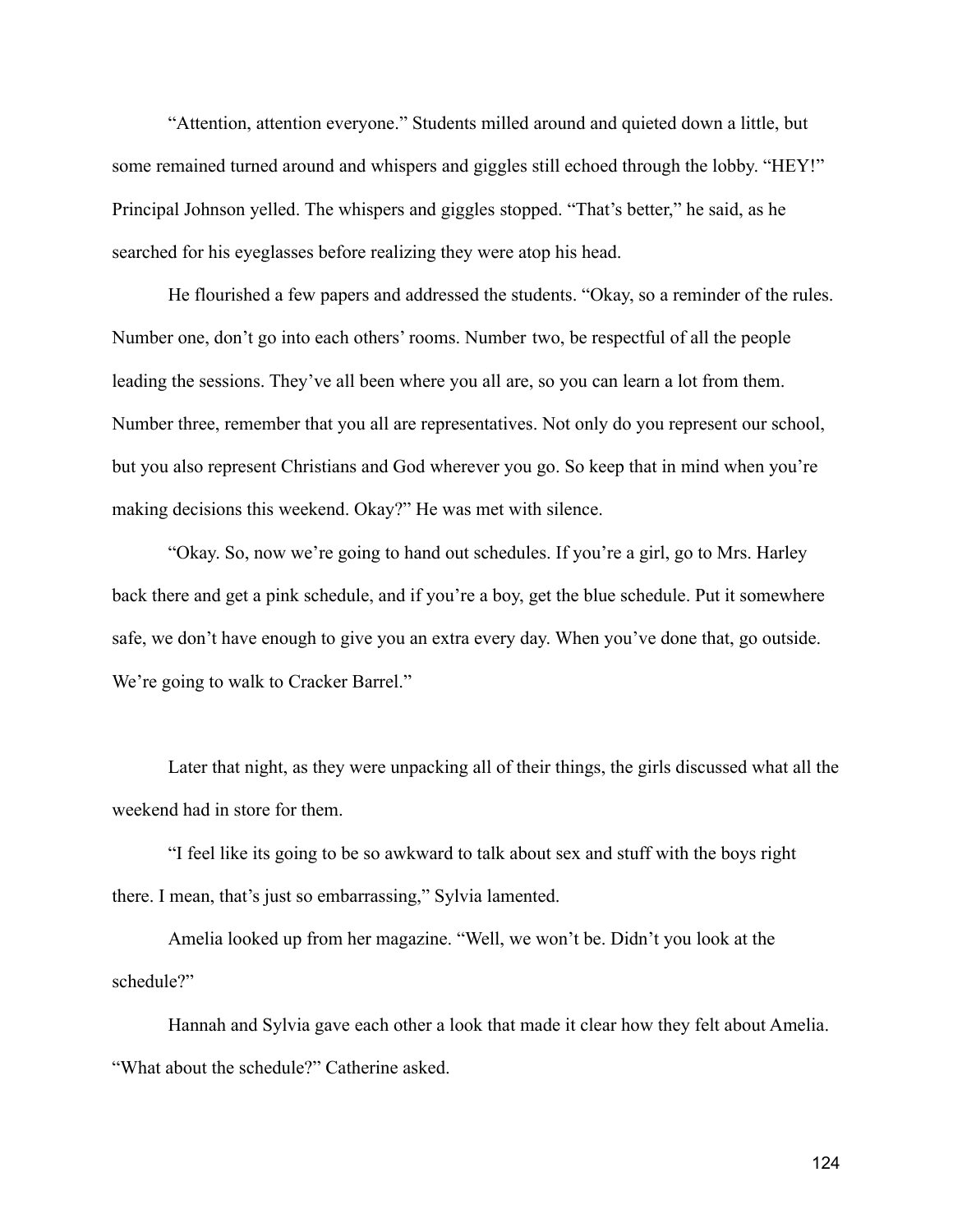"All of our sessions and workshops are different from the boys'. Some of them are the same, but at different times. So we won't be with them at all."

Sylvia sighed a breath of relief.

"That's probably for the best, so we can talk about issues that really affect us," Hannah mused. "Personally, I could never talk about sex in front of a guy. It makes me feel gross just thinking about it."

Catherine thought to herself that it meant she wouldn't see Avery and Isaac, or Samuel or David hardly all weekend. She figured Samuel was looking forward to attacking another part of life with the word of God. She wondered if there was any part of Avery that was curious or excited, or if he was just miserable.

Later that night, as the girls had unpacked and gossipped, they were told it was after ten and they needed to quiet down. Blue tape was added to their door, and the teachers each took hour-long shifts roaming the hallways.

The next morning, the bleary-eyed students worked on their breakfast in the lobby. Samuel and Catherine sat together.

"You know, I'm actually really excited that we have the opportunity to attend this conference," he mentioned.

Catherine's eyes widened. "So am I!" she exclaimed. "I was afraid I was the only one."

"Of course you aren't!" Samuel replied. "I think that we can both learn a lot from all of the sessions we're going to attend, and we can have a lot of important conversations." He looked into the distance. "You know, as the man in this relationship, I'm called by God to be the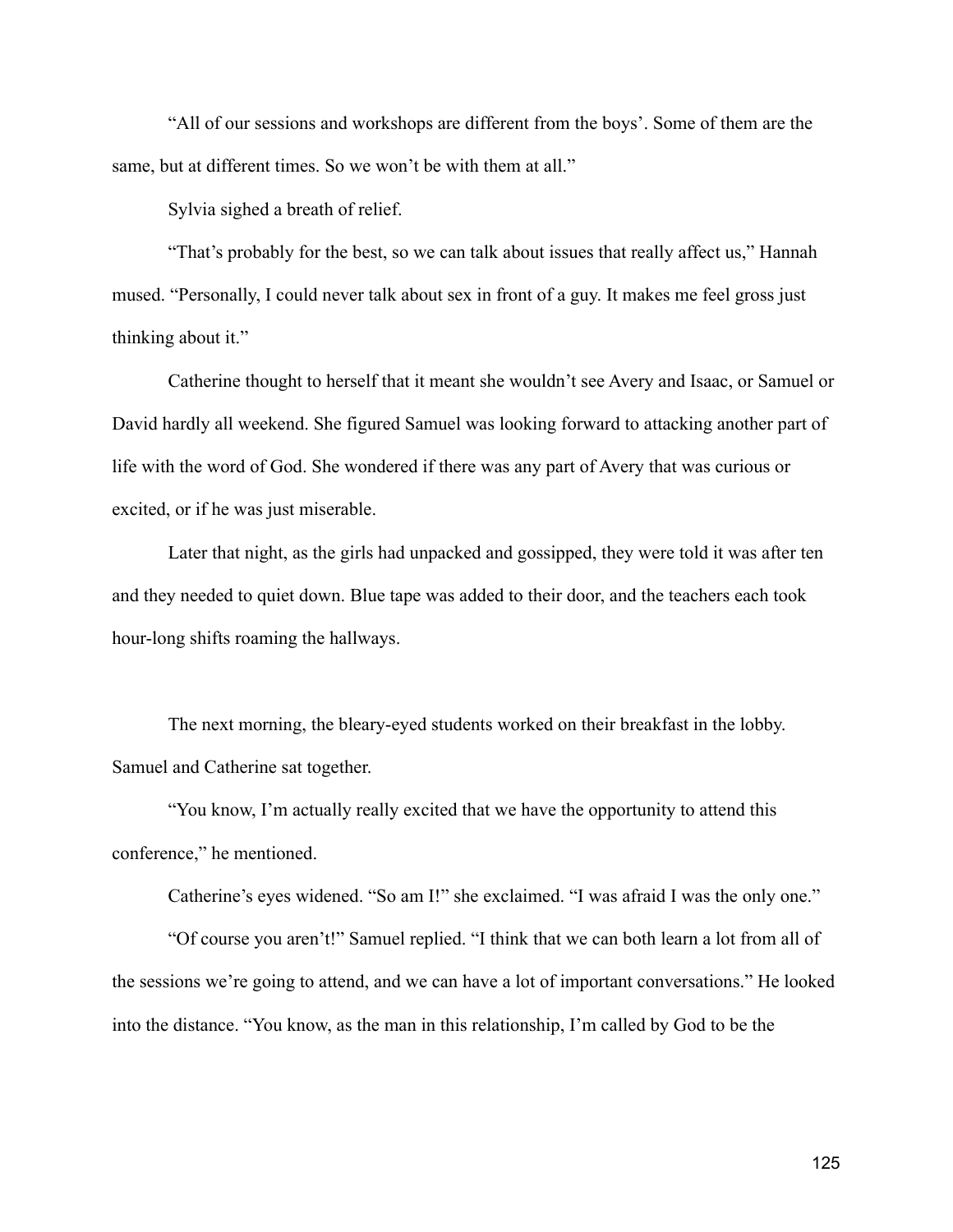spiritual leader for both of us, and I want to make sure I'm leading us well. Let's pray for our intentions this weekend."

Catherine softly agreed and they both bowed their heads. "God, first of all, I just want to thank you for bringing Catherine into my life. She is the sweetest girl I know. I realize that I will never be able to love her as much as you do, but I will try every day." Samuel took a deep breath and continued, "I always want to do the best and most Godly thing for both of us, so please give me wisdom as I gain more knowledge on how to best do that, and help Catherine to also be intentional this weekend so that we can both be better and get closer to you, God. Amen."

Samuel and Catherine raised their heads, and realized it was time to load up on the busses and go, so they parted ways. Catherine caught up with Hannah and Sylvia. Sylvia mentioned that she watched Samuel pray with her, and Hannah gushed. "That is SO cute! You're so lucky that you have a boyfriend who is so committed to God, some of these boys seem like they're just messing around all the time." Catherine agreed.

On the bus ride over to the state college where the conference was taking place, Catherine received a text from Avery. *I hope the girls' schedule looks like more fun than the boys' schedule*, he wrote. *But if not, LMK and we could all ditch*.

*Actually, I'm looking forward to the sessions*, Catherine replied. *You're joking about ditching, right?*

There was a few minutes before Avery replied and texted back, *I guess you'll never know…*

Catherine rolled her eyes at the screen. Avery was funny, she would admit that, but Sylvia was right. He was just playing around. Samuel was the real deal.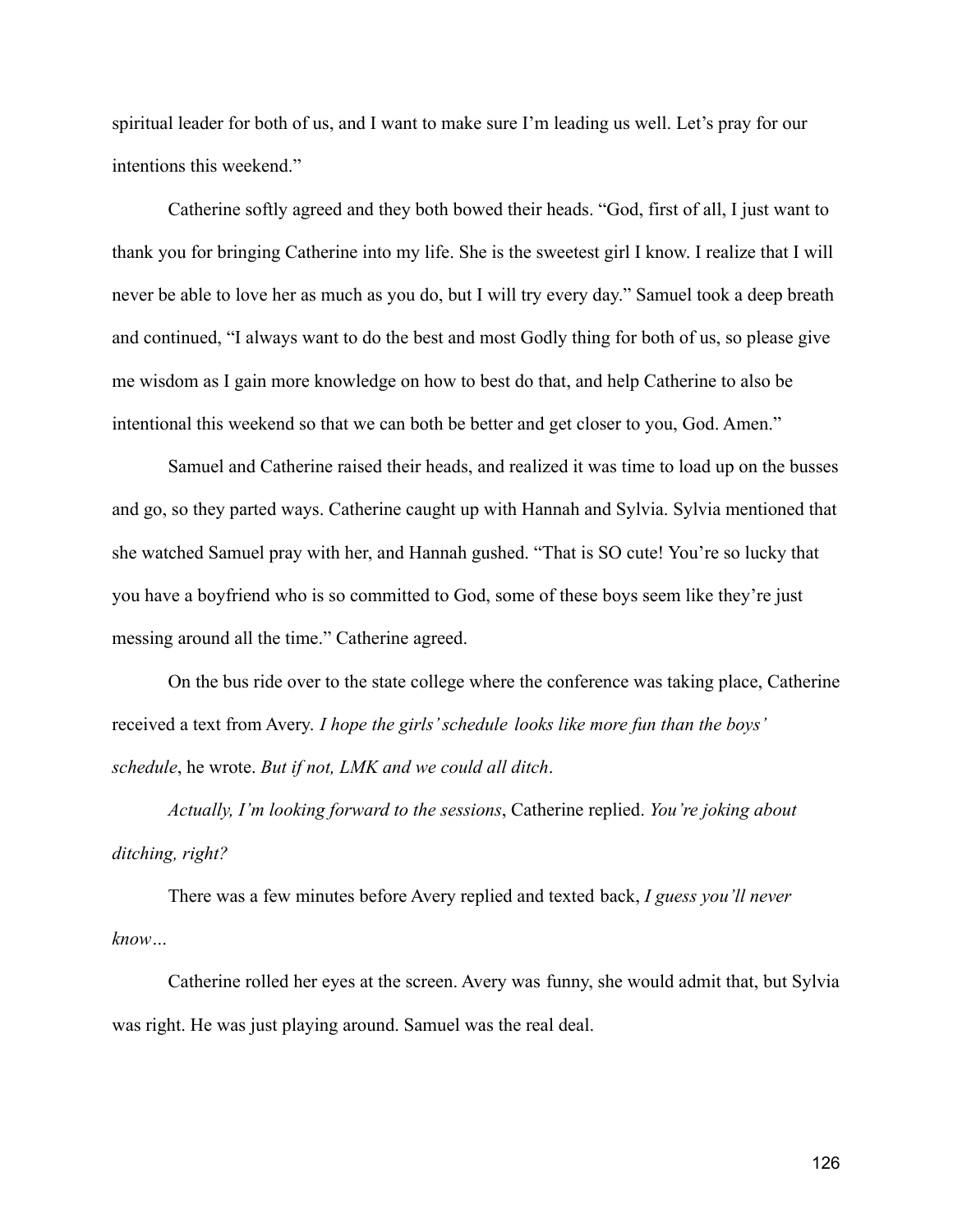When the busses arrived at the college, the students were more or less let loose to find the rooms they needed to be at. College students wearing bright smiles and matching purple T-shirts wandered the campus, helpfully pointing students in the direction they needed to go.

Catherine and her friends had some difficulty finding the first class, and ended up a little late, but the curly-haired woman with bright red lipstick ushered them in.

"Hello Ladies! Go ahead, find a seat. I know it can be difficult to find these classrooms." She checked her watch. "We're going to give people a few more minutes to find us." Sure enough, some other girls trickled in. Then, the woman addressed the class. "Hello and welcome! I'm so very happy you all are here today."

"So, I'm going to ask you guys a couple questions. Raise your hand if these apply to you, okay?" She pulled out a note card. "Okay. How many of you grew up watching Disney princess movies?" Every girl raised her hand. "How many of you like romance movies or rom-coms?" All the hands stayed up. "And do any of you like reading romance books? A little Nicholas Sparks? John Green?" Some hands went down. "Okay, alright, now here's an easy one. How many of you want a boyfriend and husband who treats you like a princess?" Everyone raised their hands. "That's what I thought," she said, and winked.

From there, she went on to tell the students how, really, romance was to girls what porn is for boys. Girls' deepest desires are just to be loved, and they had all grown up with this being in the form of fancy dinner dates, and think that love is being completely accepted and that your future husband will constantly fawn over you. Modern popular culture, the woman told them, tries to convince impressionable young girls that sex is a part of all that romance! And it can be, but not until you're married. Don't let a movie convince you that sex is a part of dating and you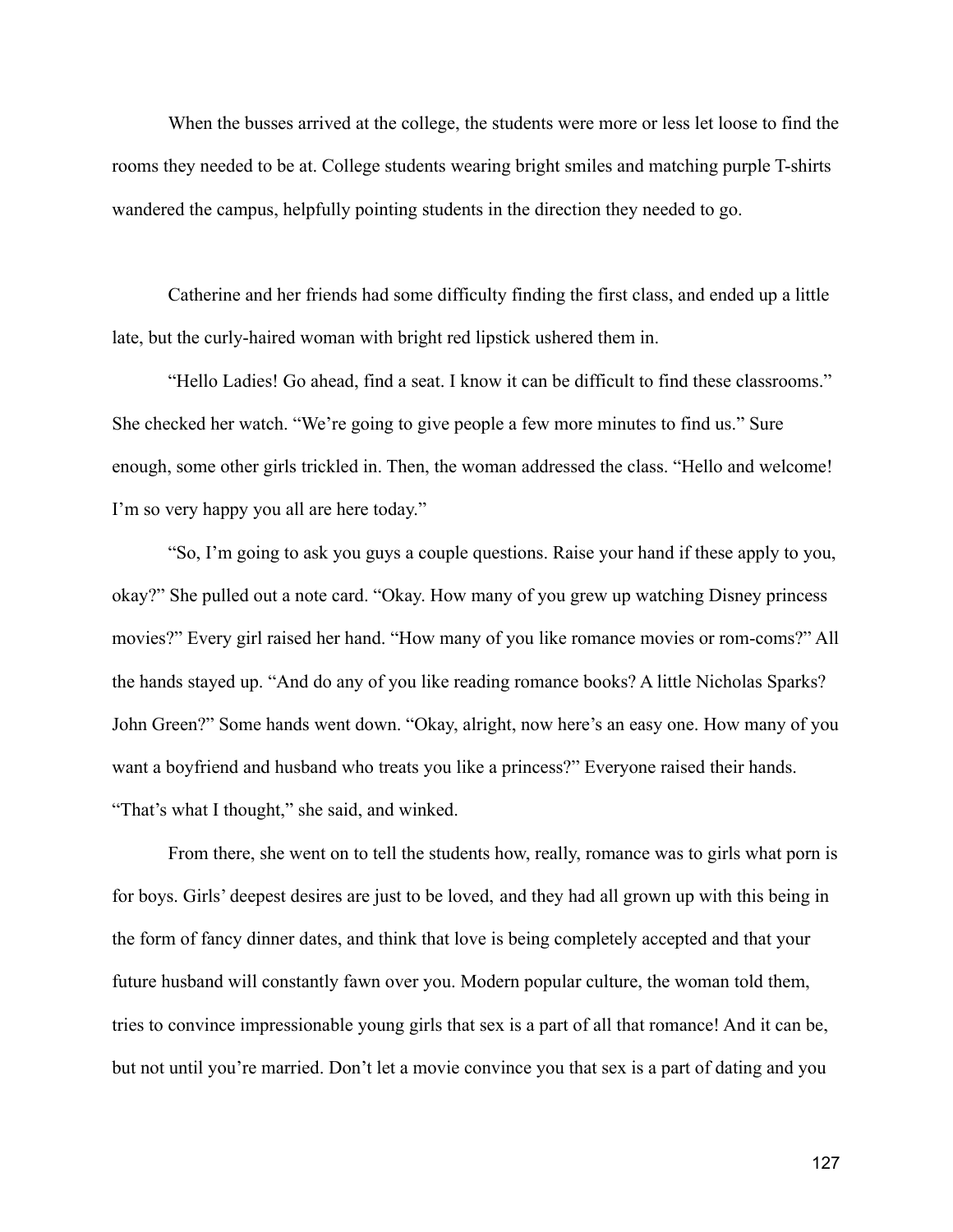need it to get romance. And beware of boys who may try to give you the romance you want to get the sex that they want. Catherine learned a lot from that class that no one had ever talked to her about before. She realized that she did sometimes idealize romance.

From there, she attended the homosexuality class, which reminded her a lot of the things her friends had told her after she said she didn't think it was a big deal. She still wasn't completely convinced, but the session leader told them that being gay was a choice, and even if people sometimes felt that way, they would be expected to either stay single or marry the opposite gender so they were still obeying God. The session leader also talked about the option of conversion therapy, something Catherine didn't know anything about. It was described as being something that people used to force gay people into associating being gay with bad things.

The next session, titled, "Why Wait?" was all about, you guessed it! The reasons why everyone, Christians especially included, should wait for sex. The session leader told them that while sex is something people can have as many times as they want, virginity is something that goes away.

He told the girls that their virginity was the greatest gift that they can give a man, so why would they give it to just anyone? The session leader said that sex before marriage is often compared to test-driving a car before you buy it, but in reality, doing things with guys was more like crashing a car, because once it was gone, you would never be able to get it back. Wouldn't it be in their best interests to wait and only give it away once a man has vowed, in front of God, to stay with you forever? Most guys would just leave after a girl gave him what he wanted. All of that could be avoided if you just wait until marriage.

Catherine made a mental note of all of the points the session leader brought up. She figured she would mention them to Avery later, seeing as he seemed to disagree with the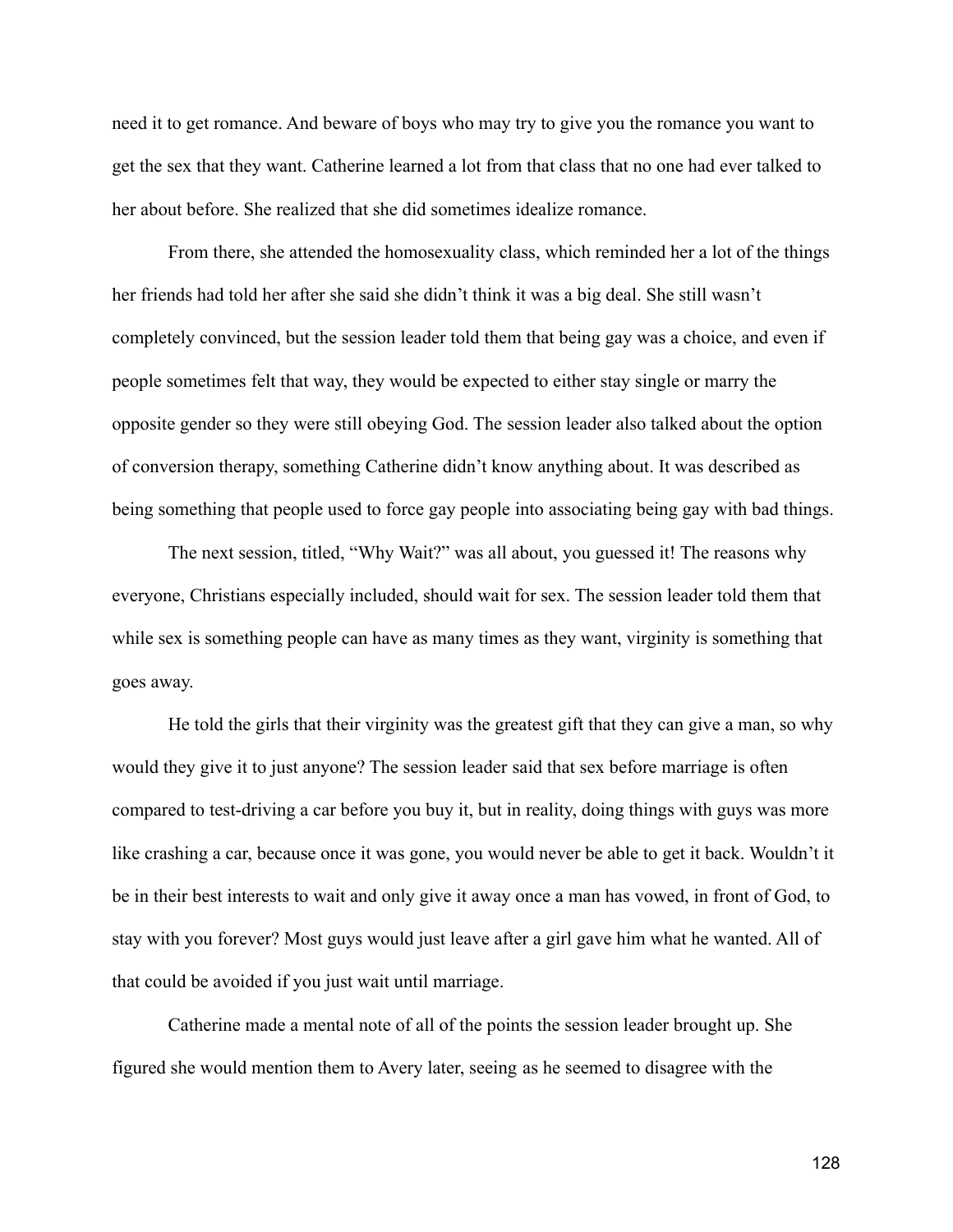prospect of waiting for marriage. Suddenly, she wondered if he simply didn't believe in waiting because he just didn't want to wait so long to have sex.

There was a lunch break next, which Catherine attended with Hannah and Sylva. They found the cafeteria totally packed, and, while they gave a valiant effort to search for Samuel and David, could not see them anywhere and instead sat at a long table with some students from a different school. Catherine mostly just listened, and admittedly peered around to see if Avery or Isaac were there.

After lunch was an afternoon-long session about modesty. Catherine figured she already knew pretty much everything they were going to say, since dressing modestly was something that was taught to her and other girls since they were in fourth or fifth grade.

They all found the classroom and had a seat, and then Mr. Smith walked in with Mrs. Huxley. They explained that they figured the conversation about modesty might be more helpful if both genders were represented. They began talking about the importance of modest clothing.

"From a guy's perspective, I can tell you that when you wear something immodest or inappropriate, it sends a very clear signal to the guys you're around. Your clothes say a lot about you, and when they're too short, or low cut, or tight, it's like you're telling guys, Hey! Hey look at me! Look at my legs!" Mr. Smith explained.

Catherine began to feel guilty and uncomfortable. Maybe if she felt weird around Mr. Smith, it was her own fault for wearing something that made him look at her that way. She certainly didn't want him--or any boy, for that matter, to think she was just trying to get attention.

Mr. Smith went on to say that when guys (especially teenage guys) looked at girls, they couldn't help but think about what they looked like under their clothes. He looked out and told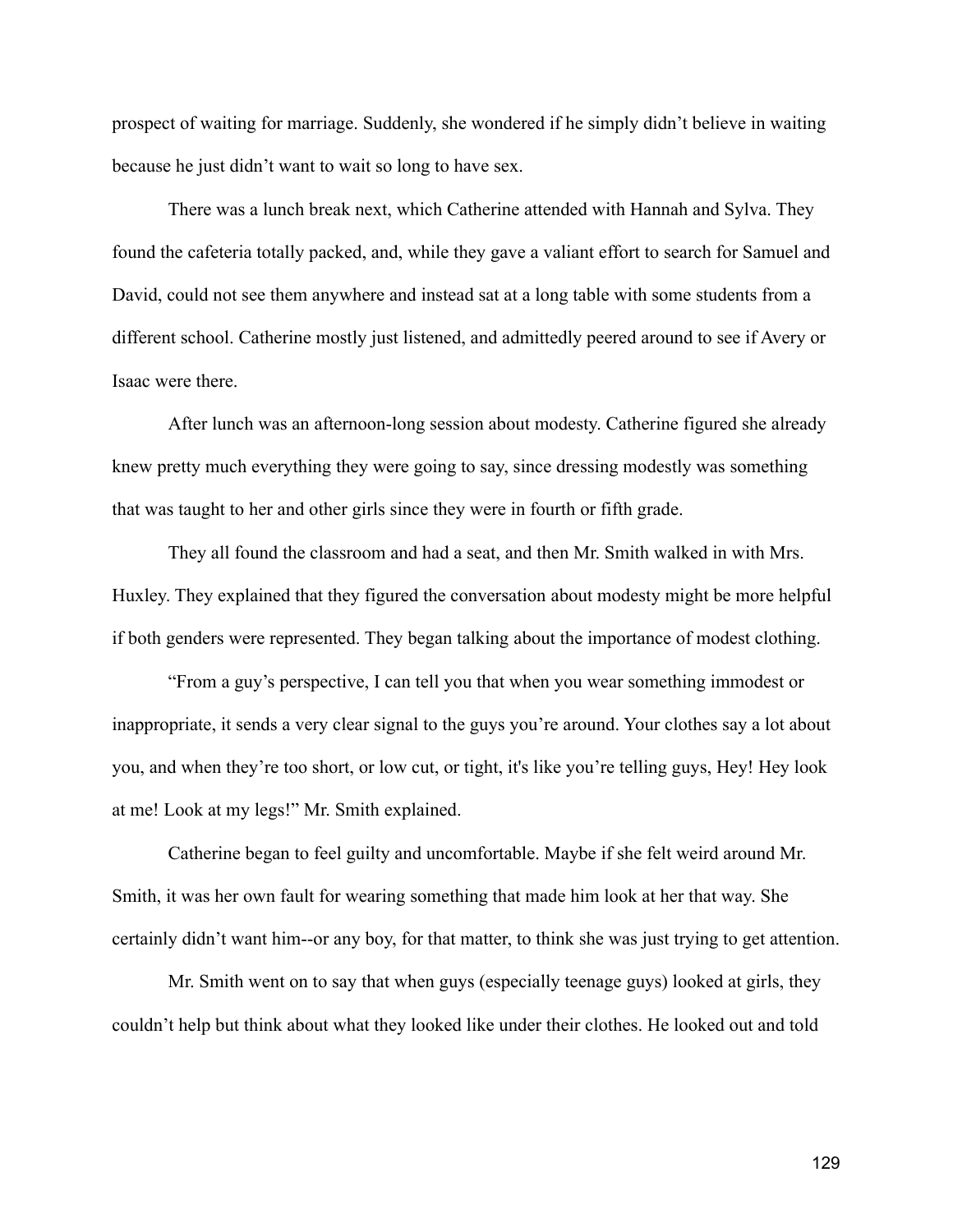them that every guy they knew probably imagined them naked at one point or another. Some of the girls looked at each other and shifted uncomfortably in their seats.

"But guys can't help it! That's how they're wired, they're visual creatures. However, that's all the more reason that each of you should be mindful of what you wear," Mr. Smith explained. "The less they see, the less they have to go off of. The more they see, the more their imagination will lead them into sin. You pretty ladies don't want to lead your brothers in Christ into sin, do you?" The girls shook solemn heads no.

After Mr. Smith spoke, Mrs. Huxley took over and discussed with the girls all of the other ways modesty could be incorporated. This extended beyond just clothes, and included things like wearing natural makeup (if any at all), speaking in a soft voice, not being too overly flirty, and not cursing or talking about unlady-like things. Catherine took all of this very seriously. No one had ever talked to her about non-clothing ways to be modest.

After the modesty session, the students all ate dinner at the college cafeteria, and then boarded the busses to head back to the hotel. Catherine was still ruminating on everything she had been told that day, and considering how she could apply it to her life. She wondered how the boys' sessions had been, and the kind of things they learned about.

When everyone got back to the hotel, most students just went up to their rooms to fall asleep or watch TV, though some stayed in the lobby to play cards or socialize. At first, Catherine and her roommates just went to their room and did face masks. Caroline texted Samuel some and was happy to hear that he felt like he was learning a lot. After a little while, though, the girls decided they wanted some tea from the machines in the lobby, but didn't feel like going down to get it.

"I mean, I could go, if you want," Catherine offered. "I don't mind."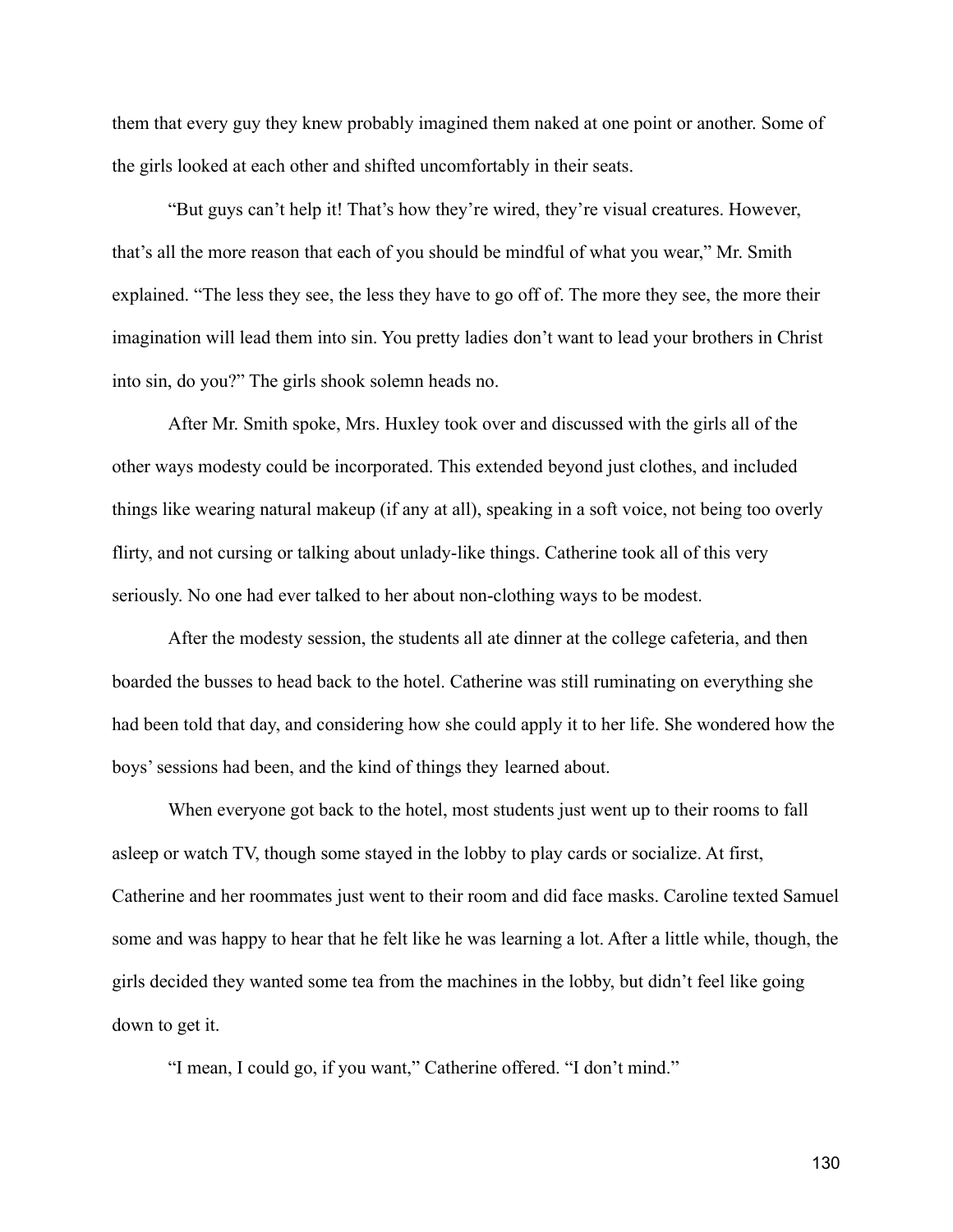Hannah raised an eyebrow. "But how would you carry them all?"

"I'll go," Amelia asserted from the other side of the room.

"Are you sure?" Catherine asked.

Amelia stood up and nodded. "Yeah, I have something I need to do anyway." So, it was decided. The two girls endured an awkward elevator ride together, until they reached the first floor of the hotel. "Um, I'll be right back," Amelia said, and hurried off. Catherine sighed and looked around.

Across the lobby, she saw Avery and Isaac sitting together in the corner, deep in discussion. Catherine walked over. "Hey guys! What's up?"

"Oh, nothing," Isaac said, "We're just avoiding your boyfriend."

Catherine blushed. "W-why?"

Avery laughed at Catherine's reaction. "It's no big deal," he told her. "We've just found that we both prefer our space."

"Oh, okay," Catherine said. Then, trying to save an awkward moment, continued, "So, what did you guys think of today?"

The boys just stared back at her. "That's a joke, right?" Avery asked.

Catherine chuckled nervously. "So I guess that means it was as bad as you expected it to be?"

"Pretty much," Avery agreed.

"Worse," Isaac countered.

Catherine bit her lip. "Um, Isaac?" she began. She paused to try and find the words, and finally sat down at the table. "Can I ask you something?"

"Sure…" Isaac relented, feeling unsure.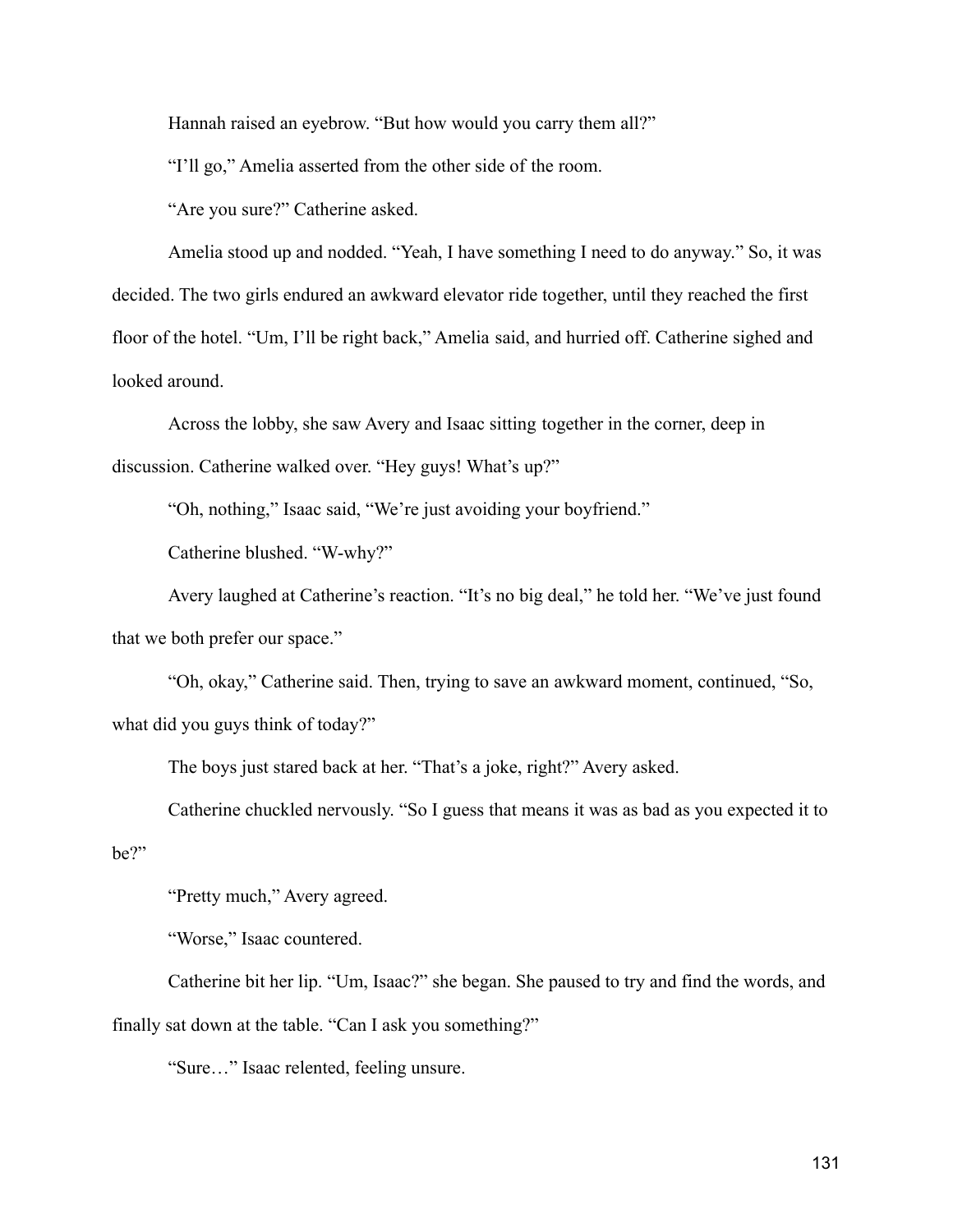"One of the sessions I went to… It was called All About Homosexuality…" Avery had to resist rolling his eyes, while Isaac unconsciously tensed up. "I guess I was just wondering, is it true that being gay is a choice?"

Isaac replied, "Don't you think that if it was a choice, I would have just chosen to be straight? Why would I *want* to be actively condemned for the rest of my life, for--he lowered his voice slightly--shits and giggles?"

Avery could tell that Isaac was feeling flustered, so he stepped in. "Yeah, Catherine, he can't choose to be gay any more than we chose to be stright. You can't just all of a sudden be into girls, right?"

Isaac turned back to Catherine. "The short answer is no, I didn't choose to be gay. No one chooses their sexuality. Which is why it's so upsetting that the church and our school and-" Isaac stopped himself before he said any names, but Catherine understood.

"And all of my friends?" she supplied.

Still looking slightly uncomfortable, but relieved Catherine had the self-awareness to admit it, Isaac continued. "...yeah. That's why its so upsetting that everyone condemns me--and all gay people--so hard for it, because we can't help it. It's just part of who we are."

Catherine nodded. She understood Isaac's perspective, but she also understood everyone else's. Mostly, though, she thought to herself that she could never be gay. The very idea was totally weird.

Avery noticed Catherine's thoughtful look. "So, are you on the This-Whole-Thing-Sucks train yet?" he asked her.

"No, actually," Catherine raised her nose in the air slightly. "There were a lot of other sessions that I found very useful."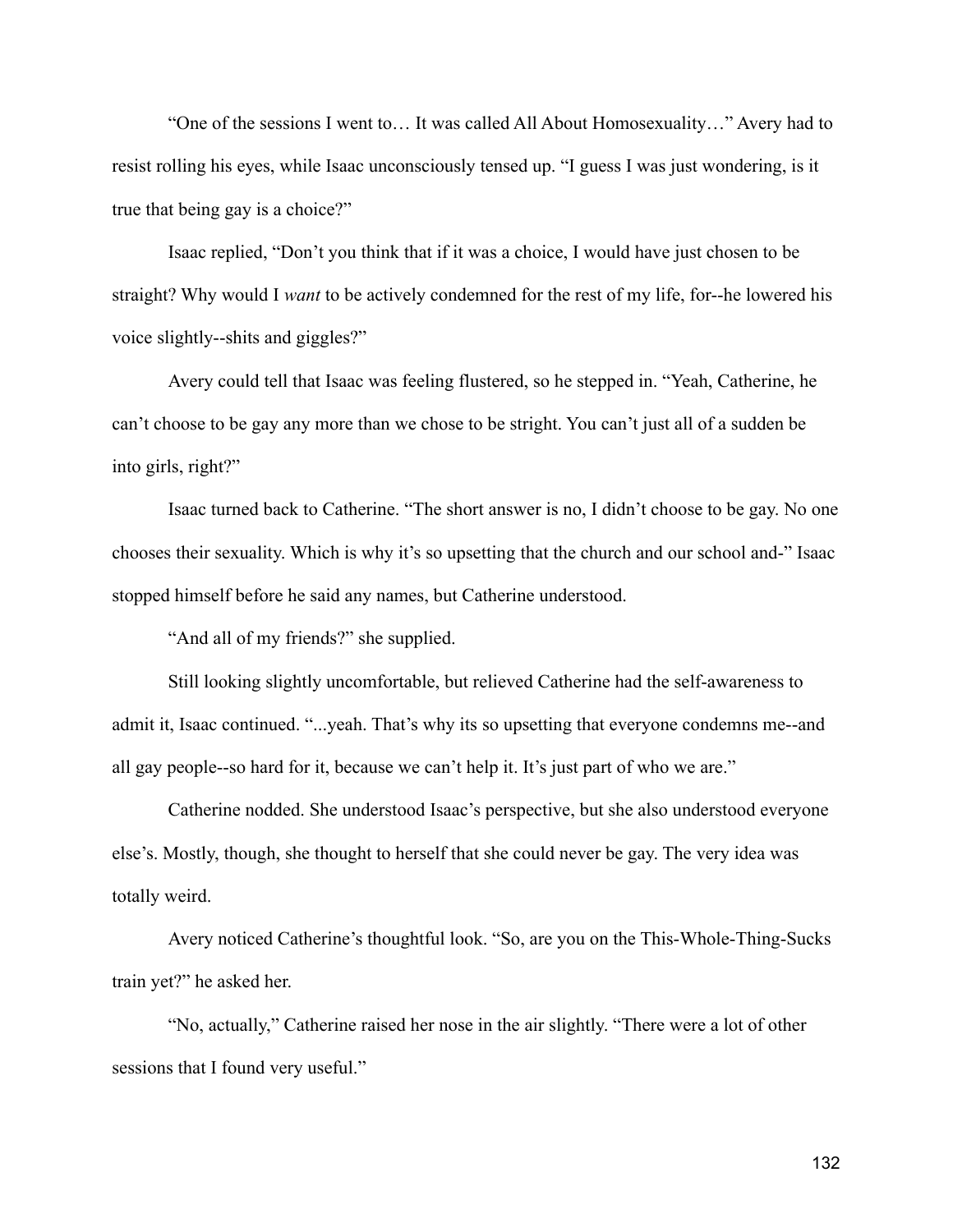Avery raised his eyebrows. "Oh really?" he asked, "Like what?"

"Okay," Catherine began, as she took the bait, "Well, for one, Mr. Smith and Mrs. Huxley taught one on modesty, and-"

Avery nearly spit a mouthful of the black coffee he'd been sipping. He recovered and interrupted Catherine, saying, "Wait wait wait wait wait. *Mr. Smith?* Taught a session to teenage girls about *modesty*?"

Catherine's cheeks warmed. "Yeah, it was kind of uncomfortable, but-"

"The same Mr. Smith that got caught having sex with a student?"

"Um, well, technically it's just a rumor, but yeah, there's only one Mr. Smith that teaches at our school..."

Avery gaped at Catherine. "So he has sex, with a minor who can't consent, who is also a student that he has power over, and the school decides that the best thing to do is have him tell girls how they should avoid being too provocative?"

"Well, guys are visual creatures," Catherine tried to explain, "So even though it was bad that he, you know, did that with a student, that doesn't mean that what he was saying wasn't true. I don't want to give guys the wrong idea about me, or cause them to sin because of me, and-"

"Catherine," Avery interrupted, "That's not your responsibility. It's the guys'. If they have a problem with what you're wearing, that's on them."

Catherine gave him a sideways look. "I appreciate you saying that, but still. I want to protect myself, and represent God well." To that, Avery put his hands up.

While the subject was on her mind, however, Catherine realized that there was a question that she had that was heavy in her chest. She unconsciously opened and closed her mouth, trying to find the words.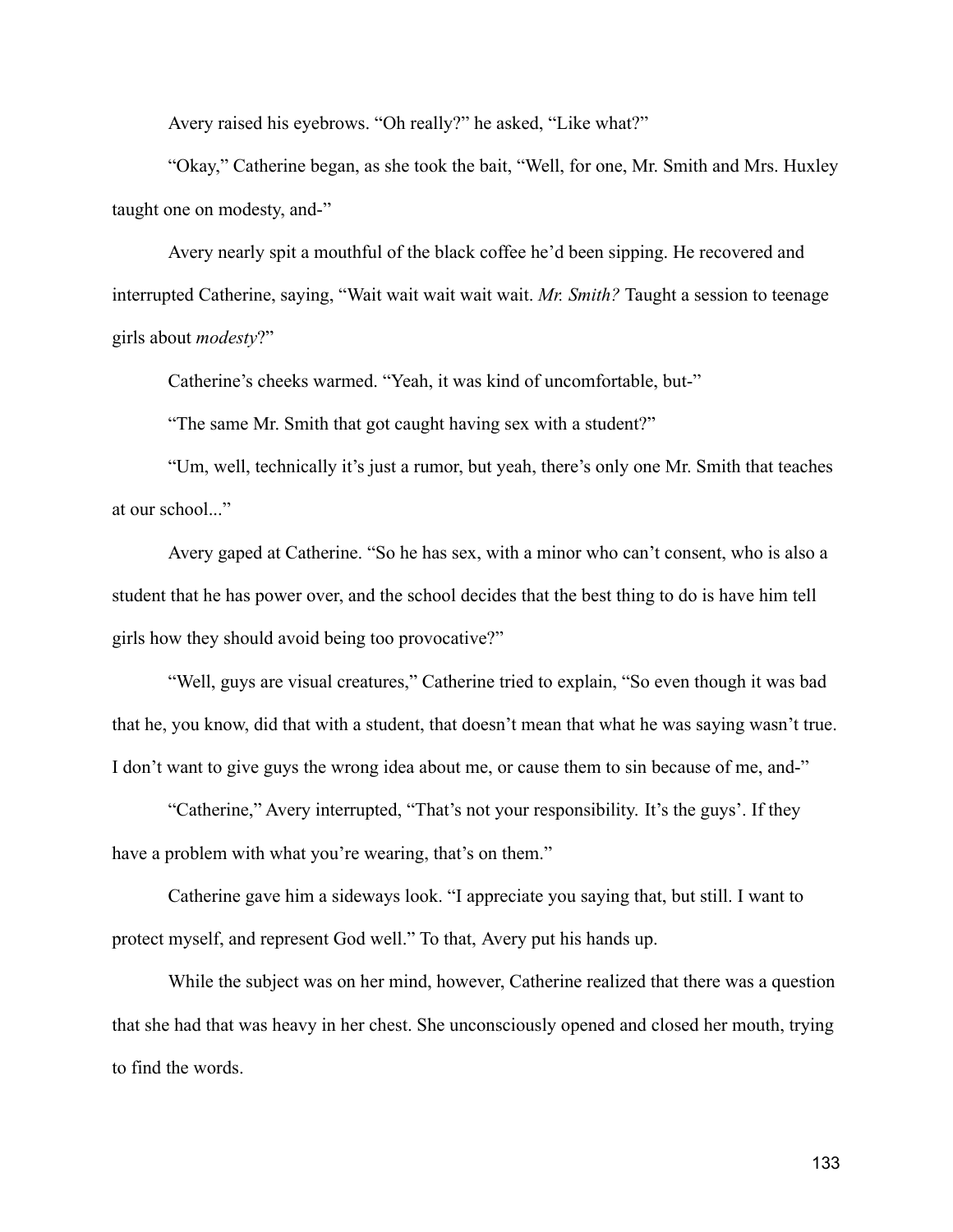Avery noticed. "What is it?" he asked.

Catherine turned red and was silent for a few more moments. Finally, she admitted her question. "Um… Is it true that every guy imagines every girl naked?" Catherine asked timidly.

Isaac snorted. "No." Catherine laughed.

"Actually, that's my answer, too." Avery agreed. Catherine gave him a surprised look. "I mean, boys can control what they think about. It's not like anytime I see any girl, I can't help but picture what she looks like without clothes on. I'd have to choose to think that, it doesn't just happen."

Catherine considered this, then asked him, "Well, what if a girl is wearing skimpy clothes? And flirting with you?"

Avery thought for a moment. "I mean, I might be more inclined to imagine things if a girl was doing that, but if I didn't want to, then I wouldn't." Catherine looked into the distance, considering this. "Everyone can control their thoughts, Catherine. If they can't they have a bigger issue." Catherine cracked a smile.

"Are you really telling me the truth?" she asked. "You're not just trying to sound all sweet and noble, are you?"

"Why would I be trying to sound sweet?" Avery asked, and Catherine blushed. "No, I'm telling the truth. If you think I'm sweet and noble, though, that's up to you."

Catherine tucked her hair behind her ear. "So, um, what all did you guys talk about in your sessions?"

"How would we know?" Avery countered. "We skipped them all."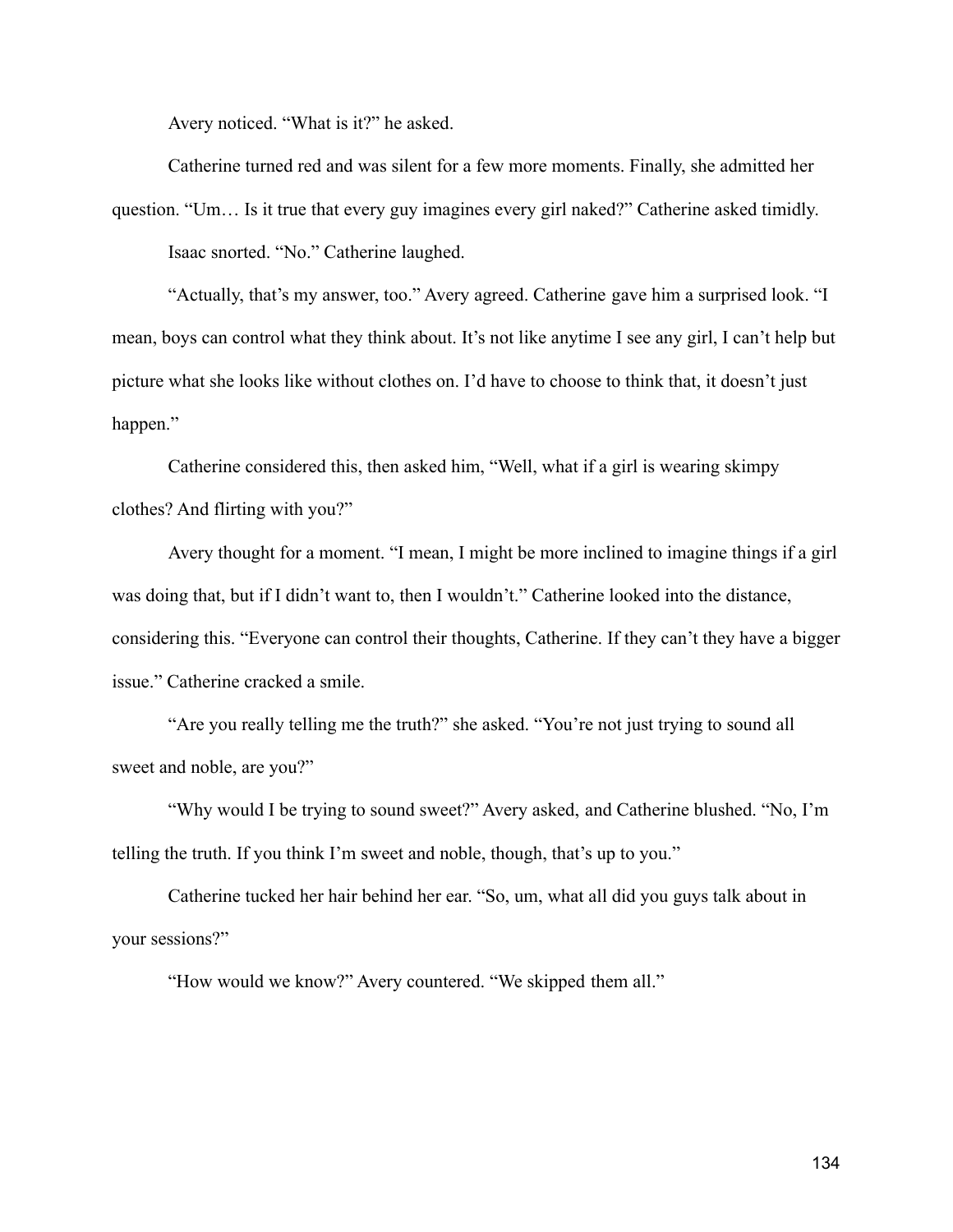Isaac laughed at Catherine's concerned face and informed her, "He's just joking." Then he went on to list some of the sessions they attended. "Let's see… We had the gay one too, and we had one about porn and objectifying women…"

"That's right!" Avery added, "And then one about being the spiritual leader in a relationship." Catherine suddenly remembered what Samuel had mentioned earlier that day. "And then we talked about why it's so important to save sex for marriage." Avery rolled his eyes.

"Oh, I think I had that one, too!" Catherine said. "I actually found that one to be really interesting." She saw Avery's skepticism, and continued, "I mean, they didn't just say, 'because God told you not to,' they talked about how you can only lose your virginity once, and it's meant to be a gift for your future husband. Plus that way you know that whoever you date is serious about you and not just trying to sleep with you."

In a rare moment of pure emotion, Avery looked at Catherine with wide eyes, and said, "I'm sorry."

Isaac gave Avery a weird look, and Catherine chuckled nervously. "Um, for what?"

Avery somewhat snapped out of it, cleared his throat, and continued, "I'm just sorry that it seems like so much of what you get told is how to adjust yourself for men. Men never get told that anything they do is wrong or bad, or how to act for the sake of women. I just feel bad that you have to experience that."

"Experience what?" Hannah asked, out of nowhere. Catherine, Isaac, and Avery all whipped around to see Hannah and Sylvia standing near their table.

"Talking to you two?" Sylvia guessed with a smirk.

"Sylvia!" Catherine cried. "They're my friends, too. Don't be rude."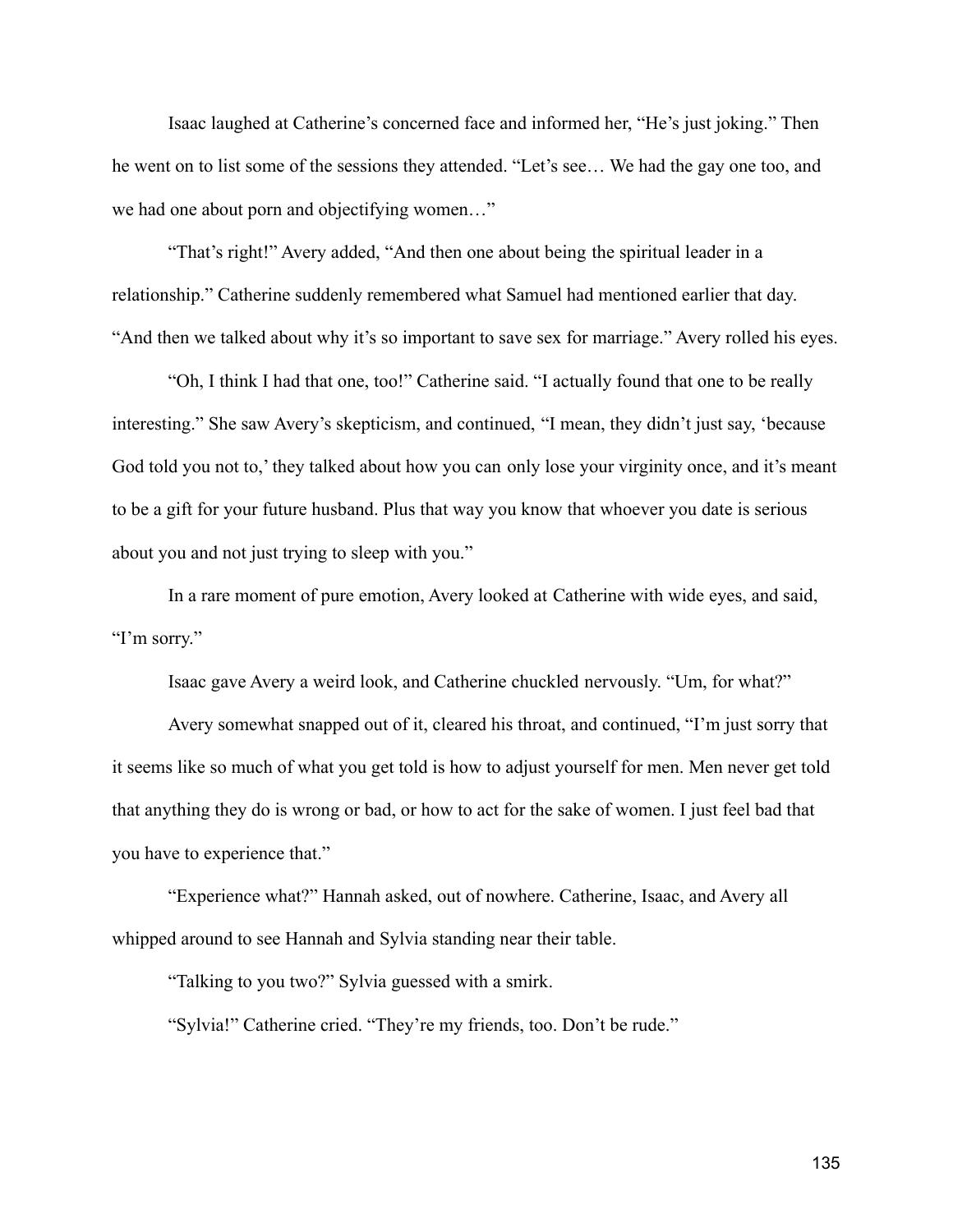There was a stare down between Avery and Sylvia, both of them glaring intensely at each other, until Sylvia said, "Well, anyway, you guys were taking a long time, so we came to see what was up. I guess you got distracted. Where's Amelia?"

"Probably feeding ants," Isaac quipped. Catherine and Avery laughed. Hannah and Sylvia didn't.

"Whatever. I'm getting a hot chocolate and going back up to our room. But it's almost ten, just in case you were getting any ideas." Hannah eyed Avery and Catherine suspiciously. Hannah and Sylvia retreated to the hot drinks station, and Catherine murmured an apology to the boys and joined Hannah and Sylvia.

When the girls all got back to their room, Amelia traipsing in eventually, they all got ready for bed. Once in bed, though, they continued to stay up on their phones. Catherine texted Avery, *Hey, I'm sorry again for how Sylvia treated you. I think she has trouble with people who disagree with her. She thinks that you two are going to get me into devil worshipping or something.* Catherine had to wait a few nerve-wracking minutes before she received the reply, *It's okay*.

"Catherine, Samuel said he's coming over to talk to you," Sylvia broke the silence. Catherine was startled. "What? Why?"

"He's just had enough of the lies and the sneaking around. I kind of think we all have. I mean, come on, Catherine, it's like you spend more time with those *heathens* than you do your boyfriend and friends. What's wrong with you?"

"Wait, what?" Catherine rubbed her face. "How would he even know about me talking to Avery and Isaac?"

Hannah and Sylvia looked at each other. "Well…" Hannah started.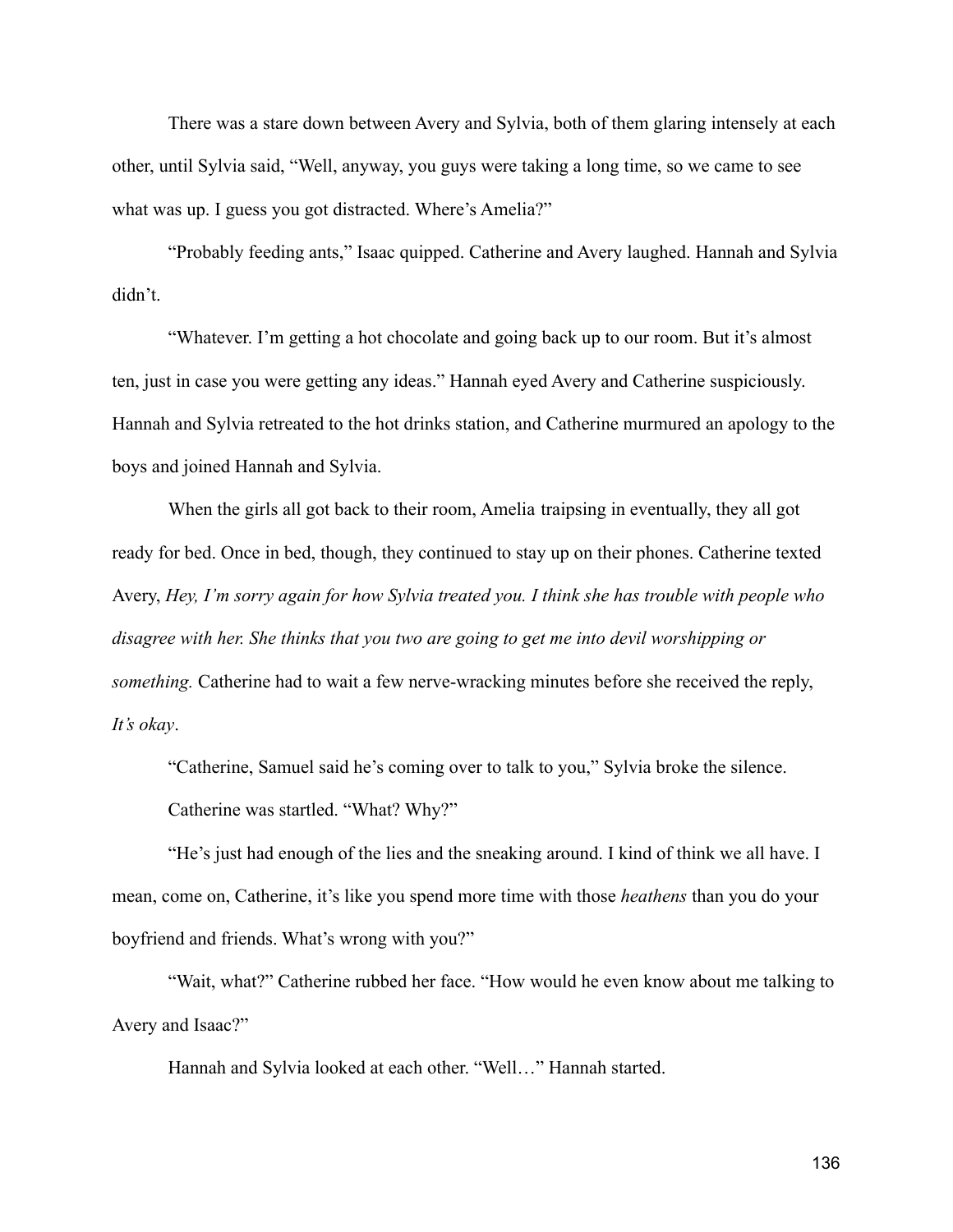"Look, he deserved to know." Sylvia finished for her.

Suddenly, there was a knock at the door. "That's probably him now," Sylvia said. Amelia buried her nose in her National Geographic. Catherine was still reeling.

Hannah opened the door to reveal a strangely polished-looking Samuel. Hannah and he murmured for a few moments, then Samuel looked over her shoulder.

"Catherine, can we talk?" Catherine's cheeks burned. She nodded silently and, avoiding eye contact with the other girls, walked out of the room, closing the door behind her.

"So, have you talked to Avery and Isaac lately?" Samuel asked first, with forced casualty.

"Yeah," Catherine admitted, "I talked to them some earlier."

Samuel asked, a hint of a smile on his lips, "And how are they taking all of the stuff they're teaching us?"

"Oh, well, we were having some good discussions about it."

Samuel nodded approvingly. "Did you talk to Isaac about homosexuality?"

Catherine's cheeks warmed. "Um, yeah, we talked about it some."

"Well, that's good!" Samuel said. There was a moment of tension. Catherine opened her mouth to ask what was going on, but before she could, Samuel began.

"Catherine," Samuel started, with a deep breath, "I think that, within our relationship, I've had about as much as I can take."

Catherine felt panic rising in her stomach. "What do you mean?"

"What do I mean?" Samuel asked, exasperated. "Catherine, all I've ever tried to do is prepare myself for being a husband and a spiritual leader. I need someone who matches me in that."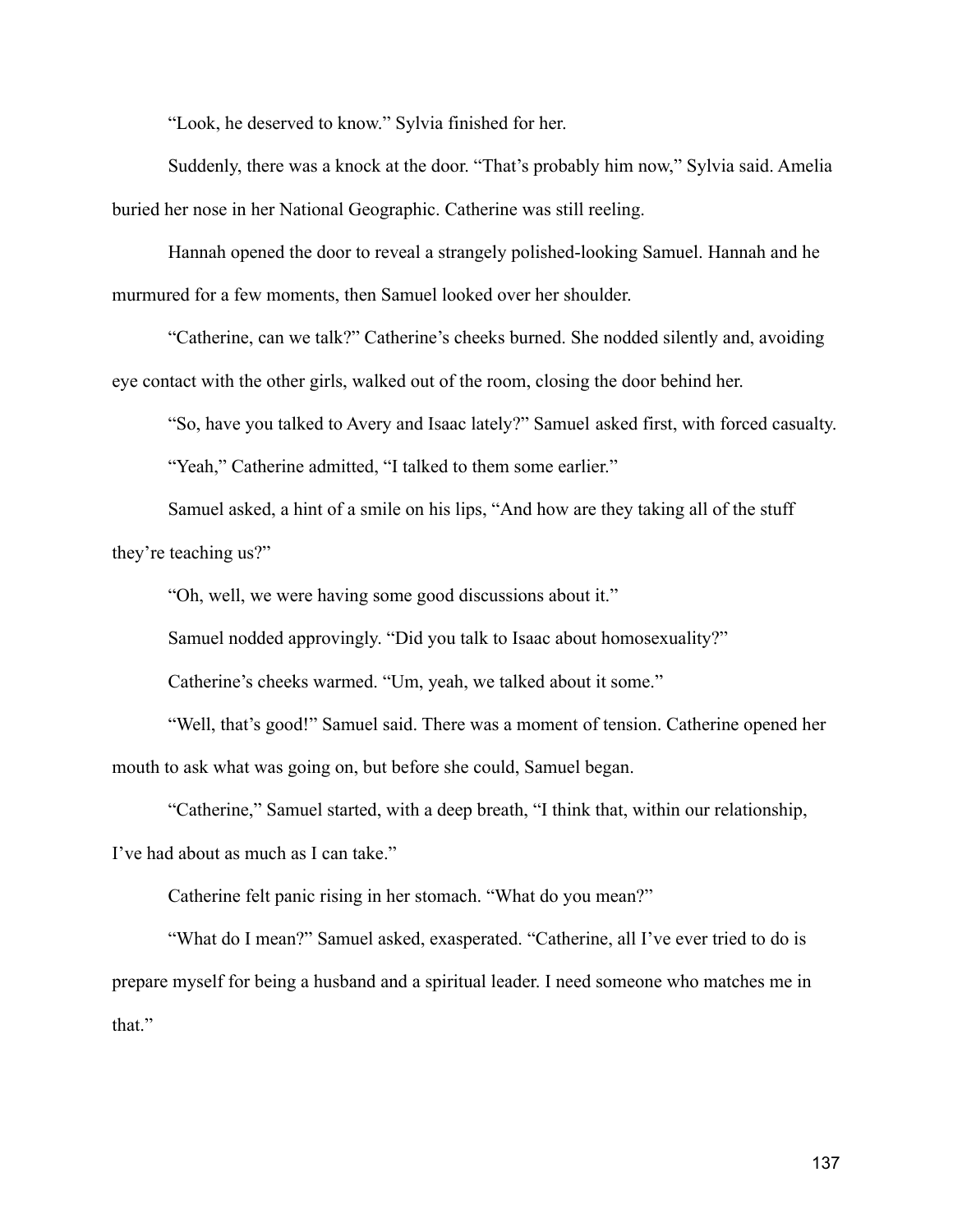Catherine looked at her feet. Samuel continued. "Over these last few weeks, I've grown fed up with you. You keep hanging around Avery and Isaac, more than you hang around me. And they're not real Christians, Catherine. They're not. What does that say about you? About us?"

Samuel didn't give Catherine a chance to reply. "I'm sorry, Catherine. But I need to find someone who is more devoted to God and to a future family. I don't know what you're looking for, but clearly that isn't it."

Catherine still said nothing, so Samuel simply pulled her in, kissed her on the lips, and said goodbye. Catherine walked in the room, still in a daze, and laid down in bed. No one knew what to say, so they avoided acknowledging what had happened and didn't say anything. Catherine cried herself to sleep. The girls pretended not to hear.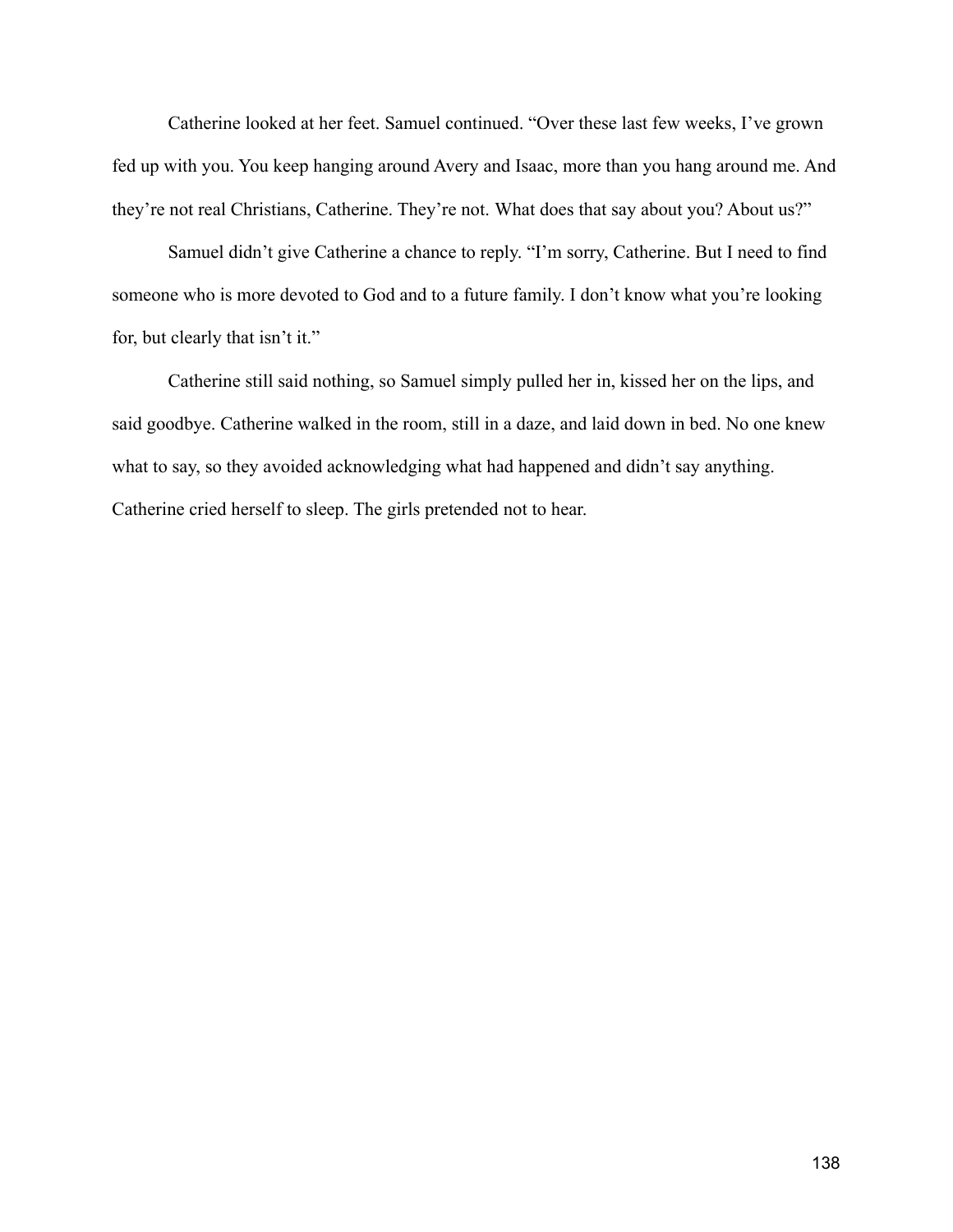### Chapter Thirty Four

The next morning, Catherine woke up with puffy eyes and felt weak. She just wanted to hide under her covers and never come out again. But she knew she had no choice, the teachers would come knocking on her door if she didn't show. She pretended to be asleep until the other girls had gotten ready and gone downstairs to get breakfast. Then, she finally mustered up the strength to rouse herself, throw on some sweatpants, all while she took deep breaths to avoid breaking down.

When she got downstairs, she heard Samuel's laugh and her stomach flip flopped. She peeked towards that direction and tears started flowing again. Catherine saw David, Samuel, Hannah, and Sylvia all sitting together and talking. Sylvia had her hand on Samuel's arm. They all looked so happy. So content. Without her.

Catherine sobbed for a moment and then violently wiped her tears away. She held her head unnaturally high and walked near the group. Despite her intentions, she darted her eyes over enough to see them all take notice of her. Samuel's smile melted and Sylvia yanked her hand away. Catherine's throat burned and her eyes stung. She kept walking, and grabbed a dry, sad muffin.

"Catherine!" she turned her head to the direction her name had come from. She saw Avery waving.

Catherine, grateful, walked over to their table and instinctively faked a smile.

"Hi Catherine!" Isaac said. "How's it going?"

"Um," Catherine chuckled faintly, but her smile dropped.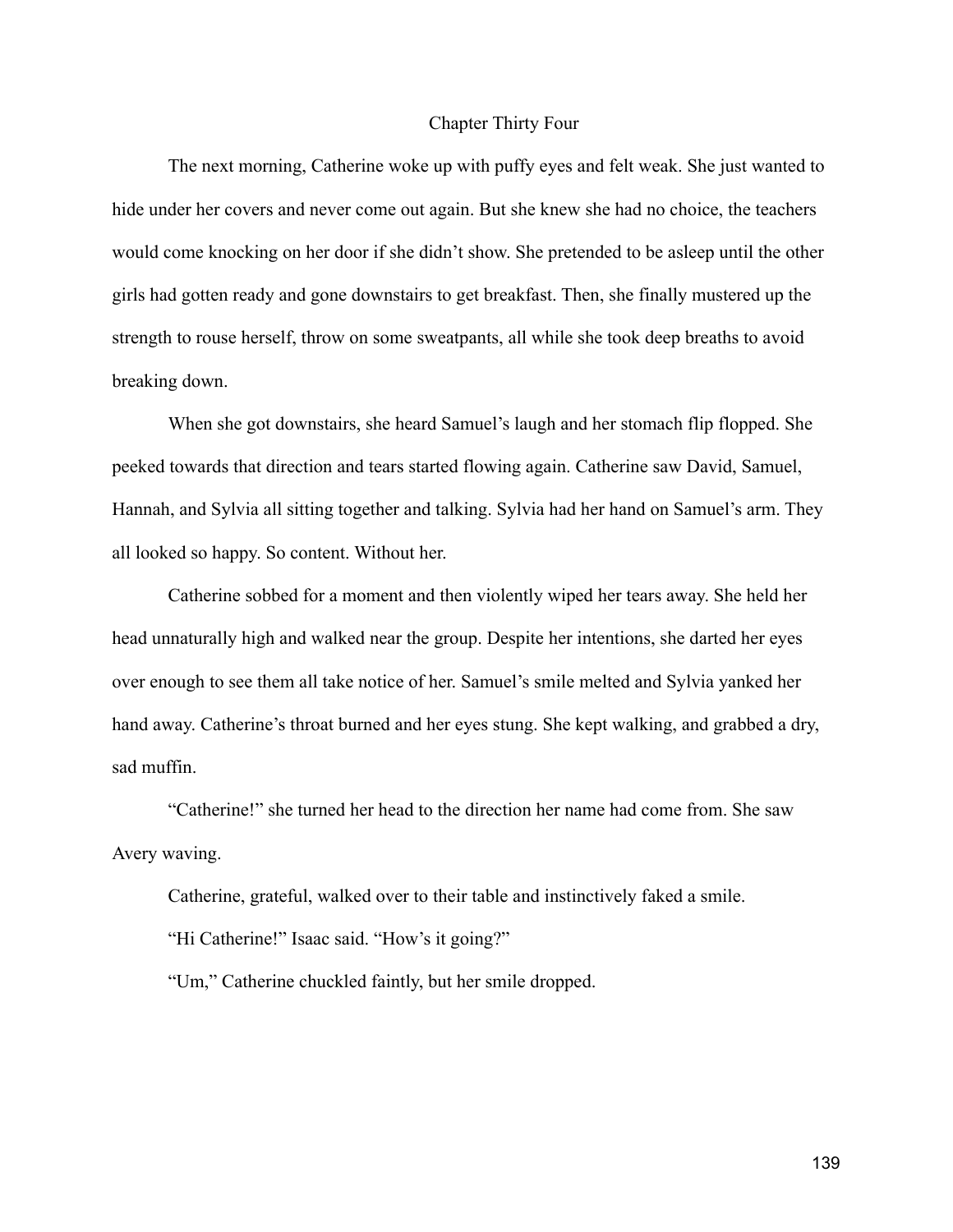"Catherine?" Isaac asked. "Is everything okay?" With that simple but kind question, more sympathy than she'd been shown by any of her other friends, the tears started flowing. Avery stood up and led her to the chair he'd vacated. She sat down and covered her face with her hands. "What happened?" Isaac asked again.

Catherine took long, deep breaths to calm herself and uttered, for the first time, she realized as she said it, "Samuel… broke up with me. He said he was… focusing on growing his relationship with God and preparing for a family, and I wasn't keeping up." She sobbed.

"You're better than him," Avery blurted. He began to pace near the table. "I can't believe the NERVE of him. First he wants to rub in everyone's faces just how much higher and mightier he is than them, police others for differing beliefs and their supposed *sins*, and then he breaks up with you? One of the most amazing girls I've ever met, because you're not Godly enough? Who does he think he is?"

When he was done, he realized that Catherine was crying again. He knelt down next to her and put his arm across her shoulders. "I'm sorry," he said. "I'm so sorry, Catherine." She turned to him and put her head in his neck. He wrapped his arms around her tightly, and, softer, in her ear, said, "I'm sorry."

Isaac sat and watched, silently. After a few good minutes of crying, Catherine's sobs became more regular and evolved into deep, ragged breaths. Eventually, she calmed down enough to loosen her grip on Avery. He did the same. Another moment passed, and Catherine wiped her cheeks harshly.

"I would offer to put more roaches in his room, but Isaac and I live with him now, so that would come back to bite us."

Catherine's jaw dropped. "Wait, what?" she asked, "You put roaches in his room?"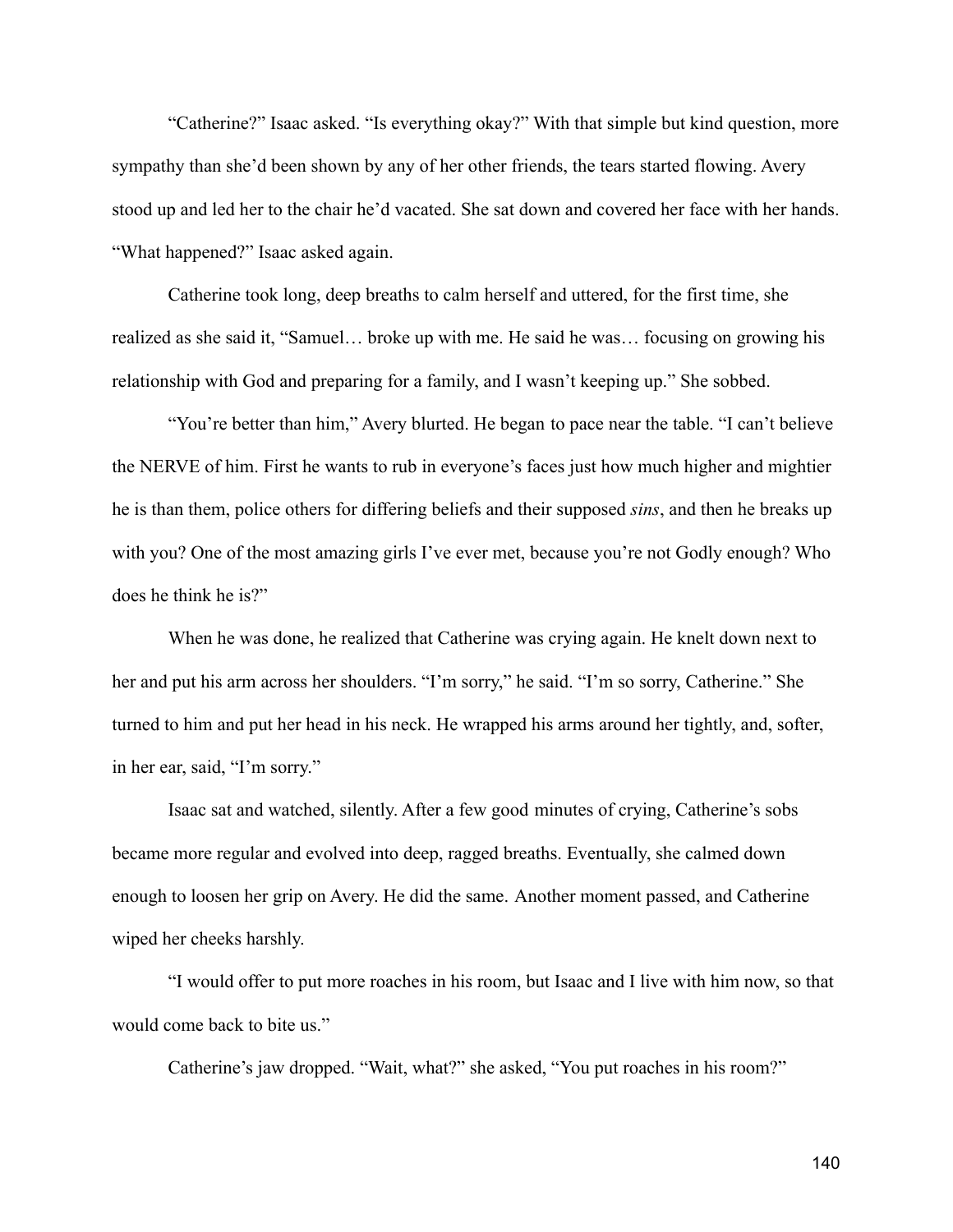"It was right after he gave his whole little sermon about being gay," Avery muttered, clearly still bitter.

"Hold on a minute," she said very seriously. "You two… put roaches in Samuel's room… last fall?"

Avery and Isaac nodded.

"And a few months later, all of the boys had to vacate their building… because of a pest infestation?"

Everyone's eyes widened. Catherine covered her mouth. Avery ran his hands through his hair. The silence was deafening. Then, Isaac cracked a smile. Catherine saw Isaac's smile and let out a small, nervous giggle. Avery smiled at Catherine's laugh, and before any of them knew it, they were laughing so hard a few tears came out. When they all finally settled down, the boys' faces rested in a content grin, but Catherine's fell into a deep frown.

Avery noticed. "Still thinking about Samuel?" he asked her, softly.

"You know what the worst part is?" Catherine exclaimed, in a rushed fury. "I don't even know if he really broke up with me because he felt the way he said, or if I just stopped looking like I was the perfect Christian girlfriend. You know?" She didn't stop long enough for any of them to reply. "I mean, he would talk about God and stuff in front of everyone all the time, and pray before meals in the cafeteria, but he was suspiciously less consistent when people weren't watching."

After thinking for a moment, Catherine continued, "I mean, after I sort of was coming back into my faith, I started having a quiet time every day and reading the Bible. I don't know if Samuel ever did that! I should have broken up with HIM for not being Christian enough!" Catherine crossed her arms across her chest, breathing heavily. Avery raised his eyebrows.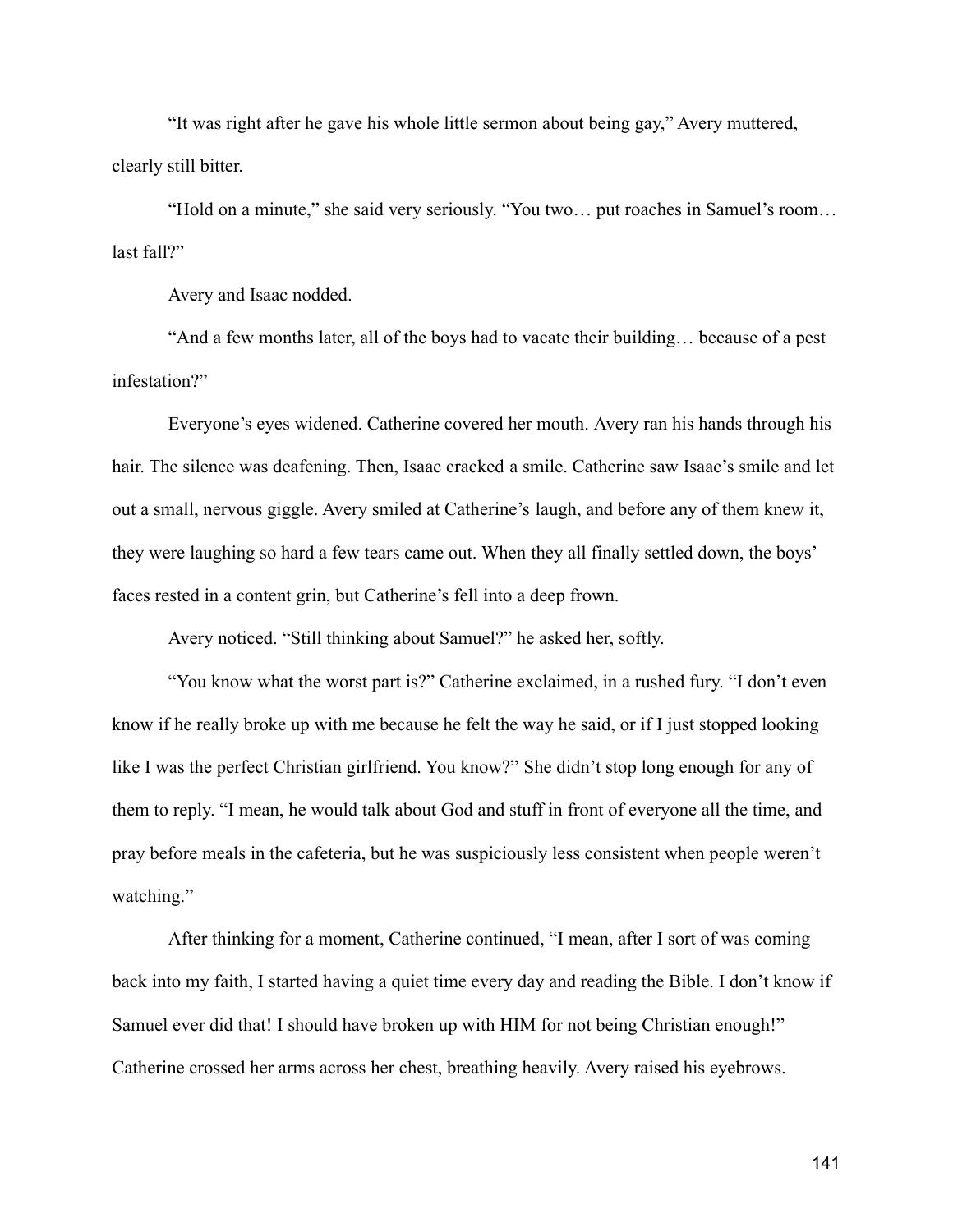Feeling slightly lighter, Catherine forced herself to choke down her muffin and some orange juice. She still wasn't happy, but she felt like she could get through the day. Once she started attending the talks, going through the motions comforted her somewhat. She focused completely on the lesson and almost forgot about Samuel and everyone else, swallowing down the waves of emotion when they came. She clung tight to the book that Avery had let her borrow and read it with a fervor whenever there was a break in sessions, and during lunch.

When the sessions were over for the day, everyone returned to the hotel, and Catherine caught up to Avery and Isaac. The principal ordered pizza for everyone, and they all gathered in an empty conference room to get their two greasy slices on white paper plates. Catherine, Avery, and Isaac swapped stories about the people who had talked to them that day.

Eventually, students either trailed back to their rooms, or into the hotel lobby to fill up on the free hot drinks. Isaac decided to go up to the room to get a shower before Samuel or David came upstairs.

When Isaac left, Avery and Catherine watched him walk away, and saw Hannah and Sylvia hunched over a phone, giggling at something together. Catherine's eyes pricked with tears, and she quickly looked away. She noticed Avery's silence, but one glance at his troubled expression told her he probably just didn't know what to say.

"I just don't want to have to go to my room to be alone with them again tonight," Catherine lamented, in an almost whisper. "They're just as bad as Samuel. They didn't say anything last night after he…" Catherine took a shaky breath, "broke up with me." She still had a difficult time coming to terms with it. She sighed and leaned her head back against the wall, looking up at the ceiling. "I just don't want to be alone with them all night."

"Don't be, then. Sneak out of your room so you aren't stuck with them."

142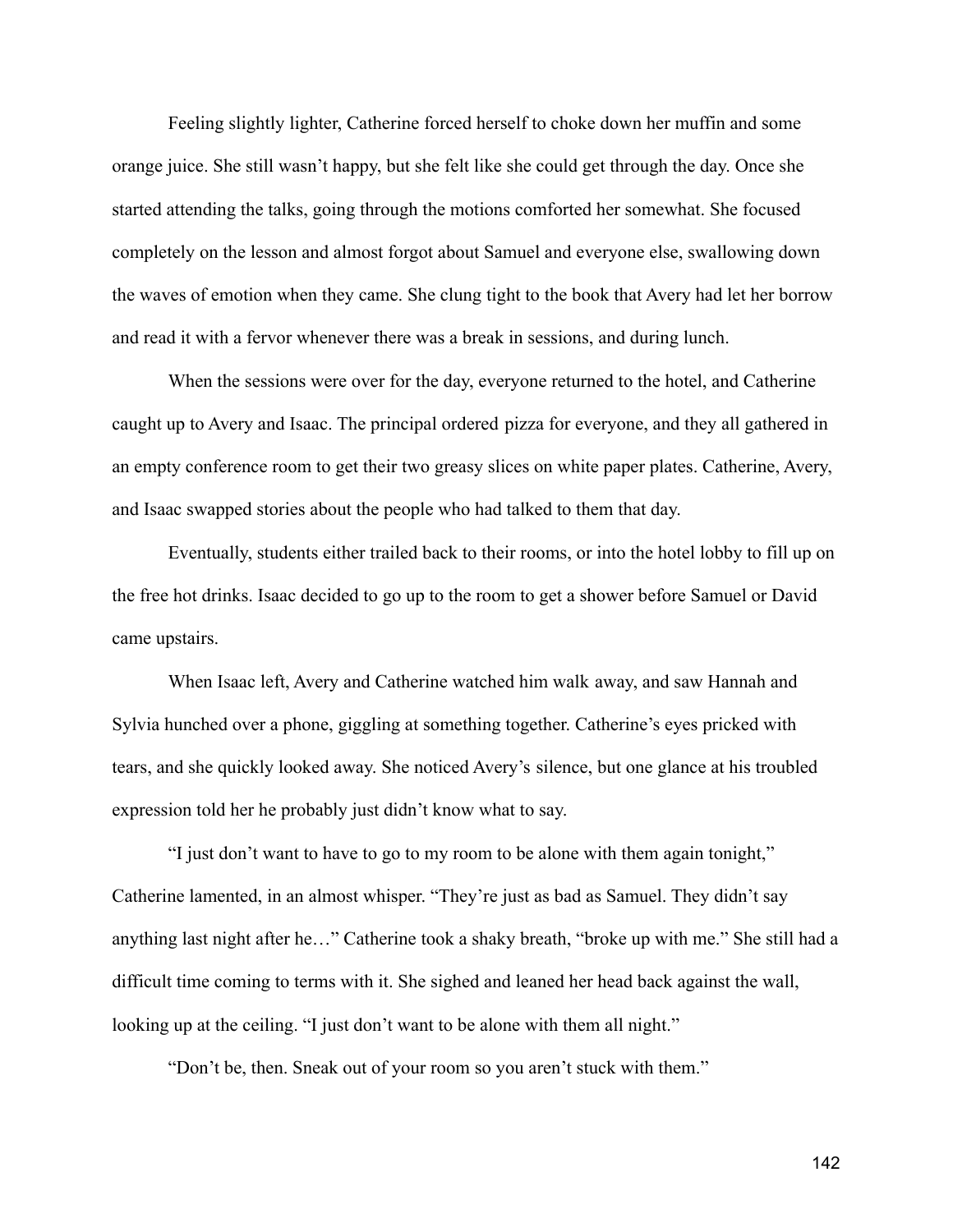Catherine, taken aback, almost laughed. "What?"

"Yeah, it'll be fun!" Avery said, gaining momentum. "I'll sneak out too. We can just hang out together!" Catherine still looked unconvinced, so Avery added, "I mean, unless you'd rather snuggle up with Ant Girl..."

Catherine stared at him. "You're serious, aren't you?"

Avery smiled. "Of course."

Catherine couldn't help but feel her lips curl upward in response. "But, how would I even do that? I mean, Hannah and Sylvia would definitely notice, and I don't think they'd be super cool and understanding."

"Maybe… Hmm." Avery considered this. "Okay, maybe you wait a bit until they're getting ready for bed and stuff, then get into the shower pretty late. Then by the time you get out of the shower, they'll be asleep and won't see you go or tell anyone that you're gone.

Catherine began to grin. "You really think that will work?"

"I don't see why not," Avery replied. "I'll do the same thing. Then we can meet in the lobby. How does that sound?"

"Good!" Catherine beamed. Then her face darkened. "But...what about Isaac?" she asked. "What about him?" Avery questioned.

Catherine blushed. "I mean, I didn't know if you were going to invite him, too, or hide sneaking out from him."

Avery considered this. "Well, I could invite him, if you want," he offered. "But I know he mentioned not getting much sleep last night. He might want to catch up on getting some shut-eye."

Catherine nodded, relieved. "Yeah, I mean, if he's tired, I wouldn't want to keep him up."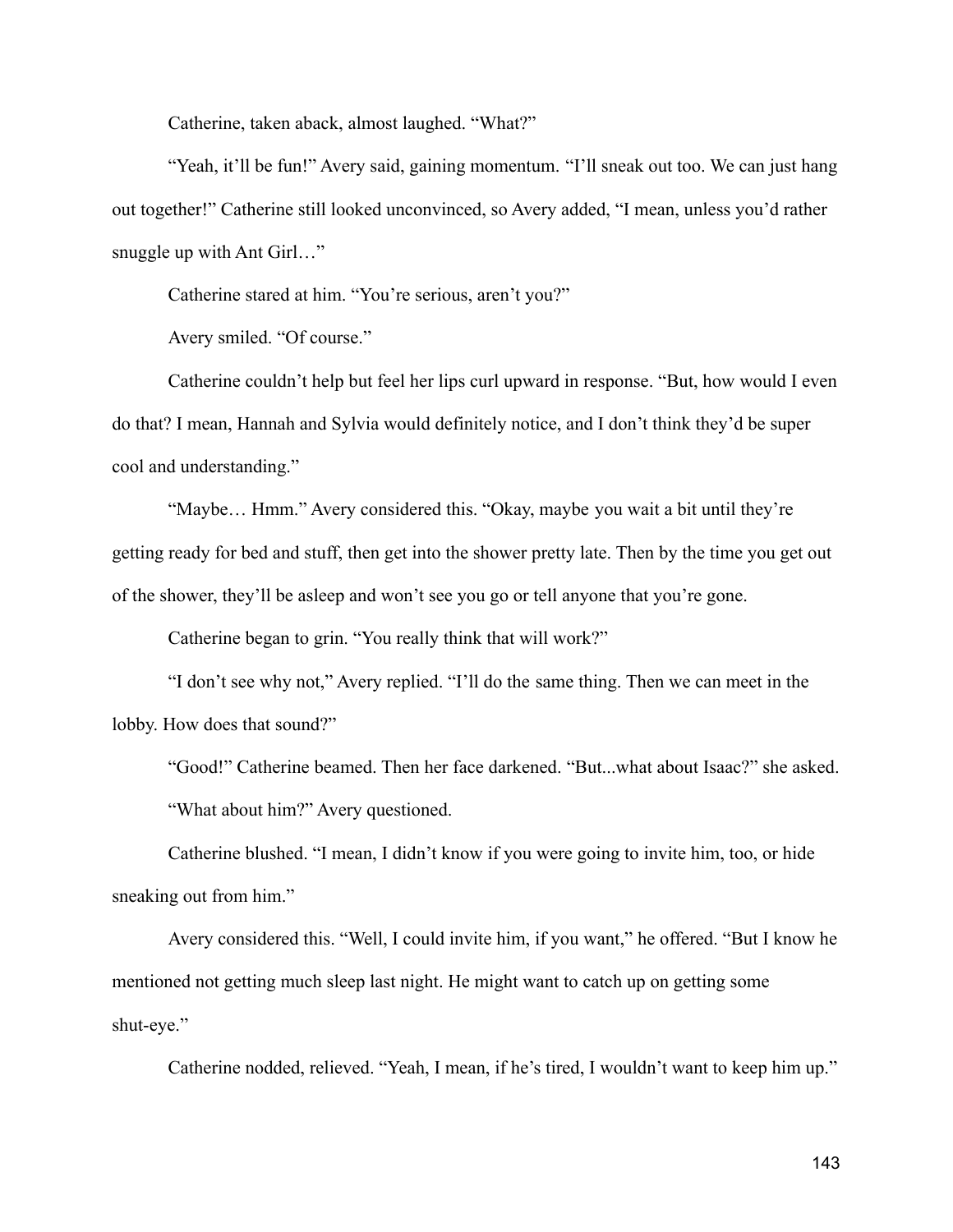"Of course not," Avery agreed. "Neither would I."

They were both quiet for a moment, until Catherine mentioned, "Oh, you might want to take the stairs, to avoid the teachers in the hallways."

Avery nodded in agreement. "Smart thinking," he told her, and winked.

A few hours later, everything was going to plan. Catherine waited for the other girls to take their showers and get ready for bed. Then, she took a long, steamy shower. Just the act of feeling the warm water surrounding her and washing her body and hair made her feel significantly better than she had a mere twelve hours prior.

When she finished, she combed her hair, donned her pajamas, and took a deep breath. She turned the bathroom lights off, so they wouldn't be a disturbance, and cracked the door open. She let out a breath when she barely saw, in the darkness, all of her roommates fast asleep, lying still in their beds. Catherine crept out the door, closed it carefully behind her, and tiptoed down the hallway to the stairwell.

As she made her way downstairs, smiling to herself at her daring, Catherine saw Avery, holding none other than a book.

"There you are!" Avery exclaimed. "I was afraid you had stood me up."

Catherine took mock offense. "How dare you, sir? I would never stand anyone up on a date." When she realized what she had said, her stomach dropped. "I mean…" Catherine racked her mind for something to salvage her embarrassment.

"Well, I hope you'll excuse me for the faux paus," Avery said, with a slight bow. "Would a cup of Peppermint Dreams tea suffice to make things right?"

Catherine blushed and shot Avery a small, grateful smile. "But of course," she replied.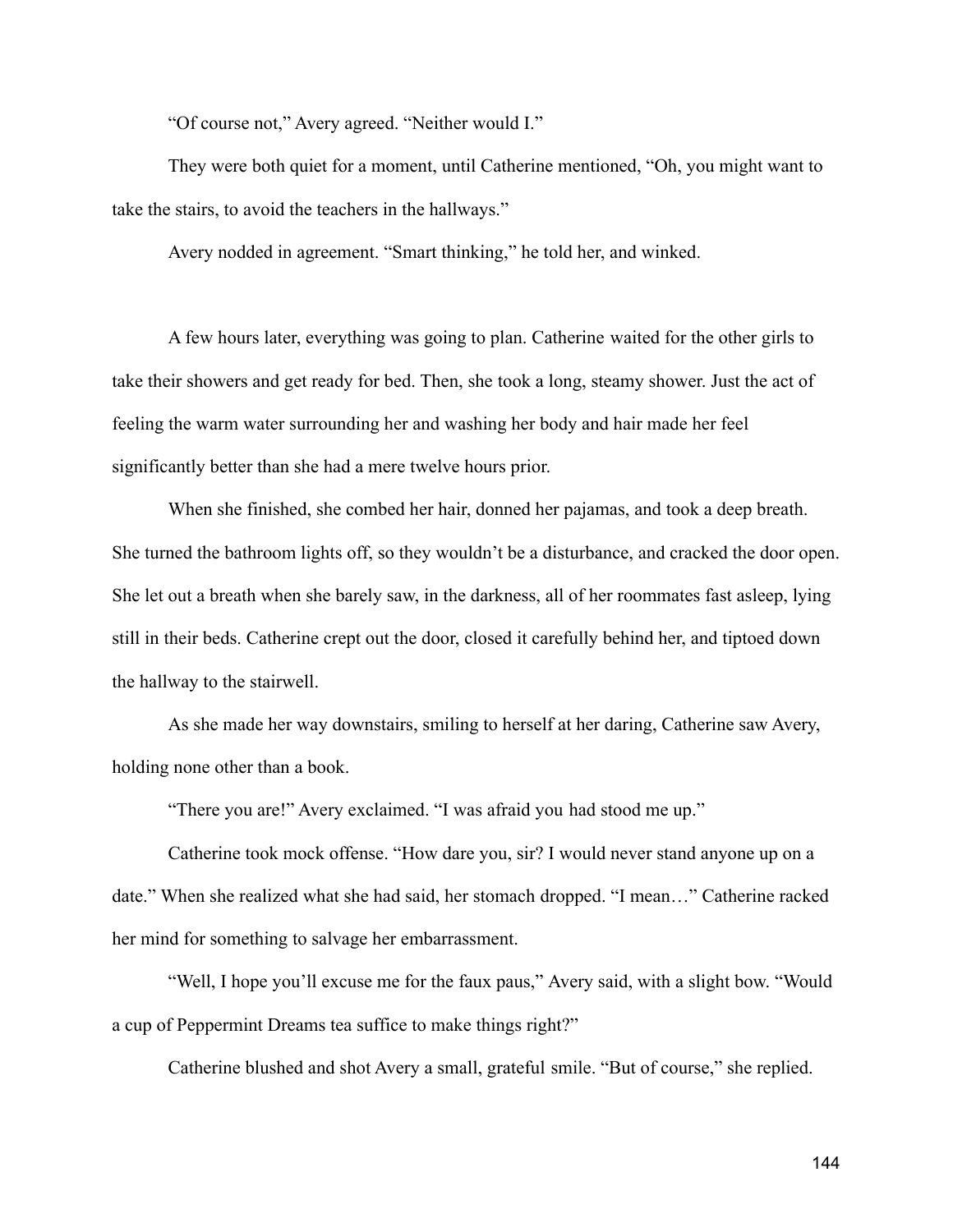Avery held out his arm. Catherine laughed and took it, and Avery escorted her to the corner of the library near the fireplace. He pulled a pack of cards out from his pocket.

"I grabbed these bad boys, too," he mentioned, "If you want to play cards." Catherine agreed, and that is what they did, for a while.

The tension between them dissolved as they threw themselves into the games, and the weight that was on Catherine's shoulders since the breakup seemed to lighten, as well. At times, Catherine found herself forgetting about Samuel, and David, and Hannah and Sylvia. It was just her and Avery, playing cards, laughing and joking. She wished she could stay in this moment forever.

Suddenly, out of nowhere, Catherine's phone chimed, letting her know she'd received a text. Her heart stopped, and the color drained from Avery's face. Catherine looked to see what it was, and her face went from scared to sad.

Avery was confused. "What is it?" he asked, "Is Samuel bothering you?"

"No, no," Catherine murmured, "It's not that." She put on a smile. "It's just… it turned midnight, and my mom texted me, because…" She continued smiling, despite tears welling in her eyes. "It's my birthday."

"Oh, really?" Avery said. "Happy Birthday!"

"Thanks," Catherine chuckled, half heartedly. She was still much more somber than she'd been a mere few moments ago. There was a long silence, and Avery kept his eyes on the deck of cards, shuffling slowly, until Catherine broke it. "Well, when I imagined what my 16th birthday would look like, I never guessed it would be spent at a sex conference, single, and without any of my friends," she tried to laugh. Then her eyes opened wide. "I mean, not that you're not my friend, or anything, it's just… you know."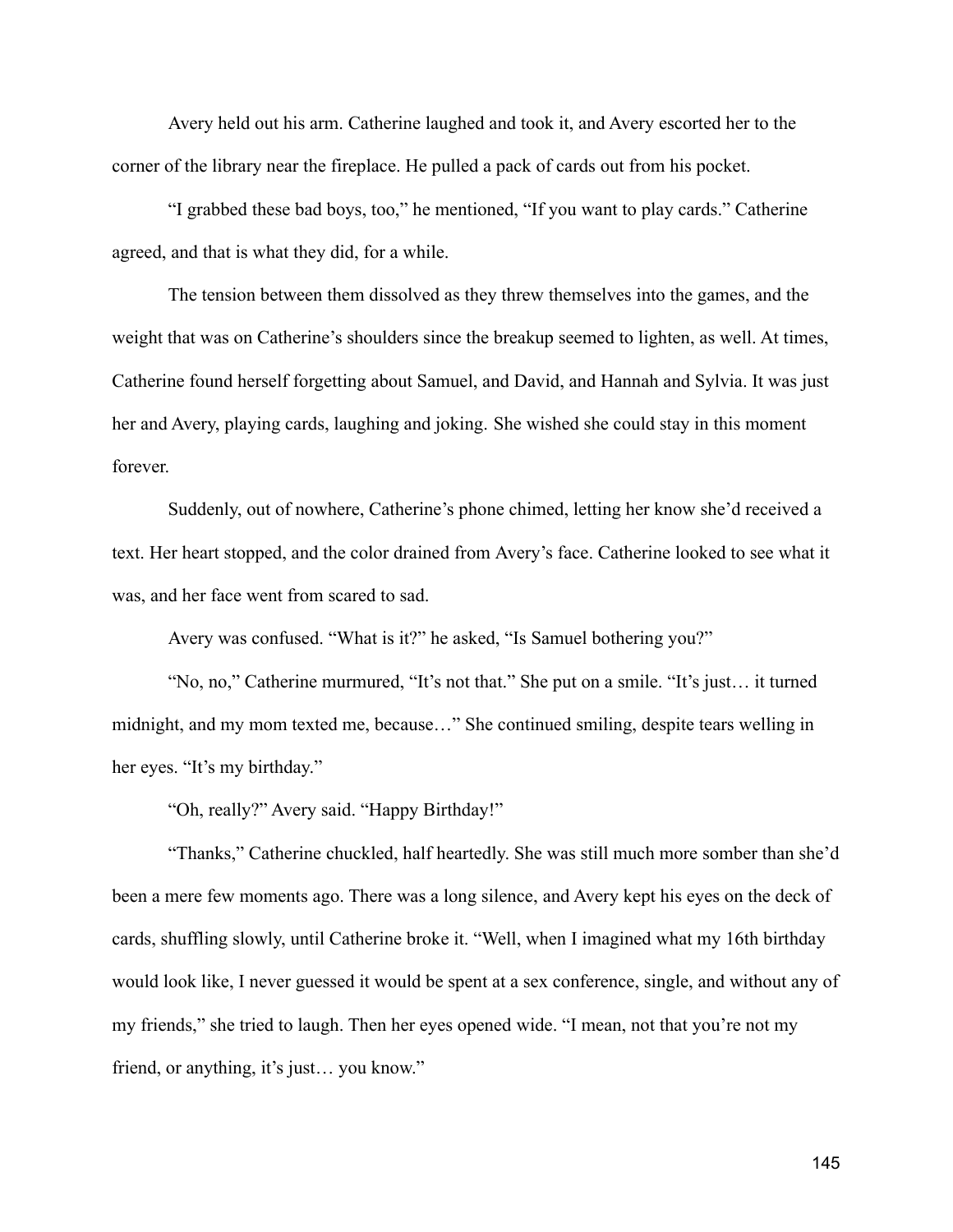Catherine studied her hands in her lap, then looked up. Avery looked thoughtful. "What is it?" she asked.

Avery turned to her, and Catherine noticed a sparkle in his eye. "Okay, wait right here," he told her.

"For what?" Catherine asked, with a nervous chuckle, but Avery didn't answer. He just winked.

"You'll see," he replied. Catherine watched him jog to the hotel clerk, exchange a few words, and then the hotel clerk handed him a few random items. After that, Avery disappeared from her line of sight. When he came back to the table Catherine was sitting at, he was grinning like a fool and had his hands behind his back.

"Okay, now close your eyes for just a minute," he instructed. Catherine humored him, covering her eyes with only a slight shake of her head from disbelief.

Catherine heard Avery make some scuffling noises, and a sigh of satisfaction. "Now you can open," he commanded. When Catherine saw what Avery had done, her eyes immediately began to well up with tears. So did the hotel clerk's.

On the table in front of her was a Honey Bun with a single candle protruding from it, as well as a mysterious package wrapped in the previous day's newspaper. Catherine lifted it.

"What is this?" she laughed.

"Woah, slow down, at least blow out the candle first," Avery said. "That's a fire hazard." Then, he quietly sang the version of Happy Birthday he'd learned as a kid and liked much more than the original. "Happy Birthday to you, you live in a zoo, you look like a monkey, and you smell like one too," He glanced up at Catherine with a smile. Catherine was laughing softly as a few loose tears ran down her face.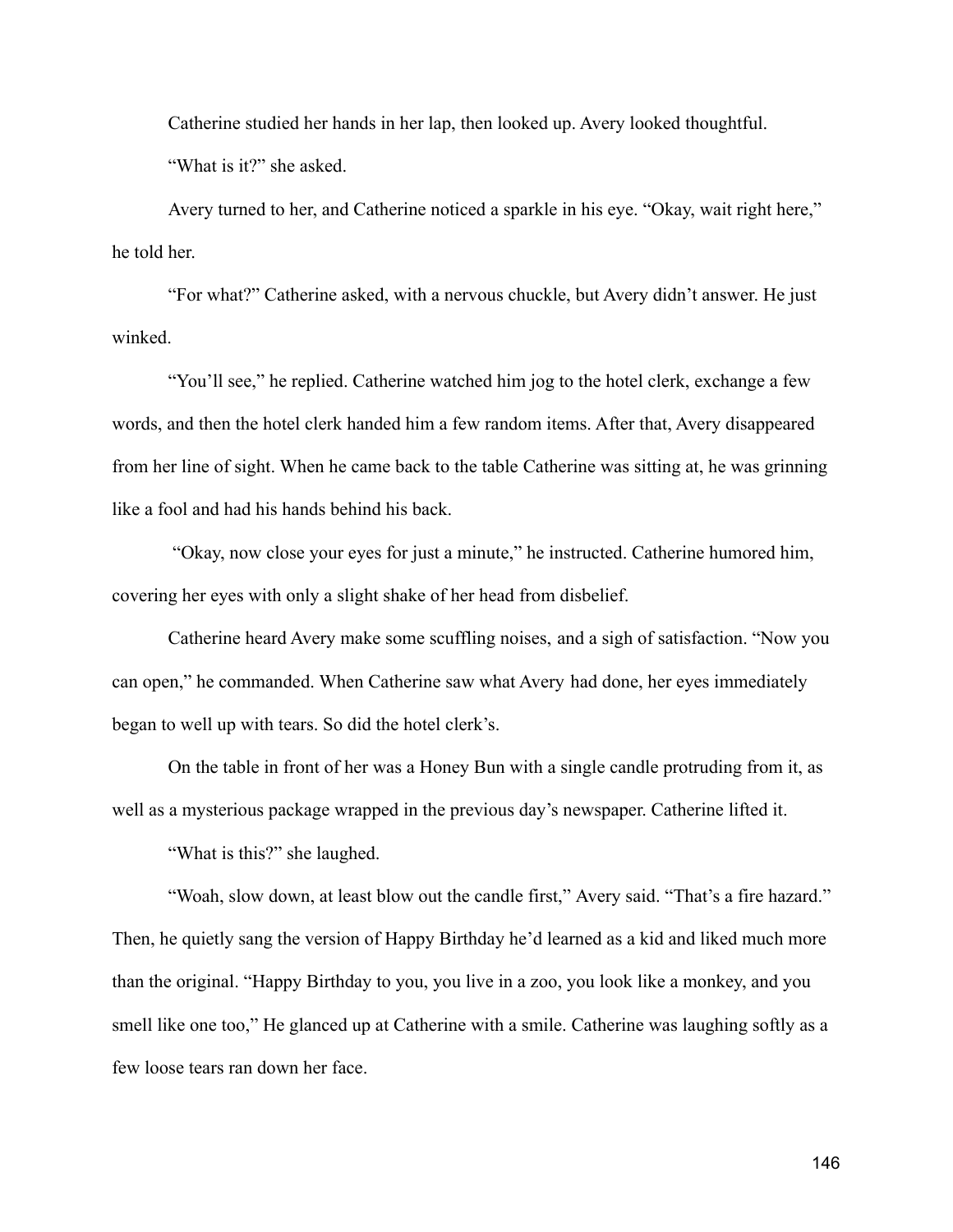Catherine blew out the candle, and she and Avery both beamed at each other. Avery did his best to tear the treat into two, and gave Catherine half. He held his half in the air until Catherine did the same, and they touched them together and said "Cheers!"

"Okay, I have to know," Catherine said, as she licked the sticky sugar off her fingers, "What is this?" Catherine picked up the package wrapped in a newspaper. "I know you didn't just go to the store. Is this more vending machine snacks?" she laughed.

Avery smiled and shrugged. "I guess you'll have to open it and find out."

With Avery's suggestion, Catherine tore at the paper and pulled it off to reveal the book Avery had been holding earlier that night. "Avery," Catherine said, surprised. "You don't have to give me your book. I appreciate the thought, but I don't want to-"

"Yeah, that's what I thought you would say," Avery interrupted. "You're too nice, you know. But that's why I did this." Avery gently took the book from Catherine, and opened the front cover. Doing this showed a note that Avery had written in permanent marker. It read, *To Catherine. Happy Birthday. Your Friend, Avery.* "See?" Avery said. "It's yours." He pushed the book back across the table.

Catherine stood up quickly and wrapped her arms around Avery's neck. After the initial shock wore off, Avery stood up, so that their heights were more even. Then he hugged Catherine back, holding her just as tightly as she held him.

In a few moments, they both relaxed their grip on each other. Their arms lowered slightly, but neither of them stepped away. Catherine's hands fell from Avery's shoulders to his forearms. Her heart was beating a million times a minute. Catherine slowly tilted her face up towards Avery, at the same time he tilted his down. Their noses touched. Catherine giggled softly. Avery gulped hard.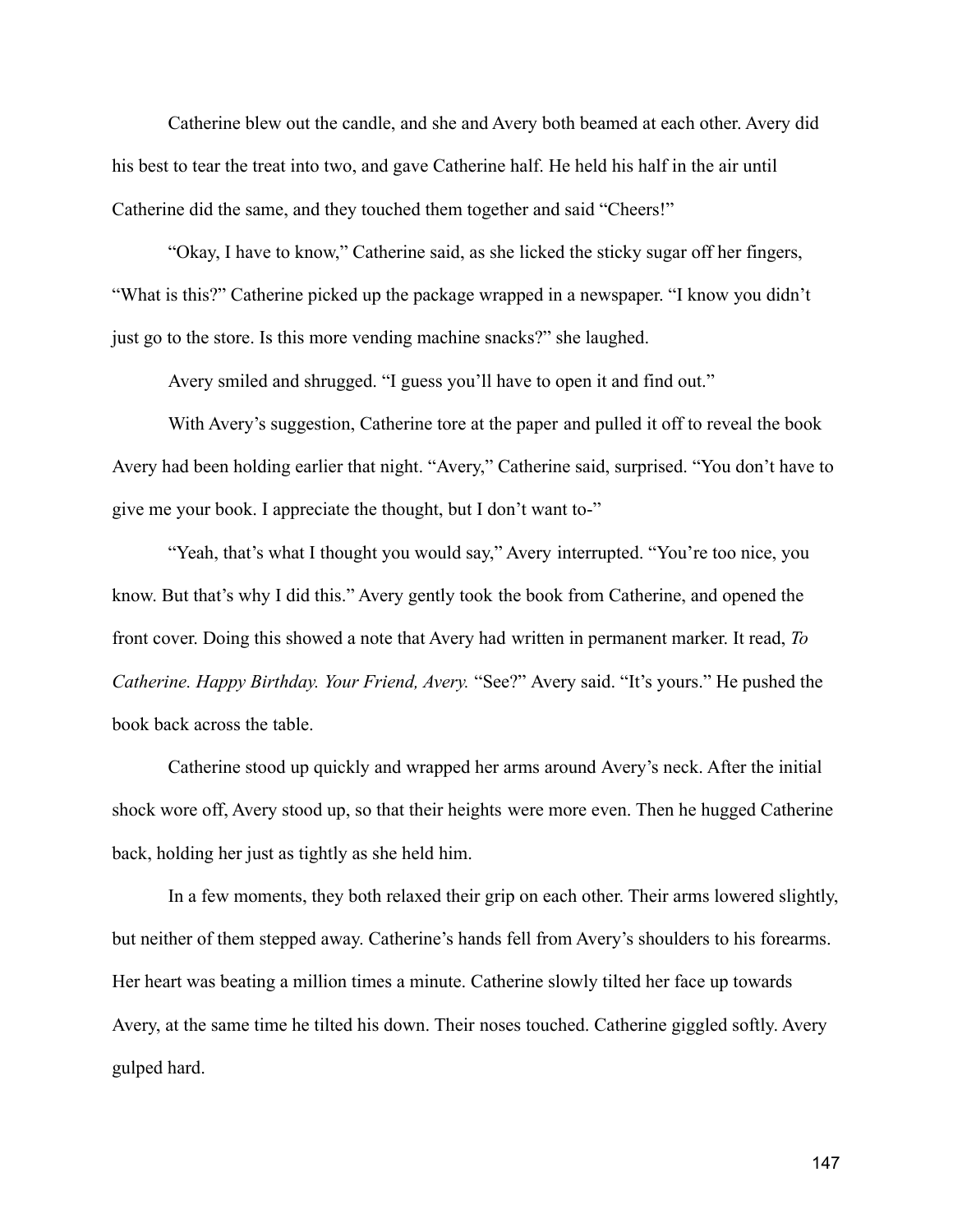Then they both leant their faces in just enough to touch. Their eyes closed and their lips touched. Once they both recovered from the initial jitters, they smiled and were able to relax. They gently came together again, slowly, becoming more comfortable as they continued kissing.

Eventually, they pulled apart for good. Avery was flushed and a large smile formed on his face. Catherine giggled and burrowed her head in Avery's neck. They sat back down and Catherine curled up next to him. Avery put his arm around her and everything felt alright. Then, Avery showed off some magic tricks and the two flirted for a while longer.

Catherine yawned widely.

"You getting tired?" Avery smirked.

"Never," Catherine protested, but Avery was able to see the fatigue in her eyes.

When Avery said, "Come on, we should probably head back," Catherine didn't argue.

Avery gathered their things and handed the book to Catherine, who beamed at him, sleepy as she was.

The two rode the elevator upstairs and walked to Catherine's room. Before she slipped inside, she turned around to face Avery.

"Thank you," she smiled. "This has been the best birthday ever."

Avery chuckled. "And it's only been a few hours!"

"I know!" Catherine agreed.

There was a moment of silence, until Catherine quickly leaned in, gave him a peck on the lips, and whispered, "goodnight," into his ear. Then she opened her door just wide enough so that she could sneak in.

Neither of them slept much that night.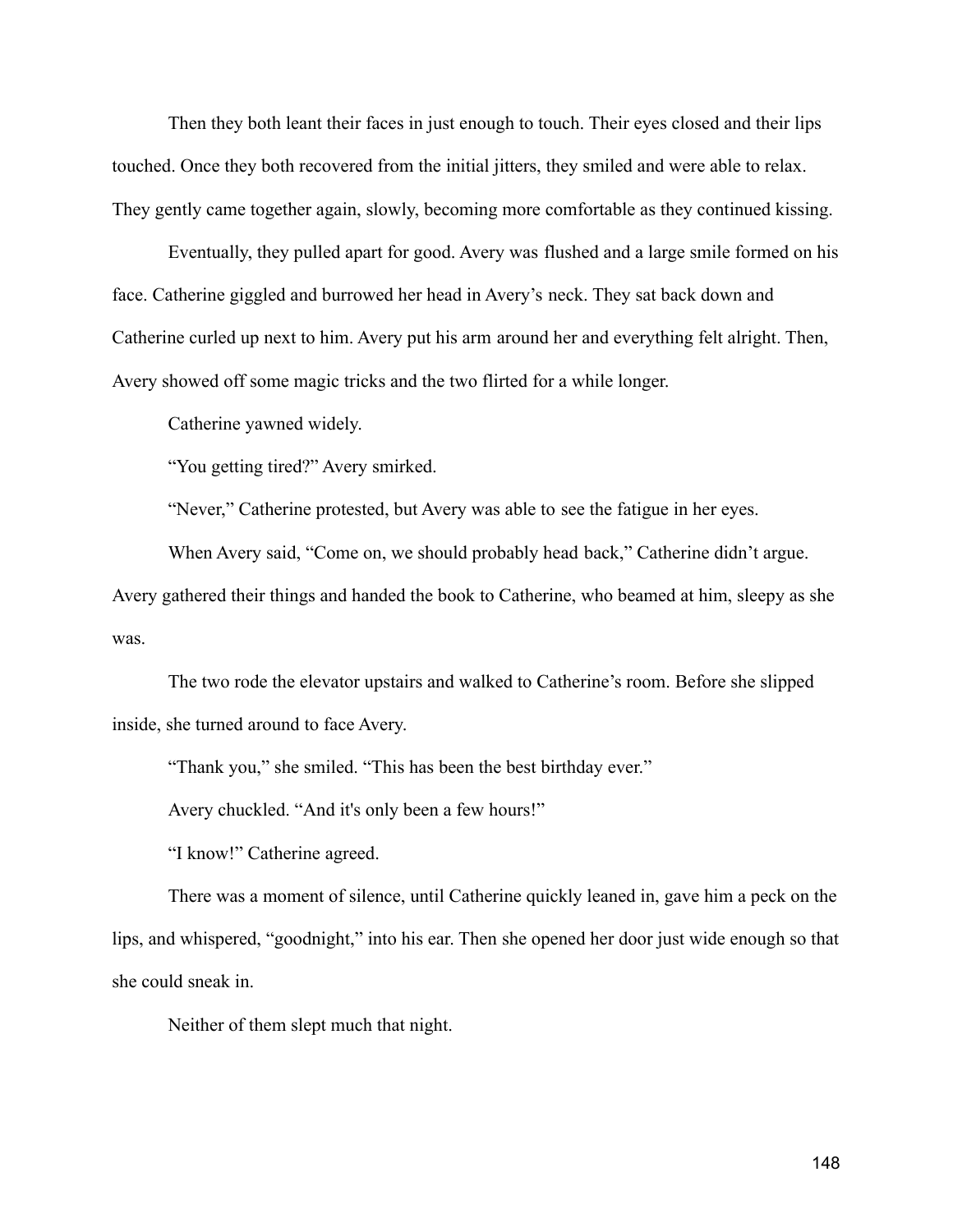## Chapter Thirty Five

Catherine was woken up by a heavy rapping on her door. She sat up quickly, and looked around. The other girls had woken up, too, and they all looked at each other in bleary-eyed surprise. There was a second round of rapping. Catherine dragged herself out of bed and went over to the door. When she looked through the peephole, she saw an angry looking female teacher. Still sleepy and confused, Catherine opened the door.

"You four girls need to get out of bed and come downstairs RIGHT NOW." Then she turned and walked away quickly.

Catherine turned and looked over her shoulder, afraid that she had accidentally overslept. But the clock read 6:00, hours before they were told to meet in the lobby to head back to the school.

The other girls looked confused, too. It was clear that none of them knew what was going on. Nonetheless, they all fumbled around the room, finding their shoes and trying to smooth out their hair.

When the four of them trailed into the lobby, where the principal, a few teachers stood. Catherine also spotted Avery, Samuel, Isaac, and David all gathered nearby. Catherine and Avery made eye contact. Catherine gave him a questioning look, but he just shrugged, his eyes wide.

"Finally!" Principal Johnson exclaimed, upon seeing the girls. He muttered something to the teachers, and ushered the students into a conference room. Once they got inside, Principal Johnson sighed deeply. The students looked around at each other, scared and confused.

"When we all got here," the Principal began, smoothing his hair back, "I explained to everyone that we are representatives not only of the school, but of the body of Christ." He paused suspensefully, and the students eyed each other, trying to figure out what was going on.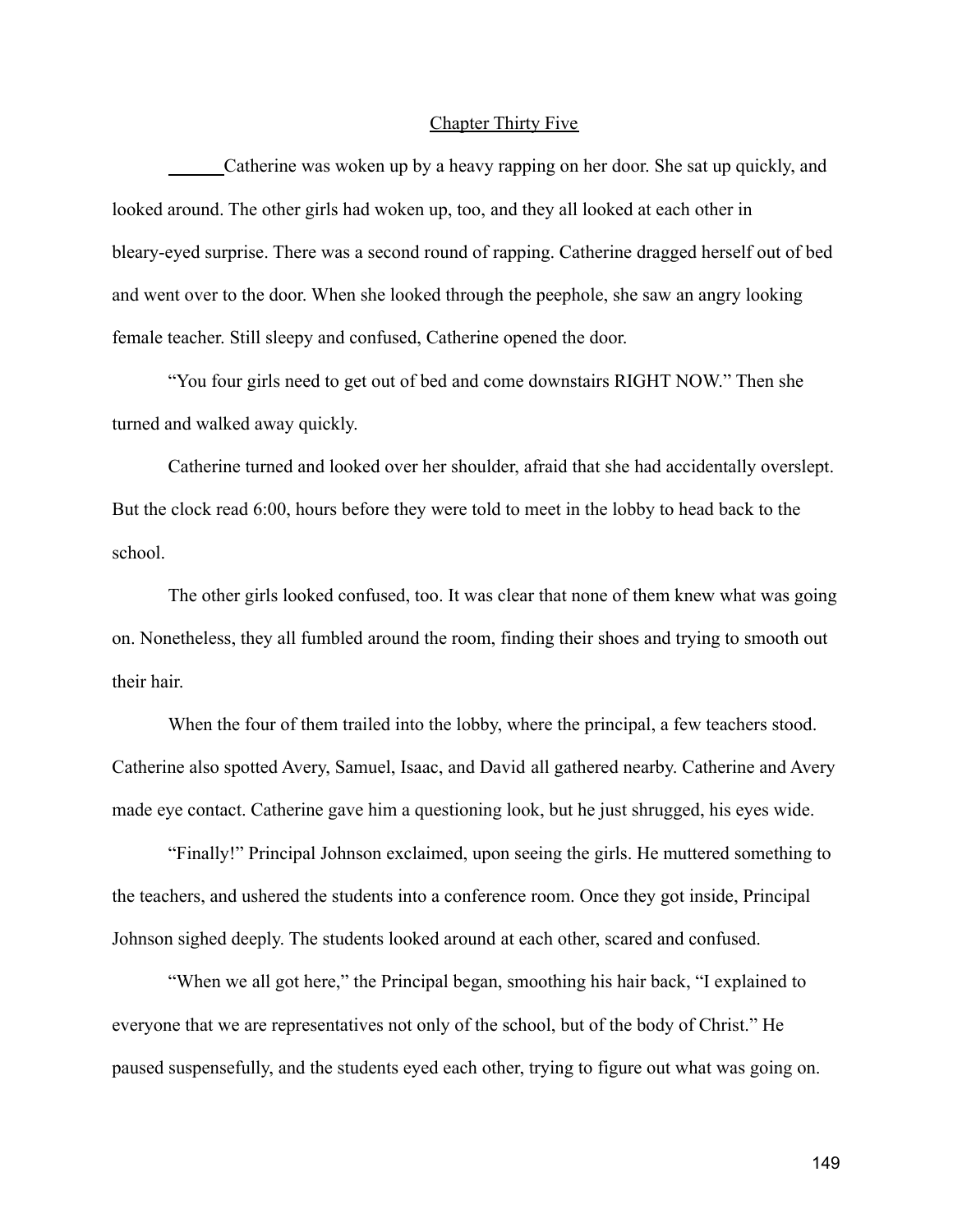"So, I expected the most upstanding behavior from all of you," he continued.

"Unfortunately, I have been disappointed." The principal began pacing. "After all my years of working with teenagers, I have realized I need to be vigilant in security measures. You all are too smart<sup>"</sup>

Catherine's heart started to beat faster. Security measures?

"Clearly, however, you all did not realize that we had an extra precaution this week. After 10:00, the time everyone was supposed to be in their rooms, the teachers that I enlisted to help me went to every room and placed tape over each door."

Avery and Catherine looked at each other. They both realized what this meant.

"Now, when we checked the tape this morning, the tape on the two doors of your rooms was no longer intact." The principal peered at each student individually, until they shirked from his gaze. "So, first, I'll give you all the opportunity to come forward and explain yourself."

There was a moment of shocked silence. Then, all of the students turned to look at each other. Hannah and Sylvia glanced at each other, then gave Catherine a death glare. Isaac first turned to Samuel and David, suspecting them, but saw that they were peering at Avery, so Isaac then searched Avery's face for any clue he knew what was going on. Avery, meanwhile, looked at Catherine, who looked back at him with fear in her eyes.

Suddenly, Amelia raised her hand. All eyes flew to her. Principal Johnson raised his eyebrows. "Yes, Amelia?"

"It was me," Amelia confessed. She was met with silence. "I like to feed the ants. This morning, I woke up and couldn't wait. So I snuck out to go see them." She lowered her head. Then, she raised it again, quickly. "Do I get my one phone call before I go to jail or once I get there?"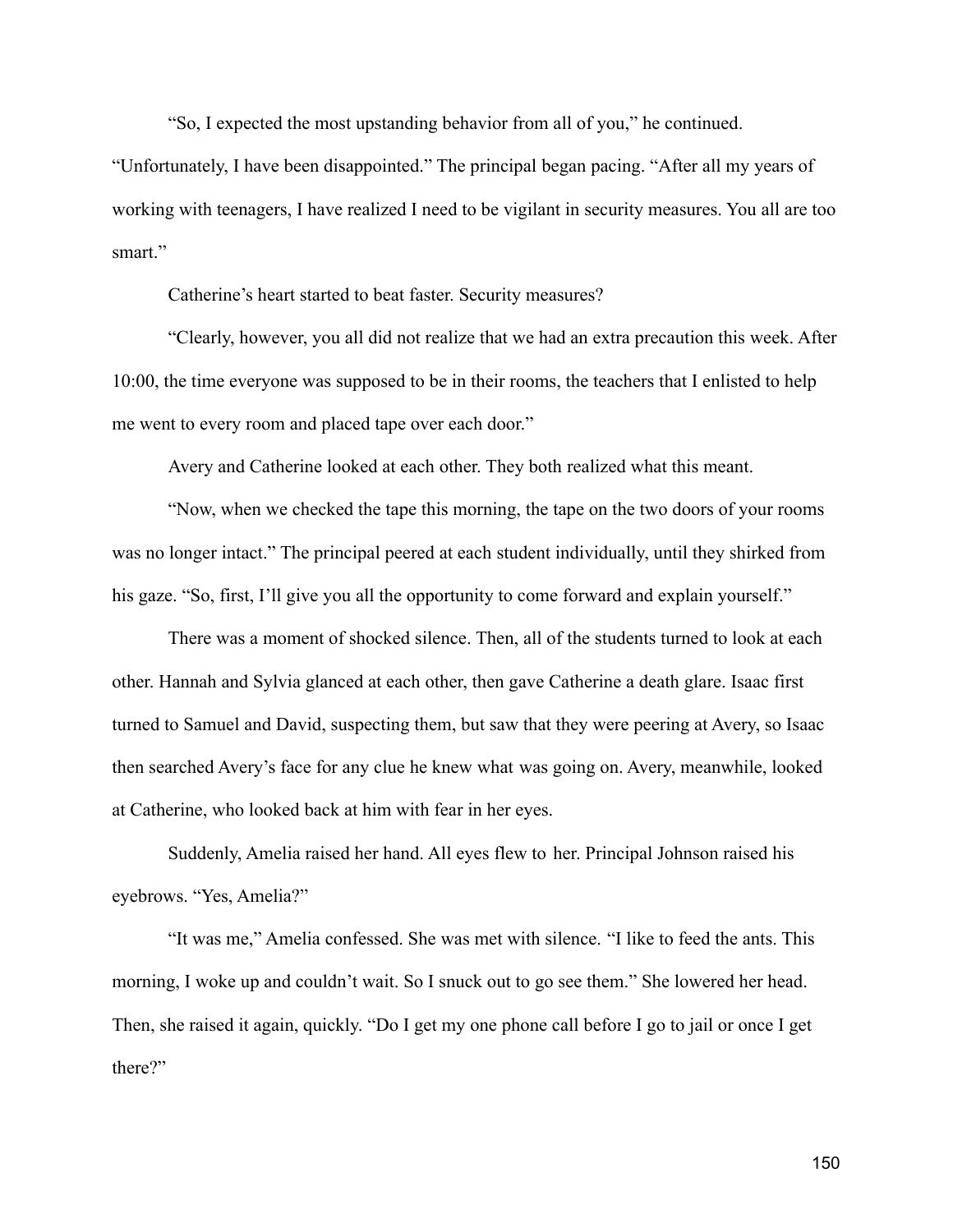Principal Johnson sighed. "Sneaking out isn't illegal, Amelia." She nodded, solemnly.

The principal continued, "However, your admission doesn't explain the tape on the boys room."

He looked at each boy pointedly.

Isaac took one glance at Avery and sighed.

"I was the other one." Everyone turned to look at Isaac in surprise. Isaac blushed. "Umm, I… I couldn't sleep last night, so I went to… work out."

Sylvia snorted and covered her mouth. She and Hannah stifled giggles. Principal Johnson scratched his head. Catherine looked at Avery. Avery gave her an apologetic look. Then he stepped forward.

"No, that's not true," Avery said. "It was Catherine and I who left our rooms last night. They're just taking the blame for us."

"Okay," Principal Johnson said, exasperated. "That makes a lot more sense. Avery, Catherine, you two come with me--"

"But wait, we only played card games in the lobby, I swear!" Avery said. "We didn't do anything!"

"--the rest of you, go back to your rooms and get ready for the day." The principal continued. "Avery, we'll talk about this in a moment."

Principal Johnson let the doors close behind the last student to leave. Then, he turned to a solemn-looking Avery and Catherine. He sighed.

"Alright. Well, as much as I hoped that Catherine here would be able to help you get back on the right path, Avery, I see now that I was wrong." Avery looked at Catherine. Catherine looked at her feet. The Principal continued, "So, since apparently it wasn't enough for you two to do arts and crafts together, I'll make your punishment for this more severe. You are both going to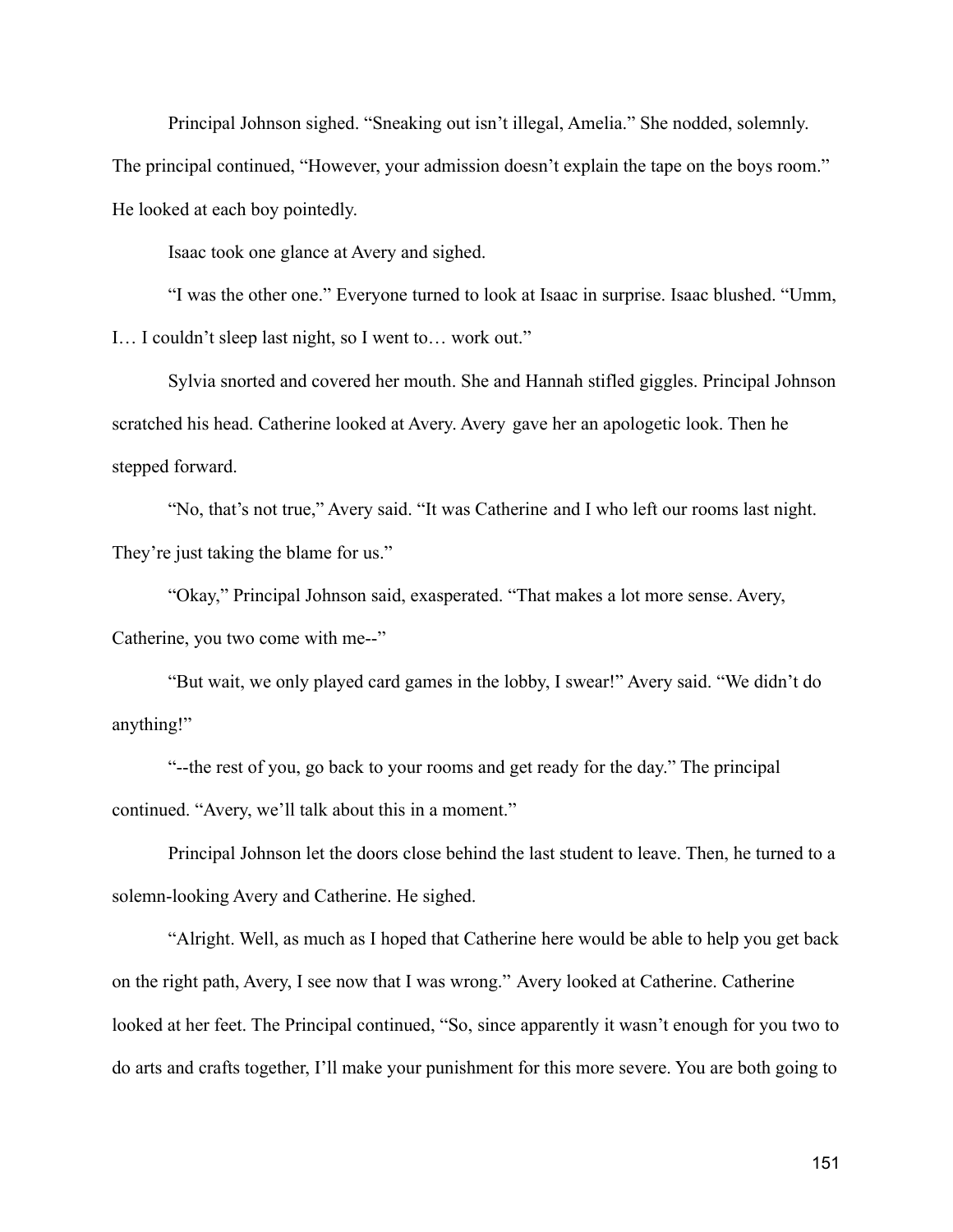stay behind today and read the Bible on your own. And, next week when we're back in school, you'll both have in-school suspension. You're going to have to do all of your classwork alone, under supervision. Maybe all of that time to think will make you both reflect on the path your lives are going down and what you want your futures to be."

With that, Principal Johnson sent Avery and Catherine up to their rooms to retrieve their Bibles. They were both silent for the elevator ride. Avery was dying to say something, but the words didn't come, and the longer he waited, the more difficult it was to think of the right thing. When they returned, two tables were set up ten feet from each other. Between them sat a weary, older teacher with a battered book.

"Now, I don't know what you two did, but I've been given strict instructions to keep you apart, quiet, and your noses in the Bible." The teacher eyed Avery and Catherine and then turned back to the old book.

Catherine and Avery glanced at each other. Catherine gulped. They both took a seat and began reading.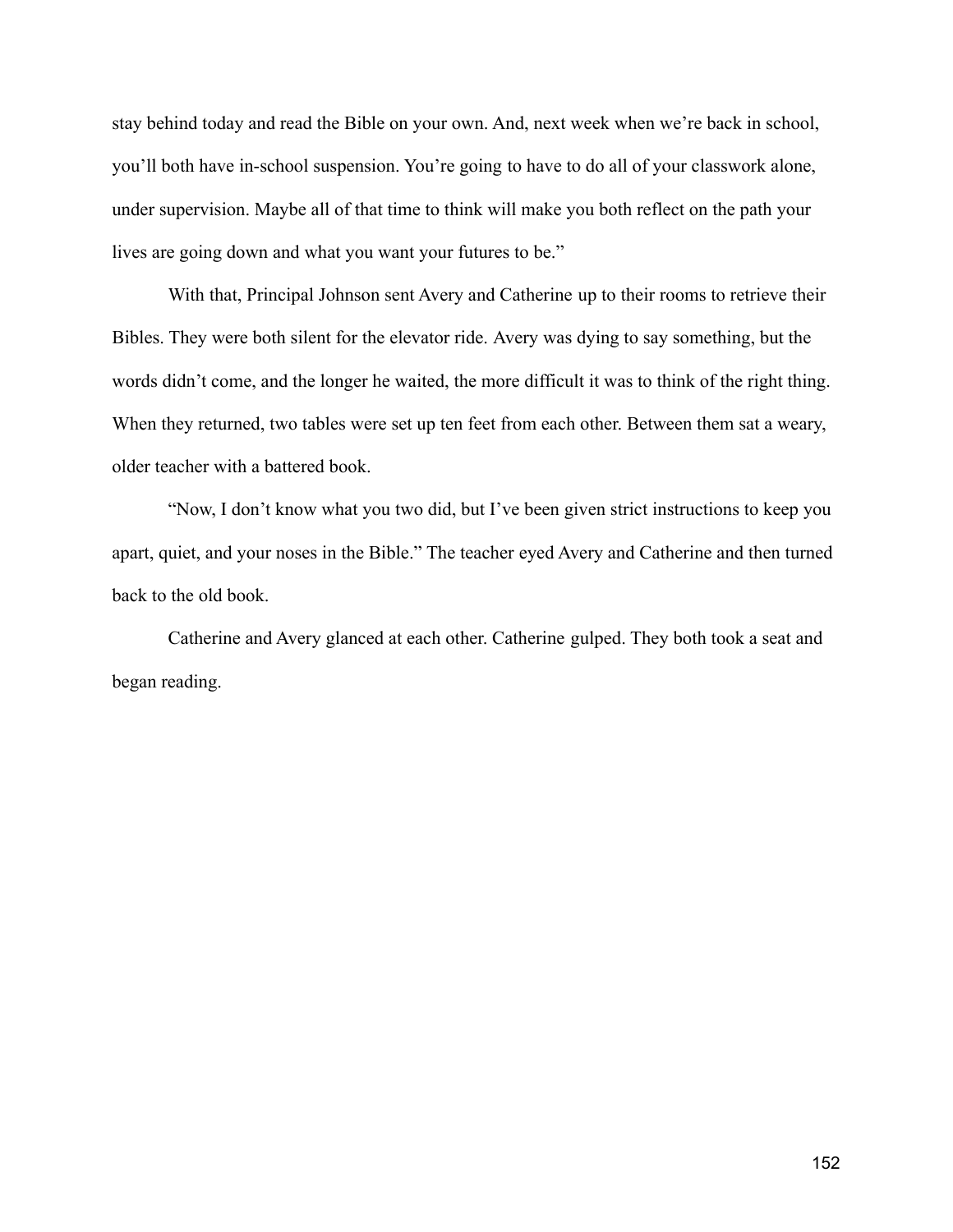## Chapter Thirty Six

After Samuel left with the other students and realized he wouldn't be getting into trouble, he relaxed significantly. In fact, the relief quickly turned into a wry satisfaction. He called out to David, Hannah and Sylvia.

"Hey guys, it looks like I made the right decision about Catherine, huh?" he jeered. David chuckled. "I mean, it's kind of sad, I guess, that apparently I was the one good influence in her life, but…" he shrugged. "It's not worth it if she wasn't going to try."

There was silence between the group. Issac looked at his shoes. Amelia inspected her fingernails. Then Hannah added, "I wonder what they were doing."

Sylvia got a glimmer in her eyes. "Do you think they were hooking up?" Hannah elbowed Sylvia in response, which only led Sylvia to defend herself. "I mean, come on," she explained, "Playing cards? Do you guys really believe that?"

"Plus, they would talk all the time without Samuel there," David added. "That's pretty suspicious."

Isaac's cheeks flushed, but as much as he wanted to defend Avery and Catherine, he himself didn't know what they had really been doing. It seemed unlikely to him that they would have had sex, but in all honesty, he had no idea.

"I guess I really dodged a bullet, there, huh?" Samuel mused.

"Yeah, for sure," David agreed. "Honestly, I never really liked her."

Hannah was thoughtful. "I don't know, it seems kind of weird to me. I felt like she was pretty devout. This doesn't seem like her."

"Oh, come on," Sylvia snorted. "I mean, she definitely went through the motions of being religious, but there were definitely signs. I mean, this all started because she said that being gay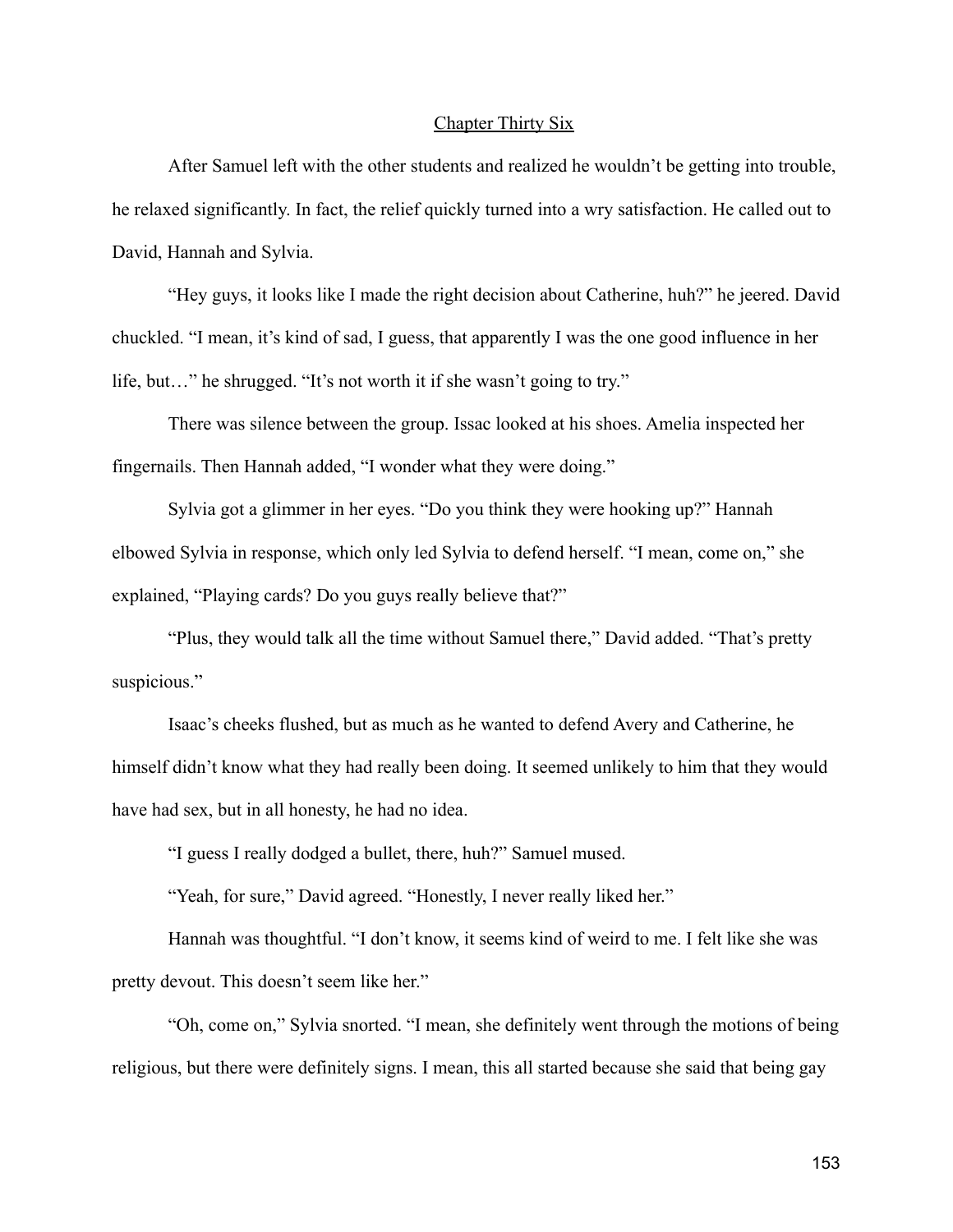was okay-" She immediately stopped in her tracks, remembering Isaac's presence. "I mean, the Bible is pretty clear on its stance on all of that."

Amelia snorted. Everyone turned to look at her, surprised. "Just like its pretty clear on its stance on slavery and mixing fabrics." When she noticed the dumbfounded stares, she shrugged and added, "Guess which one is allowed and which one isn't."

"Well anyway, I think we can all agree that its wrong to have sex before marriage," Sylvia recovered. "So I can't believe that Catherine stooped that low so fast."

Hannah thought for a moment and added, "Maybe she was trying to get Avery to like her."

"Well that's stupid," David snorted. "I mean, that would work for a night, maybe, but… it's not exactly going to make him fall in love with her."

Samuel considered this. "But she would know that, wouldn't she? I mean that's the type of thing they've been telling you girls about this week, right?"

"Yeah, that's a good point," Hannah pondered aloud.

Sylvia smirked. "Maybe it was just to get back at Samuel."

Hannah's eyes widened, and everyone turned to see Samuel's reaction. He just cooly quipped, "I don't know how damning herself to hell for all of eternity is getting back at me," and everyone burst into giggles.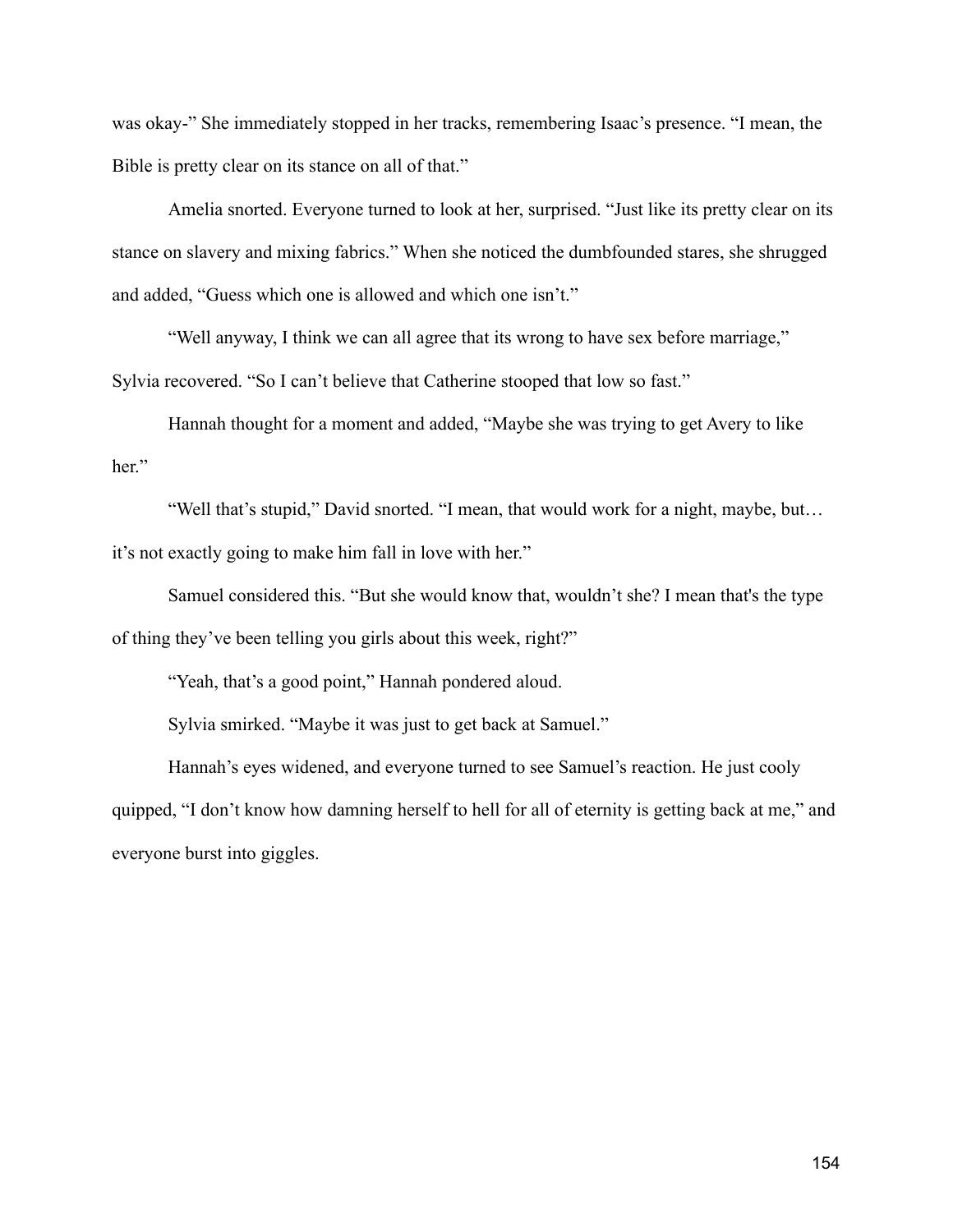## Chapter Thirty Seven

The rest of the day went on much like the last for everyone but Avery and Catherine. While Catherine occasionally looked over and noticed Avery looking bored and miserable, she didn't mind reading the Bible so much. She started in Psalms, highlighting verses that she felt she related to. Then she skipped ahead a few pages, glanced around, and skimmed Song of Solomon. Then, feeling embarrassed, she backtracked to Job. She had moved on to Ruth when Hannah burst into the room.

Used to the silence of the room all day, Catherine, Avery, and the teacher watching them all jumped. Hannah looked embarrassed.

"Oh, sorry," she said, her eyes shifting. "I was just… looking for Catherine…"

Catherine and Avery looked at each other, and then at the teacher. The teacher looked at his watch. "Alright," he mumbled. "You all get out of here."

With that, Avery and Catherine both quickly gathered their things and followed Hannah out. Hannah turned and looked at Catherine, bashfully expectant. Catherine cleared her throat. "Um, Avery, I'll catch up with you later."

Getting the hint, Avery nodded. "Right," he said, and headed away, admittedly looking unhappy about it.

Catherine and Hannah watched him go and then looked back at each other. Hannah's cheeks were a little pink. "So… are you doing okay?" she asked.

Catherine took a deep breath. "Well, I guess so," she answered. "I mean, I'm not happy that Samuel broke up with me, but Avery has really been here for me." Catherine gave Hannah a small but pointed glance. Hannah's cheeks flushed darker.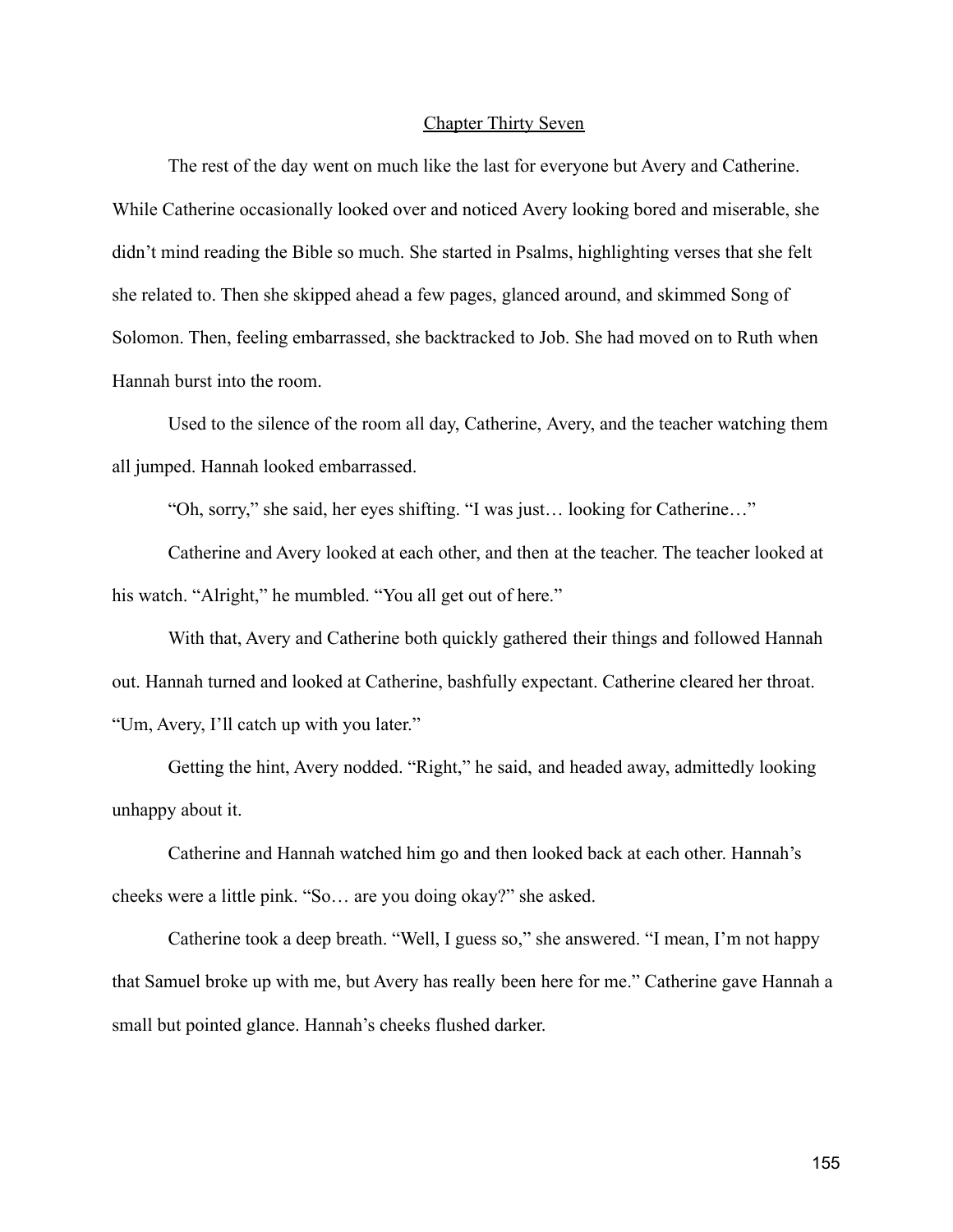"I'm sorry that Sylvia and I… we just weren't sure what to say--I mean, we're friends with both of you, you know, and--"

"It's okay," Catherine interrupted her, and put on a wry smile. "I get it. It's fine."

Hannah breathed a sigh of relief. She let a moment pass before continued, "Well, you probably won't be happy to hear this, but I feel like you should know."

Catherine swallowed hard.

"Obviously, Samuel and David and Sylvia know, you know, that you and Avery were… together last night," Hannah quickly studied Catherine's face to gauge her reaction, then went on, "and, well, they were wondering if you might have, you know, *done stuff* together…" Catherine groaned and rubbed the bridge of her nose. "So, anyway, they were sort of talking to some other students and stuff. So I just wanted to let you know that it's gotten around a little bit."

Hannah looked down, then back up at Catherine. "But I just want to say, no matter what you did, Jesus still loves you. If you come to him, he'll forgive your sins and you'll be wiped clean." Getting no response, Hannah kept going. "I feel like right now could be a dangerous time for you, because if we stop hanging out and you only have Avery and Isaac, who knows what kind of path you'll go down?" Hannah, emboldened by what she had said so far, puffed her chest out. "You need a Christian influence in your life, Catherine."

"Isaac is a Christian," Catherine snapped back, immediately.

Hannah blushed. "Well, you know what I mean. Like, a real Christian." Catherine raised her eyebrows, and Hannah backtracked, "I mean, just a Christian who upholds the traditional moral values, like how they were intended. In the Bible."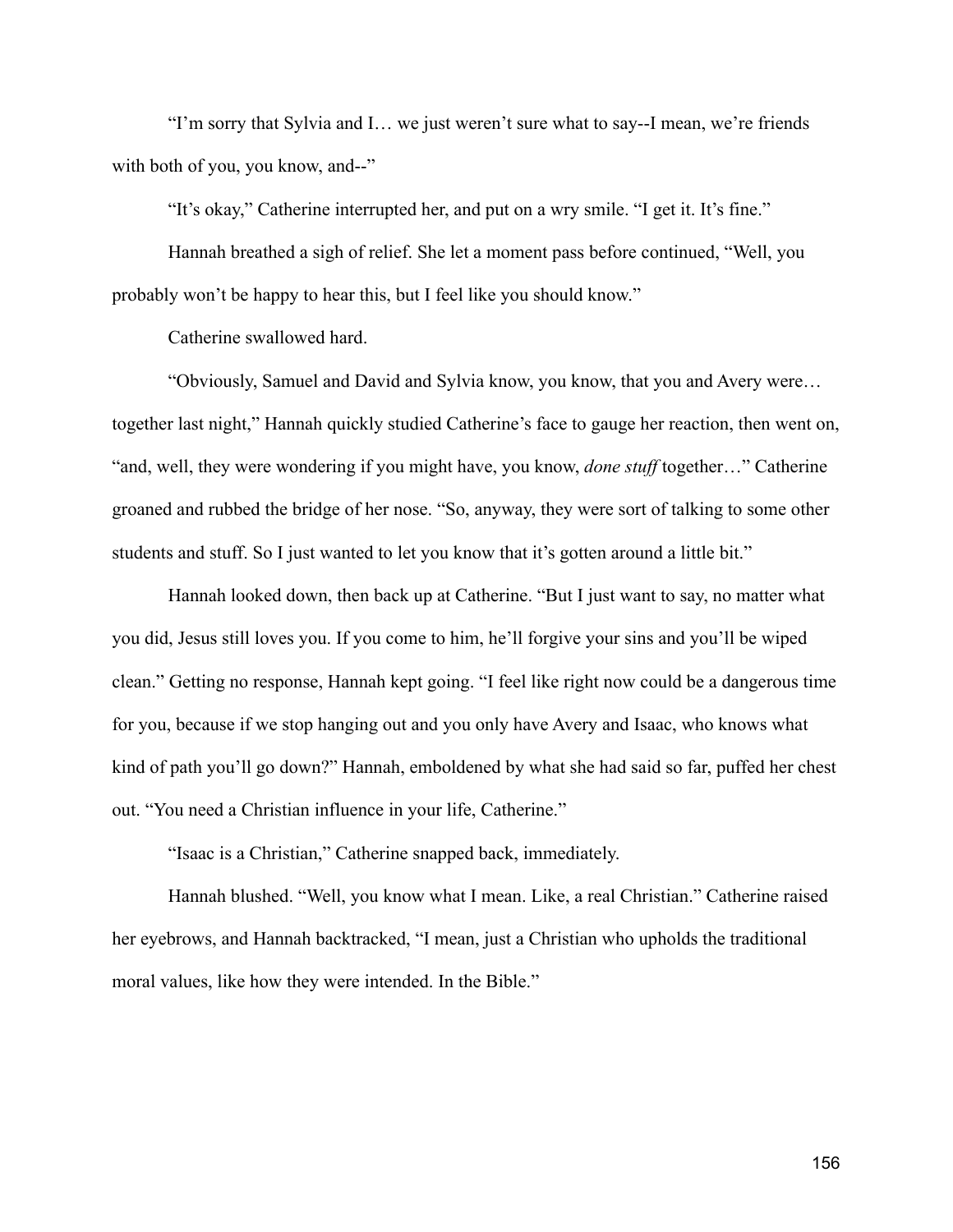Catherine scoffed. "Okay. Well, thank you for letting me know." With that, she turned on her heel and walked off. She went straight upstairs and knocked on the door to Avery's room. Isaac answered the door.

Catherine gave him a small smile. "Hi Isaac, is Avery here?"

"What, I'm not good enough?" Isaac retorted, with a straight face.

Catherine chuckled nervously. "No, I mean, it's not that, I just--"

"I'm kidding, it's fine," Isaac replied, and opened the door wider. "He's in here."

Catherine walked in to see Avery sitting on his bed, a book open in his lap. Her face flushed and she looked at her feet.

"Hey Catherine," Avery said. "What's up?"

"Um, well," Catherine began. "Hannah just basically told me that Samuel, David, and Sylvia have been talking about us all day."

"Oh, right, that we had wild sex all night and that I'm dragging you to hell with me?"

Catherine gawked at Avery. He chuckled, and softened. "Isaac already told me about it.

Thanks for giving me a heads up, though." Isaac nodded and sat on the desk in the corner.

"Oh, right," Catherine blushed. "Well, you're welcome. I figured you should know, too." She sighed.

"So, how does it feel to be a sexual deviant like me?" Isaac deadpanned, making Catherine laugh a little.

"Not great," she admitted. She thought for a moment, though, then said, "Although, I guess by now, we've been through quite a bit together. Some stupid rumors can't be much worse, right?"

Avery smiled. "That's true. I mean, Isaac and I got in a fist fight."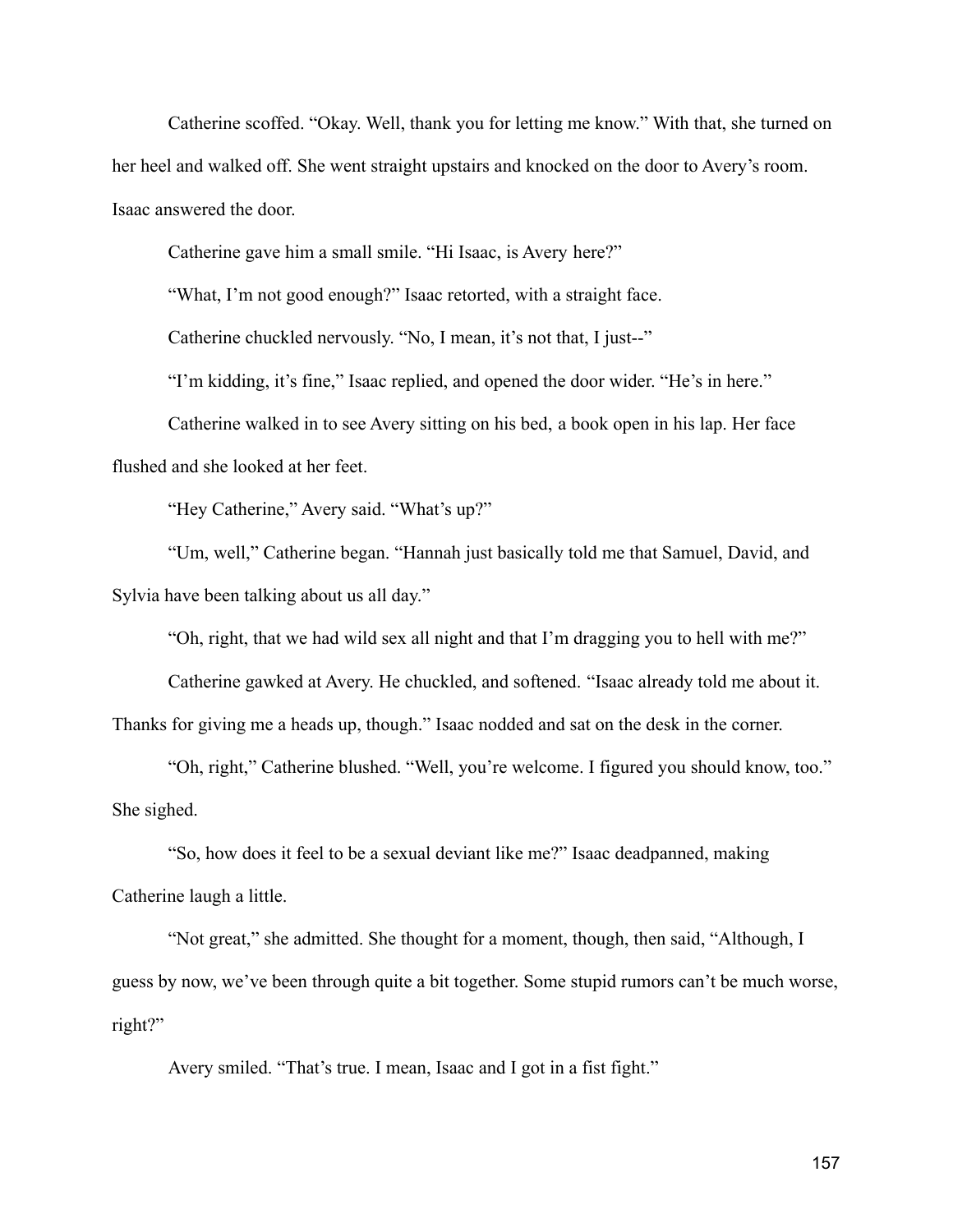"Samuel all but outed me publicly," Isaac added.

Catherine nodded. "And I got broken up with," she concluded, grimly.

"All in all, I'd say this has been the best school year of my life, wouldn't you guys agree?" Avery quipped, with an eyebrow slightly raised. Isaac and Catherine had no choice but to chuckle.

Catherine sat down at the food of the bed, near Avery. "So, Isaac, were you there when the rumor about us got started? Do you know how exactly it happened? Was it Samuel? Or Sylvia?"

Isaac opened his mouth to answer, but at that moment, the three heard loud laughing, and in a flash, the hotel room door was open and Samuel, David, Sylvia, and Hannah poured in. Samuel smirked at the sight of Catherine being there already.

"Hey guys, look," he said, "Catherine is in bed with Avery… again."

Catherine stood up, indignant. Avery slowly rose to his feet, as well.

"What exactly is your problem, Samuel?" Catherine demanded. She could feel her entire body warming with anger, as she got uncharacteristically loud and demanding. "Please, tell me. What, *specifically*, did I do to you?"

Samuel backed away slightly, and chuckled nervously. "Look, Catherine, if you want to talk, we can take this somewhere private."

Catherine gave a dry laugh. "Oh, so now we should talk in private? After you talked to the entire school about me without even knowing what happened?"

Samuel gave Isaac a withering look. Then he turned back to Catherine. "Look, Catherine, it's just that you seem to keep proving that you're falling from your walk with God. Honestly, I've been worried about that for you for a while now." Catherine scoffed. Samuel continued,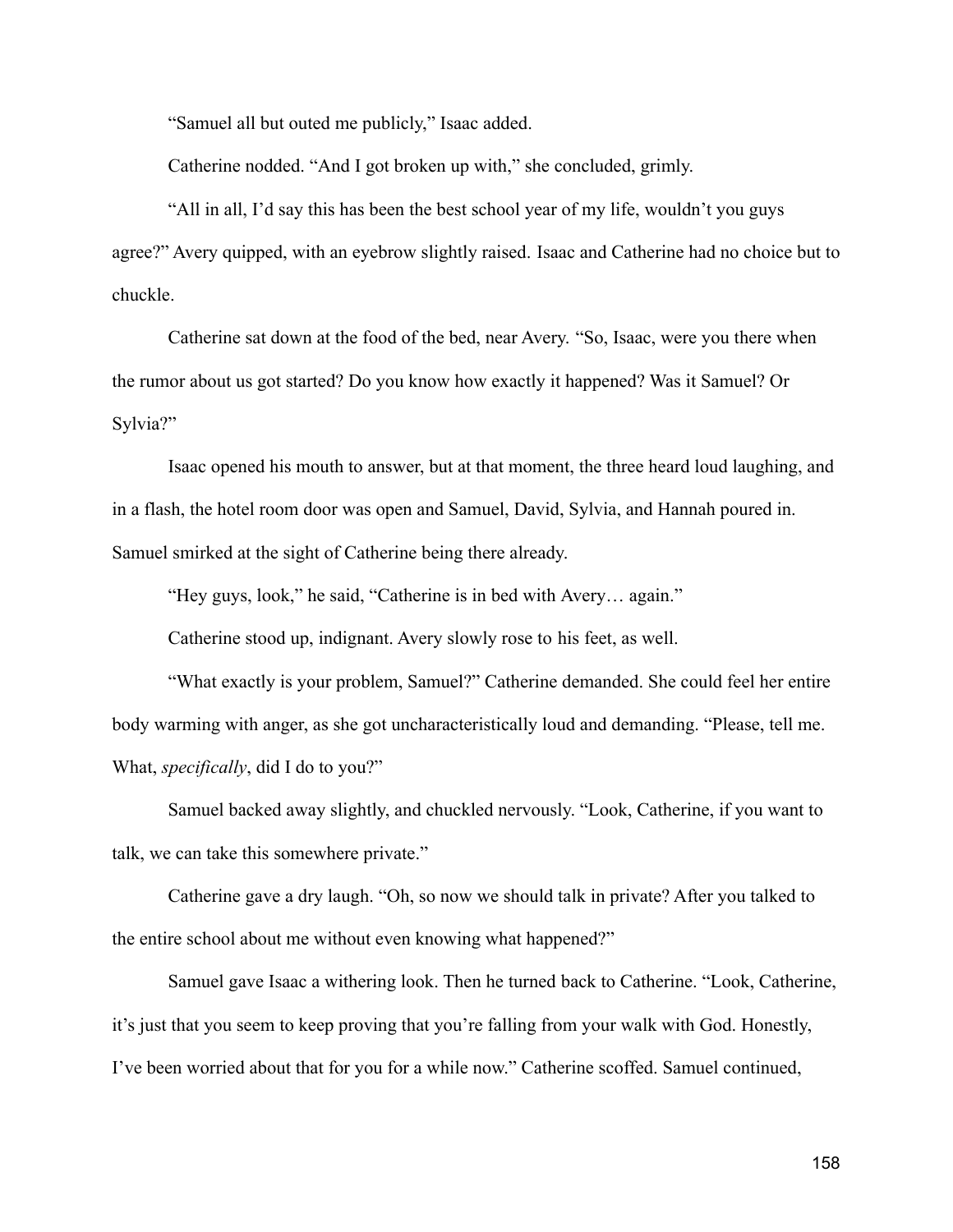"But I broke up with you because I no longer saw you as the type of Godly woman that I could see being my wife. And as soon as I did that, you only got worse. You went out and snuck around at night, doing who knows what, with an atheist!"

"Okay, for the RECORD," Catherine raised her voice, "All Avery and I did was play cards, AND eat candy from the vending machines, BECAUSE, by the way, in case you FORGOT, it's my BIRTHDAY." Samuel's jaw dropped slightly, but it was just enough for Catherine to notice and confirm her suspicions that he had forgotten. She took a few steps closer to Samuel. "Yeah. And, just another thing, Avery would never pressure me to have sex. He thinks that it should be whenever two people want it, not when a guy begs his girlfriend and tells her that it's fine because they're going to get married someday, like someone else here."

Sylvia gasped, and Hannah covered her mouth. David and Avery looked at Samuel in genuine surprise, David with a slight smile and Avery with clenched fists. Samuel glanced around at the others. Catherine, a mere foot away, did not waver her eyes from his.

After a moment of his mouth agape, Samuel recovered. "Look, no one is perfect, Catherine. All of us are sinners, and we all need God. But that's why being a Christian is important. At least I'm on that path, unlike them," he pointed wildly at Avery and Isaac.

"Okay, everyone seems to keep forgetting that I'M a Christian, too!!" Catherine sputtered. "You all aren't above me!"

Samuel crossed his arms. "You could have fooled me," he retorted.

"Oh, really?" Catherine said. "So, like, when I was genuinely struggling in my faith and then decided to spend more time in the Bible? That was me being a bad Christian? Or was it when I actually tried to form relationships with people different from me, instead of just preaching and throwing Bibles at them?" Catherine laughed. "Or was it the worst part of all,

159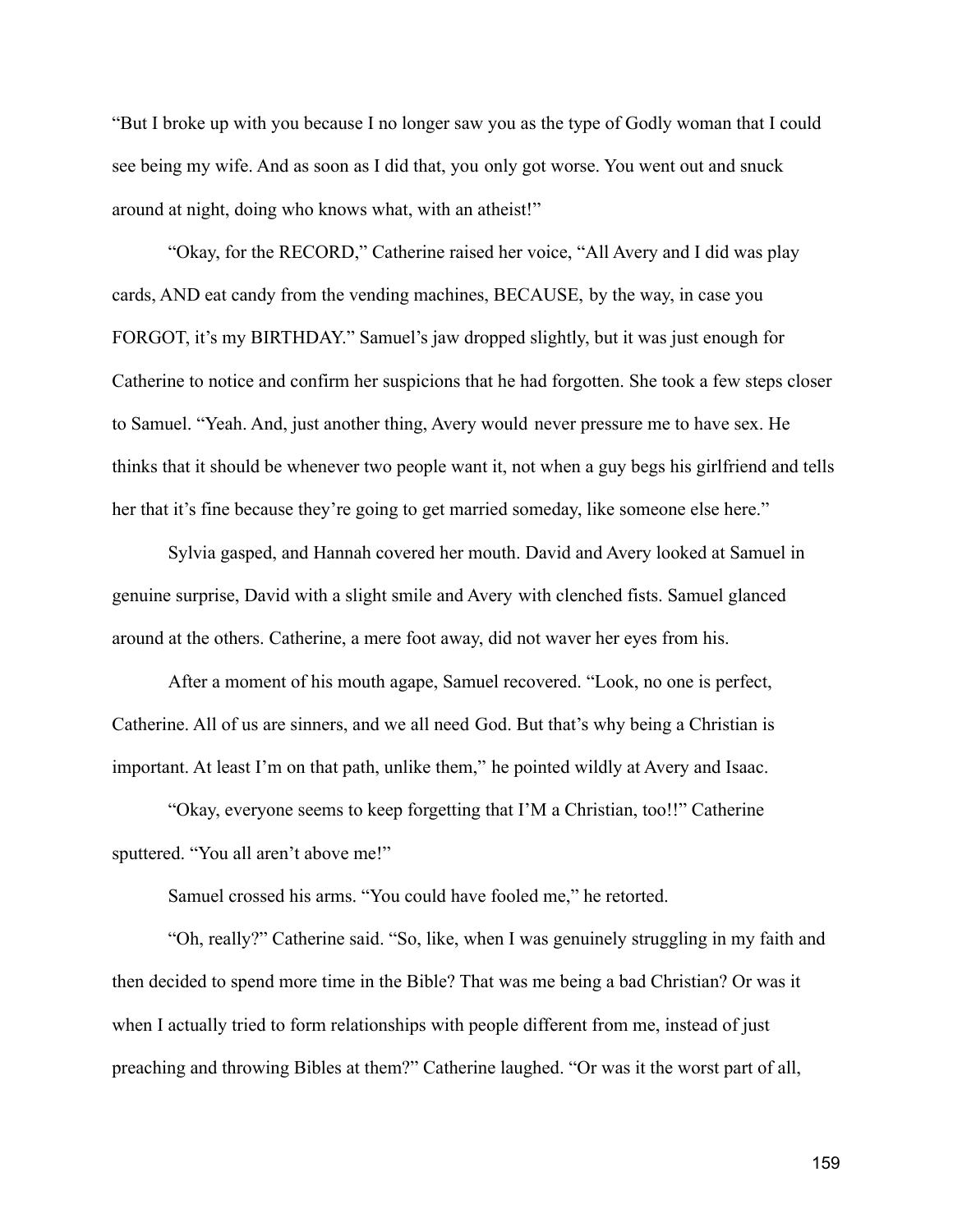when I started a group especially to minister to young girls to make sure that they had someone?" She scoffed. "Yeah, I'm the worst."

Sylvia stepped in front of Samuel. "What, so are you saying that all of us are terrible Christians because we don't do all those things?" she demanded.

"NO!" Catherine shouted. "I'm saying you need to step off everyone's asses. It's not up to you to determine who is a 'real' Chrisitan and who isn't. None of you are better than anyone. And that isn't up for debate."

Catherine stormed out of the room, slamming the door behind her. Adrenaline still pulsed through her body, so she took the stairs to her floor and went to her room. When she got inside, Amelia was there, her attention on a handheld game console. They both looked startled to see each other. Before either of them could say anything, there was a knock at the door.

Catherine opened it to reveal Avery and Isaac. She invited them in.

"Are you okay, Catherine?" Avery asked. "That was… intense."

"Yeah, I'm fine." Catherine said. "Was I too much?"

Isaac shook his head. "No, you were right."

"Yeah, I was just afraid you were really upset," Avery agreed.

Catherine looked sideways at him. "I mean, I am upset. Or at least I was. But it needed to be said. They have all antagonized others for way too long. They just think they have all the answers."

Amelia snorted. "Yeah, and everyone knows that it's really me with all the answers," she asserted. Isaac smiled, but Avery and Catherine looked at each other confused. "Seriously," she continued. "Ask me any question."

"Umm, 2+2?" Avery asked.

160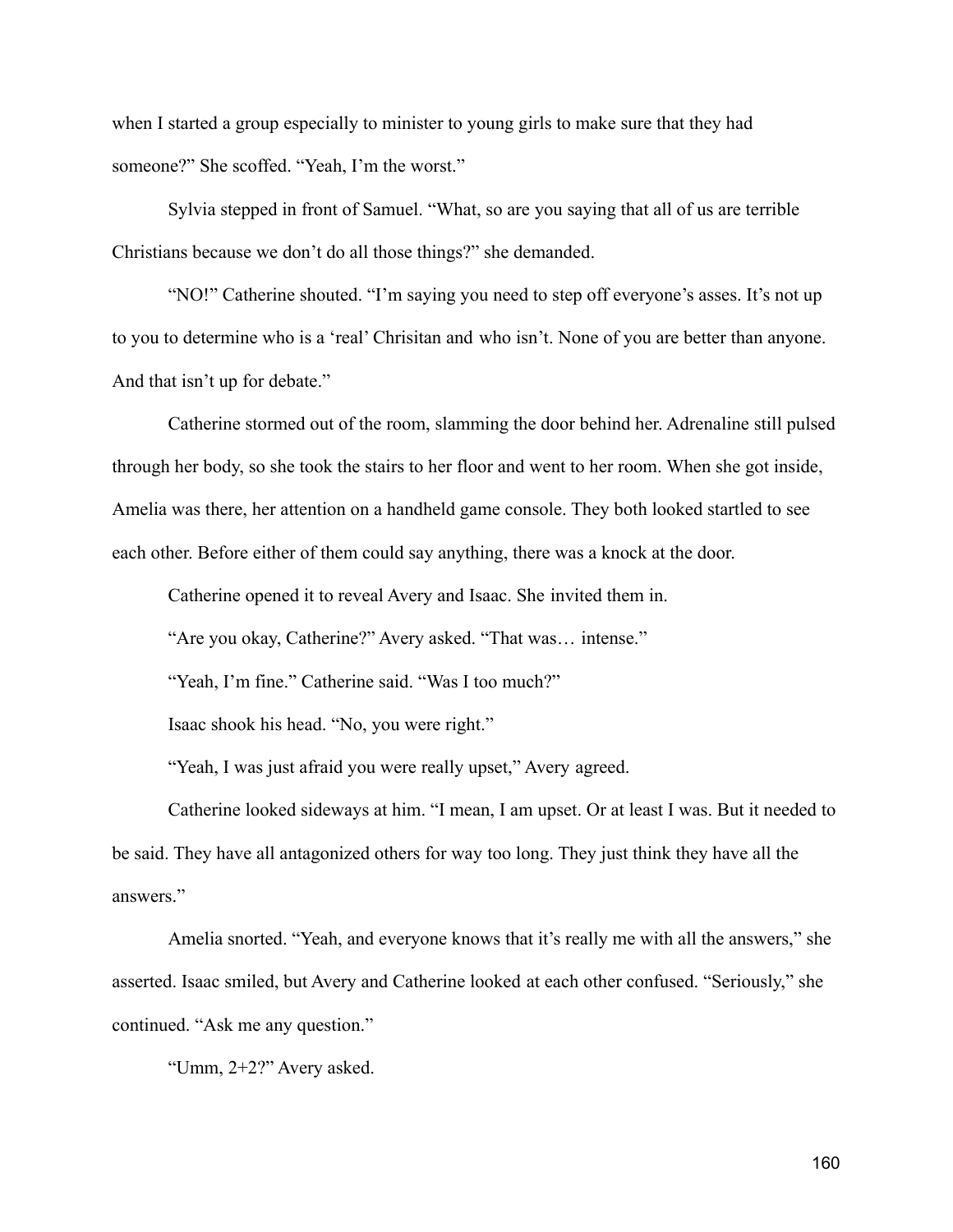"Easy. four." Amelia said. "I thought you were supposed to be the smart one." Isaac and Catherine laughed, while Avery's face soured.

Before long, the four of them were interrupted by Hannah and Sylvia coming into the room. "It's almost 10," Hannah said quickly, as an explanation.

Avery and Isaac took the hint. Isaac headed out, and Avery leaned into Catherine for a hug, which took her by surprise. She managed to recover enough to touch his arm in return, but the awkwardness was palpable.

"See you tomorrow," he muttered, and followed Isaac out. The girls got ready for bed in silence.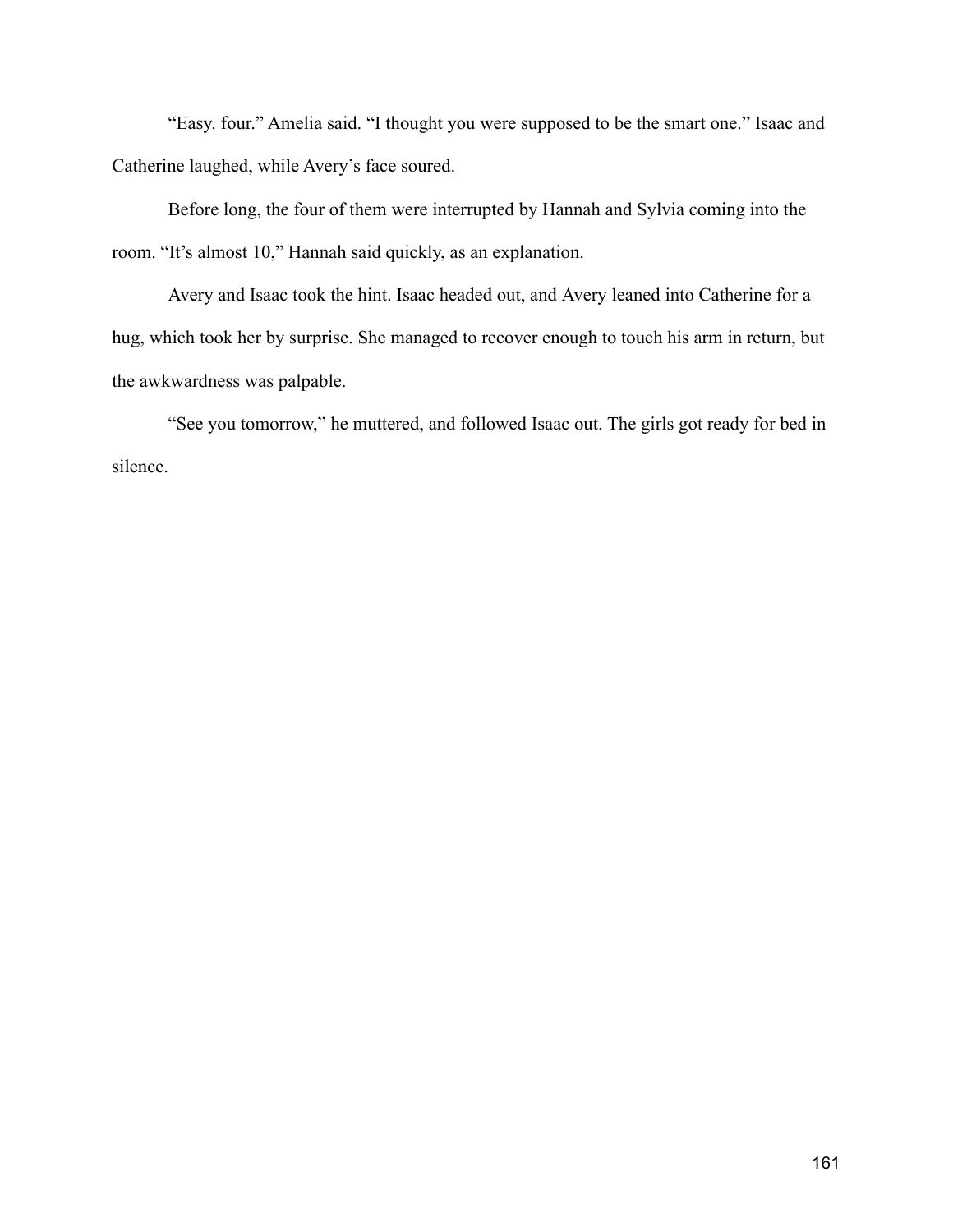## Chapter Thirty Eight

The next morning, everyone woke up feeling exhausted. It had been a long few days of attending the conference, not to mention all of the emotionally charged drama between them all. Avery, in particular, was having a hard time keeping his eyes open as he threw all of his belongings together in his suitcase.

He had been up late, thinking about Catherine. He sometimes struggled to understand others, but Avery really had a difficult time figuring out what was happening between him and Catherine. He liked her, but had never dated anyone before, so he didn't quite know how to proceed, or if she even liked him.

When he saw her in the hotel lobby as students were gathering to leave, she waved at him. He waved back and took this into consideration. Once he boarded the bus and took a seat, however, he was fast asleep. He didn't even miss the books he had given her.

A few bleary bathroom breaks later, all the students arrived back at the school. The principal made commands in the background, ordering students to grab their luggage and head to their rooms, but there was no need. All every student wanted to do was get to their rooms, with the exception of only a few who wanted dinner first.

Avery, for one, brought his suitcase to his room and went straight to bed. As he drifted off, he heard the faint sounds of Isaac unpacking, and Samuel and David quietly talking to each other.

The next day was Sunday. Since Avery fell asleep so early the night before, he was up with plenty of time to get ready. He chose his outfit carefully, knowing that he would see Catherine. They hadn't had any time together to talk since the night that they flirted all night, and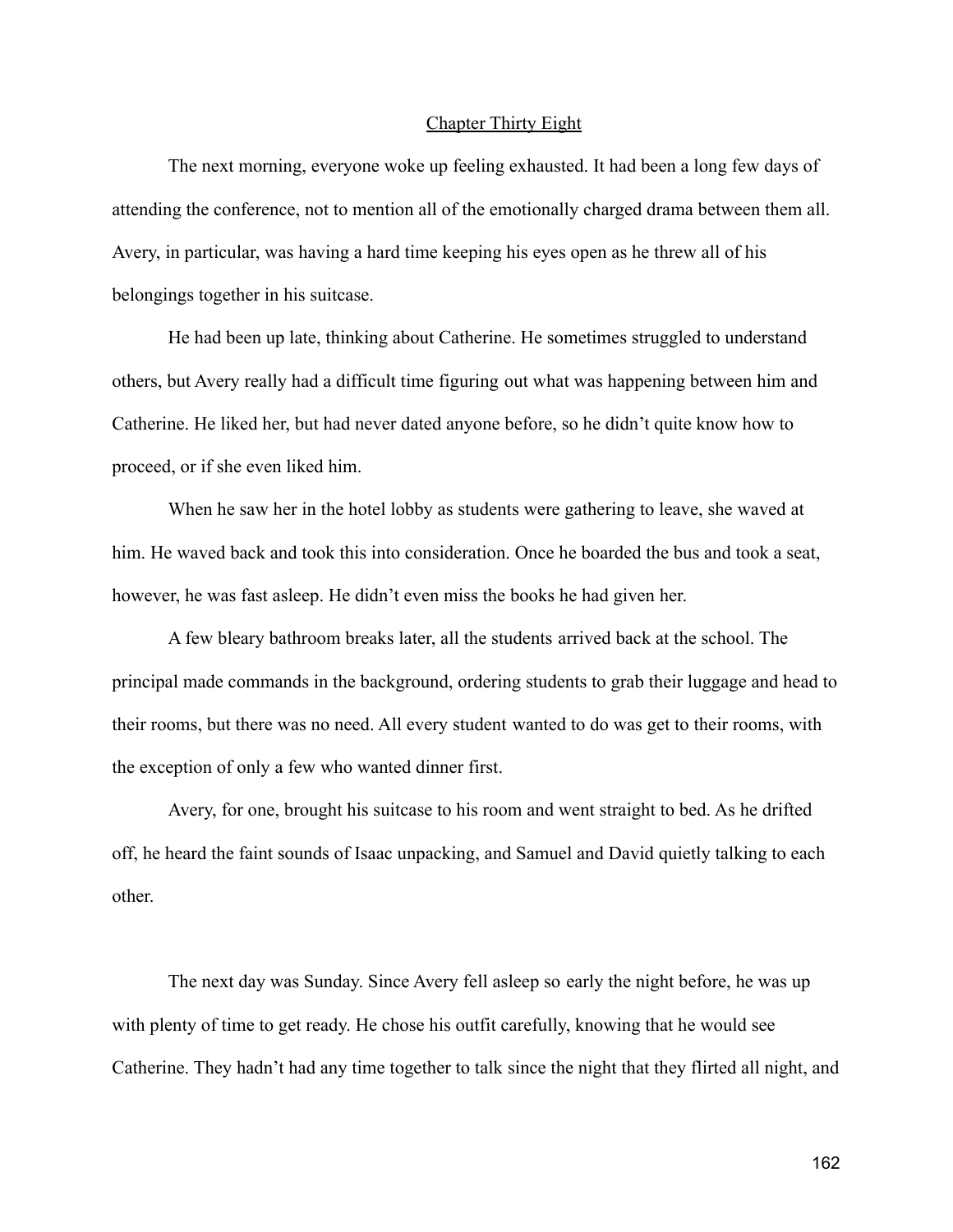kissed. Avery hoped that would change today. He chose navy blue slacks with a light blue dress shirt, remembering that blue was Catherine's favorite color.

Avery and Isaac arrived at church on the earlier side. Avery tried following along in the book he'd brought, but he couldn't help glancing at the door every thirty seconds. Catherine arrived right before the service began. Avery smiled brightly and waved her over. She quietly thanked Avery and took a seat next to him.

The entire church service, Avery was thinking about exactly how close Catherine's body was to his, and what he was going to say to her after the service. When the pastor wished everyone a good week, Avery's stomach dropped. It was time. He cleared his throat and tried to sound casual. "Hey, Catherine, do you want to go outside and talk for a second?"

Catherine replied with a bright, "Sure!" so Avery told Isaac they would meet him at the cafeteria for lunch in just a few minutes. "I can't believe the school year is almost over," Catherine said, when they got outside. "There's only a few weeks left."

"Yeah," Avery agreed. "Me neither. Although…" he mentioned, with a sly glance at her. "I think this might be the first time I'm actually hoping the summer will fly by, and I can come back in the fall."

He studied Catherine, who was looking out in the distance. She sighed. "Avery, I have to tell you something." Avery's heart raced. Catherine continued, "I called my mom last night, after everything that's happened. I just sort of spilled my guts and was crying to her about it all, and…" She took a deep breath, "My mom and I talked it out and decided that I would try a different school next year. Somewhere else, where I can get a fresh start." Catherine said this with the resolution of someone who was still trying to convince themselves.